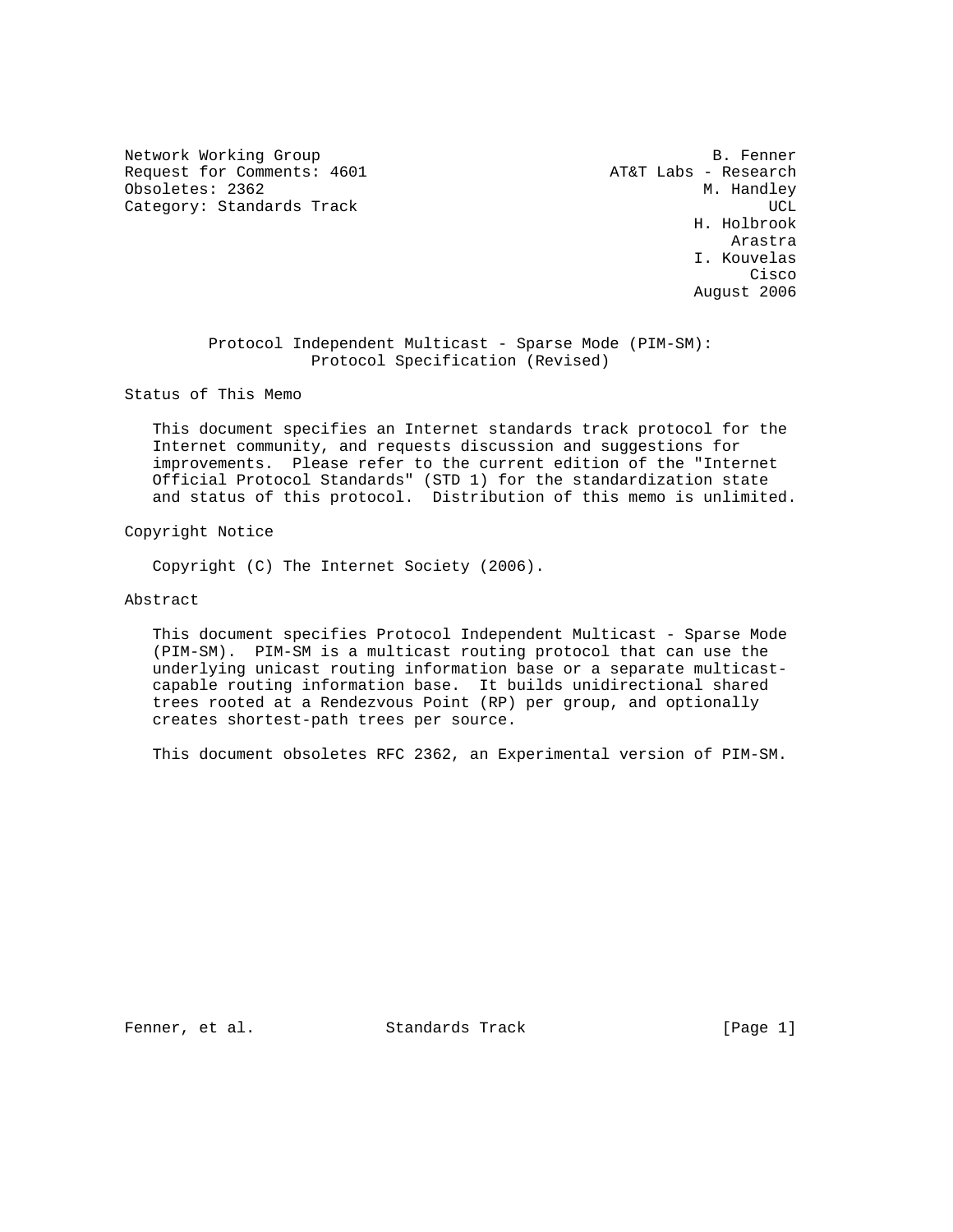| Table of Contents                                             |  |
|---------------------------------------------------------------|--|
|                                                               |  |
|                                                               |  |
|                                                               |  |
|                                                               |  |
|                                                               |  |
|                                                               |  |
|                                                               |  |
|                                                               |  |
|                                                               |  |
|                                                               |  |
|                                                               |  |
|                                                               |  |
|                                                               |  |
|                                                               |  |
| 4.1.1. General Purpose State 14                               |  |
|                                                               |  |
|                                                               |  |
|                                                               |  |
| 4.1.6. State Summarization Macros 21                          |  |
| Data Packet Forwarding Rules 26<br>4.2.                       |  |
| 4.2.1. Last-Hop Switchover to the SPT 28                      |  |
| 4.2.2. Setting and Clearing the (S,G) SPTbit 29               |  |
| 4.3. Designated Routers (DR) and Hello Messages 30            |  |
| 4.3.1. Sending Hello Messages 30                              |  |
|                                                               |  |
| 4.3.3. Reducing Prune Propagation Delay on LANs 34            |  |
| 4.3.4. Maintaining Secondary Address Lists 37                 |  |
|                                                               |  |
| 4.4.1. Sending Register Messages from the DR 38               |  |
| 4.4.2. Receiving Register Messages at the RP 43               |  |
|                                                               |  |
| 4.5.1. Receiving (*,*, RP) Join/Prune Messages 45             |  |
| 4.5.2. Receiving (*, G) Join/Prune Messages 49                |  |
| 4.5.3. Receiving (S,G) Join/Prune Messages 53                 |  |
| 4.5.4. Receiving (S, G, rpt) Join/Prune Messages 56           |  |
| 4.5.5. Sending (*,*, RP) Join/Prune Messages 62               |  |
| 4.5.6. Sending (*, G) Join/Prune Messages 66                  |  |
| 4.5.7. Sending (S,G) Join/Prune Messages 71                   |  |
|                                                               |  |
| 4.5.9. State Machine for (S, G, rpt) Triggered Messages  77   |  |
| 4.5.10. Background: (*,*, RP) and (S, G, rpt) Interaction  82 |  |
|                                                               |  |
| 4.6.1. (S,G) Assert Message State Machine 83                  |  |
| 4.6.2. (*,G) Assert Message State Machine 91                  |  |
|                                                               |  |
|                                                               |  |

Fenner, et al. Standards Track [Page 2]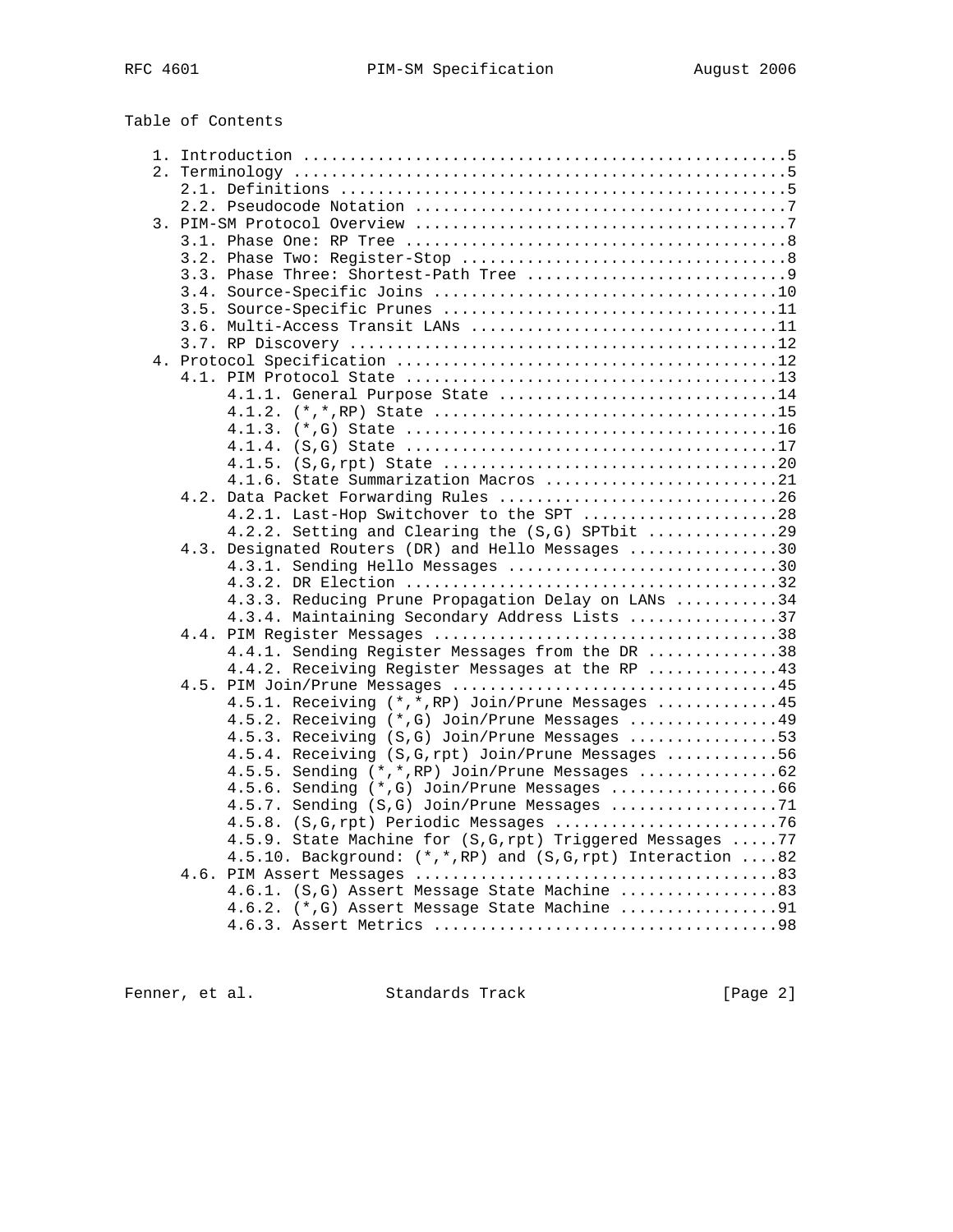|      | 4.6.4. AssertCancel Messages 99                      |                                           |
|------|------------------------------------------------------|-------------------------------------------|
|      |                                                      |                                           |
|      | 4.7. PIM Bootstrap and RP Discovery 103              |                                           |
|      | 4.7.1. Group-to-RP Mapping 104                       |                                           |
|      |                                                      |                                           |
|      |                                                      |                                           |
|      | 4.8.1. Protocol Modifications for SSM Destination    |                                           |
|      |                                                      |                                           |
|      | 4.8.2. PIM-SSM-Only Routers 107                      |                                           |
|      |                                                      |                                           |
|      | 4.9.1. Encoded Source and Group Address Formats 110  |                                           |
|      | 4.9.2. Hello Message Format 113                      |                                           |
|      | 4.9.3. Register Message Format 116                   |                                           |
|      | 4.9.4. Register-Stop Message Format 119              |                                           |
|      | 4.9.5. Join/Prune Message Format 119                 |                                           |
|      |                                                      | 4.9.5.1. Group Set Source List Rules 122  |
|      |                                                      | 4.9.5.2. Group Set Fragmentation 126      |
|      | 4.9.6. Assert Message Format 126                     |                                           |
|      |                                                      |                                           |
|      |                                                      |                                           |
|      |                                                      |                                           |
|      |                                                      |                                           |
|      |                                                      |                                           |
|      |                                                      |                                           |
|      | 6.1. Attacks Based on Forged Messages 136            |                                           |
|      | 6.1.1. Forged Link-Local Messages 136                |                                           |
|      | 6.1.2. Forged Unicast Messages 137                   |                                           |
|      | 6.2. Non-Cryptographic Authentication Mechanisms 137 |                                           |
|      | 6.3. Authentication Using IPsec 138                  |                                           |
|      | 6.3.1. Protecting Link-Local Multicast Messages 138  |                                           |
|      | 6.3.2. Protecting Unicast Messages 139               |                                           |
|      |                                                      | 6.3.2.1. Register Messages 139            |
|      | 6.4. Denial-of-Service Attacks 140                   | 6.3.2.2. Register-Stop Messages 139       |
|      |                                                      |                                           |
|      |                                                      |                                           |
|      |                                                      |                                           |
|      | Appendix A. PIM Multicast Border Router Behavior 143 |                                           |
|      | A.1. Sources External to the PIM-SM Domain 143       |                                           |
| A.2. |                                                      | Sources Internal to the PIM-SM Domain 144 |
|      |                                                      |                                           |
|      |                                                      |                                           |

Fenner, et al. Standards Track [Page 3]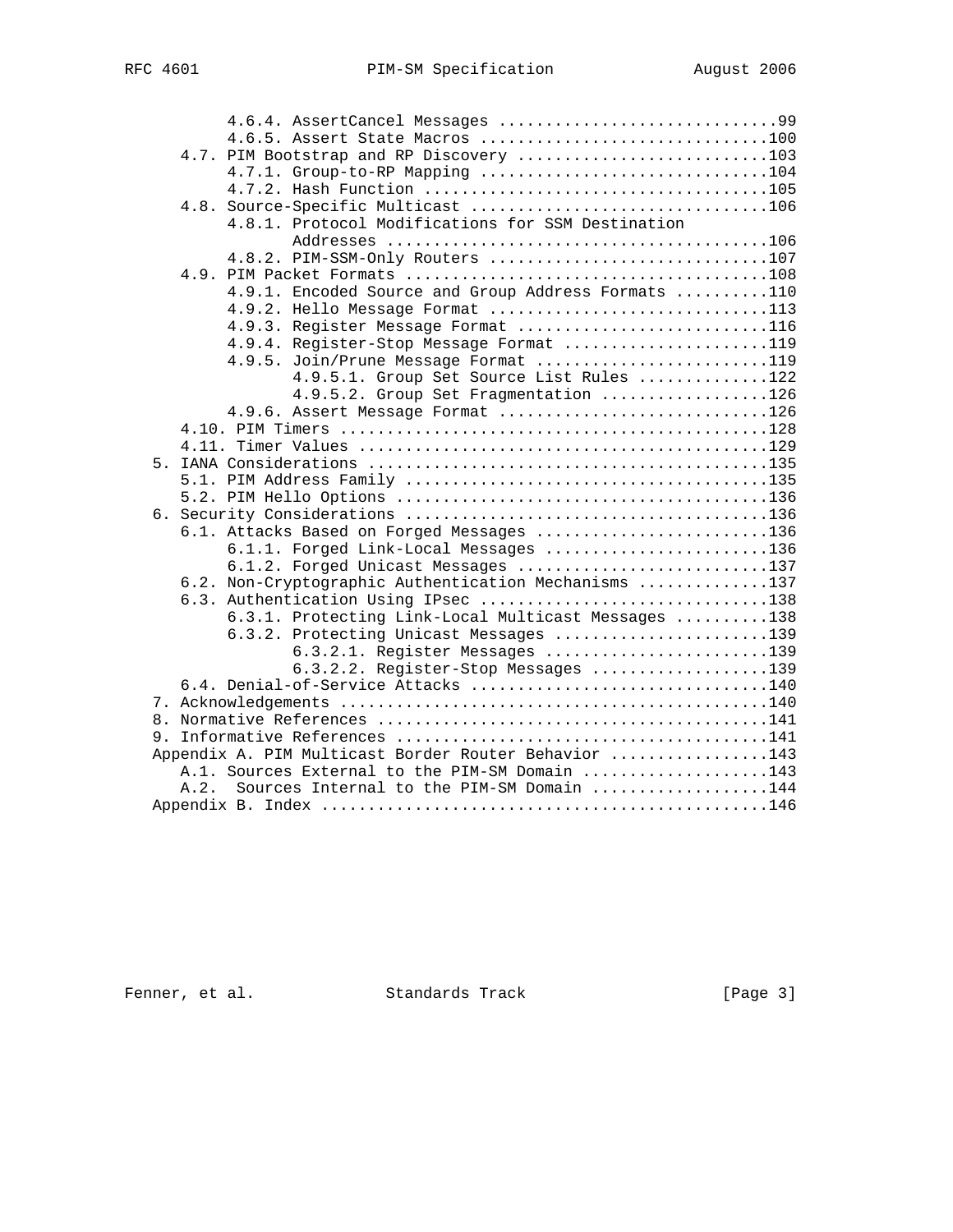# List of Figures

| Figure 1. Per- $(S, G)$ register state machine at a DR 38     |
|---------------------------------------------------------------|
| Fiqure 2. Downstream per-interface (*,*, RP) state machine 46 |
| Figure 3. Downstream per-interface $(*,G)$ state machine 50   |
| Fiqure 4. Downstream per-interface (S,G) state machine 53     |
| Fiqure 5. Downstream per-interface (S,G,rpt) state machine 57 |
|                                                               |
|                                                               |
|                                                               |
| Figure 9. Upstream (S, G, rpt) state machine for triggered    |
|                                                               |
| Figure 10. Per-interface $(S,G)$ Assert State machine 84      |
| Figure 11. Per-interface (*, G) Assert State machine 92       |

Fenner, et al. Standards Track [Page 4]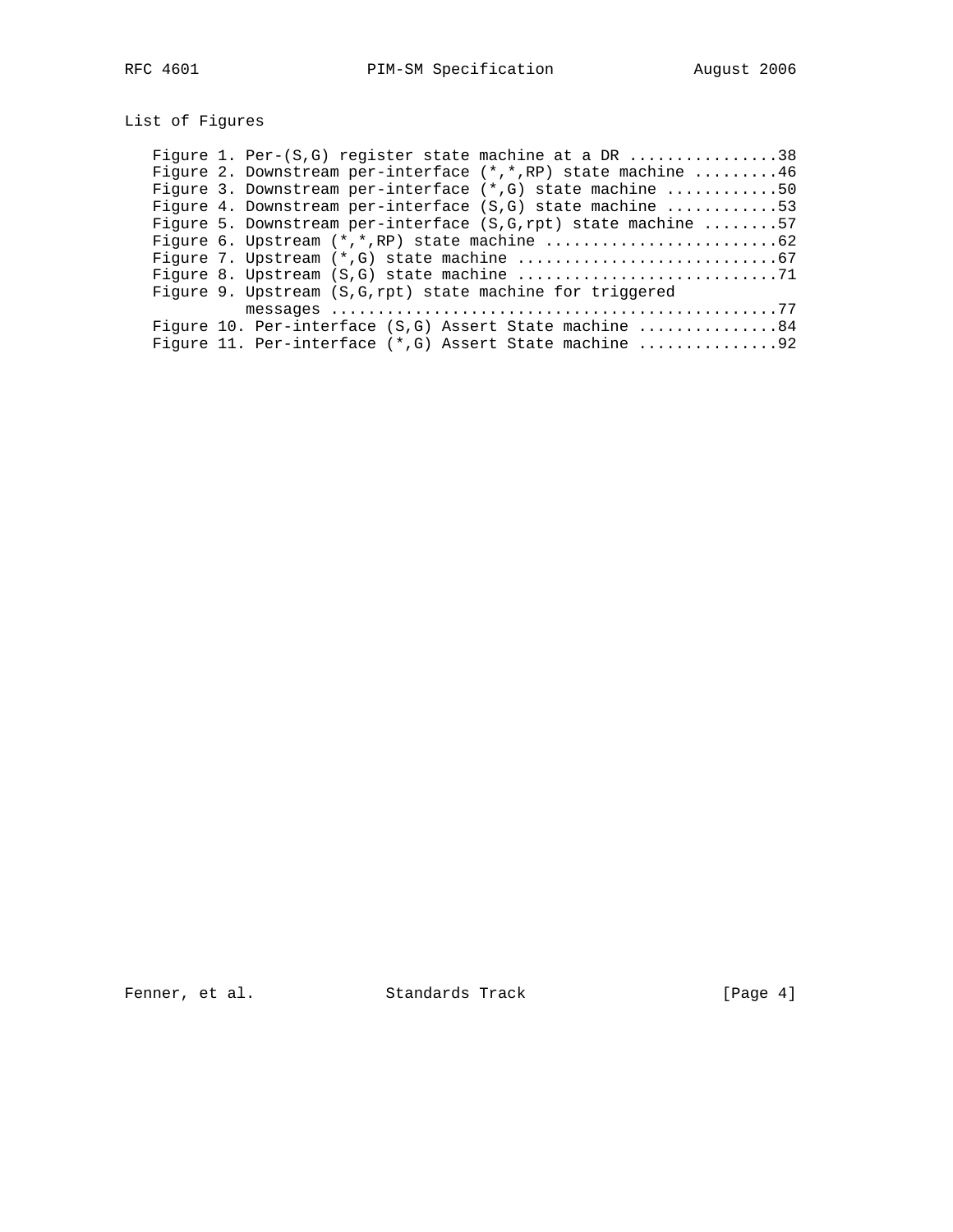# 1. Introduction

 This document specifies a protocol for efficiently routing multicast groups that may span wide-area (and inter-domain) internets. This protocol is called Protocol Independent Multicast - Sparse Mode (PIM-SM) because, although it may use the underlying unicast routing to provide reverse-path information for multicast tree building, it is not dependent on any particular unicast routing protocol.

 PIM-SM version 2 was originally specified in RFC 2117 and was revised in RFC 2362, both Experimental RFCs. This document is intended to obsolete RFC 2362, to correct a number of deficiencies that have been identified with the way PIM-SM was previously specified, and to bring PIM-SM onto the IETF Standards Track. As far as possible, this document specifies the same protocol as RFC 2362 and only diverges from the behavior intended by RFC 2362 when the previously specified behavior was clearly incorrect. Routers implemented according to the specification in this document will be able to interoperate successfully with routers implemented according to RFC 2362.

#### 2. Terminology

 In this document, the key words "MUST", "MUST NOT", "REQUIRED", "SHALL", "SHALL NOT", "SHOULD", "SHOULD NOT", "RECOMMENDED", "MAY", and "OPTIONAL" are to be interpreted as described in RFC 2119 [1] and indicate requirement levels for compliant PIM-SM implementations.

### 2.1. Definitions

The following terms have special significance for PIM-SM:

Rendezvous Point (RP):

 An RP is a router that has been configured to be used as the root of the non-source-specific distribution tree for a multicast group. Join messages from receivers for a group are sent towards the RP, and data from senders is sent to the RP so that receivers can discover who the senders are and start to receive traffic destined for the group.

Designated Router (DR):

 A shared-media LAN like Ethernet may have multiple PIM-SM routers connected to it. A single one of these routers, the DR, will act on behalf of directly connected hosts with respect to the PIM-SM protocol. A single DR is elected per interface (LAN or otherwise) using a simple election process.

Fenner, et al. Standards Track [Page 5]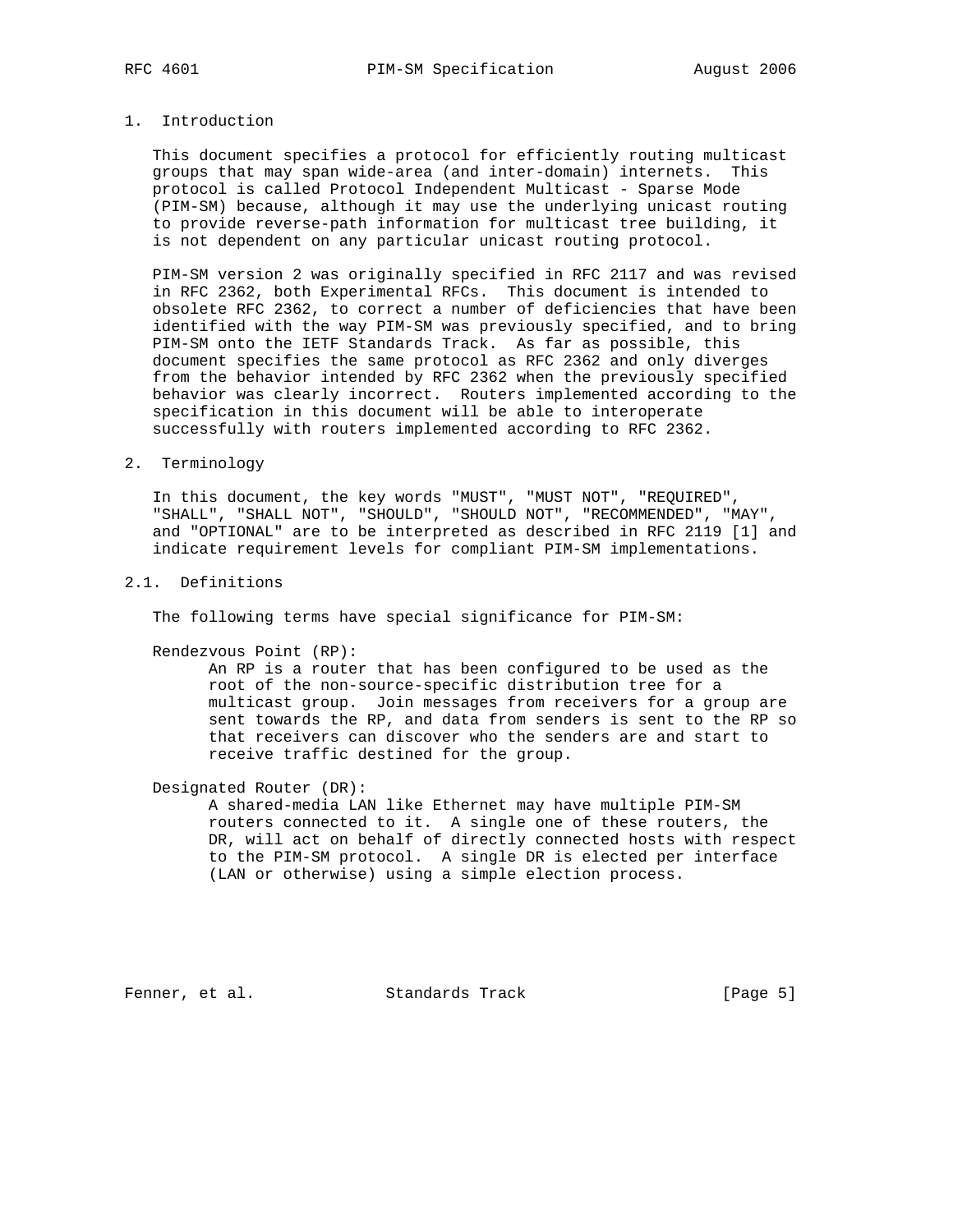- MRIB Multicast Routing Information Base. This is the multicast topology table, which is typically derived from the unicast routing table, or routing protocols such as Multiprotocol BGP (MBGP) that carry multicast-specific topology information. In PIM-SM, the MRIB is used to decide where to send Join/Prune messages. A secondary function of the MRIB is to provide routing metrics for destination addresses; these metrics are used when sending and processing Assert messages.
- RPF Neighbor

 RPF stands for "Reverse Path Forwarding". The RPF Neighbor of a router with respect to an address is the neighbor that the MRIB indicates should be used to forward packets to that address. In the case of a PIM-SM multicast group, the RPF neighbor is the router that a Join message for that group would be directed to, in the absence of modifying Assert state.

- TIB Tree Information Base. This is the collection of state at a PIM router that has been created by receiving PIM Join/Prune messages, PIM Assert messages, and Internet Group Management Protocol (IGMP) or Multicast Listener Discovery (MLD) information from local hosts. It essentially stores the state of all multicast distribution trees at that router.
- MFIB Multicast Forwarding Information Base. The TIB holds all the state that is necessary to forward multicast packets at a router. However, although this specification defines forwarding in terms of the TIB, to actually forward packets using the TIB is very inefficient. Instead, a real router implementation will normally build an efficient MFIB from the TIB state to perform forwarding. How this is done is implementation-specific and is not discussed in this document.

#### Upstream

 Towards the root of the tree. The root of tree may be either the source or the RP, depending on the context.

#### Downstream

Away from the root of the tree.

GenID Generation Identifier, used to detect reboots.

 PMBR PIM Multicast Border Router, joining a PIM domain with another multicast domain.

Fenner, et al. Standards Track [Page 6]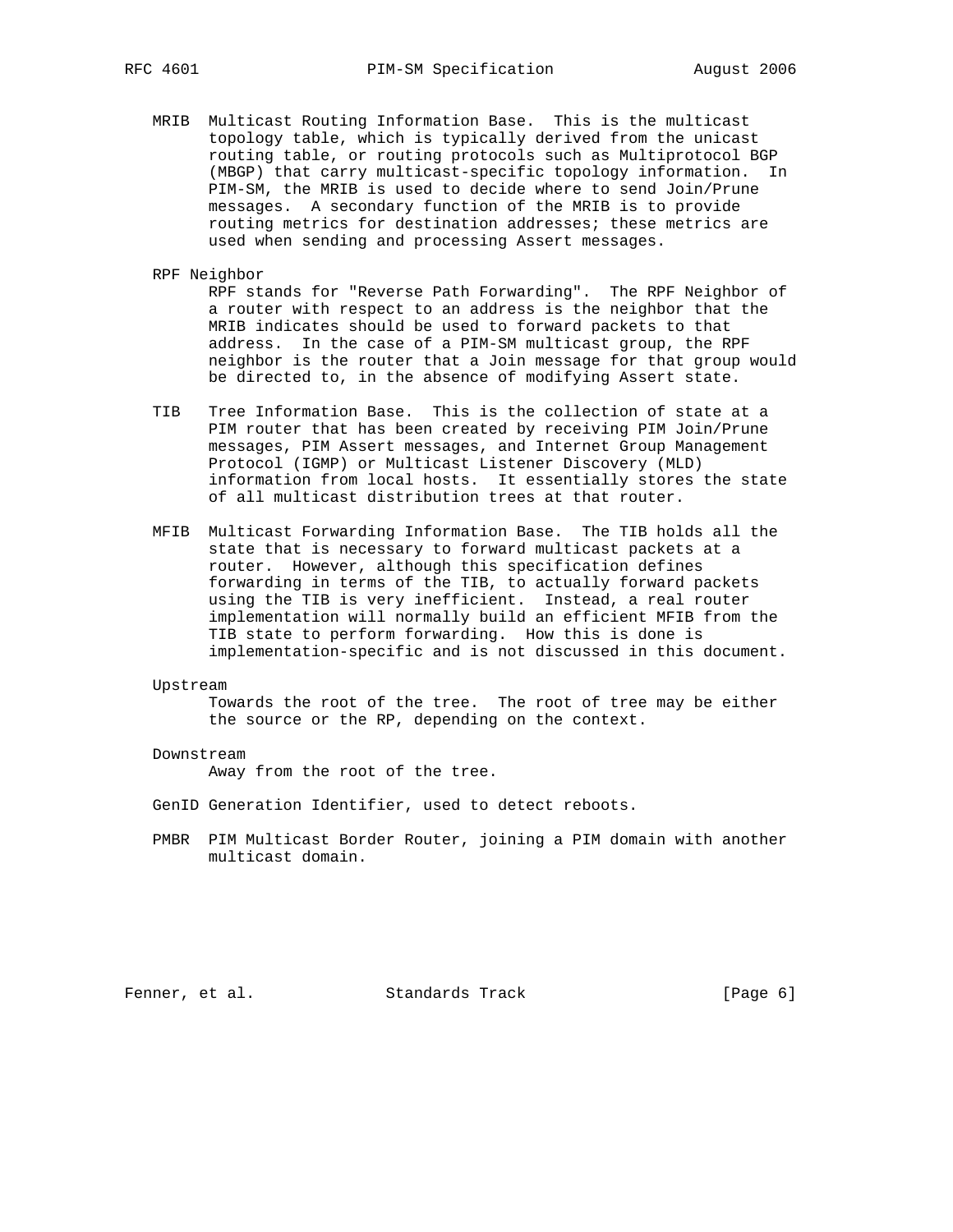# 2.2. Pseudocode Notation

We use set notation in several places in this specification.

A (+) B is the union of two sets, A and B.

A (-) B is the elements of set A that are not in set B.

NULL is the empty set or list.

In addition, we use C-like syntax:

- = denotes assignment of a variable.
- == denotes a comparison for equality.
- != denotes a comparison for inequality.

Braces { and } are used for grouping.

3. PIM-SM Protocol Overview

 This section provides an overview of PIM-SM behavior. It is intended as an introduction to how PIM-SM works, and it is NOT definitive. For the definitive specification, see Section 4.

 PIM relies on an underlying topology-gathering protocol to populate a routing table with routes. This routing table is called the Multicast Routing Information Base (MRIB). The routes in this table may be taken directly from the unicast routing table, or they may be different and provided by a separate routing protocol such as MBGP [10]. Regardless of how it is created, the primary role of the MRIB in the PIM protocol is to provide the next-hop router along a multicast-capable path to each destination subnet. The MRIB is used to determine the next-hop neighbor to which any PIM Join/Prune message is sent. Data flows along the reverse path of the Join messages. Thus, in contrast to the unicast RIB, which specifies the next hop that a data packet would take to get to some subnet, the MRIB gives reverse-path information and indicates the path that a multicast data packet would take from its origin subnet to the router that has the MRIB.

 Like all multicast routing protocols that implement the service model from RFC 1112 [3], PIM-SM must be able to route data packets from sources to receivers without either the sources or receivers knowing a priori of the existence of the others. This is essentially done in three phases, although as senders and receivers may come and go at any time, all three phases may occur simultaneously.

Fenner, et al. Standards Track [Page 7]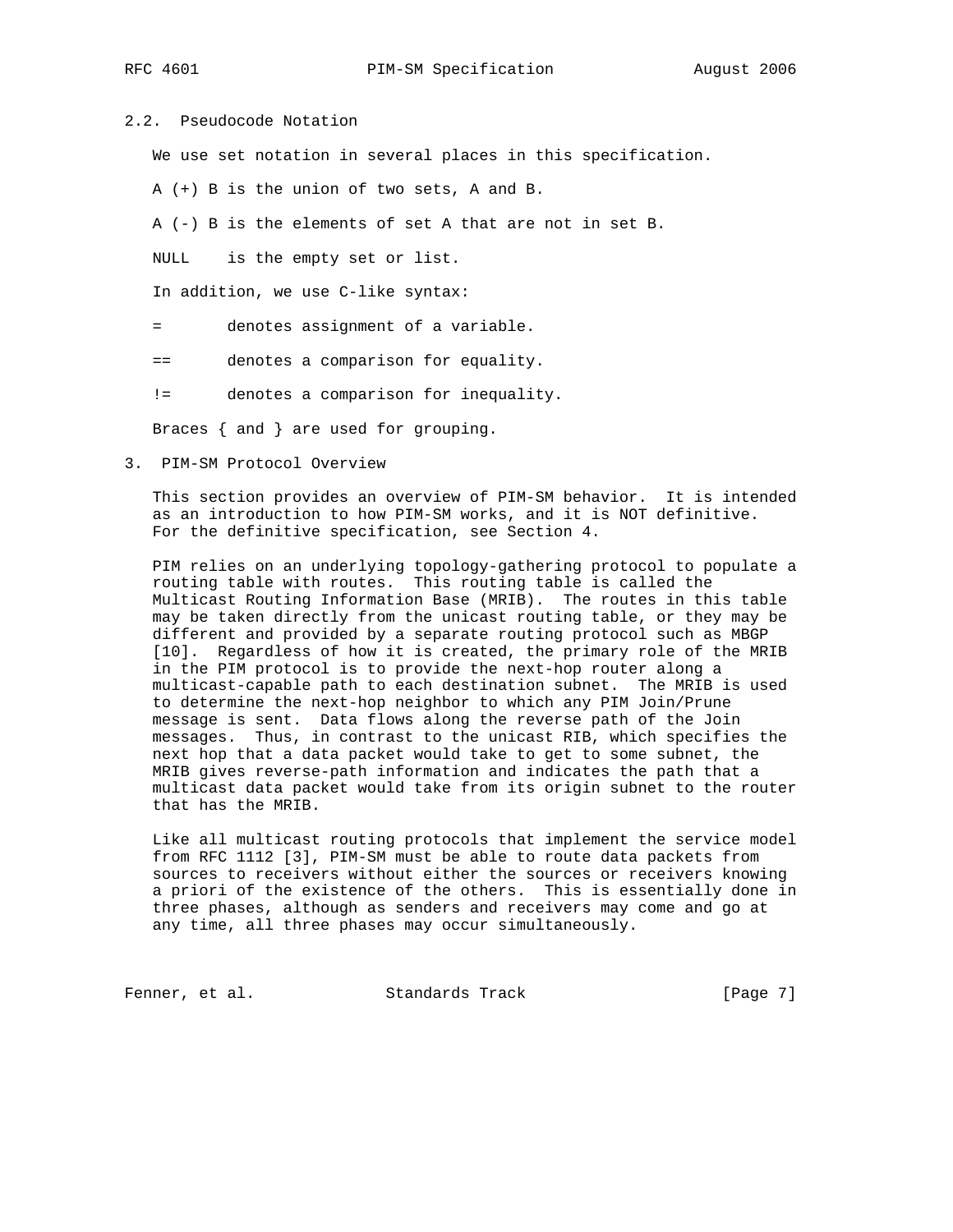# 3.1. Phase One: RP Tree

 In phase one, a multicast receiver expresses its interest in receiving traffic destined for a multicast group. Typically, it does this using IGMP [2] or MLD [4], but other mechanisms might also serve this purpose. One of the receiver's local routers is elected as the Designated Router (DR) for that subnet. On receiving the receiver's expression of interest, the DR then sends a PIM Join message towards the RP for that multicast group. This Join message is known as a (\*,G) Join because it joins group G for all sources to that group. The (\*,G) Join travels hop-by-hop towards the RP for the group, and in each router it passes through, multicast tree state for group G is instantiated. Eventually, the (\*,G) Join either reaches the RP or reaches a router that already has (\*,G) Join state for that group. When many receivers join the group, their Join messages converge on the RP and form a distribution tree for group G that is rooted at the RP. This is known as the RP Tree (RPT), and is also known as the shared tree because it is shared by all sources sending to that group. Join messages are resent periodically so long as the receiver remains in the group. When all receivers on a leaf-network leave the group, the DR will send a PIM (\*,G) Prune message towards the RP for that multicast group. However, if the Prune message is not sent for any reason, the state will eventually time out.

 A multicast data sender just starts sending data destined for a multicast group. The sender's local router (DR) takes those data packets, unicast-encapsulates them, and sends them directly to the RP. The RP receives these encapsulated data packets, decapsulates them, and forwards them onto the shared tree. The packets then follow the (\*,G) multicast tree state in the routers on the RP Tree, being replicated wherever the RP Tree branches, and eventually reaching all the receivers for that multicast group. The process of encapsulating data packets to the RP is called registering, and the encapsulation packets are known as PIM Register packets.

 At the end of phase one, multicast traffic is flowing encapsulated to the RP, and then natively over the RP tree to the multicast receivers.

3.2. Phase Two: Register-Stop

 Register-encapsulation of data packets is inefficient for two reasons:

 o Encapsulation and decapsulation may be relatively expensive operations for a router to perform, depending on whether or not the router has appropriate hardware for these tasks.

Fenner, et al. Standards Track [Page 8]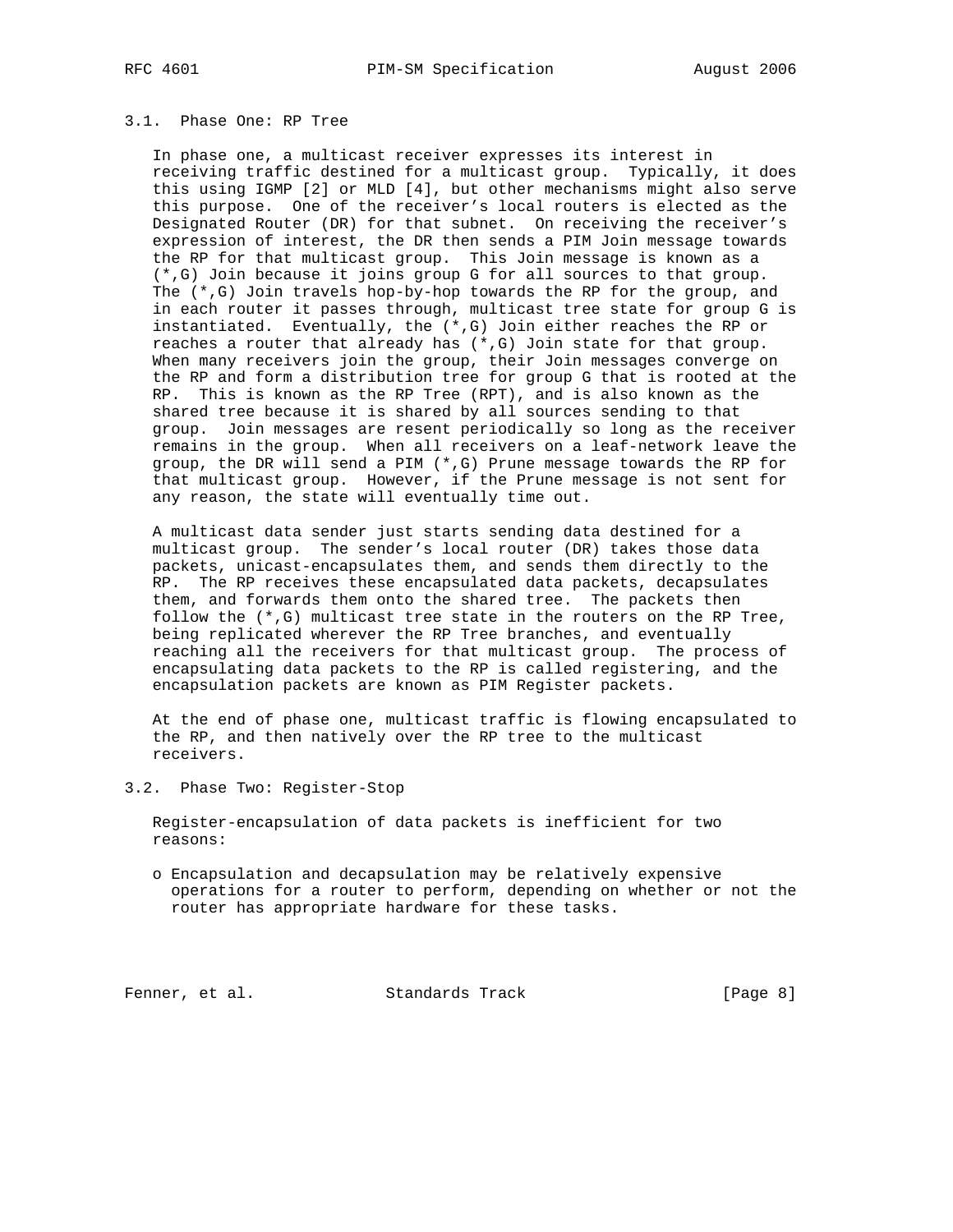o Traveling all the way to the RP, and then back down the shared tree may result in the packets traveling a relatively long distance to reach receivers that are close to the sender. For some applications, this increased latency or bandwidth consumption is undesirable.

 Although Register-encapsulation may continue indefinitely, for these reasons, the RP will normally choose to switch to native forwarding. To do this, when the RP receives a register-encapsulated data packet from source S on group G, it will normally initiate an (S,G) source specific Join towards S. This Join message travels hop-by-hop towards S, instantiating (S,G) multicast tree state in the routers along the path. (S,G) multicast tree state is used only to forward packets for group G if those packets come from source S. Eventually the Join message reaches S's subnet or a router that already has (S,G) multicast tree state, and then packets from S start to flow following the (S,G) tree state towards the RP. These data packets may also reach routers with  $(*,G)$  state along the path towards the RP; if they do, they can shortcut onto the RP tree at this point.

 While the RP is in the process of joining the source-specific tree for S, the data packets will continue being encapsulated to the RP. When packets from S also start to arrive natively at the RP, the RP will be receiving two copies of each of these packets. At this point, the RP starts to discard the encapsulated copy of these packets, and it sends a Register-Stop message back to S's DR to prevent the DR from unnecessarily encapsulating the packets.

 At the end of phase 2, traffic will be flowing natively from S along a source-specific tree to the RP, and from there along the shared tree to the receivers. Where the two trees intersect, traffic may transfer from the source-specific tree to the RP tree and thus avoid taking a long detour via the RP.

 Note that a sender may start sending before or after a receiver joins the group, and thus phase two may happen before the shared tree to the receiver is built.

3.3. Phase Three: Shortest-Path Tree

 Although having the RP join back towards the source removes the encapsulation overhead, it does not completely optimize the forwarding paths. For many receivers, the route via the RP may involve a significant detour when compared with the shortest path from the source to the receiver.

Fenner, et al. Standards Track [Page 9]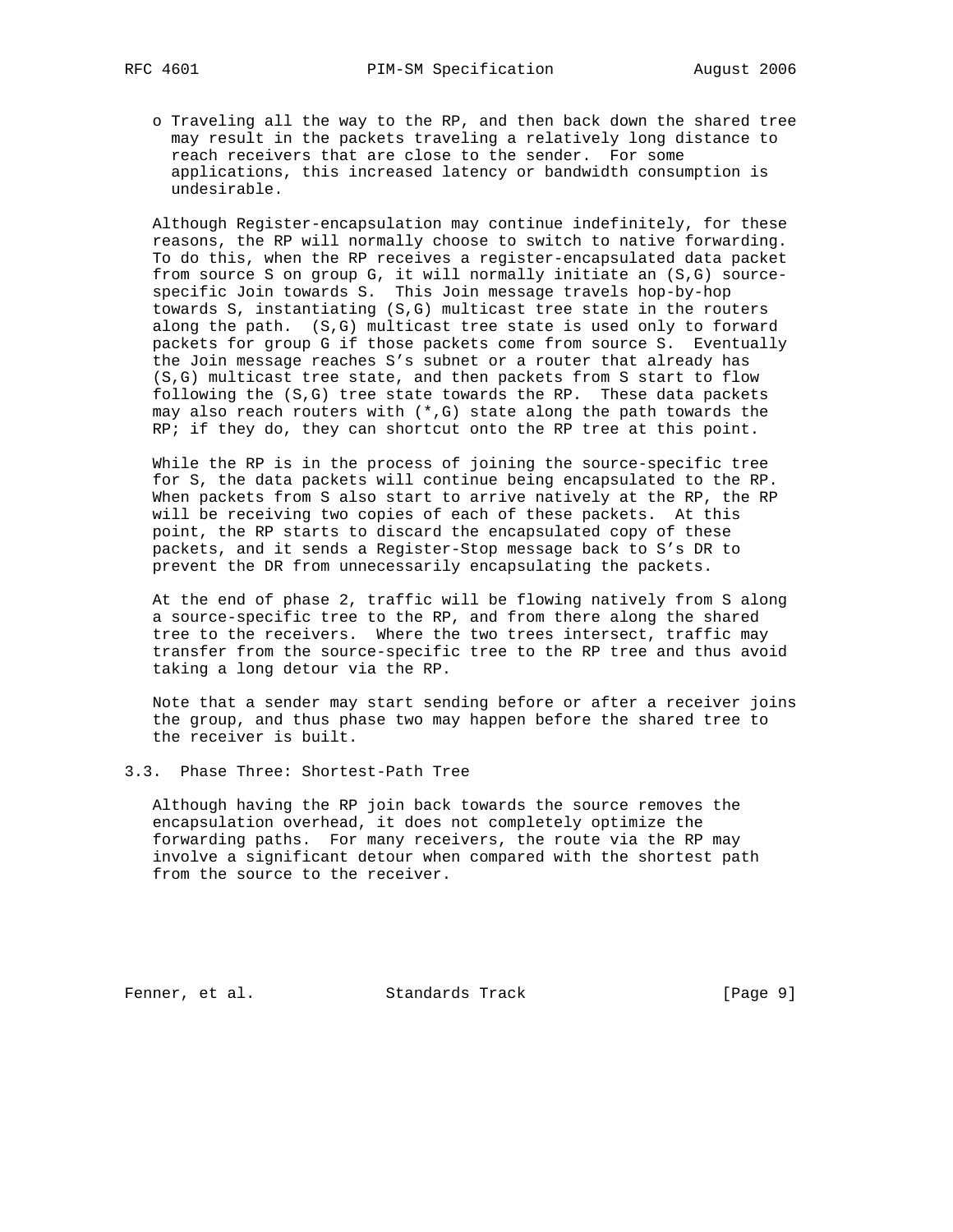To obtain lower latencies or more efficient bandwidth utilization, a router on the receiver's LAN, typically the DR, may optionally initiate a transfer from the shared tree to a source-specific shortest-path tree (SPT). To do this, it issues an (S,G) Join towards S. This instantiates state in the routers along the path to S. Eventually, this join either reaches S's subnet or reaches a router that already has (S,G) state. When this happens, data packets from S start to flow following the (S,G) state until they reach the receiver.

 At this point, the receiver (or a router upstream of the receiver) will be receiving two copies of the data: one from the SPT and one from the RPT. When the first traffic starts to arrive from the SPT, the DR or upstream router starts to drop the packets for G from S that arrive via the RP tree. In addition, it sends an (S,G) Prune message towards the RP. This is known as an (S,G,rpt) Prune. The Prune message travels hop-by-hop, instantiating state along the path towards the RP indicating that traffic from S for G should NOT be forwarded in this direction. The prune is propagated until it reaches the RP or a router that still needs the traffic from S for other receivers.

 By now, the receiver will be receiving traffic from S along the shortest-path tree between the receiver and S. In addition, the RP is receiving the traffic from S, but this traffic is no longer reaching the receiver along the RP tree. As far as the receiver is concerned, this is the final distribution tree.

#### 3.4. Source-Specific Joins

 IGMPv3 permits a receiver to join a group and specify that it only wants to receive traffic for a group if that traffic comes from a particular source. If a receiver does this, and no other receiver on the LAN requires all the traffic for the group, then the DR may omit performing a (\*,G) join to set up the shared tree, and instead issue a source-specific (S,G) join only.

 The range of multicast addresses from 232.0.0.0 to 232.255.255.255 is currently set aside for source-specific multicast in IPv4. For groups in this range, receivers should only issue source-specific IGMPv3 joins. If a PIM router receives a non-source-specific join for a group in this range, it should ignore it, as described in Section 4.8.

Fenner, et al. Standards Track [Page 10]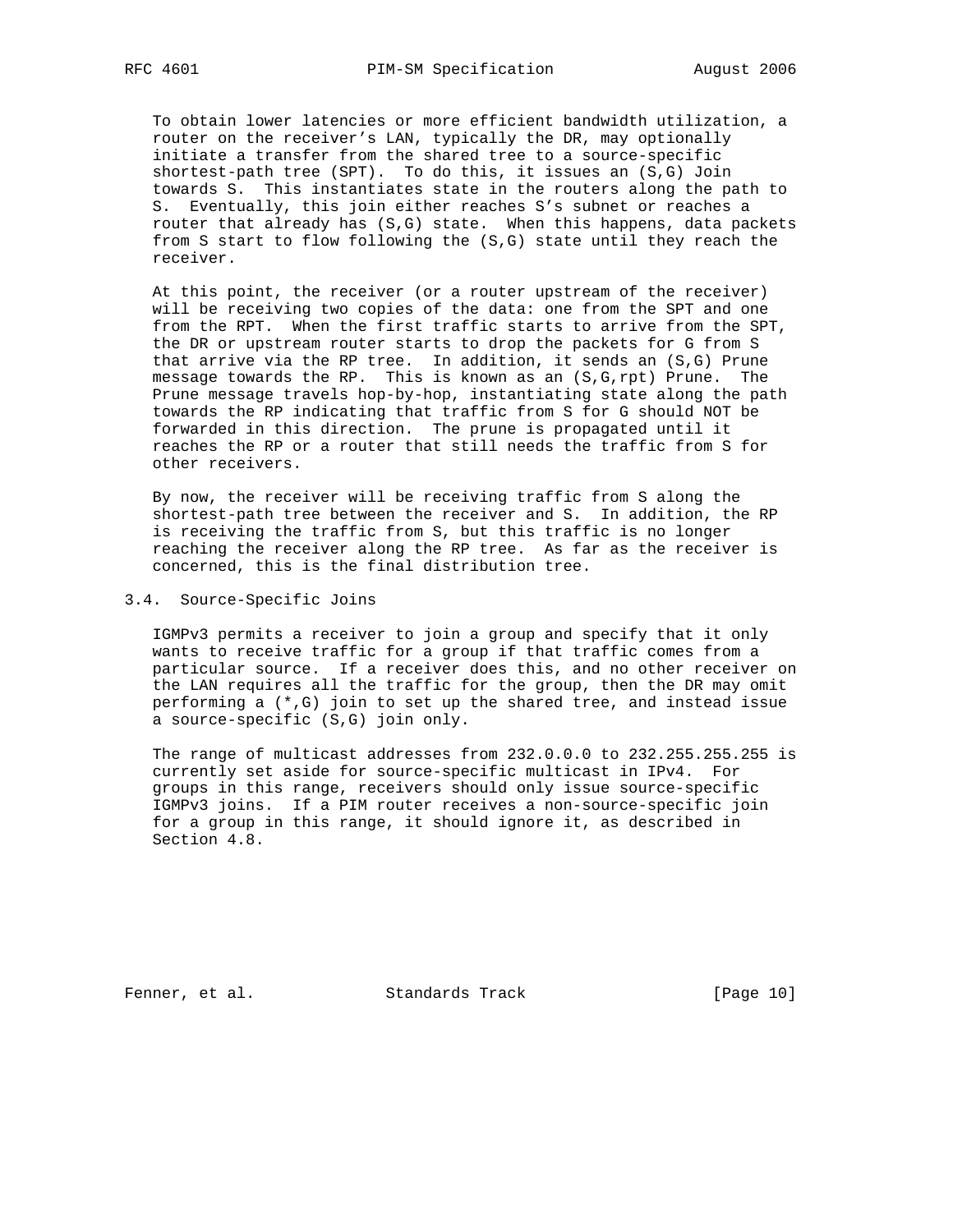# 3.5. Source-Specific Prunes

 IGMPv3 also permits a receiver to join a group and to specify that it only wants to receive traffic for a group if that traffic does not come from a specific source or sources. In this case, the DR will perform a (\*,G) join as normal, but may combine this with an (S,G,rpt) prune for each of the sources the receiver does not wish to receive.

### 3.6. Multi-Access Transit LANs

 The overview so far has concerned itself with point-to-point transit links. However, using multi-access LANs such as Ethernet for transit is not uncommon. This can cause complications for three reasons:

- o Two or more routers on the LAN may issue (\*,G) Joins to different upstream routers on the LAN because they have inconsistent MRIB entries regarding how to reach the RP. Both paths on the RP tree will be set up, causing two copies of all the shared tree traffic to appear on the LAN.
- o Two or more routers on the LAN may issue (S,G) Joins to different upstream routers on the LAN because they have inconsistent MRIB entries regarding how to reach source S. Both paths on the source specific tree will be set up, causing two copies of all the traffic from S to appear on the LAN.
- o A router on the LAN may issue a (\*,G) Join to one upstream router on the LAN, and another router on the LAN may issue an (S,G) Join to a different upstream router on the same LAN. Traffic from S may reach the LAN over both the RPT and the SPT. If the receiver behind the downstream (\*,G) router doesn't issue an (S,G,rpt) prune, then this condition would persist.

 All of these problems are caused by there being more than one upstream router with join state for the group or source-group pair. PIM does not prevent such duplicate joins from occurring; instead, when duplicate data packets appear on the LAN from different routers, these routers notice this and then elect a single forwarder. This election is performed using PIM Assert messages, which resolve the problem in favor of the upstream router that has (S,G) state; or, if neither or both router has (S,G) state, then the problem is resolved in favor of the router with the best metric to the RP for RP trees, or the best metric to the source to source-specific trees.

 These Assert messages are also received by the downstream routers on the LAN, and these cause subsequent Join messages to be sent to the upstream router that won the Assert.

Fenner, et al. Standards Track [Page 11]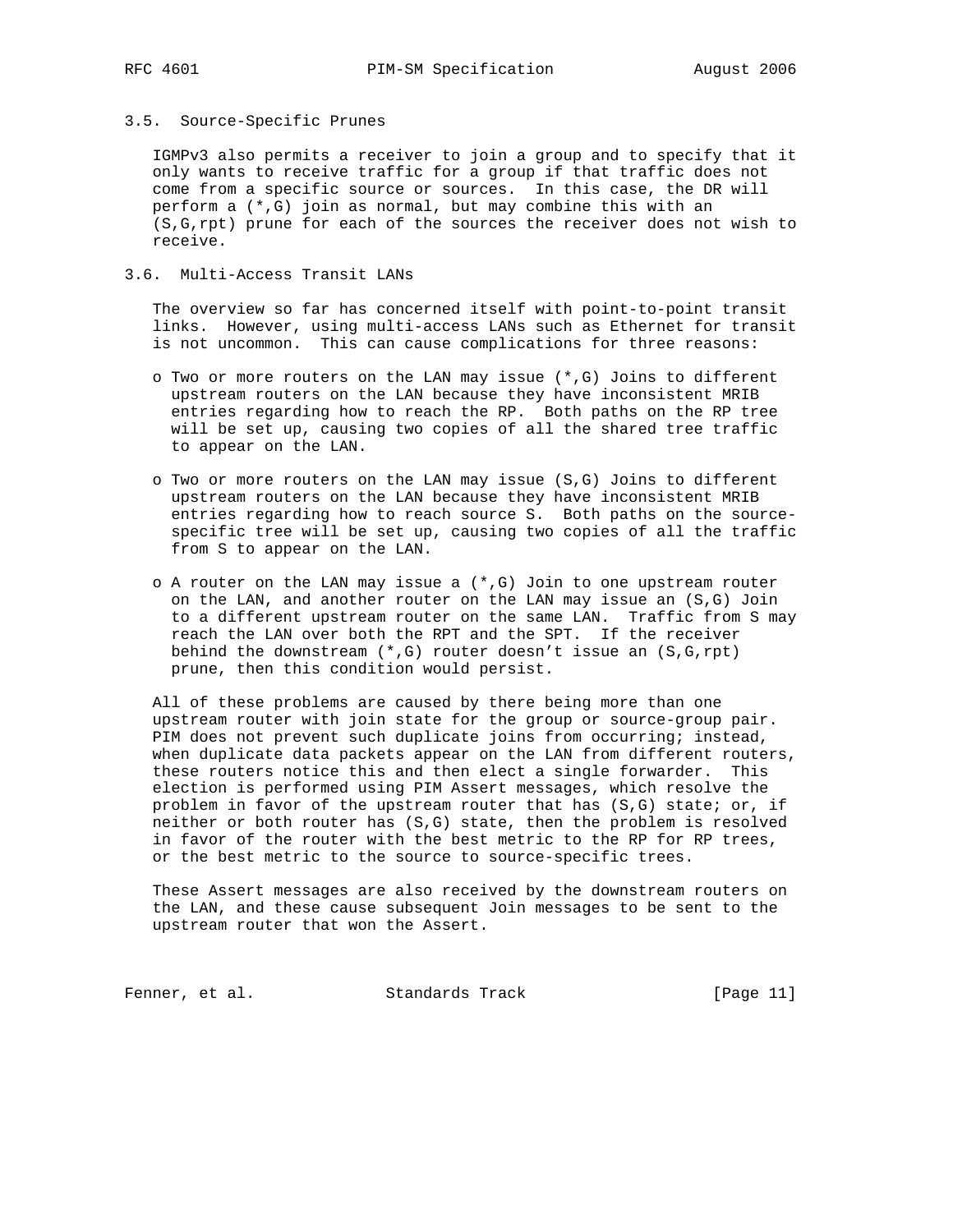#### 3.7. RP Discovery

 PIM-SM routers need to know the address of the RP for each group for which they have (\*,G) state. This address is obtained automatically (e.g., embedded-RP), through a bootstrap mechanism, or through static configuration.

 One dynamic way to do this is to use the Bootstrap Router (BSR) mechanism [11]. One router in each PIM domain is elected the Bootstrap Router through a simple election process. All the routers in the domain that are configured to be candidates to be RPs periodically unicast their candidacy to the BSR. From the candidates, the BSR picks an RP-set, and periodically announces this set in a Bootstrap message. Bootstrap messages are flooded hop-by hop throughout the domain until all routers in the domain know the RP-Set.

 To map a group to an RP, a router hashes the group address into the RP-set using an order-preserving hash function (one that minimizes changes if the RP-Set changes). The resulting RP is the one that it uses as the RP for that group.

4. Protocol Specification

The specification of PIM-SM is broken into several parts:

- o Section 4.1 details the protocol state stored.
- o Section 4.2 specifies the data packet forwarding rules.
- o Section 4.3 specifies Designated Router (DR) election and the rules for sending and processing Hello messages.
- o Section 4.4 specifies the PIM Register generation and processing rules.
- o Section 4.5 specifies the PIM Join/Prune generation and processing rules.
- o Section 4.6 specifies the PIM Assert generation and processing rules.
- o Section 4.7 specifies the RP discovery mechanisms.
- o The subset of PIM required to support Source-Specific Multicast, PIM-SSM, is described in Section 4.8.
- o PIM packet formats are specified in Section 4.9.

Fenner, et al. Standards Track [Page 12]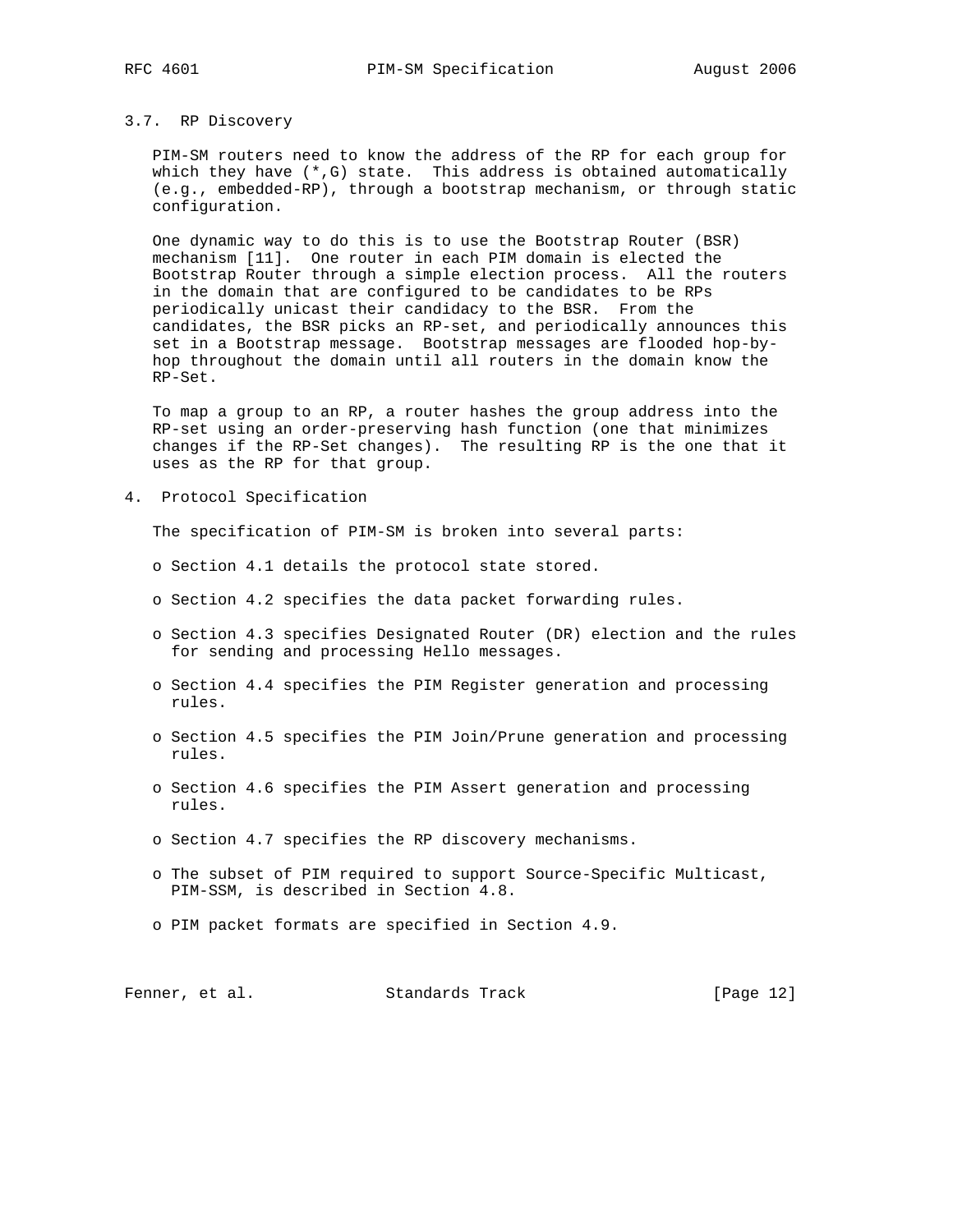- o A summary of PIM-SM timers and their default values is given in Section 4.10.
- o Appendix A specifies the PIM Multicast Border Router behavior.
- 4.1. PIM Protocol State

 This section specifies all the protocol state that a PIM implementation should maintain in order to function correctly. We term this state the Tree Information Base (TIB), as it holds the state of all the multicast distribution trees at this router. In this specification, we define PIM mechanisms in terms of the TIB. However, only a very simple implementation would actually implement packet forwarding operations in terms of this state. Most implementations will use this state to build a multicast forwarding table, which would then be updated when the relevant state in the TIB changes.

 Although we specify precisely the state to be kept, this does not mean that an implementation of PIM-SM needs to hold the state in this form. This is actually an abstract state definition, which is needed in order to specify the router's behavior. A PIM-SM implementation is free to hold whatever internal state it requires and will still be conformant with this specification so long as it results in the same externally visible protocol behavior as an abstract router that holds the following state.

We divide TIB state into four sections:

- (\*,\*,RP) state State that maintains per-RP trees, for all groups served by a given RP.
- (\*,G) state State that maintains the RP tree for G.
- (S,G) state State that maintains a source-specific tree for source S and group G.
- (S,G,rpt) state

 State that maintains source-specific information about source S on the RP tree for G. For example, if a source is being received on the source-specific tree, it will normally have been pruned off the RP tree. This prune state is (S,G,rpt) state.

Fenner, et al. Standards Track [Page 13]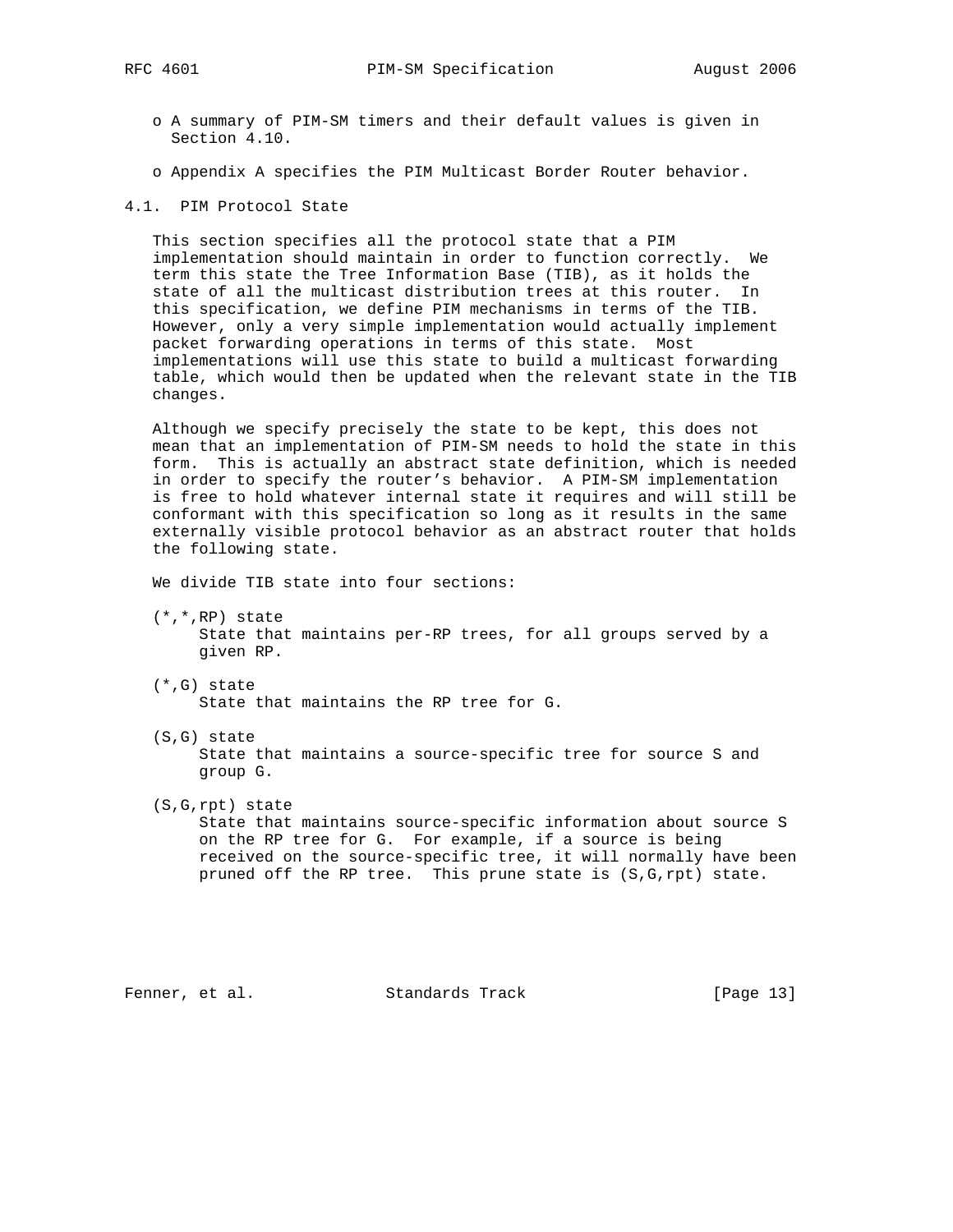The state that should be kept is described below. Of course, implementations will only maintain state when it is relevant to forwarding operations; for example, the "NoInfo" state might be assumed from the lack of other state information rather than being held explicitly.

4.1.1. General Purpose State

A router holds the following non-group-specific state:

For each interface:

o Effective Override Interval

o Effective Propagation Delay

o Suppression state: One of {"Enable", "Disable"}

Neighbor State:

For each neighbor:

o Information from neighbor's Hello

o Neighbor's GenID.

o Neighbor Liveness Timer (NLT)

Designated Router (DR) State:

o Designated Router's IP Address

o DR's DR Priority

 The Effective Override Interval, the Effective Propagation Delay and the Interface suppression state are described in Section 4.3.3. Designated Router state is described in Section 4.3.

Fenner, et al. Standards Track [Page 14]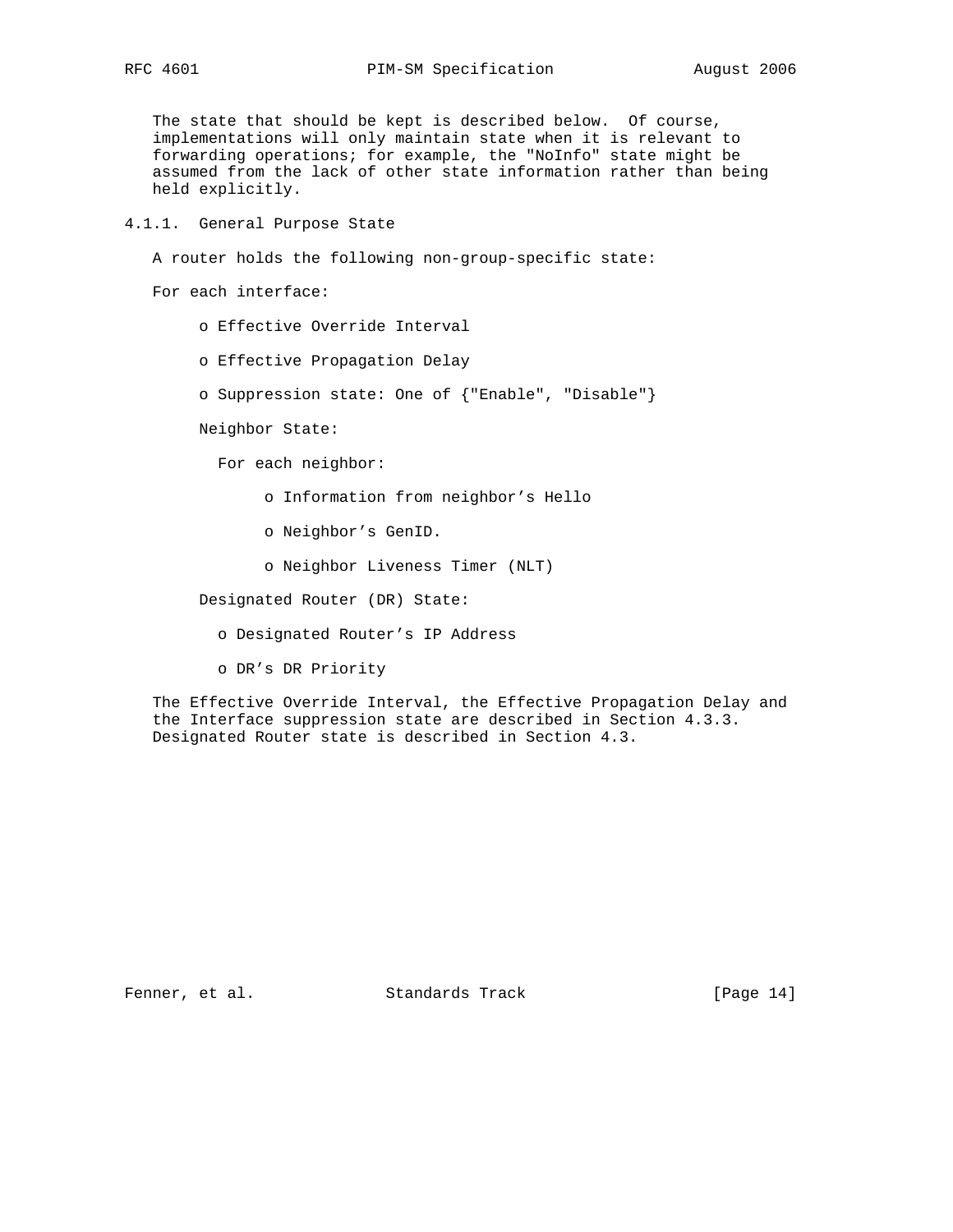4.1.2. (\*,\*,RP) State For every RP, a router keeps the following state: (\*,\*,RP) state: For each interface: PIM (\*,\*,RP) Join/Prune State: o State: One of {"NoInfo" (NI), "Join" (J), "Prune- Pending" (PP)} o Prune-Pending Timer (PPT) o Join/Prune Expiry Timer (ET) Not interface specific: Upstream (\*,\*,RP) Join/Prune State: o State: One of {"NotJoined(\*,\*,RP)", "Joined(\*,\*,RP)"} o Upstream Join/Prune Timer (JT) o Last RPF Neighbor towards RP that was used PIM (\*,\*,RP) Join/Prune state is the result of receiving PIM (\*,\*,RP) Join/Prune messages on this interface and is specified in Section 4.5.1. The upstream (\*,\*,RP) Join/Prune State reflects the state of the upstream (\*,\*,RP) state machine described in Section 4.5.5.

 The upstream (\*,\*,RP) Join/Prune Timer is used to send out periodic Join(\*,\*,RP) messages, and to override Prune(\*,\*,RP) messages from peers on an upstream LAN interface.

 The last RPF neighbor towards the RP is stored because if the MRIB changes, then the RPF neighbor towards the RP may change. If it does so, then we need to trigger a new Join(\*,\*,RP) to the new upstream neighbor and a Prune(\*,\*,RP) to the old upstream neighbor. Similarly, if a router detects through a changed GenID in a Hello message that the upstream neighbor towards the RP has rebooted, then it should re-instantiate state by sending a Join $(*,*,RP)$ . These mechanisms are specified in Section 4.5.5.

Fenner, et al. Standards Track [Page 15]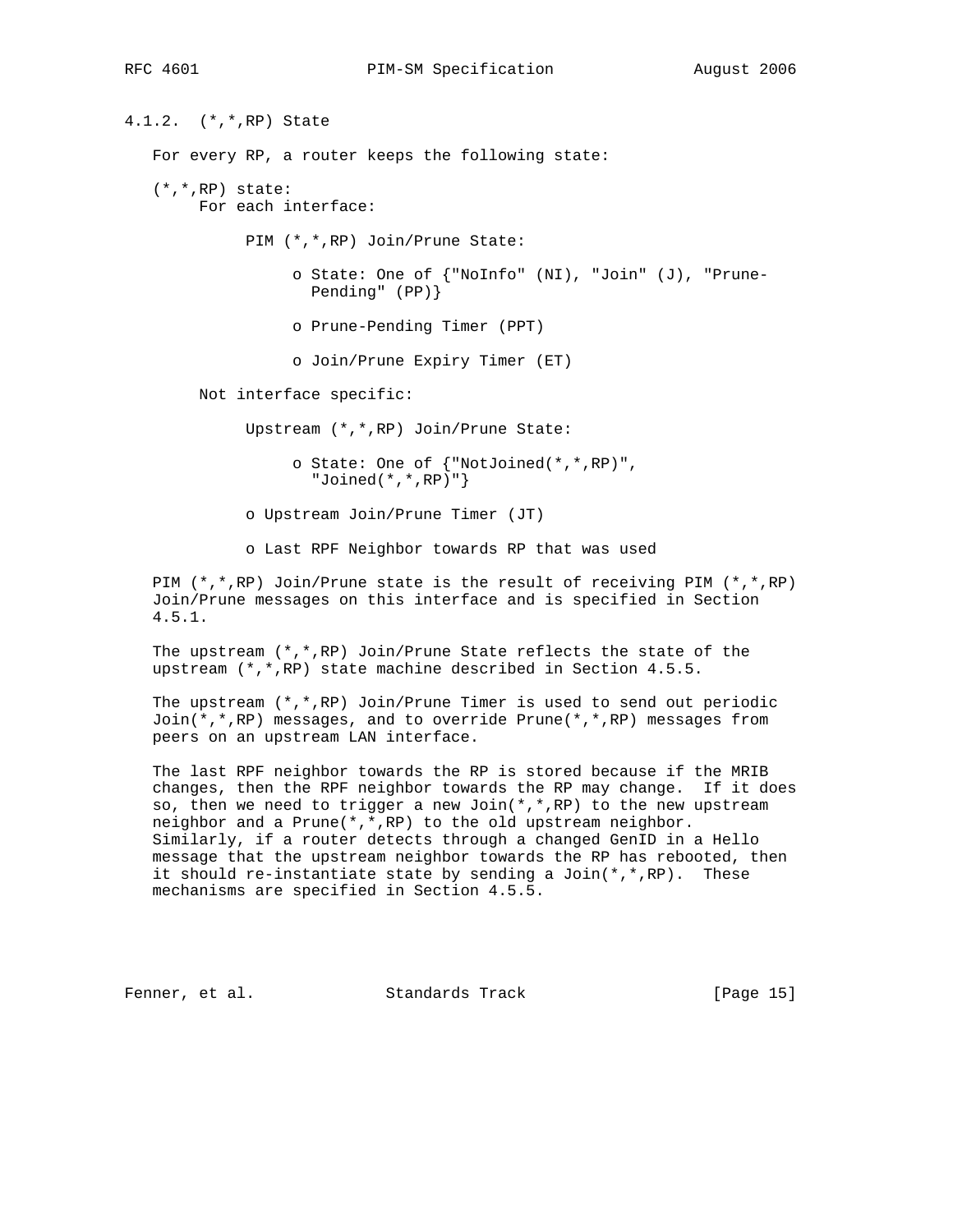4.1.3. (\*,G) State For every group G, a router keeps the following state: (\*,G) state: For each interface: Local Membership: State: One of {"NoInfo", "Include"} PIM (\*,G) Join/Prune State: o State: One of {"NoInfo" (NI), "Join" (J), "Prune- Pending" (PP)} o Prune-Pending Timer (PPT) o Join/Prune Expiry Timer (ET) (\*,G) Assert Winner State o State: One of {"NoInfo" (NI), "I lost Assert" (L), "I won Assert" (W)} o Assert Timer (AT) o Assert winner's IP Address (AssertWinner) o Assert winner's Assert Metric (AssertWinnerMetric) Not interface specific: Upstream (\*,G) Join/Prune State: o State: One of {"NotJoined(\*,G)", "Joined(\*,G)"} o Upstream Join/Prune Timer (JT) o Last RP Used o Last RPF Neighbor towards RP that was used Local membership is the result of the local membership mechanism (such as IGMP or MLD) running on that interface. It need not be kept if this router is not the DR on that interface unless this router won a (\*,G) assert on this interface for this group, although implementations may optionally keep this state in case they become the DR or assert winner. We recommend storing this information if

Fenner, et al. Standards Track [Page 16]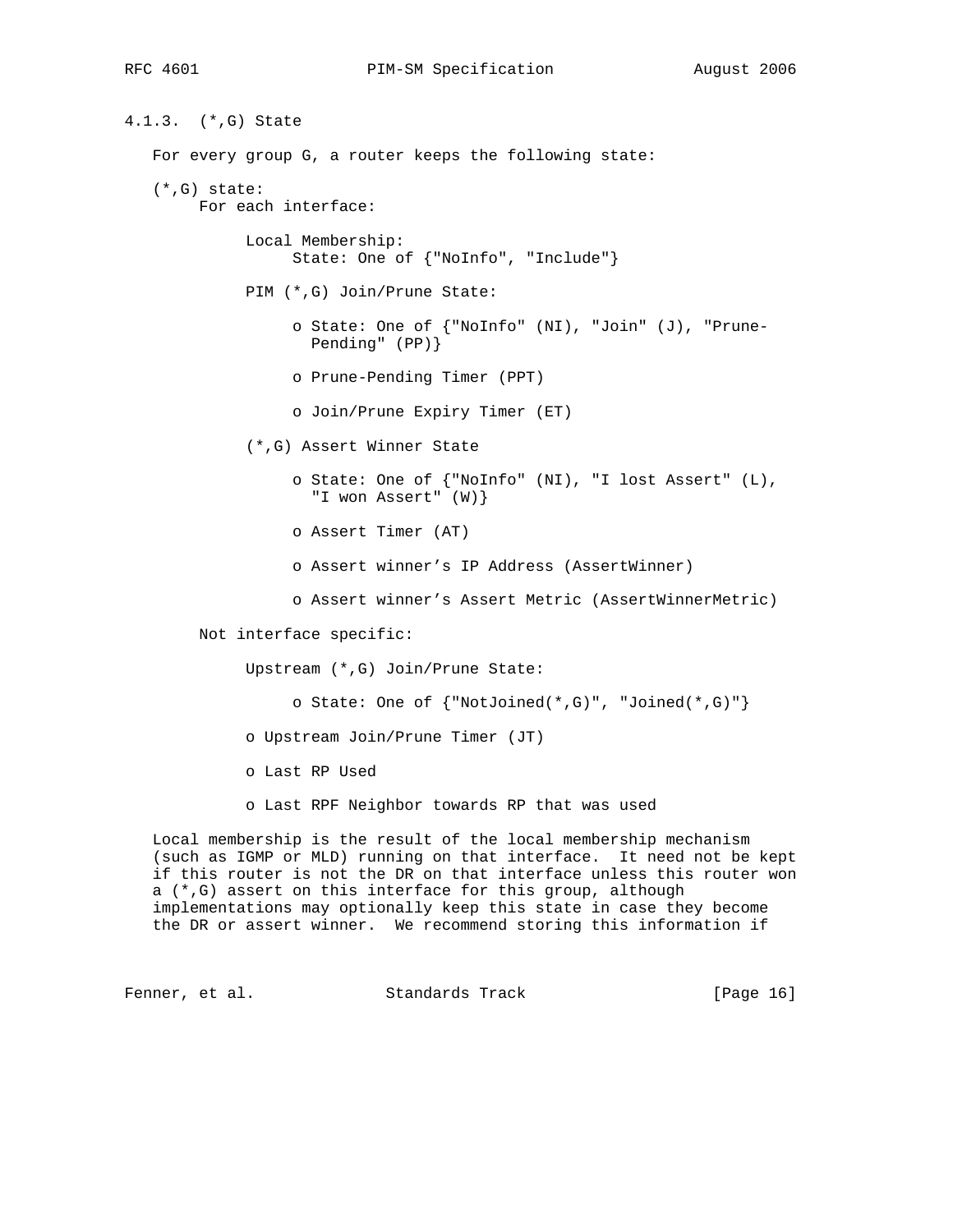possible, as it reduces latency converging to stable operating conditions after a failure causing a change of DR. This information is used by the pim\_include(\*,G) macro described in Section 4.1.6.

 PIM (\*,G) Join/Prune state is the result of receiving PIM (\*,G) Join/Prune messages on this interface and is specified in Section 4.5.2. The state is used by the macros that calculate the outgoing interface list in Section 4.1.6, and in the JoinDesired(\*,G) macro (defined in Section 4.5.6) that is used in deciding whether a Join(\*,G) should be sent upstream.

 (\*,G) Assert Winner state is the result of sending or receiving (\*,G) Assert messages on this interface. It is specified in Section 4.6.2.

 The upstream (\*,G) Join/Prune State reflects the state of the upstream (\*,G) state machine described in Section 4.5.6.

 The upstream (\*,G) Join/Prune Timer is used to send out periodic Join(\*,G) messages, and to override Prune(\*,G) messages from peers on an upstream LAN interface.

 The last RP used must be stored because if the RP-Set changes (Section 4.7), then state must be torn down and rebuilt for groups whose RP changes.

 The last RPF neighbor towards the RP is stored because if the MRIB changes, then the RPF neighbor towards the RP may change. If it does so, then we need to trigger a new Join $(*$ , G) to the new upstream neighbor and a Prune(\*,G) to the old upstream neighbor. Similarly, if a router detects through a changed GenID in a Hello message that the upstream neighbor towards the RP has rebooted, then it should re-instantiate state by sending a  $Join(*,G)$ . These mechanisms are specified in Section 4.5.6.

 For every source/group pair (S,G), a router keeps the following state:

(S,G) state:

For each interface:

 Local Membership: State: One of {"NoInfo", "Include"}

Fenner, et al. Standards Track [Page 17]

<sup>4.1.4. (</sup>S,G) State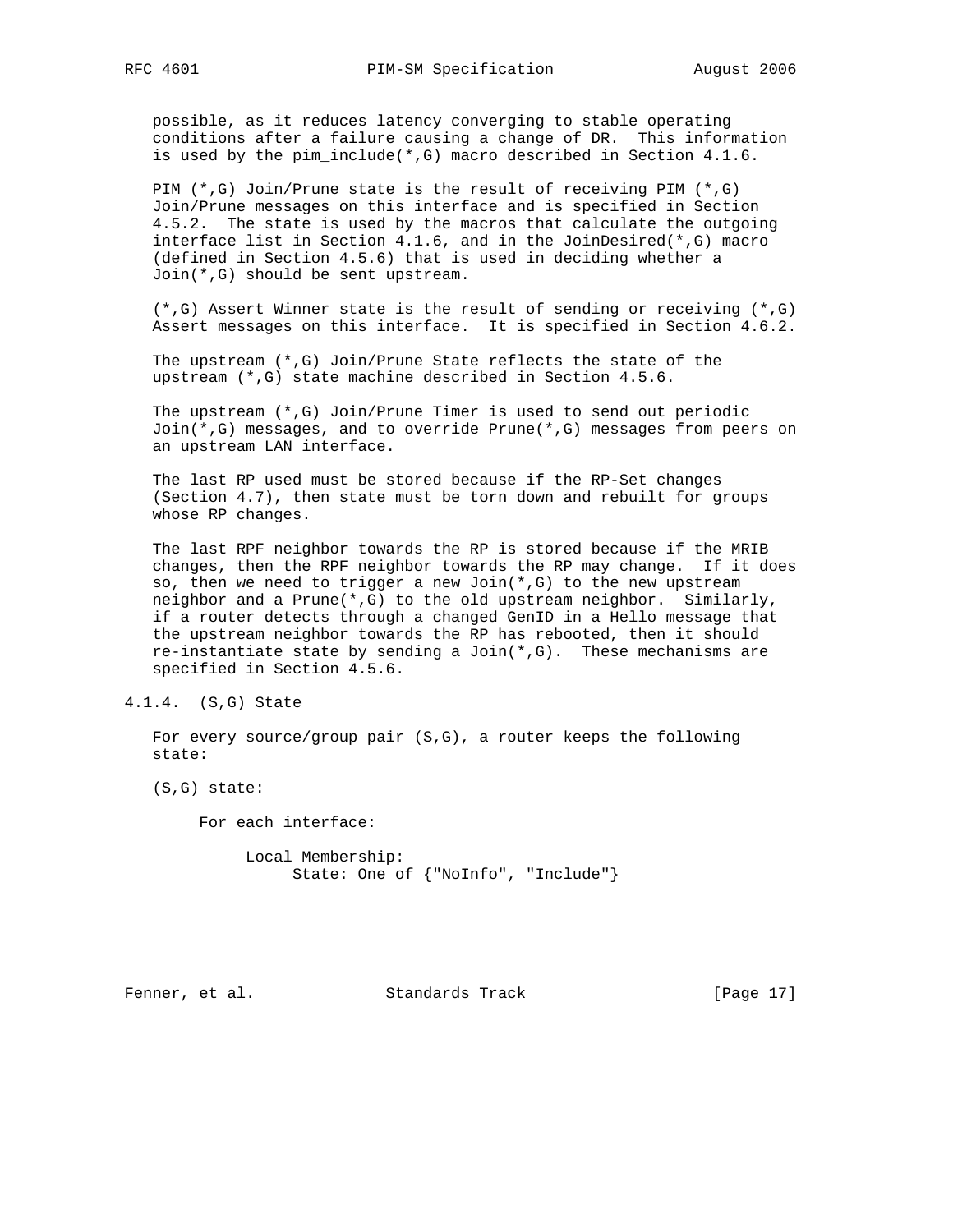PIM (S,G) Join/Prune State:

- o State: One of {"NoInfo" (NI), "Join" (J), "Prune- Pending" (PP)}
- o Prune-Pending Timer (PPT)
- o Join/Prune Expiry Timer (ET)
- (S,G) Assert Winner State

 o State: One of {"NoInfo" (NI), "I lost Assert" (L), "I won Assert" (W)}

- o Assert Timer (AT)
- o Assert winner's IP Address (AssertWinner)
- o Assert winner's Assert Metric (AssertWinnerMetric)
- Not interface specific:

Upstream (S,G) Join/Prune State:

o State: One of {"NotJoined(S,G)", "Joined(S,G)"}

o Upstream (S,G) Join/Prune Timer (JT)

o Last RPF Neighbor towards S that was used

o SPTbit (indicates (S,G) state is active)

o (S,G) Keepalive Timer (KAT)

Additional (S,G) state at the DR:

- o Register state: One of {"Join" (J), "Prune" (P), "Join-Pending" (JP), "NoInfo" (NI)}
- o Register-Stop timer

Additional (S,G) state at the RP:

 o PMBR: the first PMBR to send a Register for this source with the Border bit set.

Fenner, et al. Standards Track [Page 18]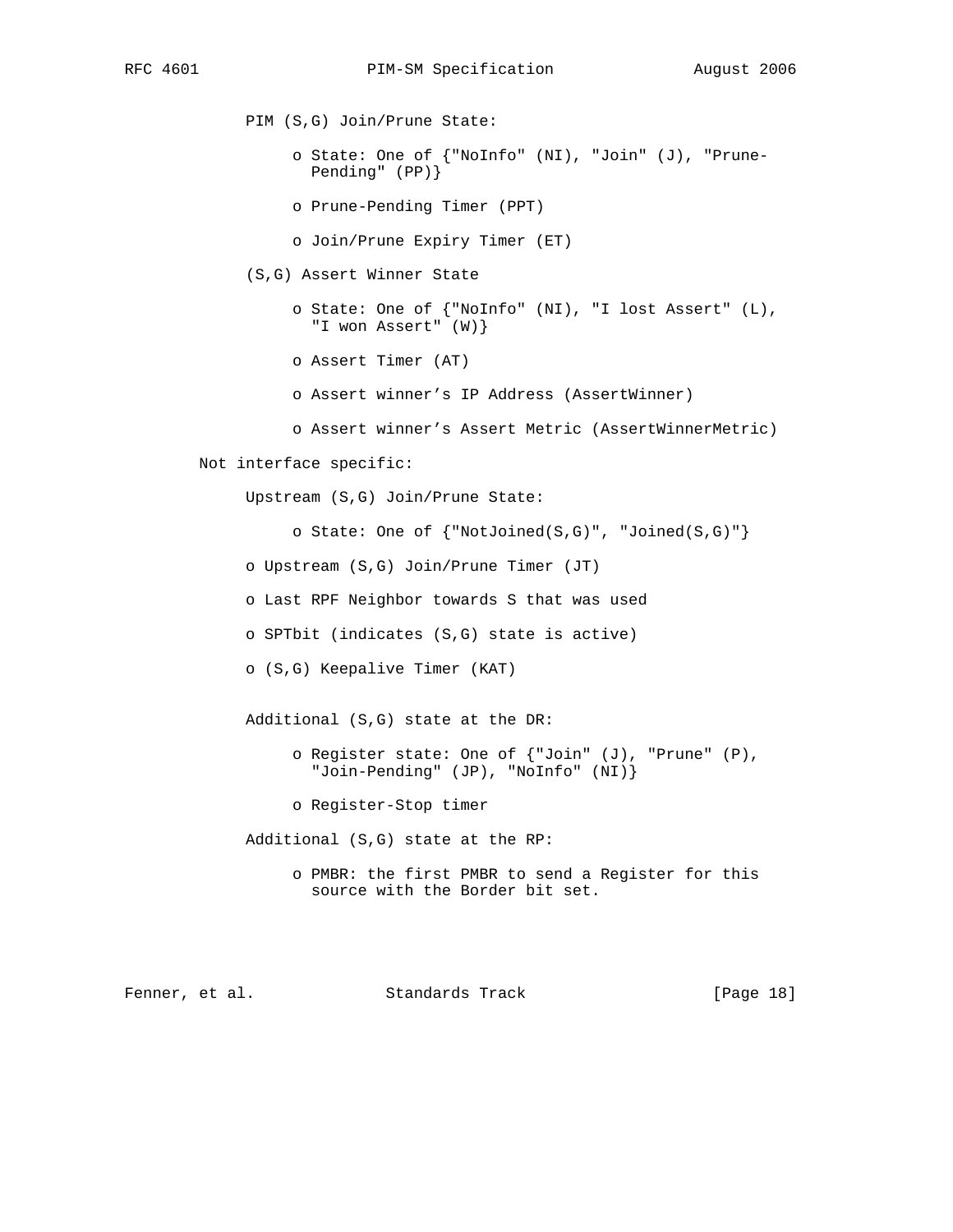Local membership is the result of the local source-specific membership mechanism (such as IGMP version 3) running on that interface and specifying that this particular source should be included. As stored here, this state is the resulting state after any IGMPv3 inconsistencies have been resolved. It need not be kept if this router is not the DR on that interface unless this router won a (S,G) assert on this interface for this group. However, we recommend storing this information if possible, as it reduces latency converging to stable operating conditions after a failure causing a change of DR. This information is used by the pim  $include(S,G)$  macro described in Section 4.1.6.

 PIM (S,G) Join/Prune state is the result of receiving PIM (S,G) Join/Prune messages on this interface and is specified in Section 4.5.2. The state is used by the macros that calculate the outgoing interface list in Section  $4.1.6$ , and in the JoinDesired( $S, G$ ) macro (defined in Section 4.5.7) that is used in deciding whether a Join(S,G) should be sent upstream.

 (S,G) Assert Winner state is the result of sending or receiving (S,G) Assert messages on this interface. It is specified in Section 4.6.1.

 The upstream (S,G) Join/Prune State reflects the state of the upstream (S,G) state machine described in Section 4.5.7.

 The upstream (S,G) Join/Prune Timer is used to send out periodic Join(S,G) messages, and to override Prune(S,G) messages from peers on an upstream LAN interface.

 The last RPF neighbor towards S is stored because if the MRIB changes, then the RPF neighbor towards S may change. If it does so, then we need to trigger a new  $Join(S,G)$  to the new upstream neighbor and a Prune(S,G) to the old upstream neighbor. Similarly, if the router detects through a changed GenID in a Hello message that the upstream neighbor towards S has rebooted, then it should re instantiate state by sending a  $Join(S,G)$ . These mechanisms are specified in Section 4.5.7.

 The SPTbit is used to indicate whether forwarding is taking place on the  $(S,G)$  Shortest Path Tree (SPT) or on the  $(*,G)$  tree. A router can have (S,G) state and still be forwarding on (\*,G) state during the interval when the source-specific tree is being constructed. When SPTbit is FALSE, only (\*,G) forwarding state is used to forward packets from S to G. When SPTbit is TRUE, both  $(*,G)$  and  $(S,G)$ forwarding state are used.

Fenner, et al. Standards Track [Page 19]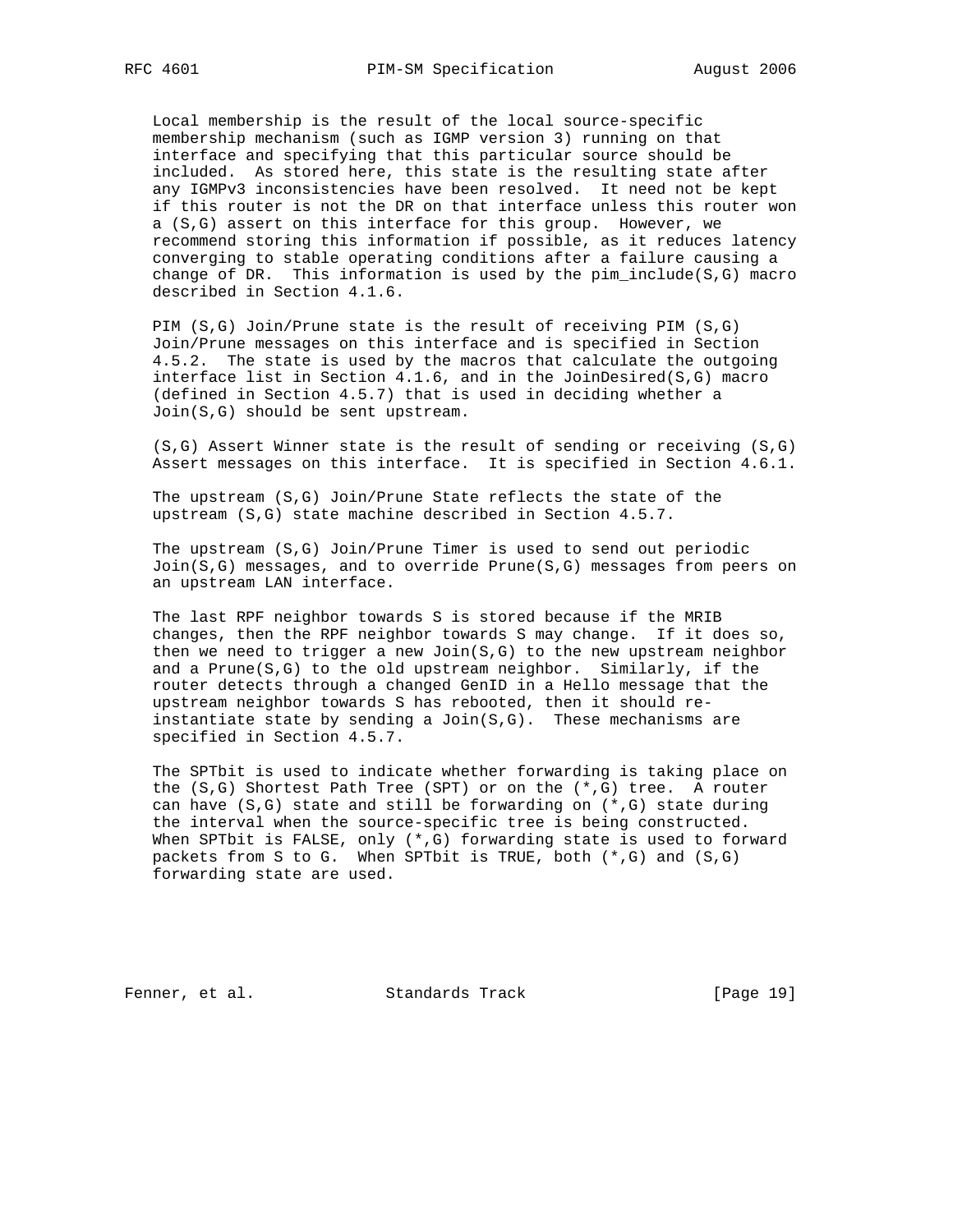The (S,G) Keepalive Timer is updated by data being forwarded using this (S,G) forwarding state. It is used to keep (S,G) state alive in the absence of explicit (S,G) Joins. Amongst other things, this is necessary for the so-called "turnaround rules" -- when the RP uses (S,G) joins to stop encapsulation, and then (S,G) prunes to prevent traffic from unnecessarily reaching the RP.

 On a DR, the (S,G) Register State is used to keep track of whether to encapsulate data to the RP on the Register Tunnel; the  $(S,G)$  Register-Stop timer tracks how long before encapsulation begins again for a given (S,G).

 On an RP, the PMBR value must be cleared when the Keepalive Timer expires.

4.1.5. (S,G,rpt) State

For every source/group pair (S,G) for which a router also has  $(*$ ,G) state, it also keeps the following state:

(S,G,rpt) state:

For each interface:

 Local Membership: State: One of {"NoInfo", "Exclude"}

PIM (S,G,rpt) Join/Prune State:

 o State: One of {"NoInfo", "Pruned", "Prune- Pending"}

- o Prune-Pending Timer (PPT)
- o Join/Prune Expiry Timer (ET)

Not interface specific:

Upstream (S,G,rpt) Join/Prune State:

 o State: One of {"RPTNotJoined(G)", "NotPruned(S,G,rpt)", "Pruned(S,G,rpt)"}

o Override Timer (OT)

 Local membership is the result of the local source-specific membership mechanism (such as IGMPv3) running on that interface and specifying that although there is (\*,G) Include state, this

Fenner, et al. Standards Track [Page 20]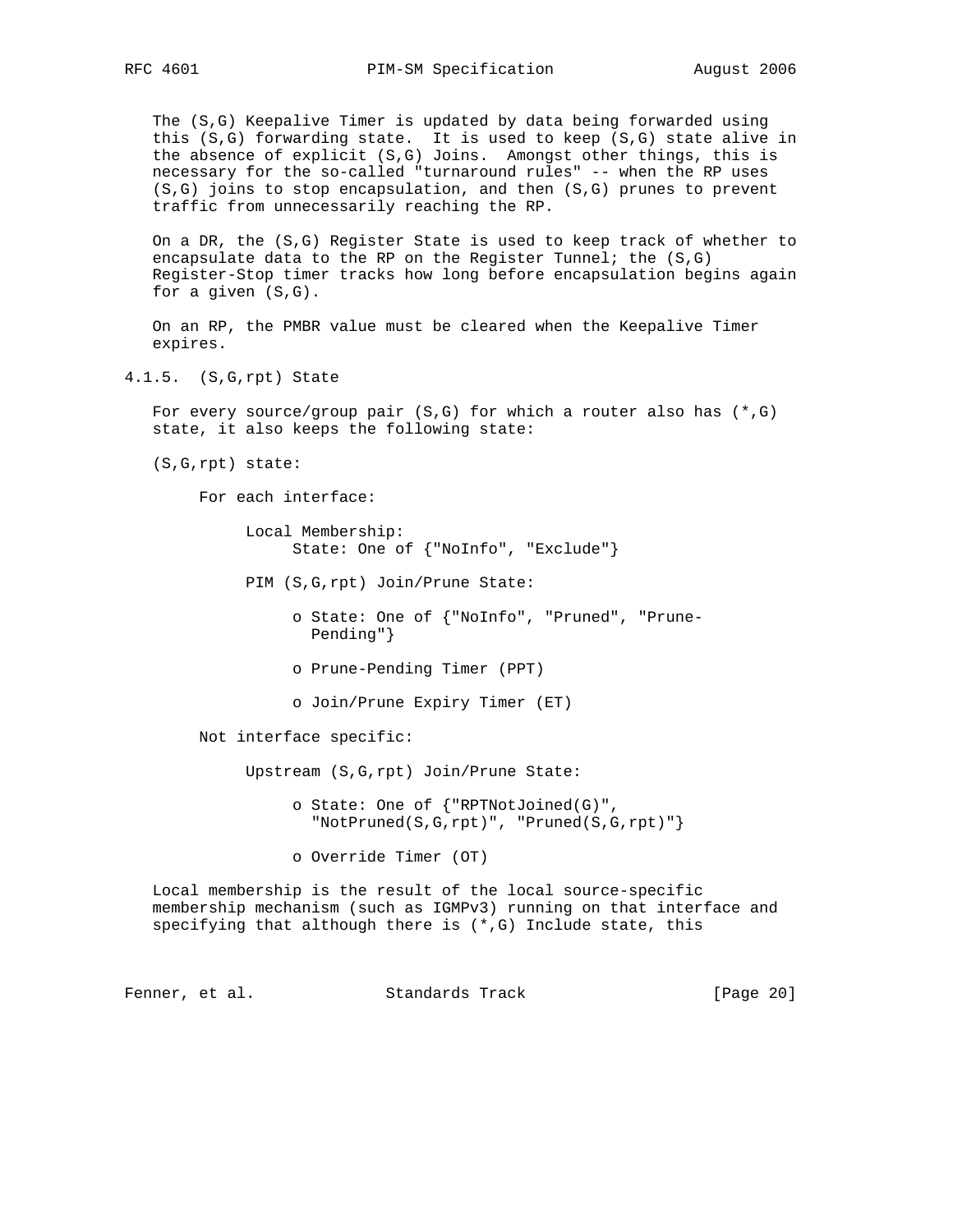particular source should be excluded. As stored here, this state is the resulting state after any IGMPv3 inconsistencies between LAN members have been resolved. It need not be kept if this router is not the DR on that interface unless this router won a  $(*$ , G) assert on this interface for this group. However, we recommend storing this information if possible, as it reduces latency converging to stable operating conditions after a failure causing a change of DR. This information is used by the pim\_exclude(S,G) macro described in Section 4.1.6.

 PIM (S,G,rpt) Join/Prune state is the result of receiving PIM (S,G,rpt) Join/Prune messages on this interface and is specified in Section 4.5.4. The state is used by the macros that calculate the outgoing interface list in Section 4.1.6, and in the rules for adding Prune(S,G,rpt) messages to Join(\*,G) messages specified in Section 4.5.8.

 The upstream (S,G,rpt) Join/Prune state is used along with the Override Timer to send the correct override messages in response to Join/Prune messages sent by upstream peers on a LAN. This state and behavior are specified in Section 4.5.9.

#### 4.1.6. State Summarization Macros

 Using this state, we define the following "macro" definitions, which we will use in the descriptions of the state machines and pseudocode in the following sections.

 The most important macros are those that define the outgoing interface list (or "olist") for the relevant state. An olist can be "immediate" if it is built directly from the state of the relevant type. For example, the immediate\_olist(S,G) is the olist that would be built if the router only had  $(S,G)$  state and no  $(*,G)$  or  $(S,G,rpt)$  state. In contrast, the "inherited" olist inherits state from other types. For example, the inherited\_olist(S,G) is the olist that is relevant for forwarding a packet from S to G using both source specific and group-specific state.

There is no immediate\_olist( $S, G, rpt$ ) as ( $S, G, rpt$ ) state is negative state; it removes interfaces in the (\*,G) olist from the olist that is actually used to forward traffic. The inherited\_olist(S,G,rpt) is therefore the olist that would be used for a packet from S to G forwarding on the RP tree. It is a strict subset of  $(\text{immediate\_olist}(*,*,RP) (+) \text{immediate\_olist}(*,G)).$ 

 Generally speaking, the inherited olists are used for forwarding, and the immediate\_olists are used to make decisions about state maintenance.

Fenner, et al. Standards Track [Page 21]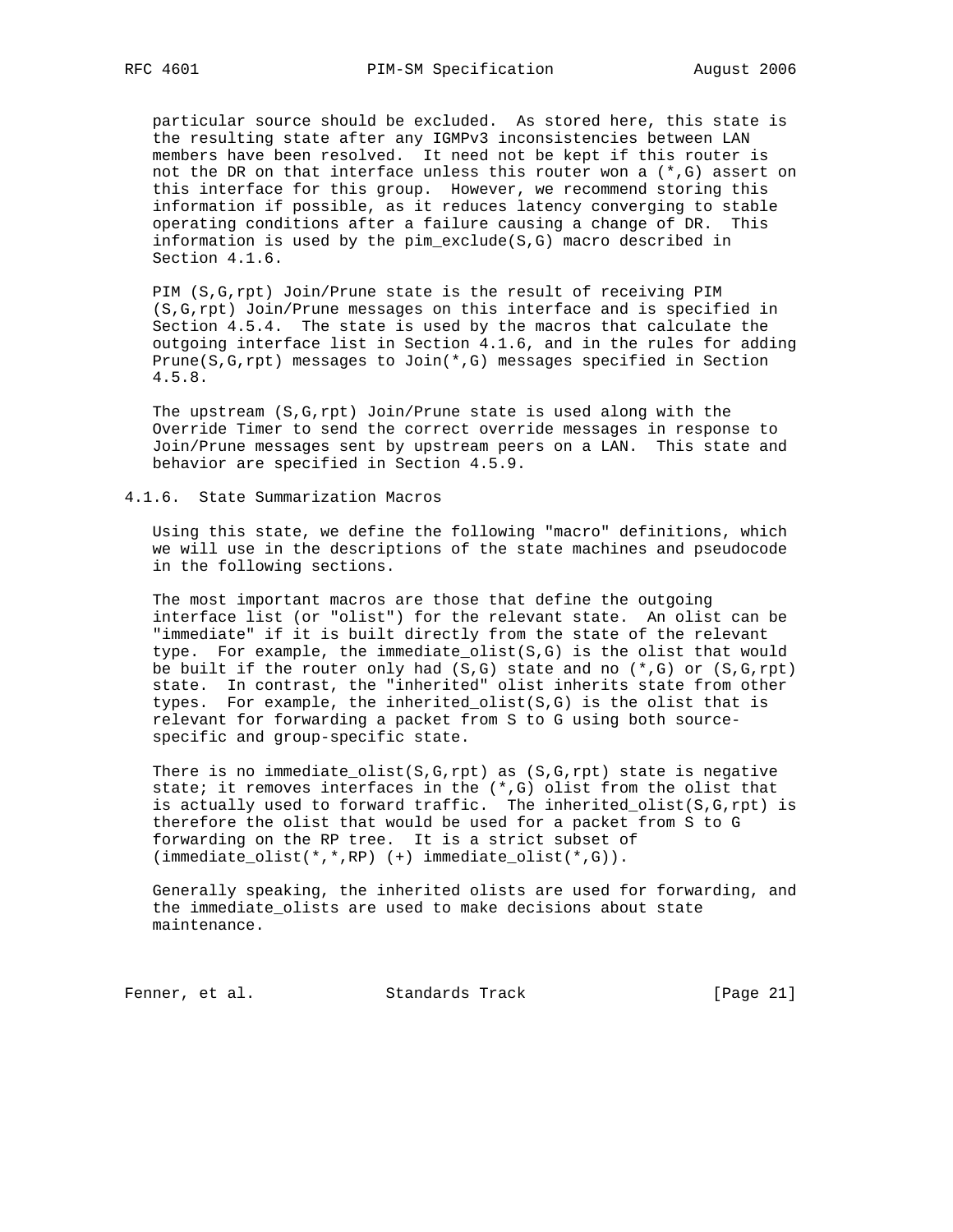```
 immediate_olist(*,*,RP) =
     joins(*,*,RP)
 immediate_olist(*,G) =
     joins(*,G) (+) pim_include(*,G) (-) lost_assert(*,G)
 immediate_olist(S,G) =
    joins(S,G) (+) pim\_include(S,G) (-) lost_assert(S,G)
 inherited_olist(S,G,rpt) =
        ( joins(*,*,RP(G)) (+) joins(*,G) (-) prunes(S,G,rpt) )
    (+) ( \text{pim\_include} (* , G) ( -) \text{pim\_exclude}(S, G) )
     (-) ( lost_assert(*,G) (+) lost_assert(S,G,rpt) )
 inherited_olist(S,G) =
     inherited_olist(S,G,rpt) (+)
     joins(S,G) (+) pim_include(S,G) (-) lost_assert(S,G)
 The macros pim_include(*,G) and pim_include(S,G) indicate the
 interfaces to which traffic might be forwarded because of hosts that
 are local members on that interface. Note that normally only the DR
 cares about local membership, but when an assert happens, the assert
 winner takes over responsibility for forwarding traffic to local
 members that have requested traffic on a group or source/group pair.
pim\_include(*, G) = { all interfaces I such that:
     ( I_{am\_DR}( I ) AND lost_assert(*, G, I ) == FALSE )
        OR AssertWinner(*,G,I) == me )
     AND local_receiver_include(*,G,I) }
pim\_include(S,G) = { all interfaces I such that:
      ( (I_\text{am\_DR}( I ) AND lost_assert(S,G,I) == FALSE )
        OR AssertWinner(S,G,I) == meAND local_receiver_include(S,G,I) }
 pim_exclude(S,G) =
     { all interfaces I such that:
      ( (I_\text{am\_DR}( I ) AND lost_assert(*, G, I) == FALSE ) OR AssertWinner(*,G,I) == me )
       AND local_receiver_exclude(S,G,I) }
 The clause "local_receiver_include(S,G,I)" is true if the IGMP/MLD
 module or other local membership mechanism has determined that local
 members on interface I desire to receive traffic sent specifically by
 S to G. "local_receiver_include(*,G,I)" is true if the IGMP/MLD
```

```
 module or other local membership mechanism has determined that local
```
Fenner, et al. Standards Track [Page 22]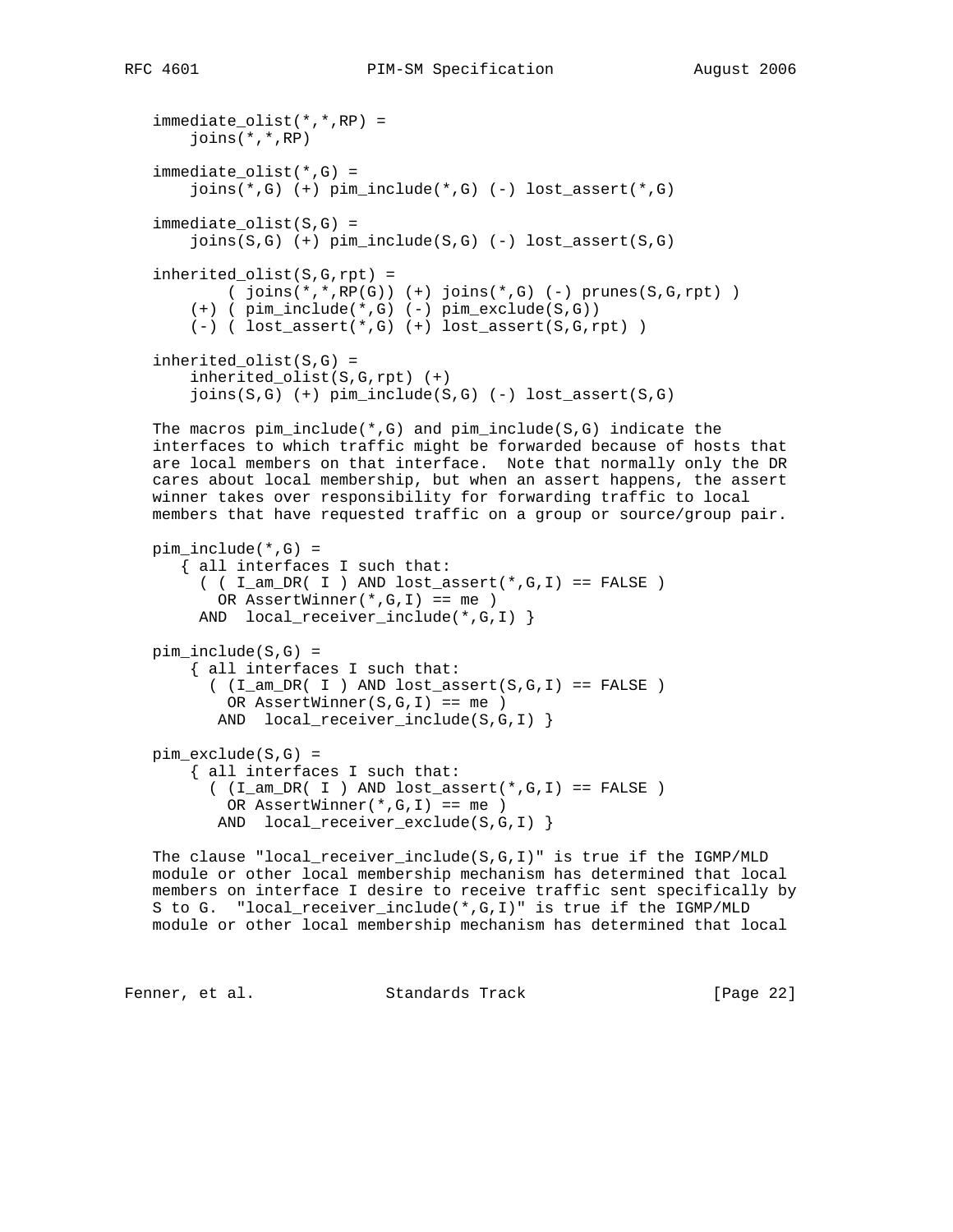members on interface I desire to receive all traffic sent to G (possibly excluding traffic from a specific set of sources). "local\_receiver\_exclude(S,G,I) is true if "local\_receiver\_include(\*,G,I)" is true but none of the local members desire to receive traffic from S. The set "joins( $*,*,$ RP)" is the set of all interfaces on which the router has received (\*,\*,RP) Joins:  $joins(*,*,RP) =$  { all interfaces I such that DownstreamJPState(\*,\*,RP,I) is either Join or Prune-Pending } DownstreamJPState( $*,*,$ RP,I) is the state of the finite state machine in Section 4.5.1. The set "joins( $*, G$ )" is the set of all interfaces on which the router has received (\*,G) Joins:  $joins(*,G) =$  { all interfaces I such that DownstreamJPState(\*,G,I) is either Join or Prune-Pending } DownstreamJPState(\*,G,I) is the state of the finite state machine in Section 4.5.2. The set "joins $(S, G)$ " is the set of all interfaces on which the router has received (S,G) Joins:  $joins(S,G) =$  { all interfaces I such that DownstreamJPState(S,G,I) is either Join or Prune-Pending } DownstreamJPState(S,G,I) is the state of the finite state machine in Section 4.5.3. The set "prunes( $S, G, rpt$ )" is the set of all interfaces on which the router has received (\*,G) joins and (S,G,rpt) prunes. prunes(S,G,rpt) = { all interfaces I such that DownstreamJPState(S,G,rpt,I) is Prune or PruneTmp } DownstreamJPState( $S, G, rpt, I$ ) is the state of the finite state machine in Section 4.5.4.

Fenner, et al. Standards Track [Page 23]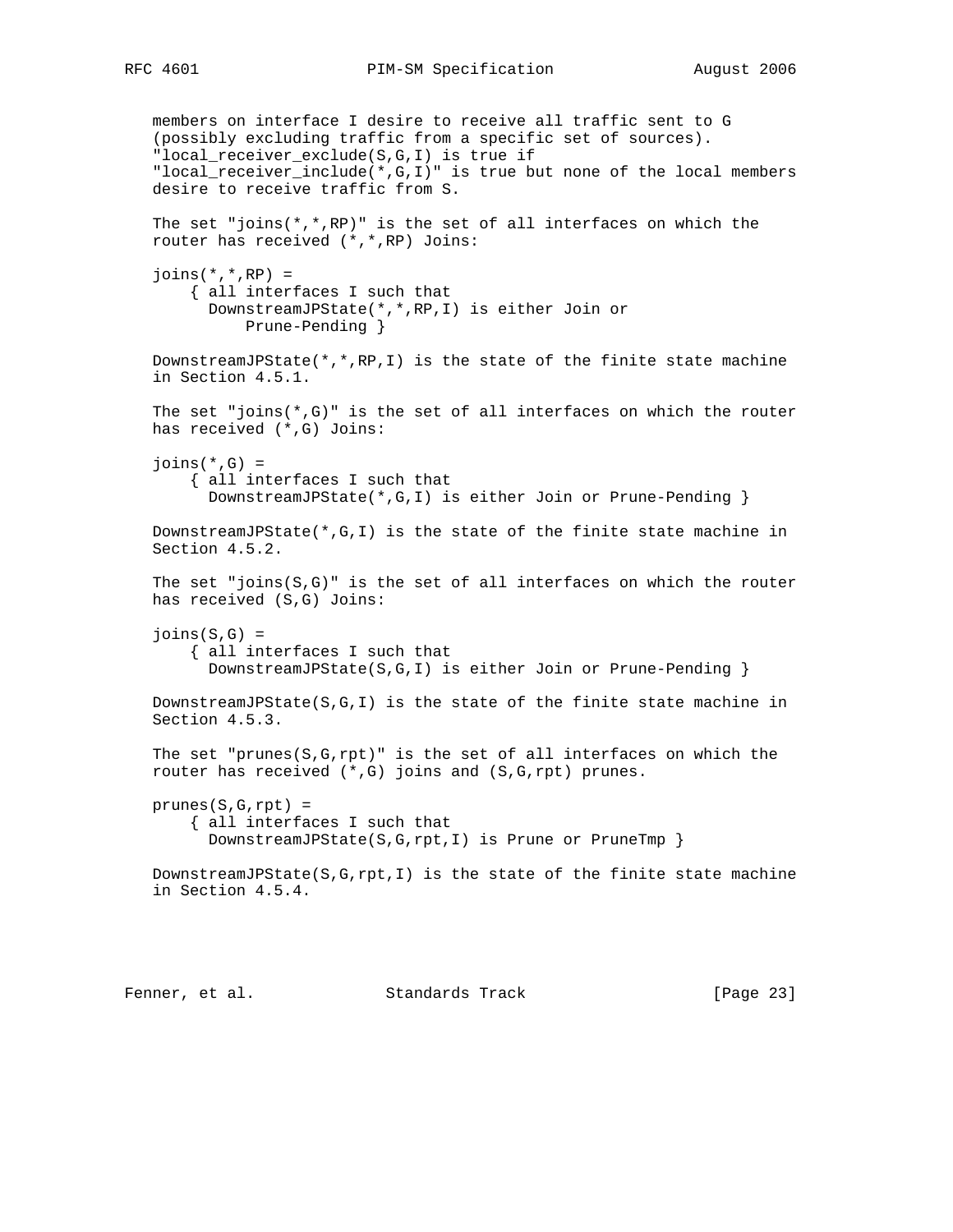```
The set "lost_assert(*,G)" is the set of all interfaces on which the
 router has received (*,G) joins but has lost a (*,G) assert. The
 macro lost_assert(*,G,I) is defined in Section 4.6.5.
lost\_assert(*, G) = { all interfaces I such that
      lost\_assert(*, G, I) == TRUE }
The set "lost_assert(S, G, rpt)" is the set of all interfaces on which
the router has received (*,G) joins but has lost an (S,G) assert.
 The macro lost_assert(S,G,rpt,I) is defined in Section 4.6.5.
lost assert(S,G,rpt) = { all interfaces I such that
      lost\_assert(S, G, rpt, I) == TRUE }
The set "lost_assert(S, G)" is the set of all interfaces on which the
 router has received (S,G) joins but has lost an (S,G) assert. The
 macro lost_assert(S,G,I) is defined in Section 4.6.5.
lost\_assert(S,G) = { all interfaces I such that
      lost\_assert(S,G,I) == TRUE }
 The following pseudocode macro definitions are also used in many
 places in the specification. Basically, RPF' is the RPF neighbor
 towards an RP or source unless a PIM-Assert has overridden the normal
 choice of neighbor.
   neighbor RPF'(*,G) {
      if ( I_MAssert_Loser(*, G, RPF_interface(RP(G))) ) {
            return AssertWinner(*, G, RPF_interface(RP(G)) )
       } else {
           return NBR( RPF_interface(RP(G)), MRIB.next_hop( RP(G) ) )
       }
   }
   neighbor RPF'(S,G,rpt) {
       if( I_Am_Assert_Loser(S, G, RPF_interface(RP(G)) ) ) {
           return AssertWinner(S, G, RPF interface(RP(G)) )
       } else {
          return RPF'(*,G)
       }
   }
```

```
Fenner, et al. Standards Track [Page 24]
```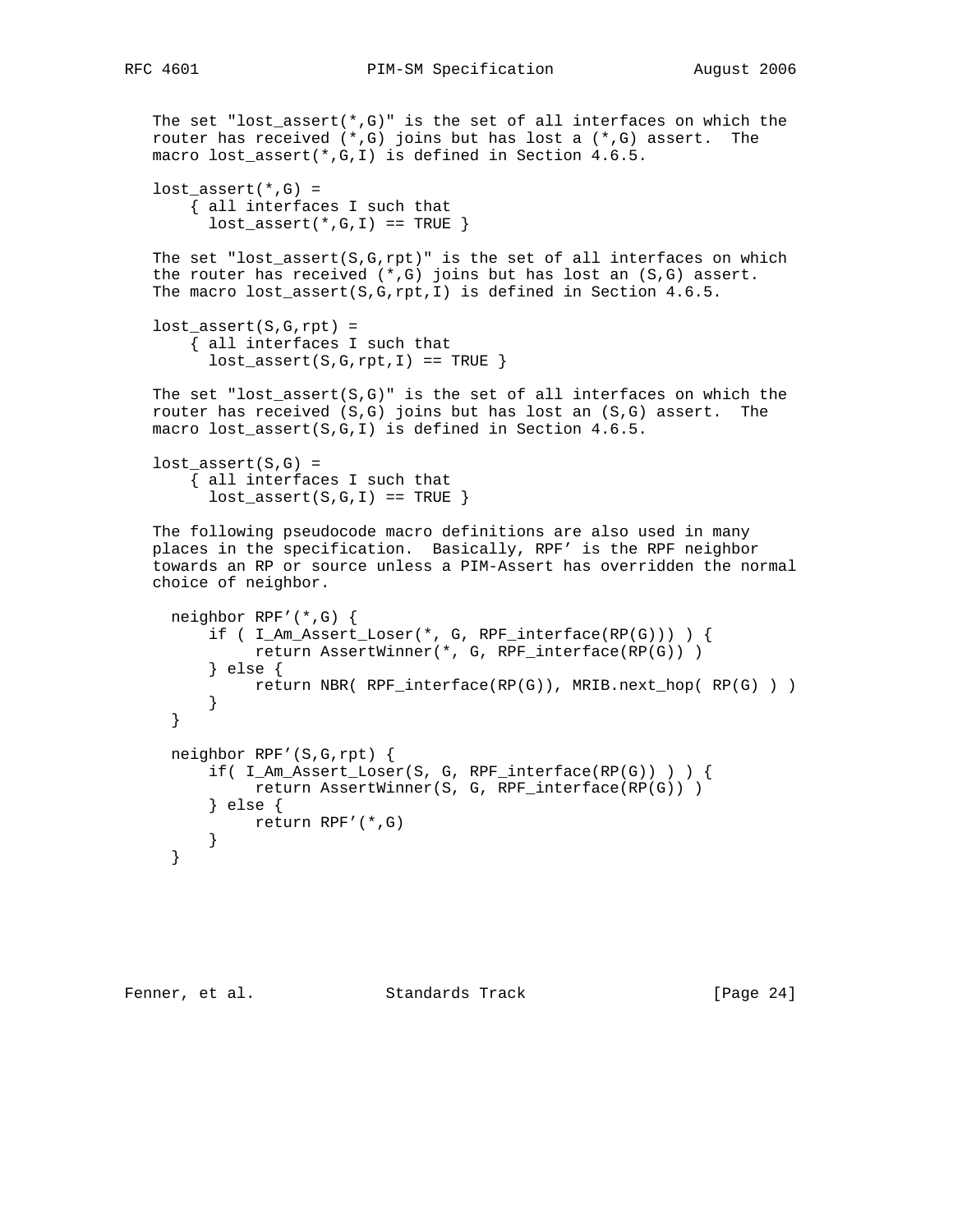```
 neighbor RPF'(S,G) {
     if ( I_Am_Assert_Loser(S, G, RPF_interface(S) )) {
          return AssertWinner(S, G, RPF_interface(S) )
     } else {
        return NBR( RPF_interface(S), MRIB.next_hop( S ) )
     }
 }
```
 $RPF'$ (\*,G) and  $RPF'$ (S,G) indicate the neighbor from which data packets should be coming and to which joins should be sent on the RP tree and SPT, respectively.

RPF'(S,G,rpt) is basically RPF'( $*,G$ ) modified by the result of an Assert(S,G) on RPF\_interface(RP(G)). In such a case, packets from S will be originating from a different router than  $RPF'(*, G)$ . If we only have active (\*,G) Join state, we need to accept packets from RPF'(S,G,rpt) and add a Prune(S,G,rpt) to the periodic  $Join(*,G)$ messages that we send to RPF'(\*,G) (see Section 4.5.8).

 The function MRIB.next\_hop( S ) returns an address of the next-hop PIM neighbor toward the host S, as indicated by the current MRIB. If S is directly adjacent, then MRIB.next\_hop( S ) returns NULL. At the RP for G, MRIB.next\_hop( RP(G)) returns NULL.

 The function NBR( I, A ) uses information gathered through PIM Hello messages to map the IP address A of a directly connected PIM neighbor router on interface I to the primary IP address of the same router (Section 4.3.4). The primary IP address of a neighbor is the address that it uses as the source of its PIM Hello messages. Note that a neighbor's IP address may be non-unique within the PIM neighbor database due to scope issues. The address must, however, be unique amongst the addresses of all the PIM neighbors on a specific interface.

 I\_Am\_Assert\_Loser(S, G, I) is true if the Assert state machine (in Section 4.6.1) for (S,G) on Interface I is in "I am Assert Loser" state.

 I\_Am\_Assert\_Loser(\*, G, I) is true if the Assert state machine (in Section 4.6.2) for (\*,G) on Interface I is in "I am Assert Loser" state.

Fenner, et al. Standards Track [Page 25]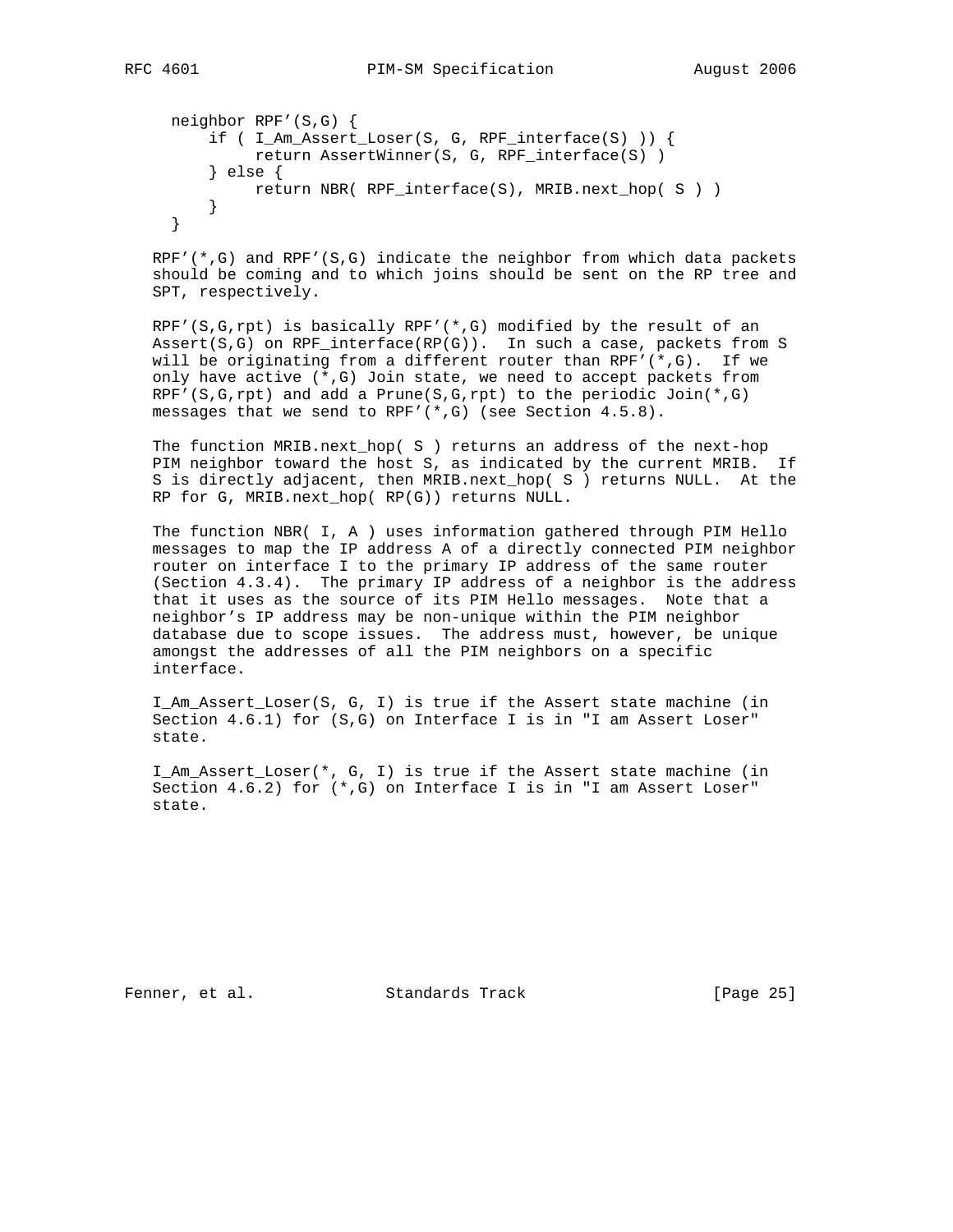#### 4.2. Data Packet Forwarding Rules

The PIM-SM packet forwarding rules are defined below in pseudocode.

 iif is the incoming interface of the packet. S is the source address of the packet. G is the destination address of the packet (group address). RP is the address of the Rendezvous Point for this group. RPF\_interface(S) is the interface the MRIB indicates would be used to route packets to S. RPF\_interface(RP) is the interface the MRIB indicates would be used to route packets to RP, except at the RP when it is the decapsulation interface (the "virtual" interface on which register packets are received).

 First, we restart (or start) the Keepalive Timer if the source is on a directly connected subnet.

 Second, we check to see if the SPTbit should be set because we've now switched from the RP tree to the SPT.

 Next, we check to see whether the packet should be accepted based on TIB state and the interface that the packet arrived on.

 If the packet should be forwarded using (S,G) state, we then build an outgoing interface list for the packet. If this list is not empty, then we restart the (S,G) state Keepalive Timer.

If the packet should be forwarded using  $(*,*,RP)$  or  $(*,G)$  state, then we just build an outgoing interface list for the packet. We also check if we should initiate a switch to start receiving this source on a shortest path tree.

 Finally we remove the incoming interface from the outgoing interface list we've created, and if the resulting outgoing interface list is not empty, we forward the packet out of those interfaces.

Fenner, et al. Standards Track [Page 26]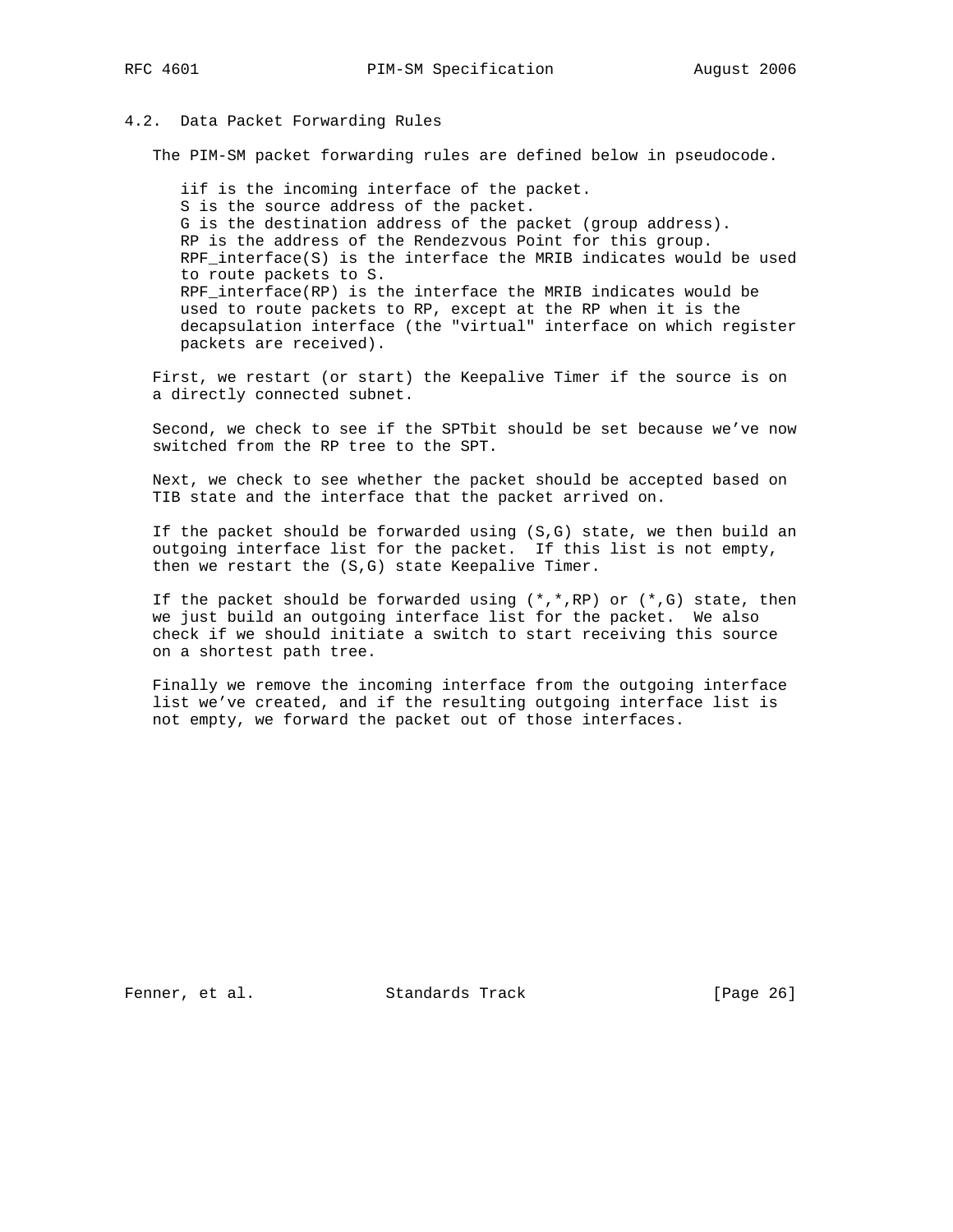```
 On receipt of data from S to G on interface iif:
 if( DirectlyConnected(S) == TRUE AND iif == RPF_ interface(S) ) {
       set KeepaliveTimer(S,G) to Keepalive_Period
       # Note: a register state transition or UpstreamJPState(S,G)
       # transition may happen as a result of restarting
       # KeepaliveTimer, and must be dealt with here.
  }
if( iif == RPF_interface(S) AND UpstreamJPState(S,G) == Joined AND
  inherited olist(S,G) != NULL ) {
        set KeepaliveTimer(S,G) to Keepalive_Period
 }
 Update_SPTbit(S,G,iif)
 oiflist = NULL
if( iif == RPF_interface(S) AND SPTbit(S,G) == TRUE ) {
    oiflist = inherited_olist(S,G)
} else if( iif == RPF\_interface(RP(G)) AND SPTbit(S,G) == FALSE) {
  oiflist = inherited_olist(S,G,rpt) CheckSwitchToSpt(S,G)
 } else {
    # Note: RPF check failed
    # A transition in an Assert FSM may cause an Assert(S,G)
    # or Assert(*,G) message to be sent out interface iif.
    # See section 4.6 for details.
   if ( SPTbit(S,G) == TRUE AND iif is in inherited_olist(S,G) ) {
       send Assert(S,G) on iif
   \} else if ( SPTbit(S,G) == FALSE AND
                iif is in inherited_olist(S,G,rpt) {
      send Assert(*,G) on iif
    }
 }
 oiflist = oiflist (-) iif
 forward packet on all interfaces in oiflist
 This pseudocode employs several "macro" definitions:
 DirectlyConnected(S) is TRUE if the source S is on any subnet that is
 directly connected to this router (or for packets originating on this
 router).
 inherited_olist(S,G) and inherited_olist(S,G,rpt) are defined in
 Section 4.1.
```
Fenner, et al. Standards Track [Page 27]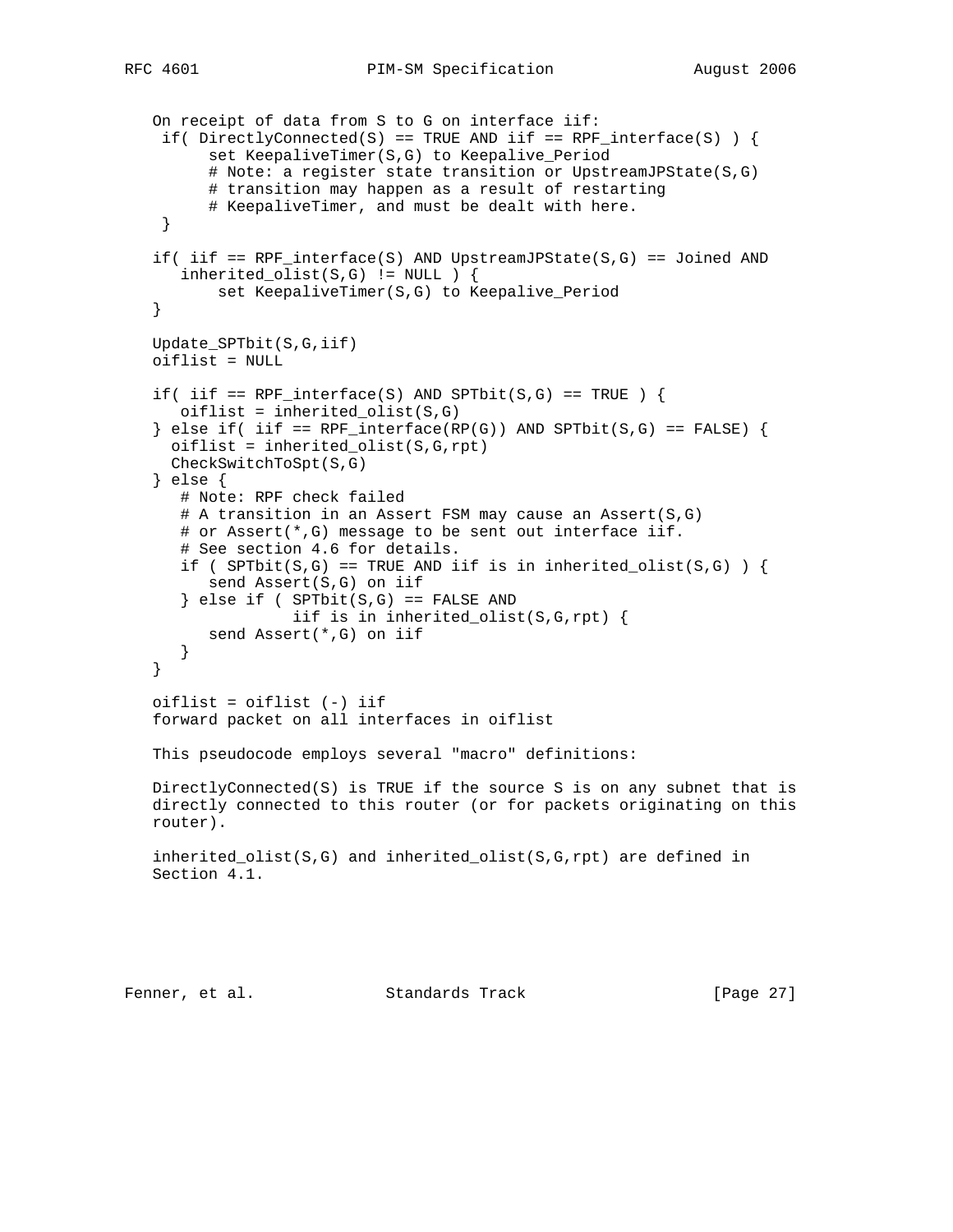Basically, inherited\_olist(S,G) is the outgoing interface list for packets forwarded on (S,G) state, taking into account (\*,\*,RP) state, (\*,G) state, asserts, etc.

 inherited\_olist(S,G,rpt) is the outgoing interface list for packets forwarded on  $(*,*,RP)$  or  $(*,G)$  state, taking into account  $(S,G,rpt)$ prune state, asserts, etc.

Update\_SPTbit(S,G,iif) is defined in Section 4.2.2.

CheckSwitchToSpt(S,G) is defined in Section 4.2.1.

 UpstreamJPState(S,G) is the state of the finite state machine in Section 4.5.7.

Keepalive Period is defined in Section 4.10.

 Data-triggered PIM-Assert messages sent from the above forwarding code should be rate-limited in a implementation-dependent manner.

4.2.1. Last-Hop Switchover to the SPT

 In Sparse-Mode PIM, last-hop routers join the shared tree towards the RP. Once traffic from sources to joined groups arrives at a last-hop router, it has the option of switching to receive the traffic on a shortest path tree (SPT).

 The decision for a router to switch to the SPT is controlled as follows:

```
 void
 CheckSwitchToSpt(S,G) {
   if ( ( pim_include(*,G) (-) pim_exclude(S,G)
          (+) pim_include(S,G) != NULL )
        AND SwitchToSptDesired(S,G) ) {
          # Note: Restarting the KAT will result in the SPT switch
          set KeepaliveTimer(S,G) to Keepalive_Period
   }
 }
```
 SwitchToSptDesired(S,G) is a policy function that is implementation defined. An "infinite threshold" policy can be implemented by making SwitchToSptDesired(S,G) return false all the time. A "switch on first packet" policy can be implemented by making SwitchToSptDesired(S,G) return true once a single packet has been received for the source and group.

Fenner, et al. Standards Track [Page 28]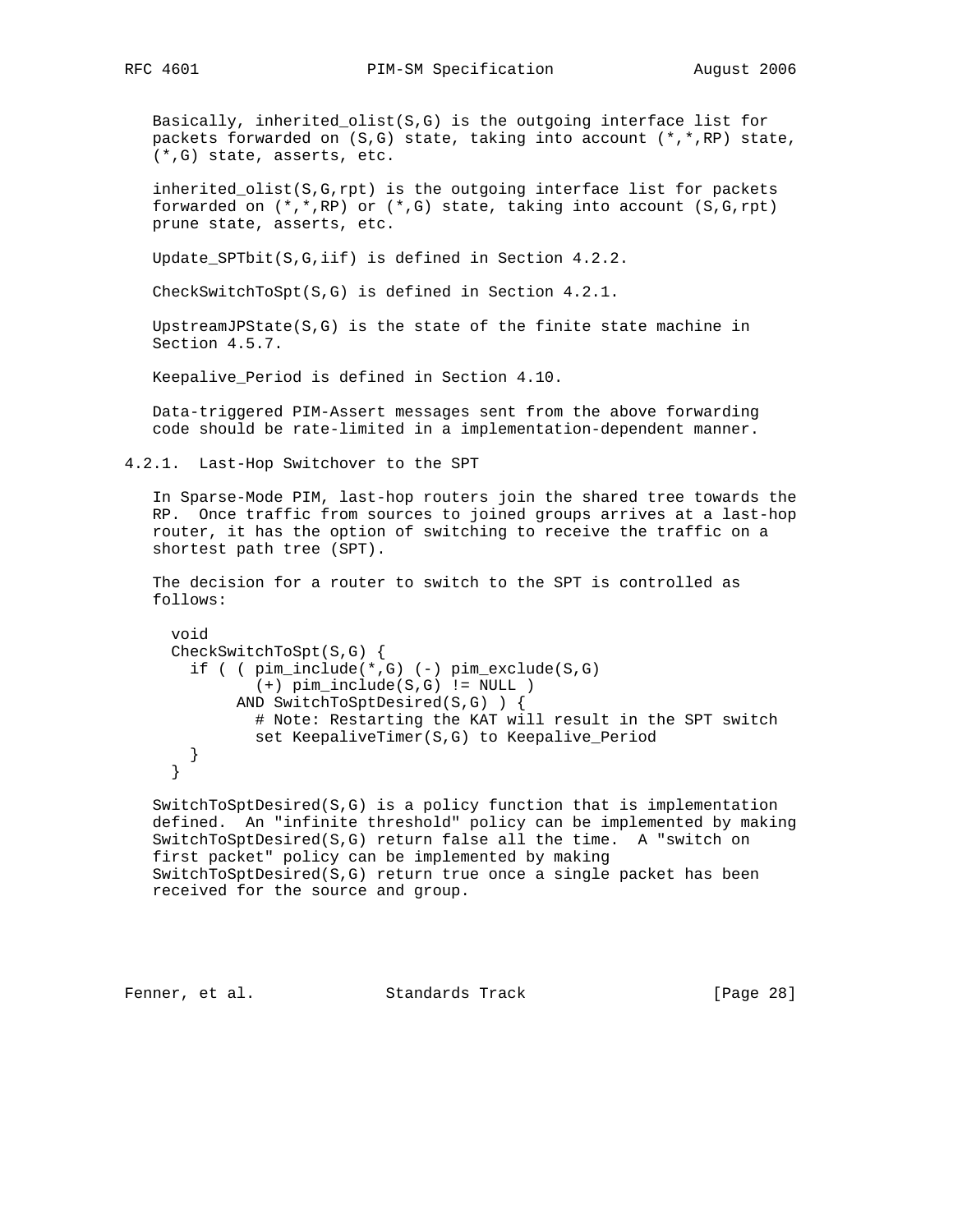4.2.2. Setting and Clearing the (S,G) SPTbit

 The (S,G) SPTbit is used to distinguish whether to forward on  $(*$ ,\*,RP)/(\*,G) or on (S,G) state. When switching from the RP tree to the source tree, there is a transition period when data is arriving due to upstream  $(*,*,RP)/(*,G)$  state while upstream  $(S,G)$  state is being established, during which time a router should continue to forward only on  $(*$ , \*, RP)/(\*, G) state. This prevents temporary black-holes that would be caused by sending a  $Prune(S, G, rpt)$  before the upstream (S,G) state has finished being established.

Thus, when a packet arrives, the (S,G) SPTbit is updated as follows:

```
 void
 Update_SPTbit(S,G,iif) {
  if ( iif == RPF_interface(S)AND JoinDesired(S,G) == TRUE
         AND ( DirectlyConnected(S) == TRUE
               OR RPF_interface(S) != RPF_interface(RP(G))
              OR inherited_olist(S, G, rpt) == NULL
              OR ( (RPF'(S,G) == RPF'(*,G) ) AND
                    ( RPF'(S,G) != NULL ) )
               OR ( I_Am_Assert_Loser(S,G,iif) ) {
      Set SPTbit(S,G) to TRUE
   }
 }
```
 Additionally, a router can set SPTbit(S,G) to TRUE in other cases, such as when it receives an Assert( $S, G$ ) on RPF\_interface( $S$ ) (see Section 4.6.1).

 JoinDesired(S,G) is defined in Section 4.5.7 and indicates whether we have the appropriate  $(S,G)$  Join state to wish to send a Join $(S,G)$ upstream.

 Basically, Update\_SPTbit will set the SPTbit if we have the appropriate (S,G) join state, and if the packet arrived on the correct upstream interface for S, and if one or more of the following conditions applies:

- 1. The source is directly connected, in which case the switch to the SPT is a no-op.
- 2. The RPF interface to S is different from the RPF interface to the RP. The packet arrived on RPF\_interface(S), and so the SPT must have been completed.
- 3. Noone wants the packet on the RP tree.

Fenner, et al. Standards Track [Page 29]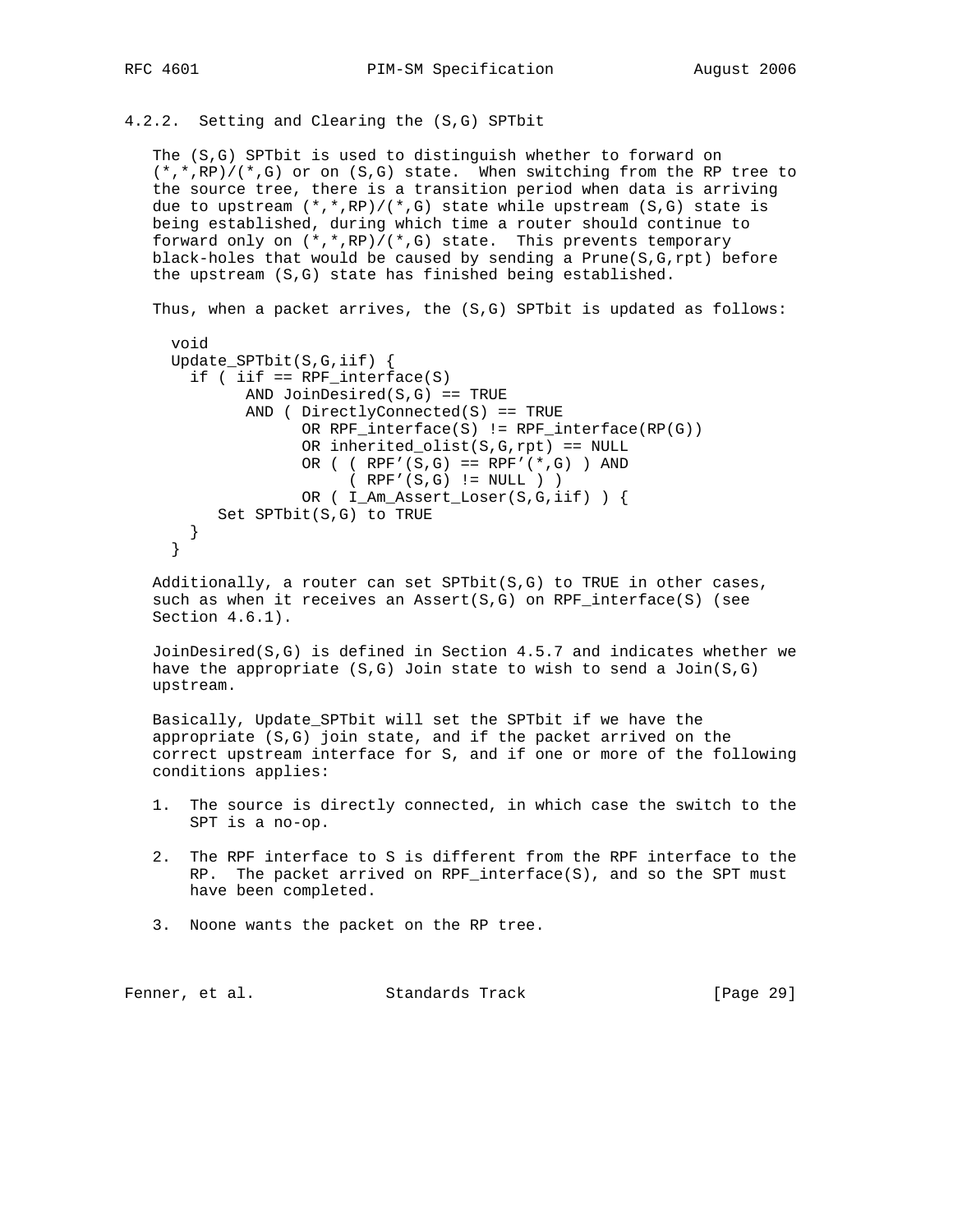4. RPF'(S,G) ==  $RPF'$ (\*,G). In this case, the router will never be able to tell if the SPT has been completed, so it should just switch immediately.

 In the case where the RPF interface is the same for the RP and for S, but RPF'(S,G) and RPF'(\*,G) differ, we wait for an Assert(S,G), which indicates that the upstream router with (S,G) state believes the SPT has been completed. However, item (3) above is needed because there may not be any  $(*,G)$  state to trigger an Assert(S,G) to happen.

 The SPTbit is cleared in the (S,G) upstream state machine (see Section 4.5.7) when JoinDesired(S,G) becomes FALSE.

4.3. Designated Routers (DR) and Hello Messages

 A shared-media LAN like Ethernet may have multiple PIM-SM routers connected to it. A single one of these routers, the DR, will act on behalf of directly connected hosts with respect to the PIM-SM protocol. Because the distinction between LANs and point-to-point interfaces can sometimes be blurred, and because routers may also have multicast host functionality, the PIM-SM specification makes no distinction between the two. Thus, DR election will happen on all interfaces, LAN or otherwise.

 DR election is performed using Hello messages. Hello messages are also the way that option negotiation takes place in PIM, so that additional functionality can be enabled, or parameters tuned.

4.3.1. Sending Hello Messages

 PIM Hello messages are sent periodically on each PIM-enabled interface. They allow a router to learn about the neighboring PIM routers on each interface. Hello messages are also the mechanism used to elect a Designated Router (DR), and to negotiate additional capabilities. A router must record the Hello information received from each PIM neighbor.

 Hello messages MUST be sent on all active interfaces, including physical point-to-point links, and are multicast to the 'ALL-PIM- ROUTERS' group address ('224.0.0.13' for IPv4 and 'ff02::d' for IPv6).

 We note that some implementations do not send Hello messages on point-to-point interfaces. This is non-compliant behavior. A compliant PIM router MUST send Hello messages, even on point-to point interfaces.

Fenner, et al. Standards Track [Page 30]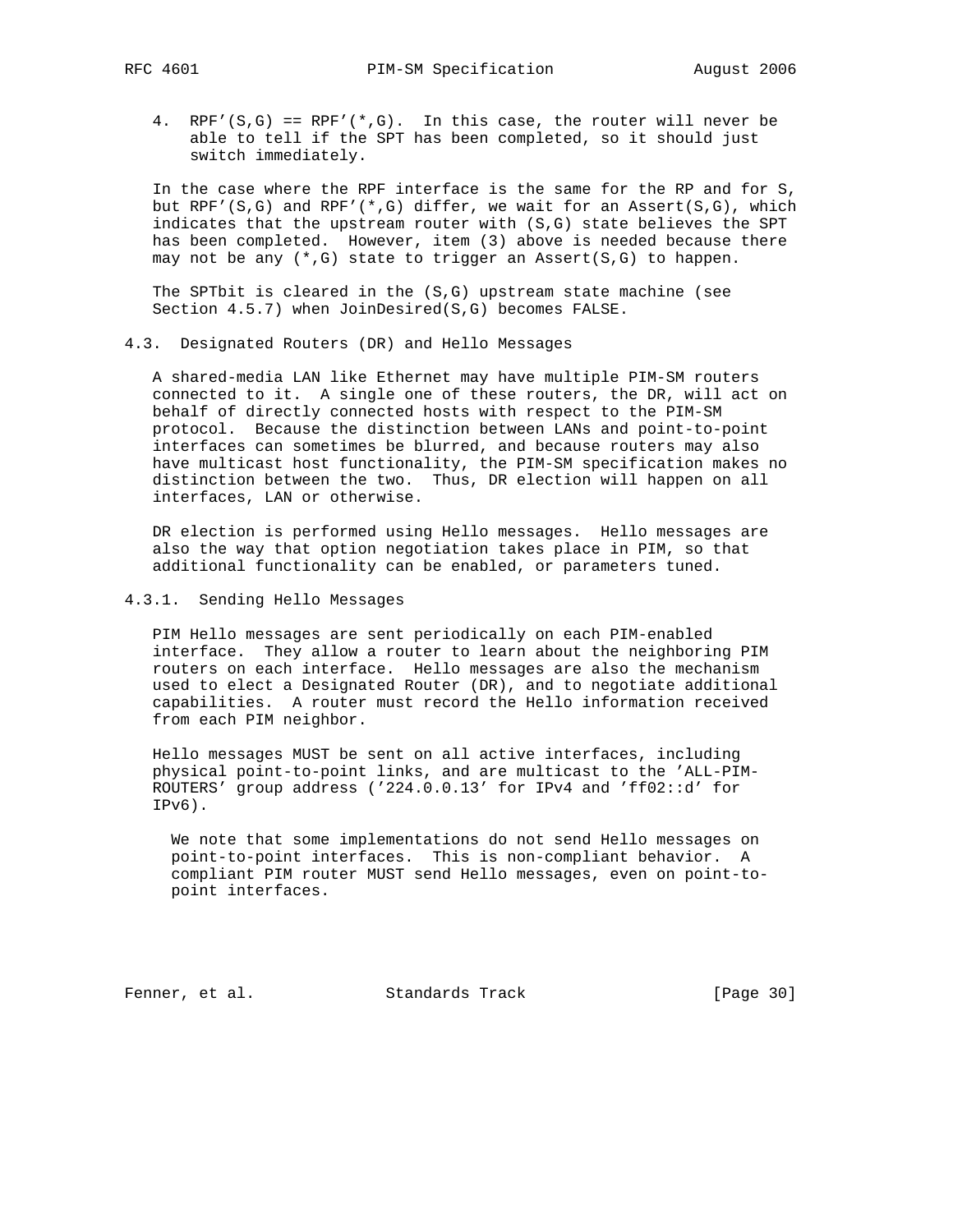A per-interface Hello Timer (HT(I)) is used to trigger sending Hello messages on each active interface. When PIM is enabled on an interface or a router first starts, the Hello Timer of that interface is set to a random value between 0 and Triggered\_Hello\_Delay. This prevents synchronization of Hello messages if multiple routers are powered on simultaneously. After the initial randomized interval, Hello messages must be sent every Hello\_Period seconds. The Hello Timer should not be reset except when it expires.

 Note that neighbors will not accept Join/Prune or Assert messages from a router unless they have first heard a Hello message from that router. Thus, if a router needs to send a Join/Prune or Assert message on an interface on which it has not yet sent a Hello message with the currently configured IP address, then it MUST immediately send the relevant Hello message without waiting for the Hello Timer to expire, followed by the Join/Prune or Assert message.

 The DR\_Priority Option allows a network administrator to give preference to a particular router in the DR election process by giving it a numerically larger DR Priority. The DR\_Priority Option SHOULD be included in every Hello message, even if no DR Priority is explicitly configured on that interface. This is necessary because priority-based DR election is only enabled when all neighbors on an interface advertise that they are capable of using the DR\_Priority Option. The default priority is 1.

 The Generation\_Identifier (GenID) Option SHOULD be included in all Hello messages. The GenID option contains a randomly generated 32-bit value that is regenerated each time PIM forwarding is started or restarted on the interface, including when the router itself restarts. When a Hello message with a new GenID is received from a neighbor, any old Hello information about that neighbor SHOULD be discarded and superseded by the information from the new Hello message. This may cause a new DR to be chosen on that interface.

 The LAN Prune Delay Option SHOULD be included in all Hello messages sent on multi-access LANs. This option advertises a router's capability to use values other than the defaults for the Propagation\_Delay and Override\_Interval, which affect the setting of the Prune-Pending, Upstream Join, and Override Timers (defined in Section 4.10).

 The Address List Option advertises all the secondary addresses associated with the source interface of the router originating the message. The option MUST be included in all Hello messages if there are secondary addresses associated with the source interface and MAY be omitted if no secondary addresses exist.

Fenner, et al. Standards Track [Page 31]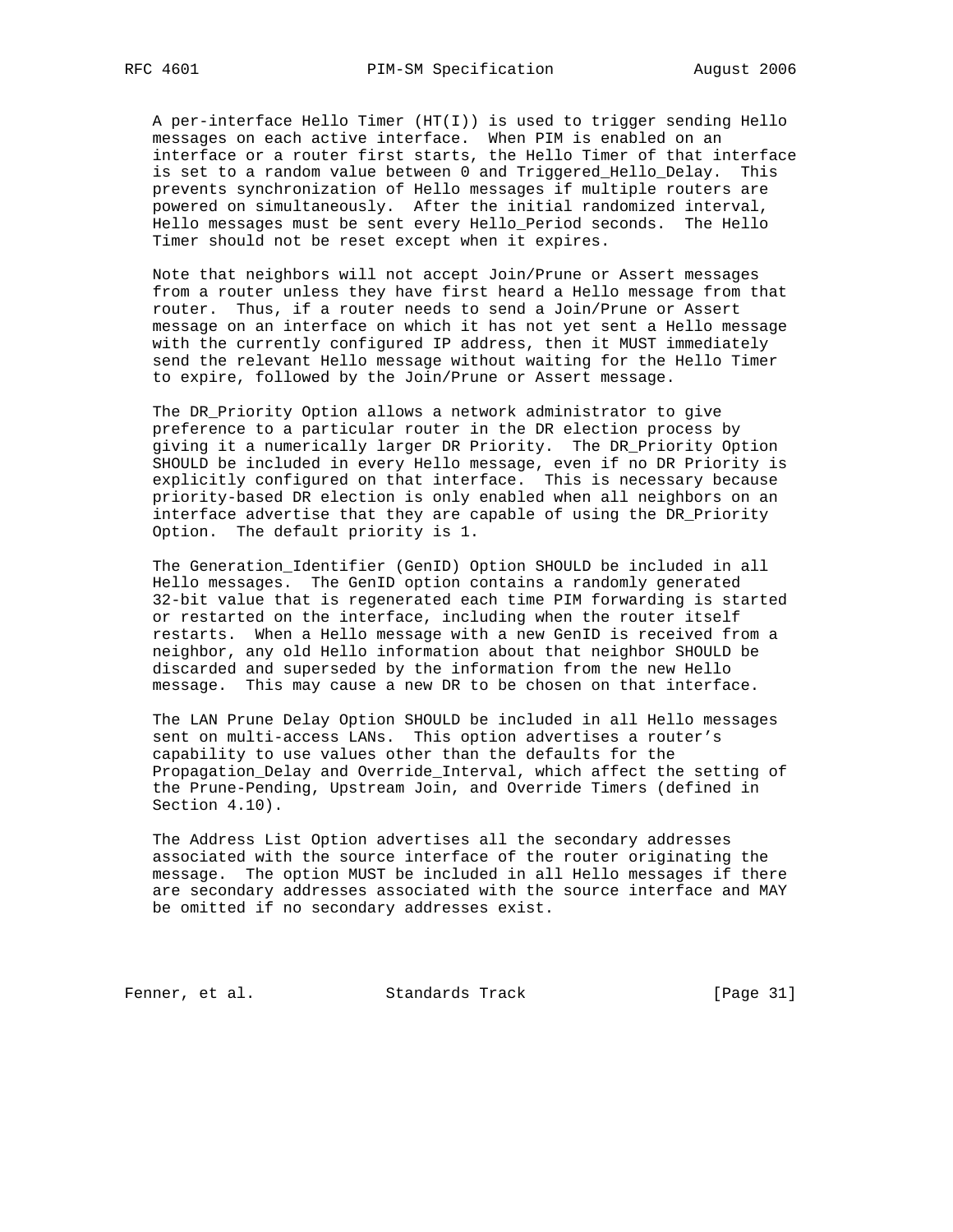To allow new or rebooting routers to learn of PIM neighbors quickly, when a Hello message is received from a new neighbor, or a Hello message with a new GenID is received from an existing neighbor, a new Hello message should be sent on this interface after a randomized delay between 0 and Triggered\_Hello\_Delay. This triggered message need not change the timing of the scheduled periodic message. If a router needs to send a Join/Prune to the new neighbor or send an Assert message in response to an Assert message from the new neighbor before this randomized delay has expired, then it MUST immediately send the relevant Hello message without waiting for the Hello Timer to expire, followed by the Join/Prune or Assert message. If it does not do this, then the new neighbor will discard the Join/Prune or Assert message.

 Before an interface goes down or changes primary IP address, a Hello message with a zero HoldTime should be sent immediately (with the old IP address if the IP address changed). This will cause PIM neighbors to remove this neighbor (or its old IP address) immediately. After an interface has changed its IP address, it MUST send a Hello message with its new IP address. If an interface changes one of its secondary IP addresses, a Hello message with an updated Address\_List option and a non-zero HoldTime should be sent immediately. This will cause PIM neighbors to update this neighbor's list of secondary addresses immediately.

# 4.3.2. DR Election

 When a PIM Hello message is received on interface I, the following information about the sending neighbor is recorded:

 neighbor.interface The interface on which the Hello message arrived.

 neighbor.primary\_ip\_address The IP address that the PIM neighbor used as the source address of the Hello message.

 neighbor.genid The Generation ID of the PIM neighbor.

 neighbor.dr\_priority The DR Priority field of the PIM neighbor, if it is present in the Hello message.

 neighbor.dr\_priority\_present A flag indicating if the DR Priority field was present in the Hello message.

Fenner, et al. Standards Track [Page 32]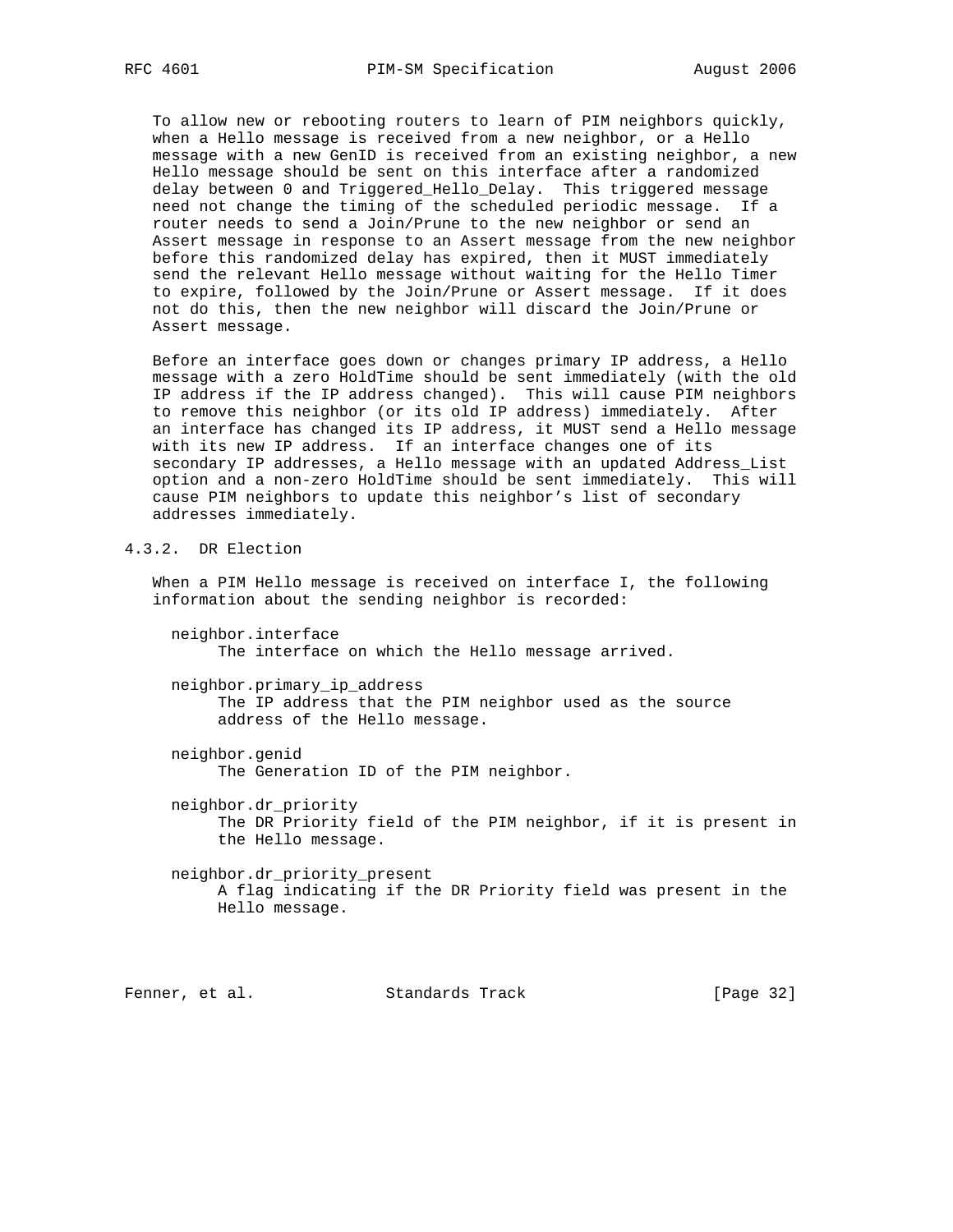```
 neighbor.timeout
          A timer value to time out the neighbor state when it becomes
          stale, also known as the Neighbor Liveness Timer.
          The Neighbor Liveness Timer (NLT(N,I)) is reset to
          Hello_Holdtime (from the Hello Holdtime option) whenever a
          Hello message is received containing a Holdtime option, or to
          Default_Hello_Holdtime if the Hello message does not contain
          the Holdtime option.
          Neighbor state is deleted when the neighbor timeout expires.
  The function for computing the DR on interface I is:
     host
     DR(I) {
        dr = me for each neighbor on interface I {
            if ( dr_is_better( neighbor, dr, I ) == TRUE ) {
                 dr = neighbor
 }
          }
         return dr
      }
   The function used for comparing DR "metrics" on interface I is:
     bool
     dr_is_better(a,b,I) {
         if( there is a neighbor n on I for which n.dr_priority_present
                  is false ) {
              return a.primary_ip_address > b.primary_ip_address
          } else {
             return ( a.dr_priority > b.dr_priority ) OR
                    ( a.dr_priority == b.dr_priority AND
                      a.primary_ip_address > b.primary_ip_address )
          }
      }
   The trivial function I_am_DR(I) is defined to aid readability:
```

```
 bool
I\_am\_DR(I) {
  return DR(I) == me }
```

```
Fenner, et al. Standards Track [Page 33]
```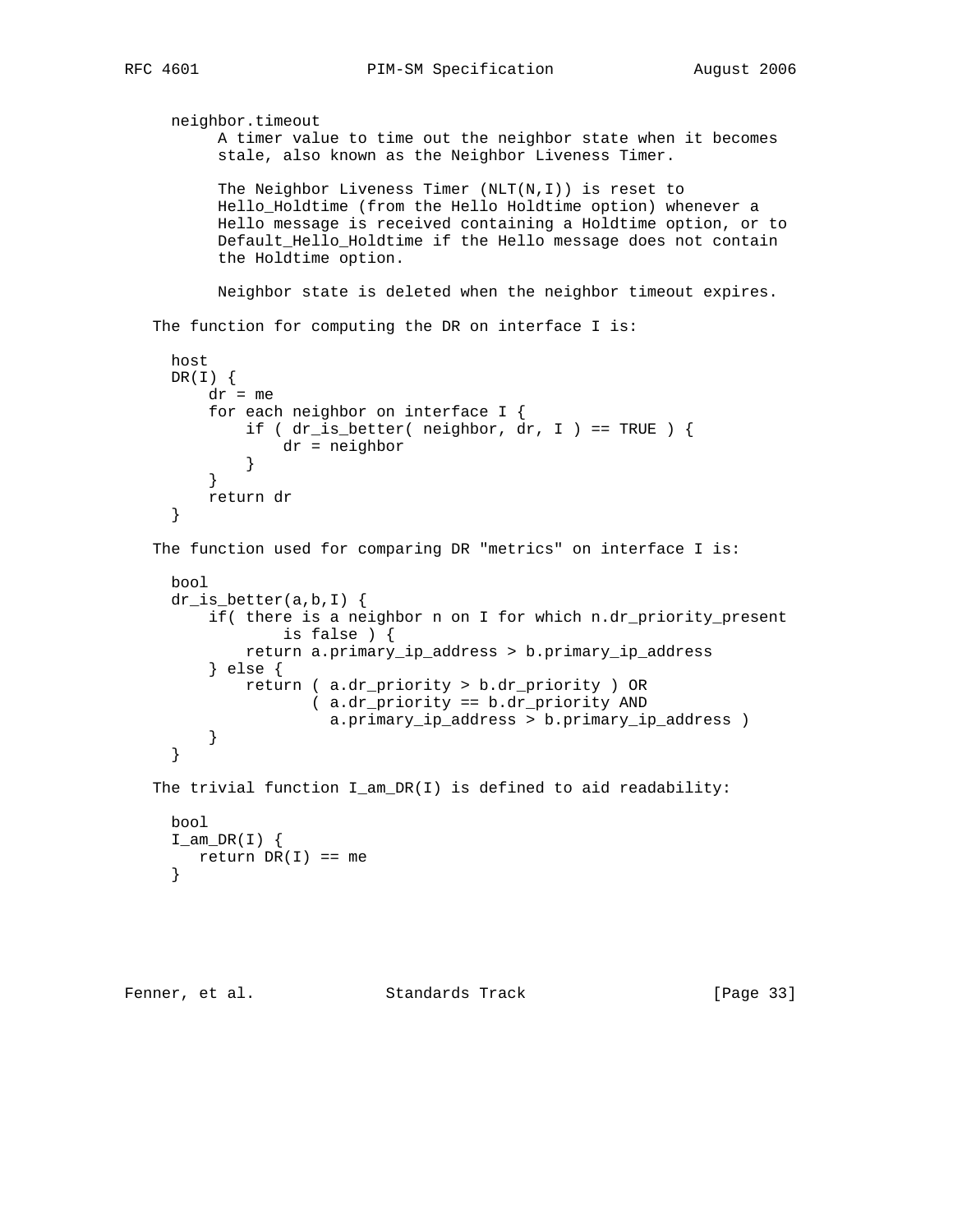The DR Priority is a 32-bit unsigned number, and the numerically larger priority is always preferred. A router's idea of the current DR on an interface can change when a PIM Hello message is received, when a neighbor times out, or when a router's own DR Priority changes. If the router becomes the DR or ceases to be the DR, this will normally cause the DR Register state machine to change state. Subsequent actions are determined by that state machine.

 We note that some PIM implementations do not send Hello messages on point-to-point interfaces and thus cannot perform DR election on such interfaces. This is non-compliant behavior. DR election MUST be performed on ALL active PIM-SM interfaces.

4.3.3. Reducing Prune Propagation Delay on LANs

 In addition to the information recorded for the DR Election, the following per neighbor information is obtained from the LAN Prune Delay Hello option:

- neighbor.lan\_prune\_delay\_present A flag indicating if the LAN Prune Delay option was present in the Hello message.
- neighbor.tracking\_support A flag storing the value of the T bit in the LAN Prune Delay option if it is present in the Hello message. This indicates the neighbor's capability to disable Join message suppression.
- neighbor.propagation\_delay The Propagation Delay field of the LAN Prune Delay option (if present) in the Hello message.
- neighbor.override\_interval The Override\_Interval field of the LAN Prune Delay option (if present) in the Hello message.

 The additional state described above is deleted along with the DR neighbor state when the neighbor timeout expires.

 Just like the DR\_Priority option, the information provided in the LAN Prune Delay option is not used unless all neighbors on a link advertise the option. The function below computes this state:

Fenner, et al. Standards Track [Page 34]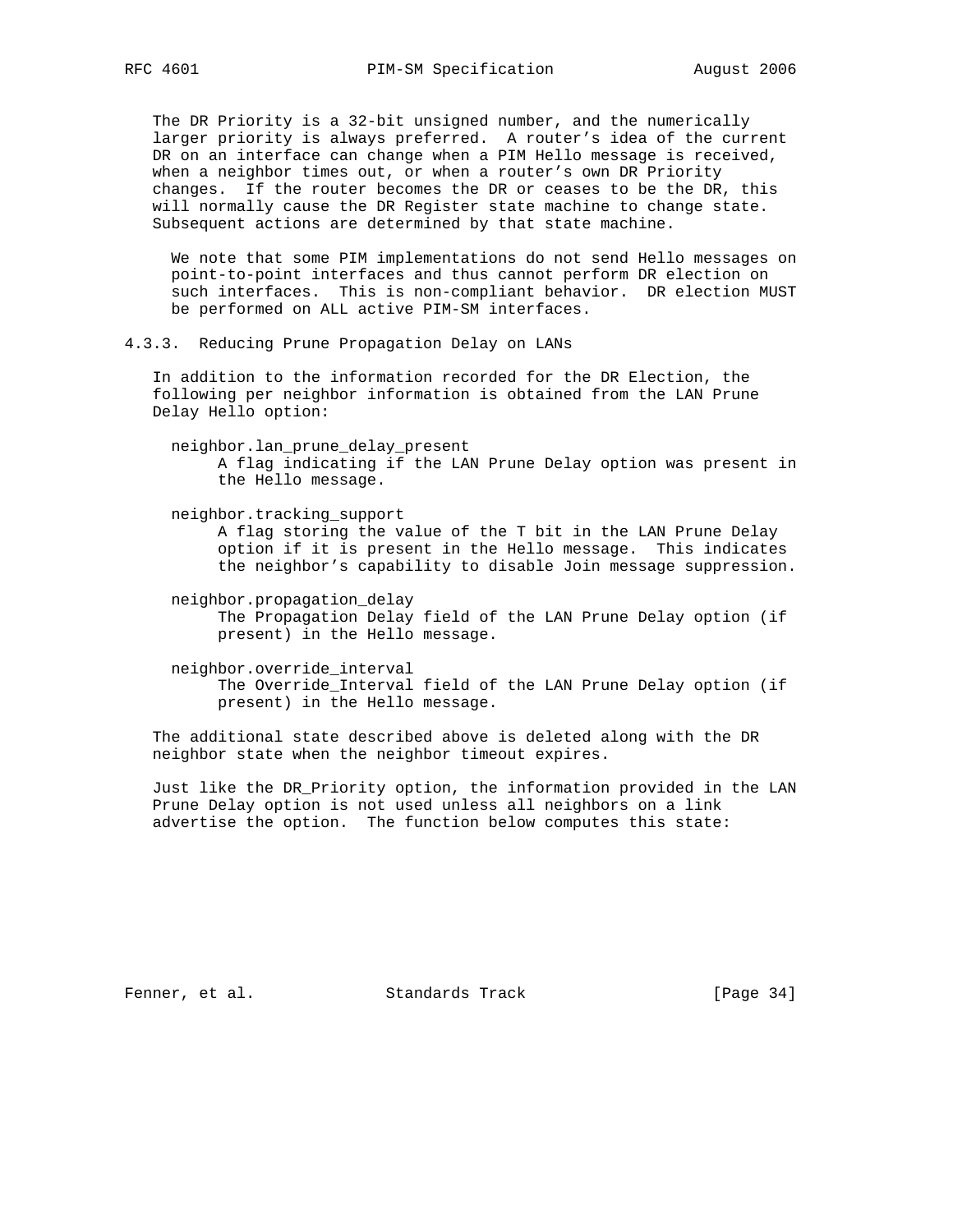```
 bool
     lan_delay_enabled(I) {
         for each neighbor on interface I {
            if ( neighbor.lan prune delay present == false ) {
                 return false
 }
         }
         return true
     }
```
 The Propagation Delay inserted by a router in the LAN Prune Delay option expresses the expected message propagation delay on the link and should be configurable by the system administrator. It is used by upstream routers to figure out how long they should wait for a Join override message before pruning an interface.

 PIM implementers should enforce a lower bound on the permitted values for this delay to allow for scheduling and processing delays within their router. Such delays may cause received messages to be processed later as well as triggered messages to be sent later than intended. Setting this Propagation Delay to too low a value may result in temporary forwarding outages because a downstream router will not be able to override a neighbor's Prune message before the upstream neighbor stops forwarding.

 When all routers on a link are in a position to negotiate a Propagation Delay different from the default, the largest value from those advertised by each neighbor is chosen. The function for computing the Effective\_Propagation\_Delay of interface I is:

```
 time_interval
     Effective_Propagation_Delay(I) {
        if ( lan\_delay\_enabled(I) == false ) {
             return Propagation_delay_default
         }
         delay = Propagation_Delay(I)
         for each neighbor on interface I {
             if ( neighbor.propagation_delay > delay ) {
                 delay = neighbor.propagation_delay
 }
 }
         return delay
     }
```
 To avoid synchronization of override messages when multiple downstream routers share a multi-access link, sending of such messages is delayed by a small random amount of time. The period of randomization should represent the size of the PIM router population

```
Fenner, et al. Standards Track [Page 35]
```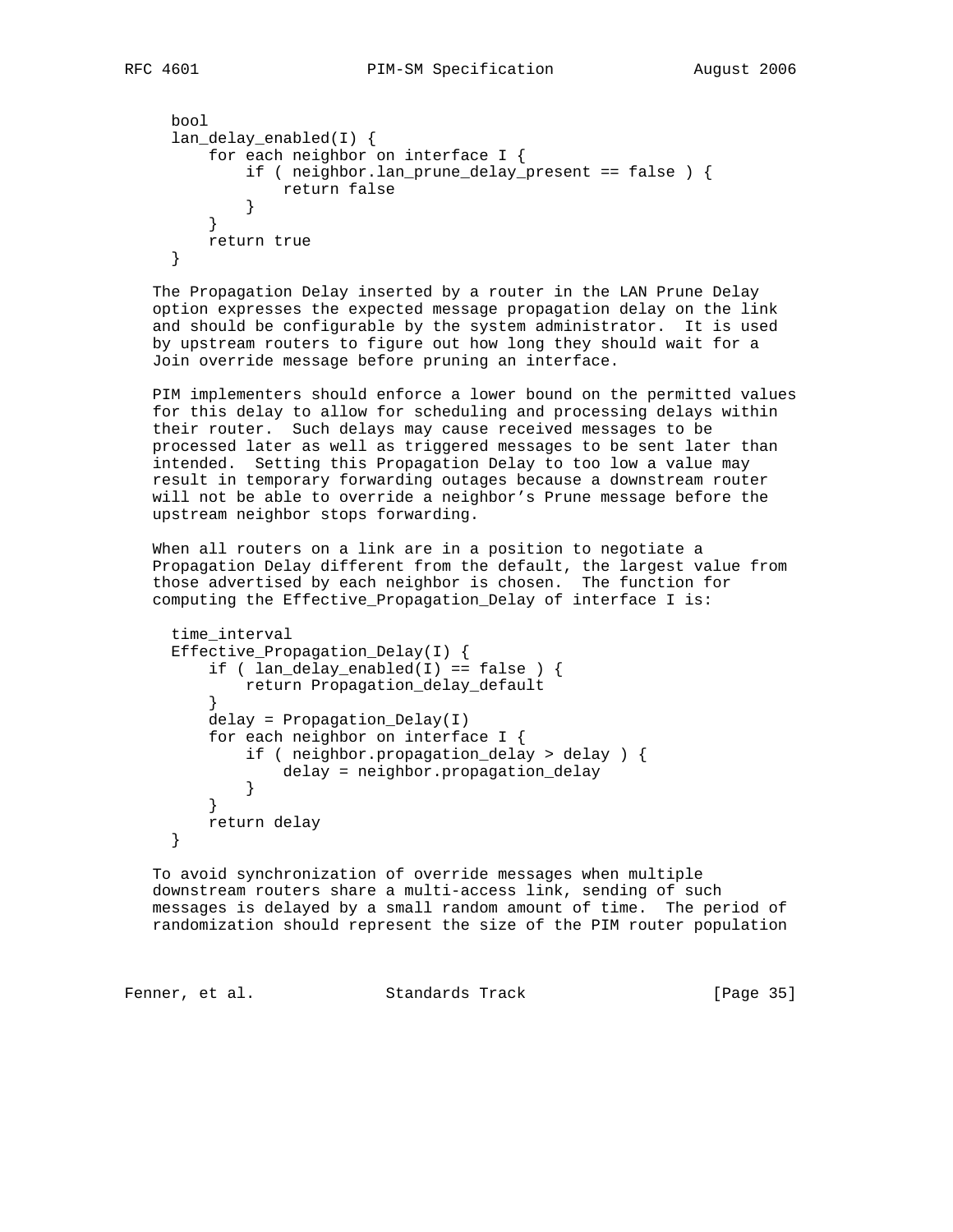on the link. Each router expresses its view of the amount of randomization necessary in the Override Interval field of the LAN Prune Delay option.

 When all routers on a link are in a position to negotiate an Override Interval different from the default, the largest value from those advertised by each neighbor is chosen. The function for computing the Effective Override Interval of interface I is:

```
 time_interval
     Effective_Override_Interval(I) {
        if ( lan\_delay\_enabled(I) == false ) {
             return t_override_default
 }
         delay = Override_Interval(I)
         for each neighbor on interface I {
             if ( neighbor.override_interval > delay ) {
                 delay = neighbor.override_interval
 }
         }
         return delay
     }
```
 Although the mechanisms are not specified in this document, it is possible for upstream routers to explicitly track the join membership of individual downstream routers if Join suppression is disabled. A router can advertise its willingness to disable Join suppression by using the T bit in the LAN Prune Delay Hello option. Unless all PIM routers on a link negotiate this capability, explicit tracking and the disabling of the Join suppression mechanism are not possible. The function for computing the state of Suppression on interface I is:

```
 bool
     Suppression_Enabled(I) {
        if ( lan\_delay\_enabled(I) == false ) {
             return true
 }
         for each neighbor on interface I {
             if ( neighbor.tracking_support == false ) {
                return true
 }
         }
         return false
     }
```
 Note that the setting of Suppression\_Enabled(I) affects the value of t\_suppressed (see Section 4.10).

Fenner, et al. Standards Track [Page 36]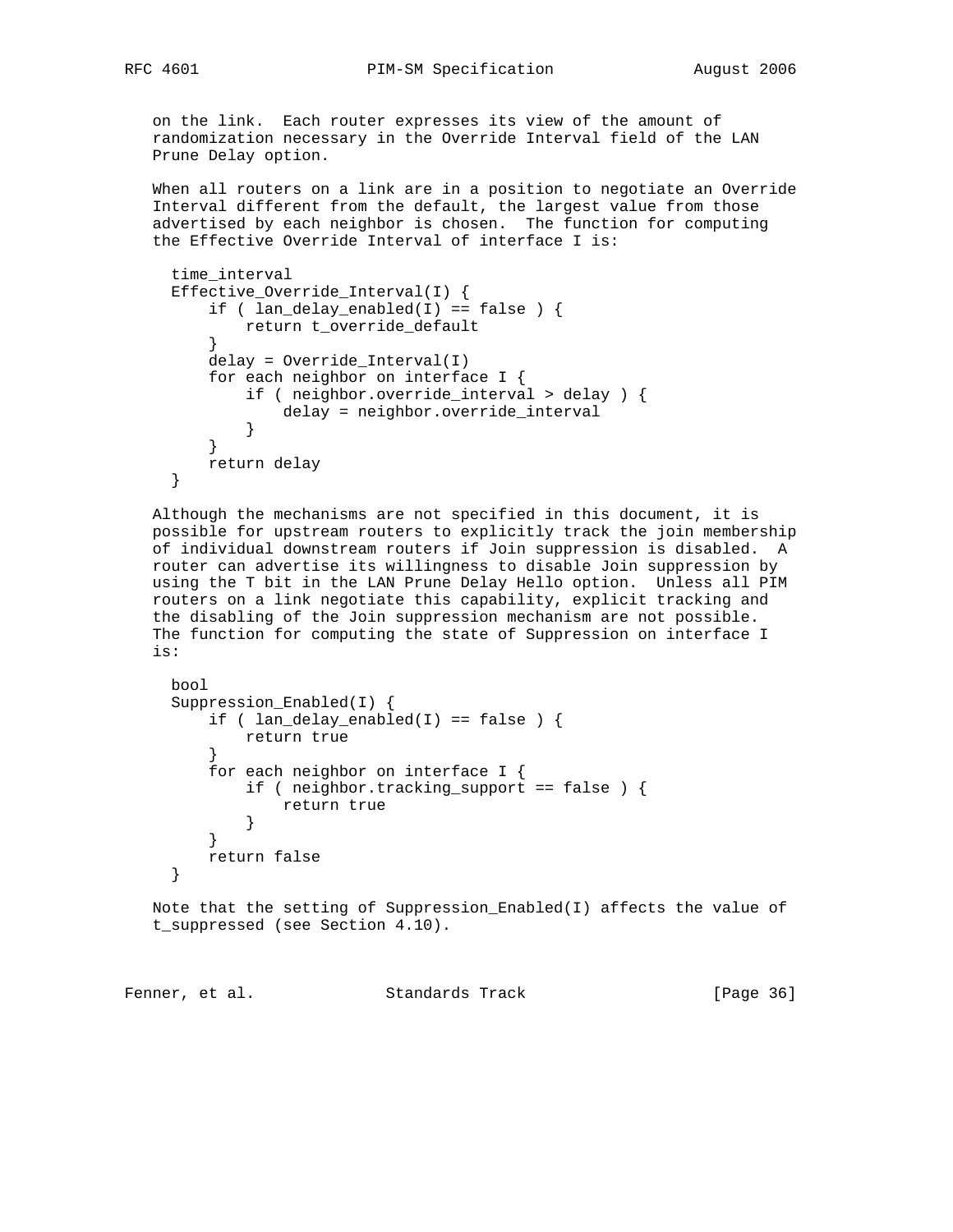# 4.3.4. Maintaining Secondary Address Lists

 Communication of a router's interface secondary addresses to its PIM neighbors is necessary to provide the neighbors with a mechanism for mapping next\_hop information obtained through their MRIB to a primary address that can be used as a destination for Join/Prune messages. The mapping is performed through the NBR macro. The primary address of a PIM neighbor is obtained from the source IP address used in its PIM Hello messages. Secondary addresses are carried within the Hello message in an Address List Hello option. The primary address of the source interface of the router MUST NOT be listed within the Address List Hello option.

 In addition to the information recorded for the DR Election, the following per neighbor information is obtained from the Address List Hello option:

neighbor.secondary\_address\_list

 The list of secondary addresses used by the PIM neighbor on the interface through which the Hello message was transmitted.

 When processing a received PIM Hello message containing an Address List Hello option, the list of secondary addresses in the message completely replaces any previously associated secondary addresses for that neighbor. If a received PIM Hello message does not contain an Address List Hello option, then all secondary addresses associated with the neighbor must be deleted. If a received PIM Hello message contains an Address List Hello option that includes the primary address of the sending router in the list of secondary addresses (although this is not expected), then the addresses listed in the message, excluding the primary address, are used to update the associated secondary addresses for that neighbor.

 All the advertised secondary addresses in received Hello messages must be checked against those previously advertised by all other PIM neighbors on that interface. If there is a conflict and the same secondary address was previously advertised by another neighbor, then only the most recently received mapping MUST be maintained, and an error message SHOULD be logged to the administrator in a rate-limited manner.

 Within one Address List Hello option, all the addresses MUST be of the same address family. It is not permitted to mix IPv4 and IPv6 addresses within the same message. In addition, the address family of the fields in the message SHOULD be the same as the IP source and destination addresses of the packet header.

Fenner, et al. Standards Track [Page 37]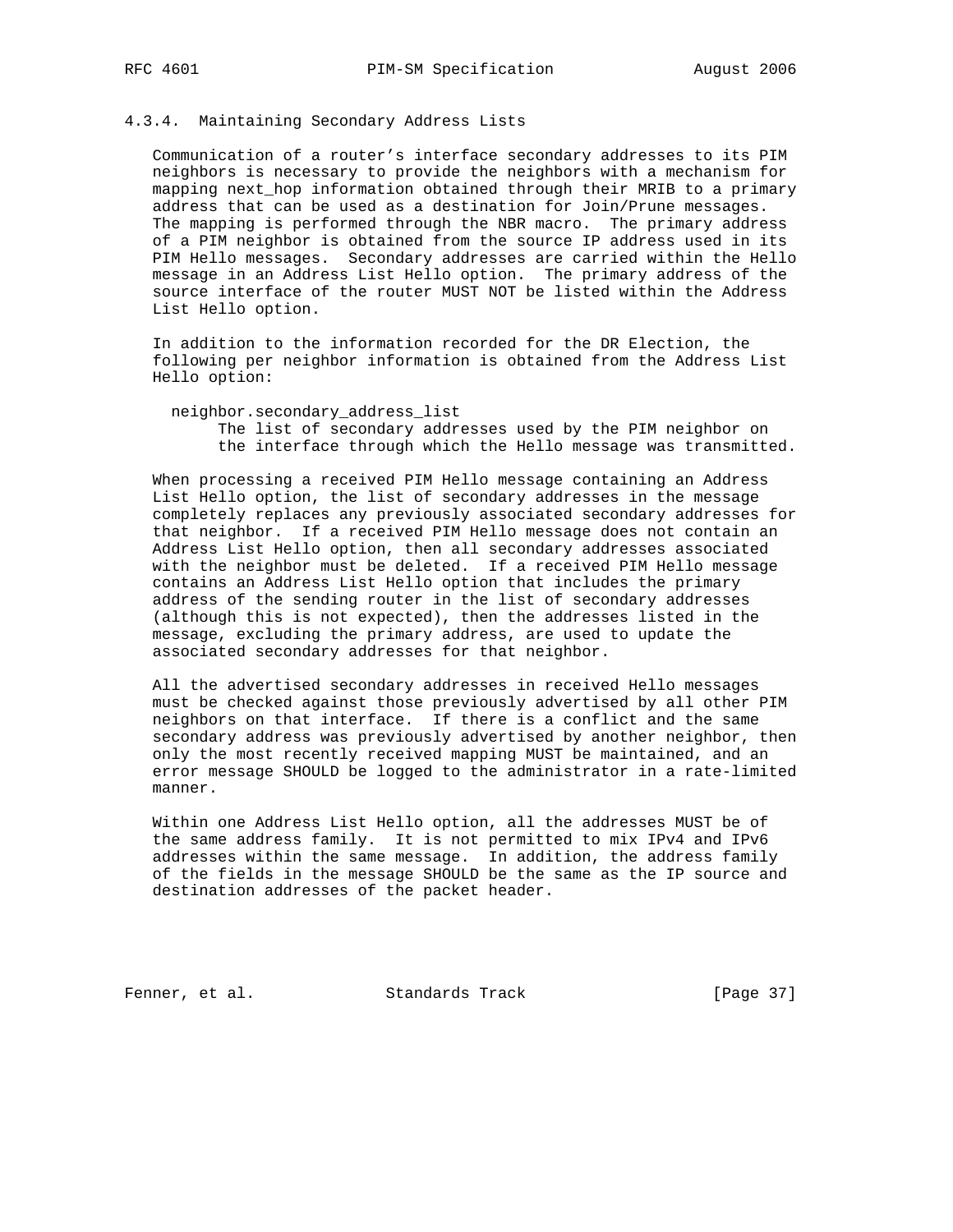### 4.4. PIM Register Messages

 The Designated Router (DR) on a LAN or point-to-point link encapsulates multicast packets from local sources to the RP for the relevant group unless it recently received a Register-Stop message for that (S,G) or (\*,G) from the RP. When the DR receives a Register-Stop message from the RP, it starts a Register-Stop Timer to maintain this state. Just before the Register-Stop Timer expires, the DR sends a Null-Register Message to the RP to allow the RP to refresh the Register-Stop information at the DR. If the Register- Stop Timer actually expires, the DR will resume encapsulating packets from the source to the RP.

### 4.4.1. Sending Register Messages from the DR

 Every PIM-SM router has the capability to be a DR. The state machine below is used to implement Register functionality. For the purposes of specification, we represent the mechanism to encapsulate packets to the RP as a Register-Tunnel interface, which is added to or removed from the (S,G) olist. The tunnel interface then takes part in the normal packet forwarding rules as specified in Section 4.2.

 If register state is maintained, it is maintained only for directly connected sources and is  $per-(S,G)$ . There are four states in the DR's per-(S,G) Register state machine:

Join (J)

 The register tunnel is "joined" (the join is actually implicit, but the DR acts as if the RP has joined the DR on the tunnel interface).

Prune (P)

 The register tunnel is "pruned" (this occurs when a Register- Stop is received).

Join-Pending (JP)

 The register tunnel is pruned but the DR is contemplating adding it back.

NoInfo (NI)

 No information. This is the initial state, and the state when the router is not the DR.

 In addition, a Register-Stop Timer (RST) is kept if the state machine is not in the NoInfo state.

Fenner, et al. Standards Track [Page 38]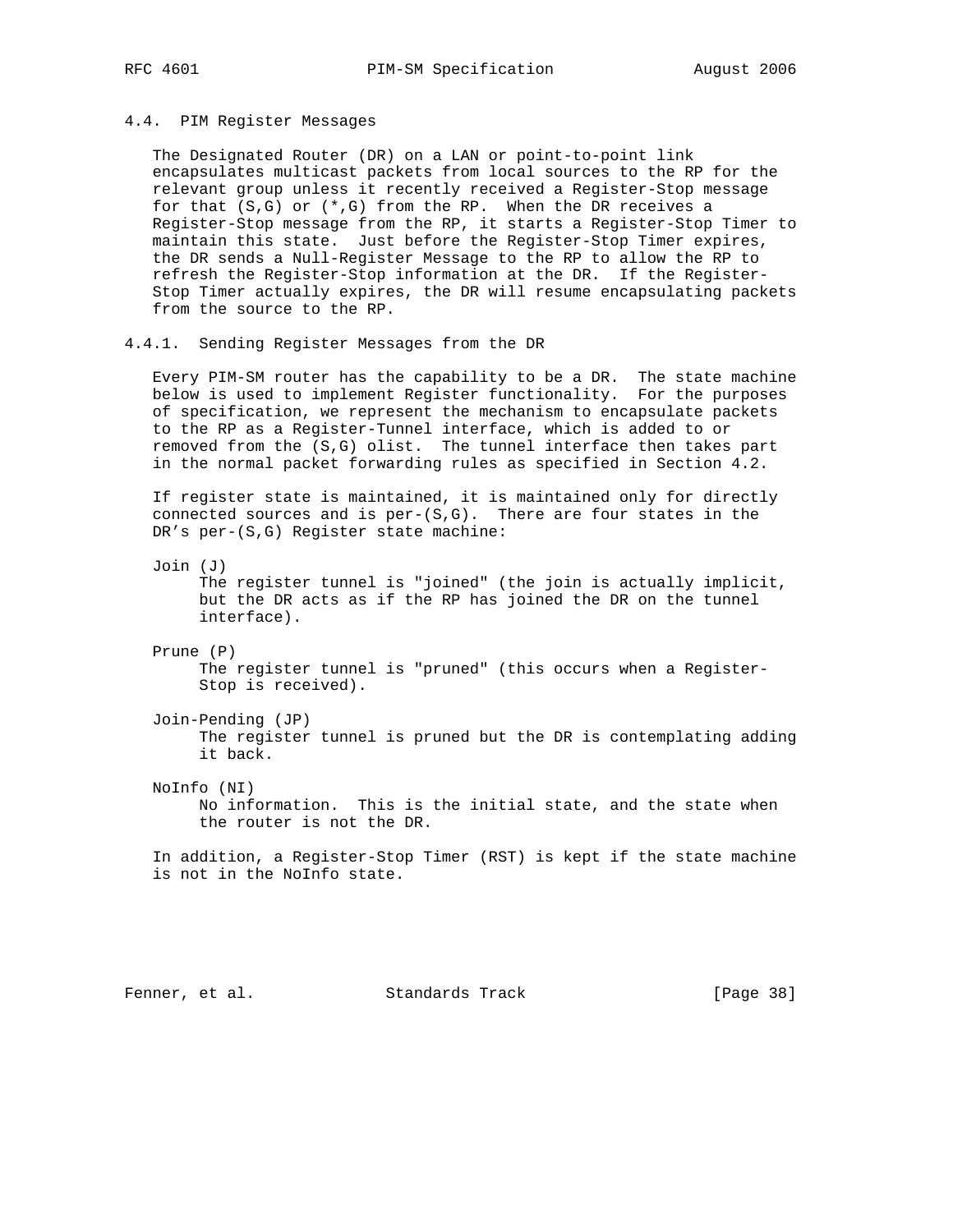Figure 1: Per-(S,G) register state machine at a DR in tabular form

|                          | Event                                                                                   |                                 |                                          |                                                                                               |                                                                          |
|--------------------------|-----------------------------------------------------------------------------------------|---------------------------------|------------------------------------------|-----------------------------------------------------------------------------------------------|--------------------------------------------------------------------------|
| Prev State   Register-   | Stop Timer<br>expires                                                                   | Could<br>Register<br>$->True$   | Could<br>Register<br>$->False$           | Register-<br>Stop<br>received                                                                 | RP changed                                                               |
| NoInfo<br>(NI)           |                                                                                         | -> J state<br>add reg<br>tunnel |                                          |                                                                                               |                                                                          |
| Join (J)                 |                                                                                         |                                 | $-> NI$<br>state<br>remove req<br>tunnel | $\rightarrow$ P statel<br>remove reg<br>$t$ unnel;<br>set<br>Register-<br>Stop<br>Timer $(*)$ | -> J state<br>update reg<br>tunnel                                       |
| Join-<br>Pending<br>(JP) | -> J state<br>add reg<br>tunnel                                                         |                                 | $-> NI$<br>state                         | -> P state<br>set<br>Register-<br>Stop<br>Timer $(*)$                                         | -> J state<br>add reg<br>$t$ unnel;<br>cancel<br>Register-<br>Stop Timer |
| Prune $(P)$              | $->$ JP<br>state<br>set<br>Register-<br>Stop<br>$Timer(**)$ ;<br>send Null-<br>Register |                                 | $-> NI$<br>state                         |                                                                                               | -> J state<br>add reg<br>$t$ unnel;<br>cancel<br>Register-<br>Stop Timer |

### Notes:

 (\*) The Register-Stop Timer is set to a random value chosen uniformly from the interval ( 0.5 \* Register\_Suppression\_Time, 1.5 \* Register\_Suppression\_Time) minus Register\_Probe\_Time.

Fenner, et al. Standards Track [Page 39]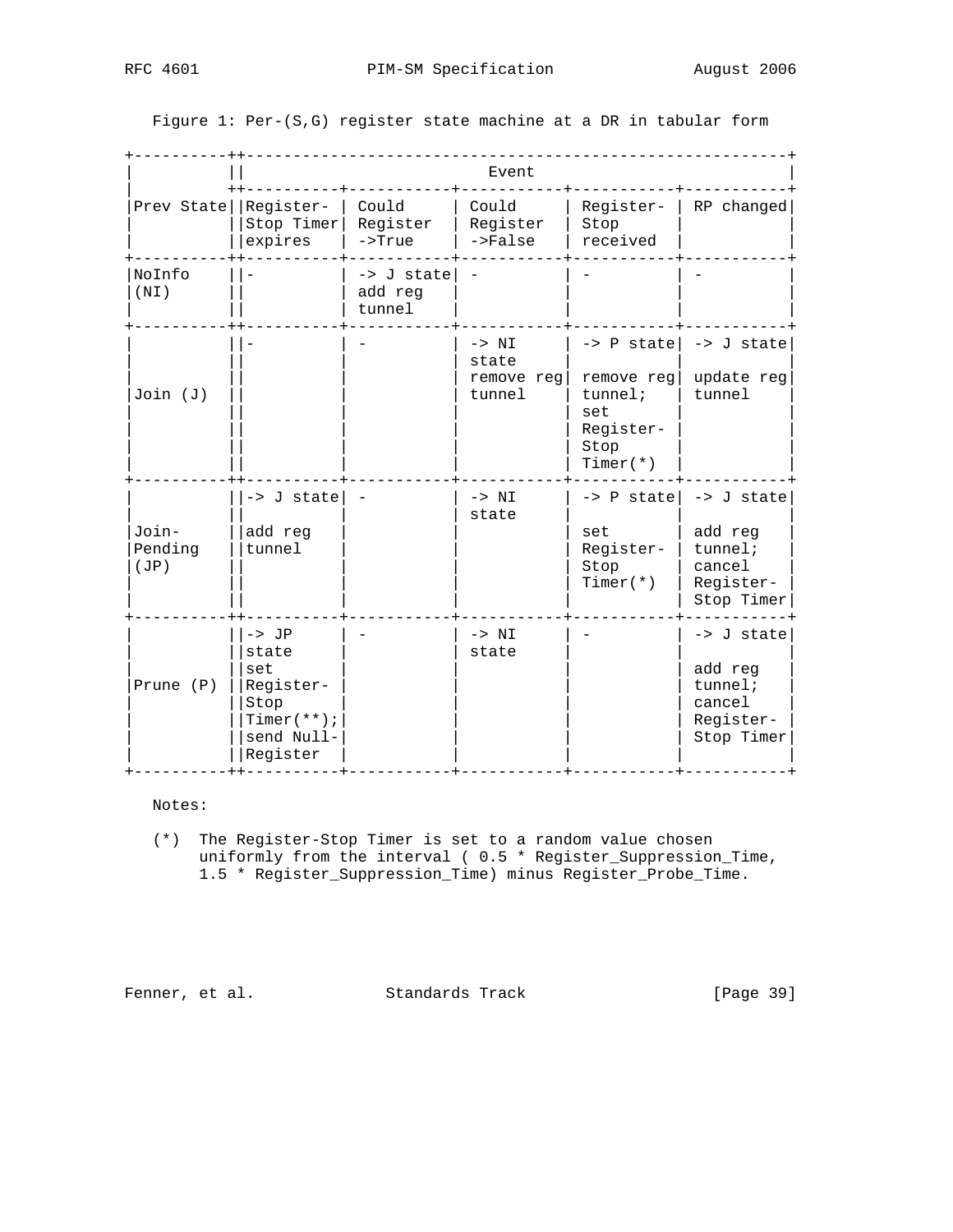Subtracting off Register\_Probe\_Time is a bit unnecessary because it is really small compared to Register\_Suppression\_Time, but this was in the old spec and is kept for compatibility.

(\*\*) The Register-Stop Timer is set to Register\_Probe\_Time.

The following three actions are defined:

Add Register Tunnel

 A Register-Tunnel virtual interface, VI, is created (if it doesn't already exist) with its encapsulation target being RP(G). DownstreamJPState(S,G,VI) is set to Join state, causing the tunnel interface to be added to immediate\_olist(S,G) and inherited\_olist(S,G).

Remove Register Tunnel

 VI is the Register-Tunnel virtual interface with encapsulation target of RP(G). DownstreamJPState(S,G,VI) is set to NoInfo state, causing the tunnel interface to be removed from immediate\_olist(S,G) and inherited\_olist(S,G). If DownstreamJPState(S,G,VI) is NoInfo for all (S,G), then VI can be deleted.

Update Register Tunnel

This action occurs when RP(G) changes.

 VI\_old is the Register-Tunnel virtual interface with encapsulation target old\_RP(G). A Register-Tunnel virtual interface, VI\_new, is created (if it doesn't already exist) with its encapsulation target being new\_RP(G). DownstreamJPState(S,G,VI\_old) is set to NoInfo state and DownstreamJPState(S,G,VI\_new) is set to Join state. If DownstreamJPState(S,G,VI\_old) is NoInfo for all (S,G), then VI\_old can be deleted.

 Note that we cannot simply change the encapsulation target of VI\_old because not all groups using that encapsulation tunnel will have moved to the same new RP.

Fenner, et al. Standards Track [Page 40]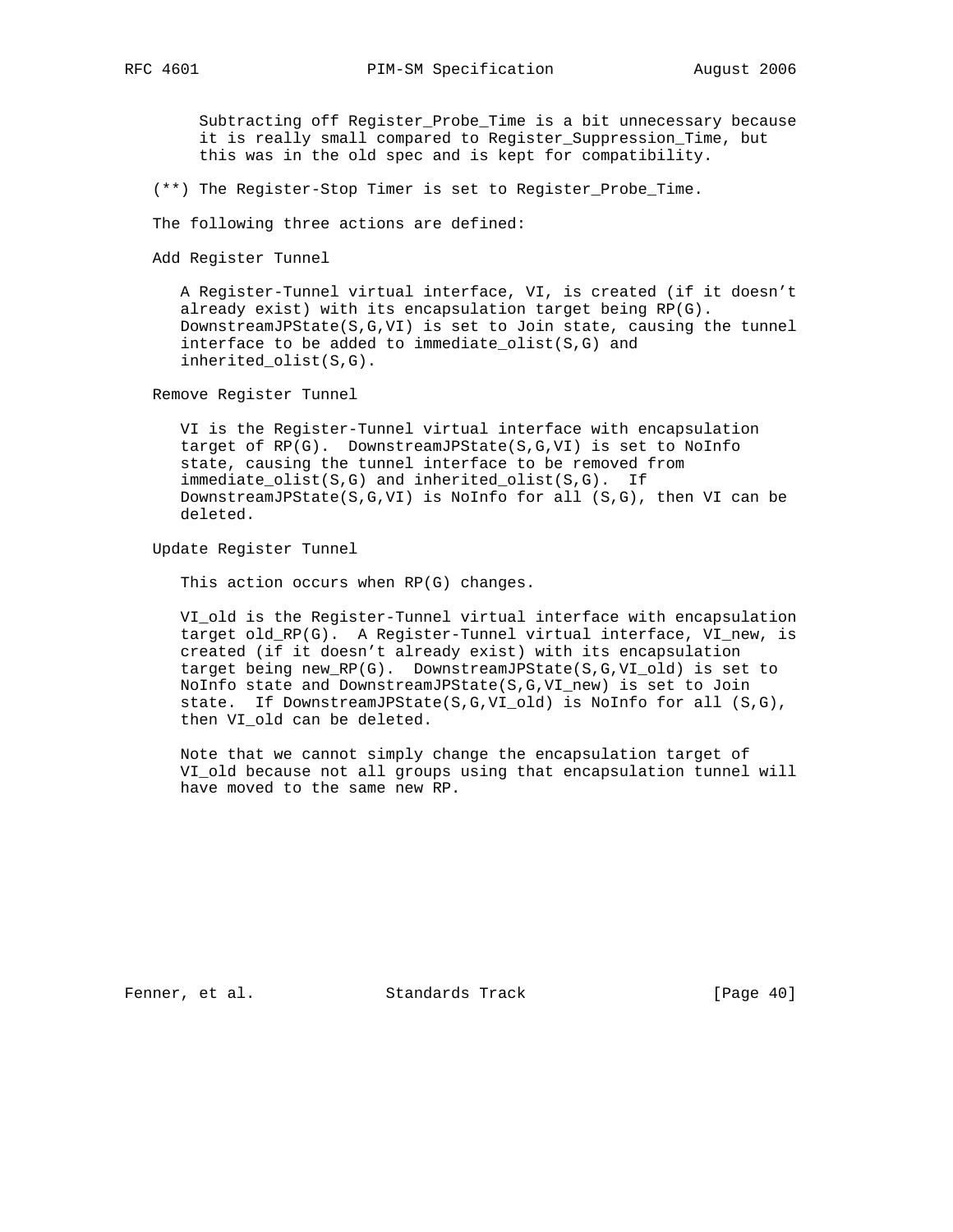```
 CouldRegister(S,G)
    The macro "CouldRegister" in the state machine is defined as:
   bool CouldRegister(S,G) {
      return ( I_am_DR( RPF_interface(S) ) AND
                KeepaliveTimer(S,G) is running AND
                DirectlyConnected(S) == TRUE )
    }
```
 Note that on reception of a packet at the DR from a directly connected source, KeepaliveTimer(S,G) needs to be set by the packet forwarding rules before computing CouldRegister(S,G) in the register state machine, or the first packet from a source won't be registered.

Encapsulating Data Packets in the Register Tunnel

 Conceptually, the Register Tunnel is an interface with a smaller MTU than the underlying IP interface towards the RP. IP fragmentation on packets forwarded on the Register Tunnel is performed based upon this smaller MTU. The encapsulating DR may perform Path MTU Discovery to the RP to determine the effective MTU of the tunnel. Fragmentation for the smaller MTU should take both the outer IP header and the PIM register header overhead into account. If a multicast packet is fragmented on the way into the Register Tunnel, each fragment is encapsulated individually so it contains IP, PIM, and inner IP headers.

 In IPv6, the DR MUST perform Path MTU discovery, and an ICMP Packet Too Big message MUST be sent by the encapsulating DR if it receives a packet that will not fit in the effective MTU of the tunnel. If the MTU between the DR and the RP results in the effective tunnel MTU being smaller than 1280 (the IPv6 minimum MTU), the DR MUST send Fragmentation Required messages with an MTU value of 1280 and MUST fragment its PIM register messages as required, using an IPv6 fragmentation header between the outer IPv6 header and the PIM Register header.

 The TTL of a forwarded data packet is decremented before it is encapsulated in the Register Tunnel. The encapsulating packet uses the normal TTL that the router would use for any locally generated IP packet.

 The IP ECN bits should be copied from the original packet to the IP header of the encapsulating packet. They SHOULD NOT be set independently by the encapsulating router.

Fenner, et al. Standards Track [Page 41]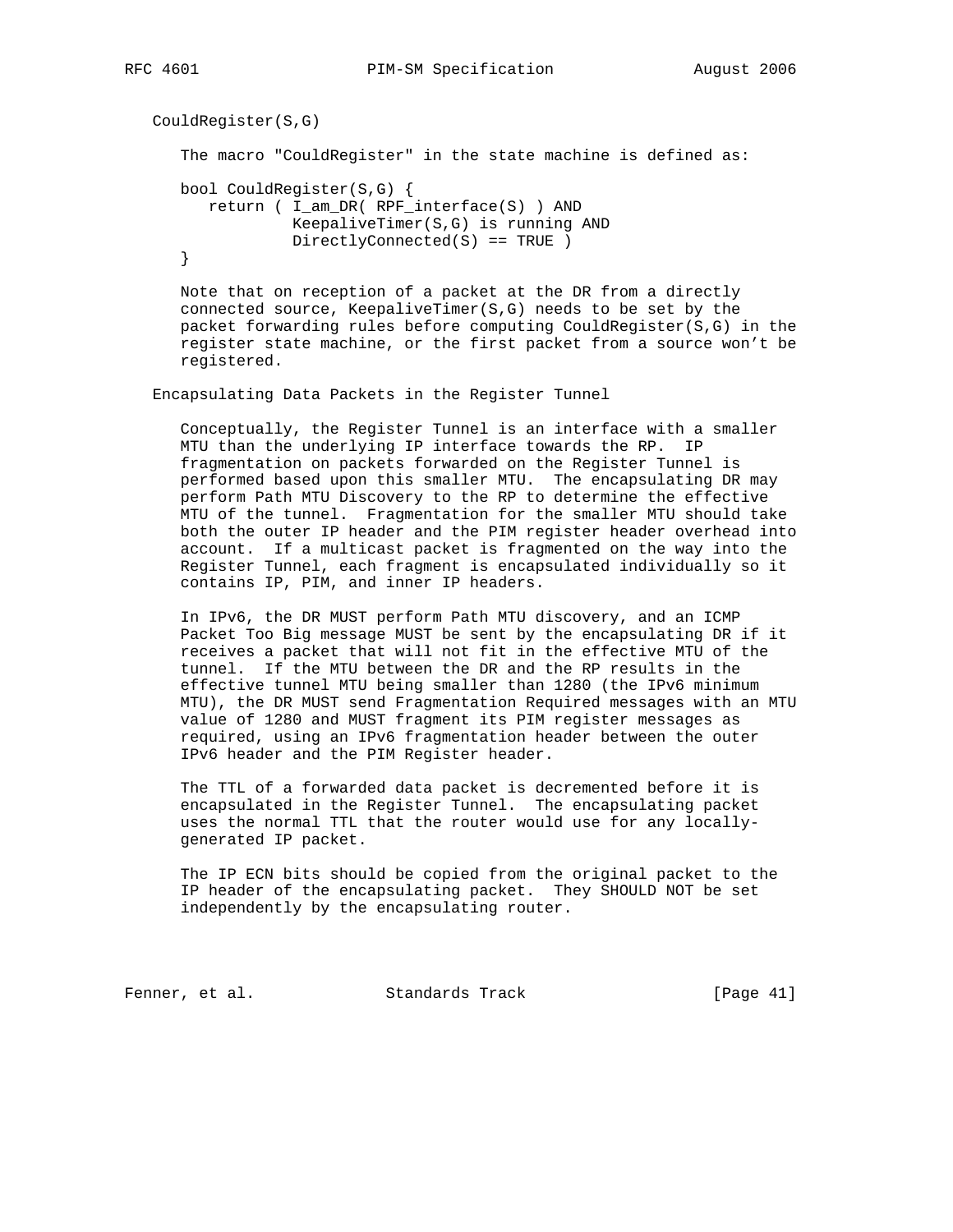The Diffserv Code Point (DSCP) should be copied from the original packet to the IP header of the encapsulating packet. It MAY be set independently by the encapsulating router, based upon static configuration or traffic classification. See [12] for more discussion on setting the DSCP on tunnels.

Handling Register-Stop(\*,G) Messages at the DR

 An old RP might send a Register-Stop message with the source address set to all zeros. This was the normal course of action in RFC 2362 when the Register message matched against (\*,G) state at the RP, and it was defined as meaning "stop encapsulating all sources for this group". However, the behavior of such a Register-Stop(\*,G) is ambiguous or incorrect in some circumstances.

We specify that an RP should not send Register-Stop( $*, G$ ) messages, but for compatibility, a DR should be able to accept one if it is received.

 A Register-Stop(\*,G) should be treated as a Register-Stop(S,G) for all (S,G) Register state machines that are not in the NoInfo state. A router should not apply a Register-Stop(\*,G) to sources that become active after the Register-Stop(\*,G) was received.

Fenner, et al. Standards Track [Page 42]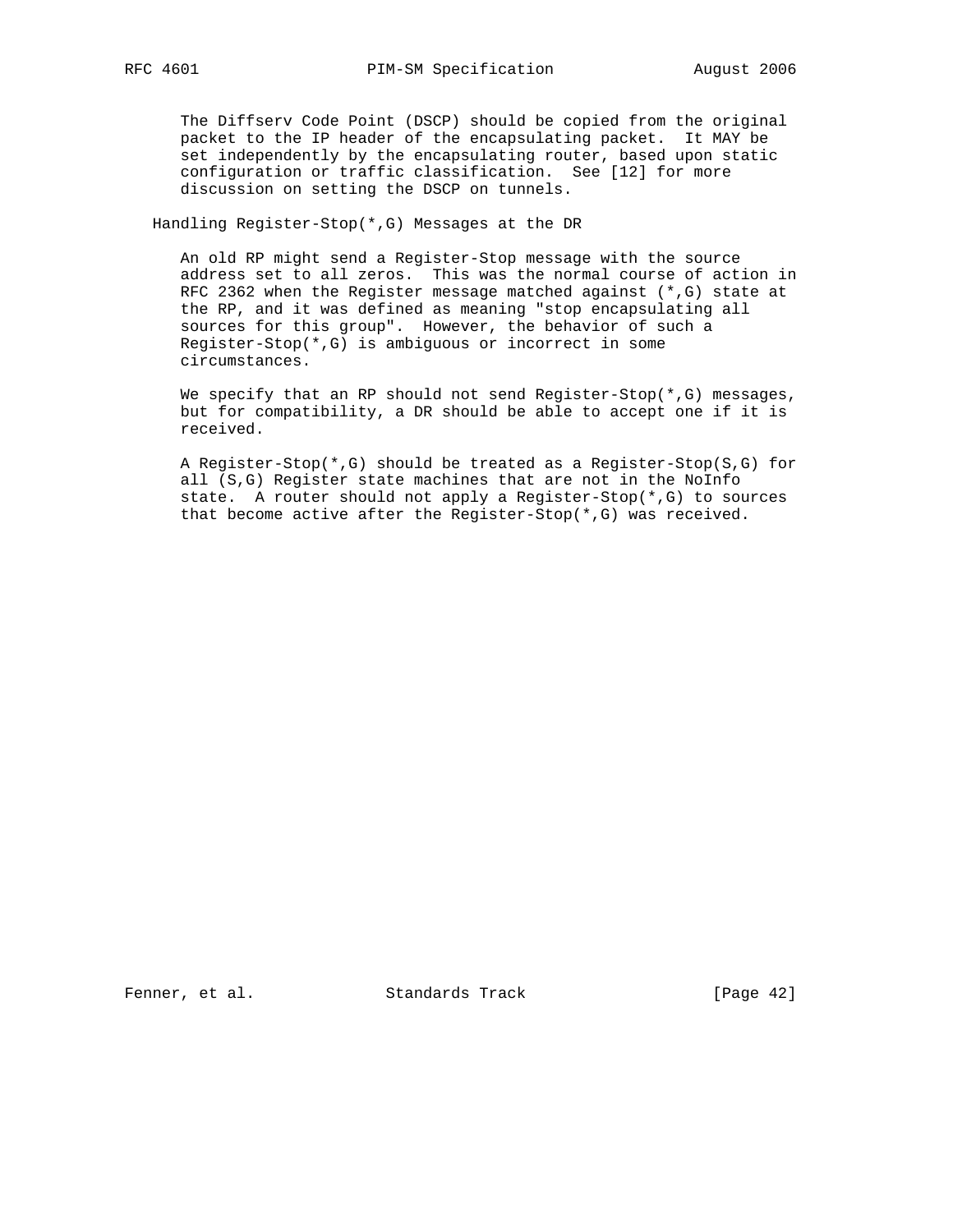# 4.4.2. Receiving Register Messages at the RP

 When an RP receives a Register message, the course of action is decided according to the following pseudocode:

```
 packet_arrives_on_rp_tunnel( pkt ) {
       if( outer.dst is not one of my addresses ) {
           drop the packet silently.
           # Note: this may be a spoofing attempt
       }
      if( I_{am\_RP(G)} AND outer.dst == RP(G) ) {
             sentRegisterStop = FALSE;
             if ( register.borderbit == TRUE ) {
                 if ( PMBR(S,G) == unknown ) {
                     PMBR(S,G) = outer.src } else if ( outer.src != PMBR(S,G) ) {
                      send Register-Stop(S,G) to outer.src
                      drop the packet silently.
 }
 }
             if ( SPTbit(S,G) OR
              ( SwitchToSptDesired(S,G) AND
               (\n  inherited\_olist(S,G) == NULL )) ( send Register-Stop(S,G) to outer.src
               sentRegisterStop = TRUE;
 }
             if ( SPTbit(S,G) OR SwitchToSptDesired(S,G) ) {
                  if ( sentRegisterStop == TRUE ) {
                      set KeepaliveTimer(S,G) to RP_Keepalive_Period;
                  } else {
                 set KeepaliveTimer(S,G) to Keepalive_Period;<br>}
 }
 }
             if( !SPTbit(S,G) AND ! pkt.NullRegisterBit ) {
                  decapsulate and forward the inner packet to
            inherited_olist(S,G,rpt) # Note (+)
 }
       } else {
           send Register-Stop(S,G) to outer.src
           # Note (*)
       }
   }
   outer.dst is the IP destination address of the encapsulating header.
   outer.src is the IP source address of the encapsulating header, i.e.,
   the DR's address.
```
Fenner, et al. Standards Track [Page 43]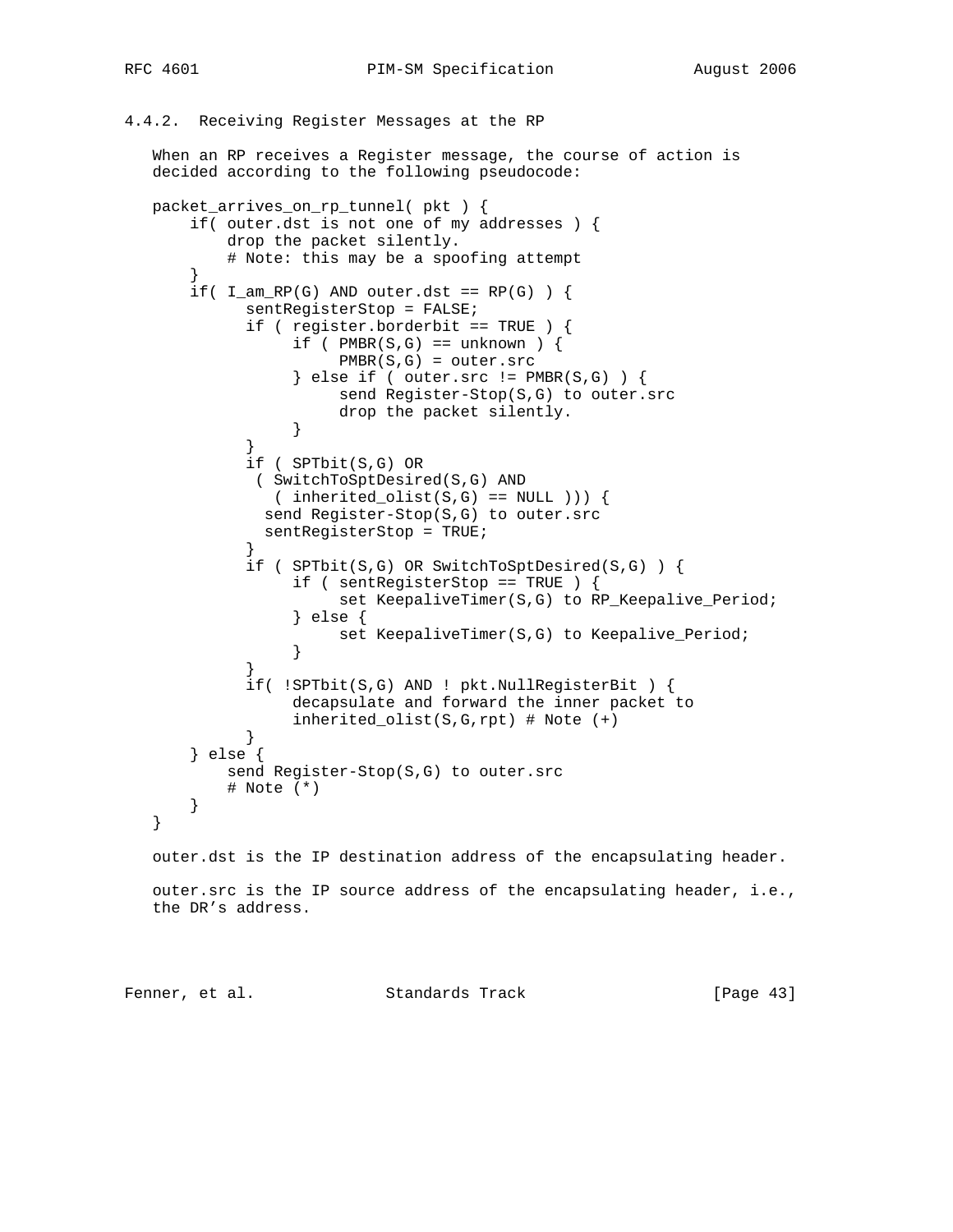I\_am\_RP(G) is true if the group-to-RP mapping indicates that this router is the RP for the group.

- Note (\*): This may block traffic from S for Register\_Suppression\_Time if the DR learned about a new group-to-RP mapping before the RP did. However, this doesn't matter unless we figure out some way for the RP also to accept (\*,G) joins when it doesn't yet realize that it is about to become the RP for G. This will all get sorted out once the RP learns the new group-to-rp mapping. We decided to do nothing about this and just accept the fact that PIM may suffer interrupted (\*,G) connectivity following an RP change.
- Note (+): Implementations are advised not to make this a special case, but to arrange that this path rejoin the normal packet forwarding path. All of the appropriate actions from the "On receipt of data from S to G on interface iif" pseudocode in Section 4.2 should be performed.

 KeepaliveTimer(S,G) is restarted at the RP when packets arrive on the proper tunnel interface and the RP desires to switch to the SPT or the SPTbit is already set. This may cause the upstream (S,G) state machine to trigger a join if the inherited\_olist(S,G) is not NULL.

 An RP should preserve (S,G) state that was created in response to a Register message for at least ( 3 \* Register\_Suppression\_Time ); otherwise, the RP may stop joining (S,G) before the DR for S has restarted sending registers. Traffic would then be interrupted until the Register-Stop Timer expires at the DR.

Thus, at the RP, KeepaliveTimer(S,G) should be restarted to ( $3 *$ Register\_Suppression\_Time + Register\_Probe\_Time ).

 When forwarding a packet from the Register Tunnel, the TTL of the original data packet is decremented after it is decapsulated.

 The IP ECN bits should be copied from the IP header of the Register packet to the decapsulated packet.

 The Diffserv Code Point (DSCP) should be copied from the IP header of the Register packet to the decapsulated packet. The RP MAY retain the DSCP of the inner packet or re-classify the packet and apply a different DSCP. Scenarios where each of these might be useful are discussed in [12].

Fenner, et al. Standards Track [Page 44]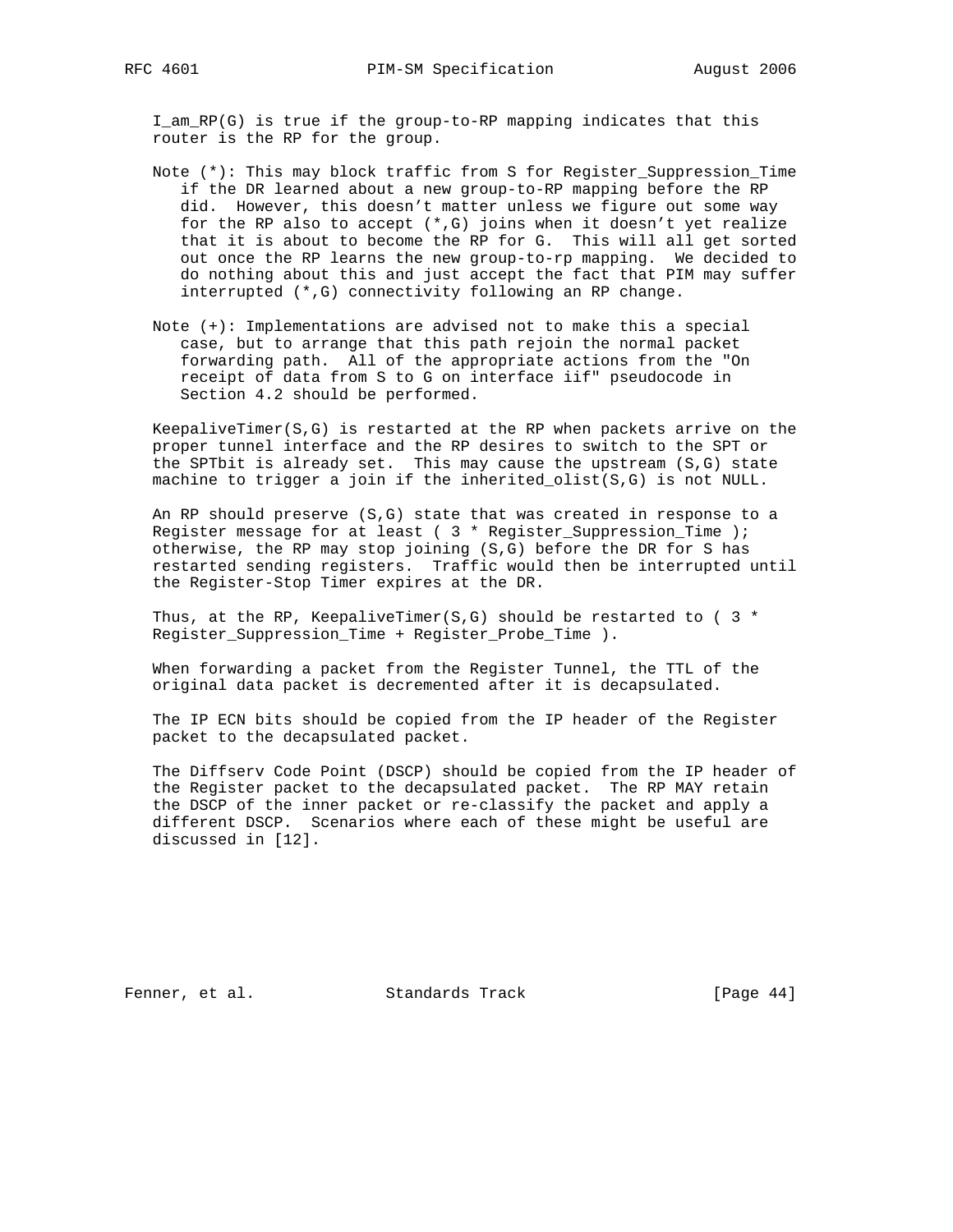## 4.5. PIM Join/Prune Messages

 A PIM Join/Prune message consists of a list of groups and a list of Joined and Pruned sources for each group. When processing a received Join/Prune message, each Joined or Pruned source for a Group is effectively considered individually, and applies to one or more of the following state machines. When considering a Join/Prune message whose Upstream Neighbor Address field addresses this router, (\*,G) Joins and Prunes can affect both the  $(*,G)$  and  $(S,G,rpt)$  downstream state machines, while  $(*,*,RP)$ ,  $(S,G)$ , and  $(S,G,rpt)$  Joins and Prunes can only affect their respective downstream state machines. When considering a Join/Prune message whose Upstream Neighbor Address field addresses another router, most Join or Prune messages could affect each upstream state machine.

 In general, a PIM Join/Prune message should only be accepted for processing if it comes from a known PIM neighbor. A PIM router hears about PIM neighbors through PIM Hello messages. If a router receives a Join/Prune message from a particular IP source address and it has not seen a PIM Hello message from that source address, then the Join/Prune message SHOULD be discarded without further processing. In addition, if the Hello message from a neighbor was authenticated using IPsec AH (see Section 6.3), then all Join/Prune messages from that neighbor MUST also be authenticated using IPsec AH.

 We note that some older PIM implementations incorrectly fail to send Hello messages on point-to-point interfaces, so we also RECOMMEND that a configuration option be provided to allow interoperation with such older routers, but that this configuration option SHOULD NOT be enabled by default.

## 4.5.1. Receiving (\*,\*,RP) Join/Prune Messages

 The per-interface state machine for receiving (\*,\*,RP) Join/Prune Messages is given below. There are three states:

NoInfo (NI)

```
The interface has no (*,*,RP) Join state and no timers
 running.
```
 Join (J) The interface has  $(*,*,RP)$  Join state, which will cause the router to forward packets destined for any group handled by RP from this interface except if there is also (S,G,rpt) prune information (see Section 4.5.4) or the router lost an assert on this interface.

Fenner, et al. Standards Track [Page 45]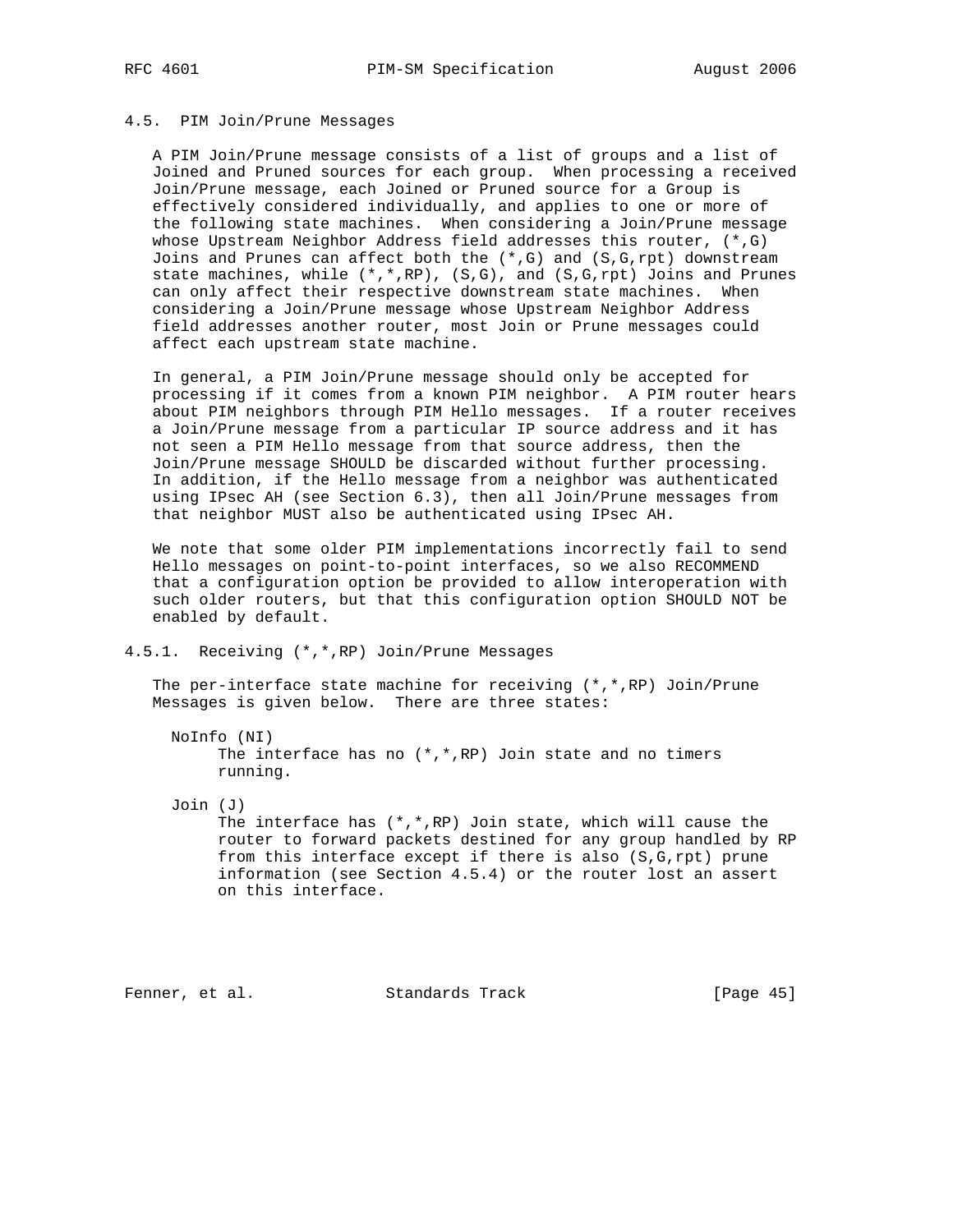Prune-Pending (PP) The router has received a Prune(\*,\*,RP) on this interface from a downstream neighbor and is waiting to see whether the prune will be overridden by another downstream router. For forwarding purposes, the Prune-Pending state functions exactly like the Join state.

In addition, the state machine uses two timers:

ExpiryTimer (ET)

 This timer is restarted when a valid Join(\*,\*,RP) is received. Expiry of the ExpiryTimer causes the interface state to revert to NoInfo for this RP.

 Prune-Pending Timer (PPT) This timer is set when a valid Prune(\*,\*,RP) is received. Expiry of the Prune-Pending Timer causes the interface state to revert to NoInfo for this RP.

 Figure 2: Downstream per-interface (\*,\*,RP) state machine in tabular form

|                        | Event                                 |                                                 |                                              |                         |
|------------------------|---------------------------------------|-------------------------------------------------|----------------------------------------------|-------------------------|
| Prev State             | Receive<br>$Join(*,*,RP)$             | Receive<br>Prune<br>$(*,*,RP)$                  | Prune-<br>Pending<br>Timer<br>Expires        | Expiry Timer<br>Expires |
| NoInfo (NI)            | -> J state<br>start Expiry<br>Timer   | -> NI state                                     |                                              |                         |
| $Join$ $(J)$           | -> J state<br>restart<br>Expiry Timer | -> PP state<br>start Prune-<br>Pending<br>Timer |                                              | -> NI state             |
| Prune-<br>Pending (PP) | -> J state<br>restart<br>Expiry Timer | -> PP state                                     | -> NI state<br>Send Prune-<br>$Echo(*,*,RP)$ | -> NI state             |

Fenner, et al. Standards Track [Page 46]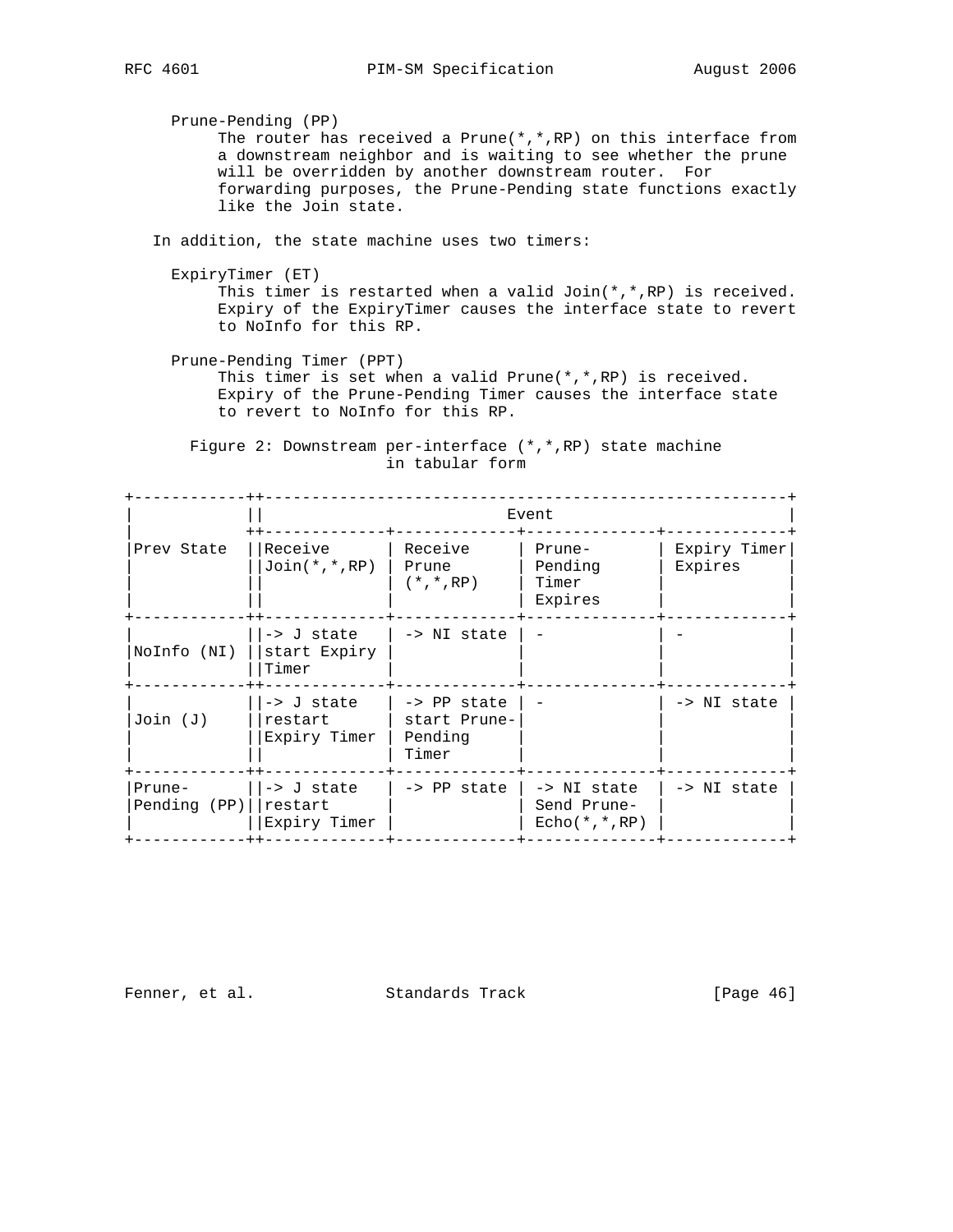The transition events "Receive Join(\*,\*,RP)" and "Receive Prune(\*,\*,RP)" imply receiving a Join or Prune targeted to this router's primary IP address on the received interface. If the upstream neighbor address field is not correct, these state transitions in this state machine must not occur, although seeing such a packet may cause state transitions in other state machines.

 On unnumbered interfaces on point-to-point links, the router's address should be the same as the source address it chose for the Hello message it sent over that interface. However, on point-to point links we also recommend that for backwards compatibility PIM Join/Prune messages with an upstream neighbor address field of all zeros are also accepted.

Transitions from NoInfo State

When in NoInfo state, the following event may trigger a transition:

Receive Join(\*,\*,RP)

 A Join(\*,\*,RP) is received on interface I with its Upstream Neighbor Address set to the router's primary IP address on I.

 The (\*,\*,RP) downstream state machine on interface I transitions to the Join state. The Expiry Timer (ET) is started and set to the HoldTime from the triggering Join/Prune message.

Note that it is possible to receive a Join( $*,*,$ RP) message for an RP for which we do not have information telling us that it is an RP. In the case of  $(*,*,RP)$  state, so long as we have a route to the RP, this will not cause a problem, and the transition should still take place.

Transitions from Join State

When in Join state, the following events may trigger a transition:

Receive Join(\*,\*,RP)

 A Join(\*,\*,RP) is received on interface I with its Upstream Neighbor Address set to the router's primary IP address on I.

The  $(*,*,RP)$  downstream state machine on interface I remains in Join state, and the Expiry Timer (ET) is restarted, set to maximum of its current value and the HoldTime from the triggering Join/Prune message.

Fenner, et al. Standards Track [Page 47]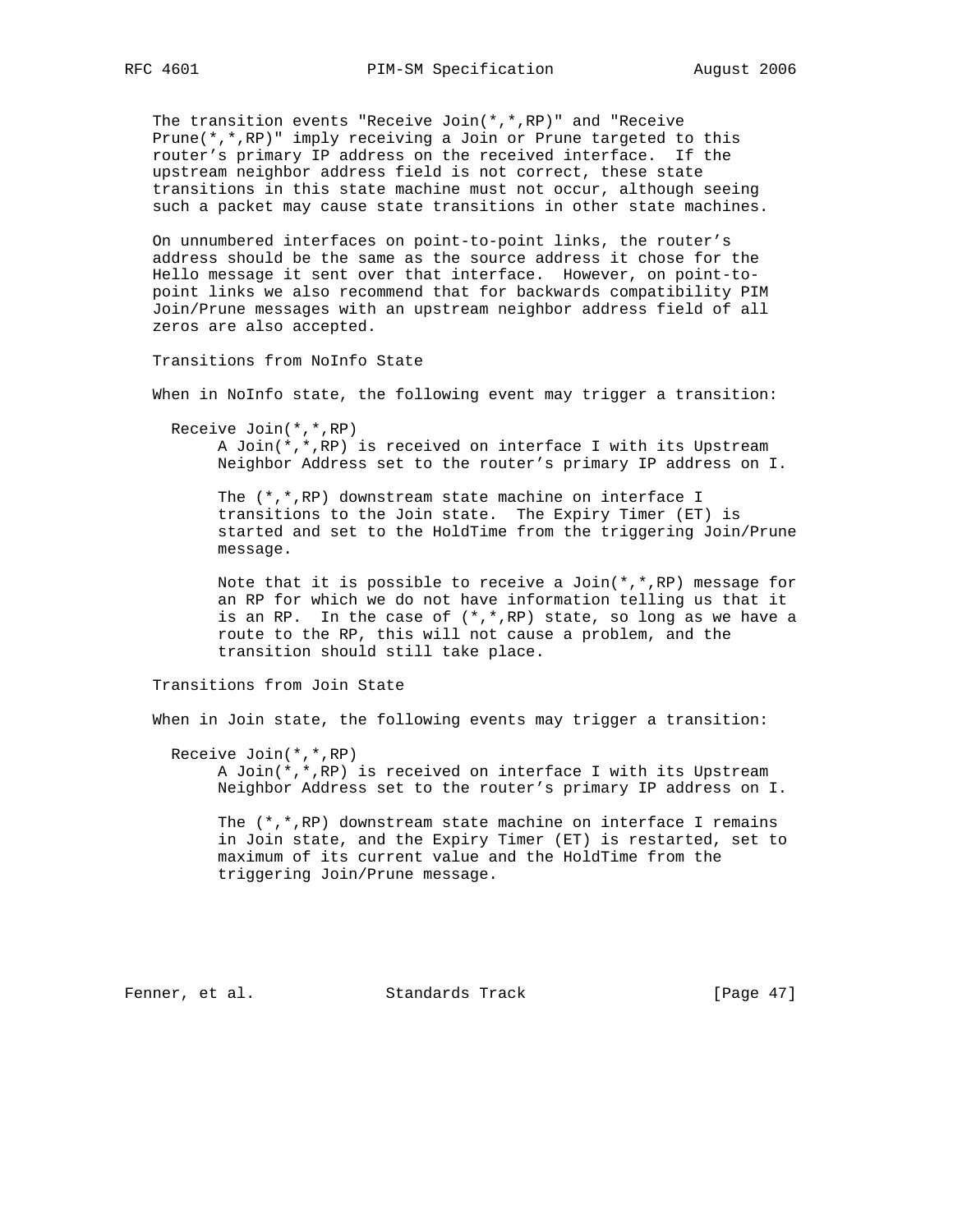A Prune(\*,\*,RP) is received on interface I with its Upstream Neighbor Address set to the router's primary IP address on I. The (\*,\*,RP) downstream state machine on interface I transitions to the Prune-Pending state. The Prune-Pending Timer is started. It is set to the  $J/P\_Override\_Interval(I)$  if the router has more than one neighbor on that interface; otherwise, it is set to zero, causing it to expire immediately. Expiry Timer Expires The Expiry Timer for the  $(*,*,RP)$  downstream state machine on interface I expires. The (\*,\*,RP) downstream state machine on interface I transitions to the NoInfo state. Transitions from Prune-Pending State When in Prune-Pending state, the following events may trigger a transition: Receive Join(\*,\*,RP) A Join(\*,\*,RP) is received on interface I with its Upstream Neighbor Address set to the router's primary IP address on I. The (\*,\*,RP) downstream state machine on interface I transitions to the Join state. The Prune-Pending Timer is canceled (without triggering an expiry event). The Expiry Timer is restarted, set to maximum of its current value and the HoldTime from the triggering Join/Prune message. Expiry Timer Expires The Expiry Timer for the (\*,\*,RP) downstream state machine on interface I expires. The (\*,\*,RP) downstream state machine on interface I transitions to the NoInfo state. Prune-Pending Timer Expires The Prune-Pending Timer for the (\*,\*,RP) downstream state machine on interface I expires. The (\*,\*,RP) downstream state machine on interface I transitions to the NoInfo state. A PruneEcho( $*,*,$ RP) is sent onto the subnet connected to interface I. Fenner, et al. Standards Track [Page 48]

Receive Prune(\*,\*,RP)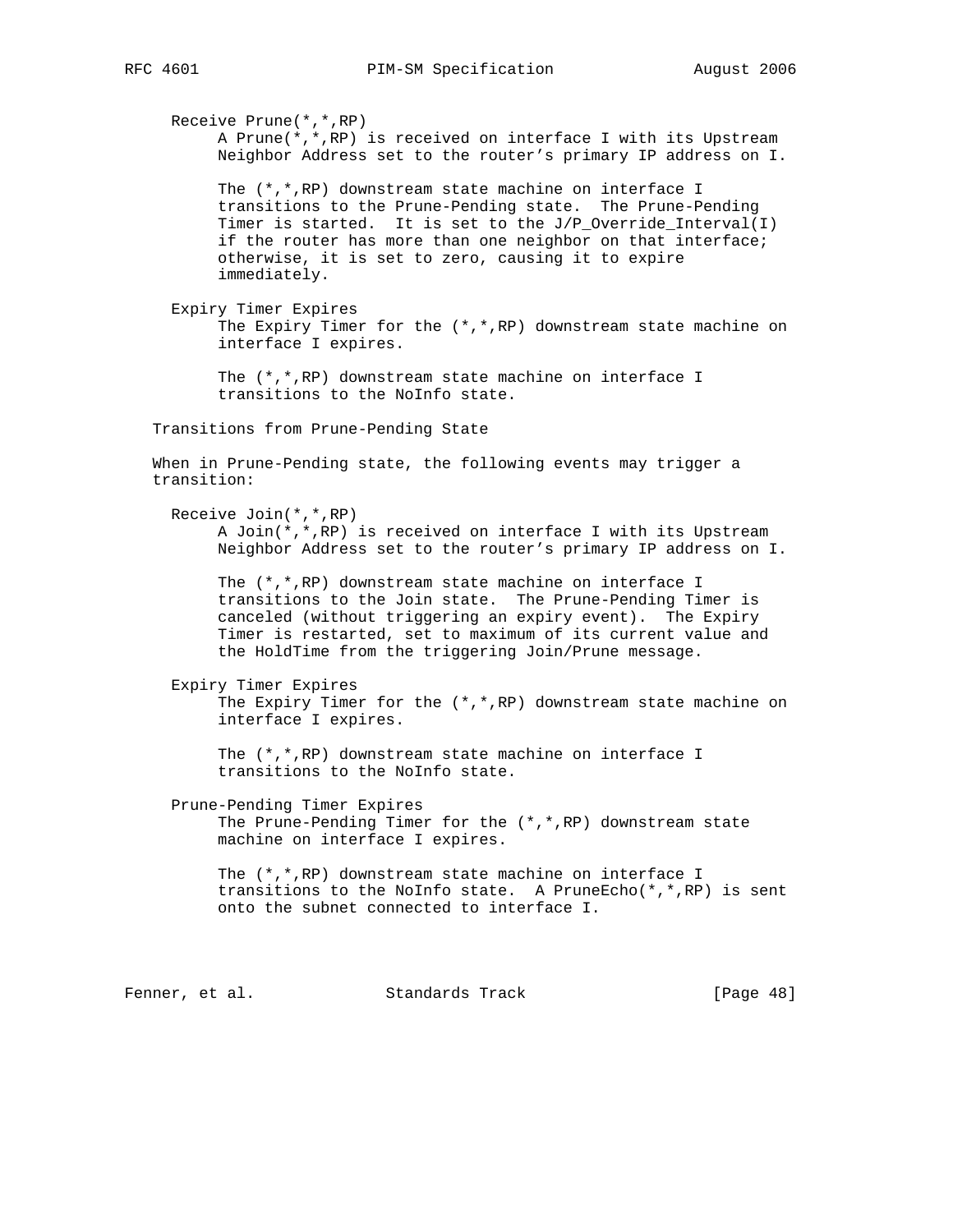The action "Send PruneEcho(\*,\*,RP)" is triggered when the router stops forwarding on an interface as a result of a prune. A PruneEcho(\*,\*,RP) is simply a Prune(\*,\*,RP) message sent by the upstream router on a LAN with its own address in the Upstream Neighbor Address field. Its purpose is to add additional reliability so that if a Prune that should have been overridden by another router is lost locally on the LAN, then the PruneEcho may be received and cause the override to happen. A PruneEcho(\*,\*,RP) need not be sent on an interface that contains only a single PIM neighbor during the time this state machine was in Prune-Pending state.

## 4.5.2. Receiving (\*,G) Join/Prune Messages

When a router receives a Join( $*,G$ ), it must first check to see whether the RP in the message matches  $RP(G)$  (the router's idea of who the RP is). If the RP in the message does not match  $RP(G)$ , the Join(\*,G) should be silently dropped. (Note that other source list entries, such as (S,G,rpt) or (S,G), in the same Group-Specific Set should still be processed.) If a router has no RP information (e.g., has not recently received a BSR message), then it may choose to accept  $Join(*,G)$  and treat the RP in the message as  $RP(G)$ . Received Prune(\*,G) messages are processed even if the RP in the message does not match RP(G).

 The per-interface state machine for receiving (\*,G) Join/Prune Messages is given below. There are three states:

 NoInfo (NI) The interface has no  $(*$ , G) Join state and no timers running.

Join (J)

The interface has  $(*$ , G) Join state, which will cause the router to forward packets destined for G from this interface except if there is also (S,G,rpt) prune information (see Section 4.5.4) or the router lost an assert on this interface.

Prune-Pending (PP)

The router has received a Prune $(*$ , G) on this interface from a downstream neighbor and is waiting to see whether the prune will be overridden by another downstream router. For forwarding purposes, the Prune-Pending state functions exactly like the Join state.

Fenner, et al. Standards Track [Page 49]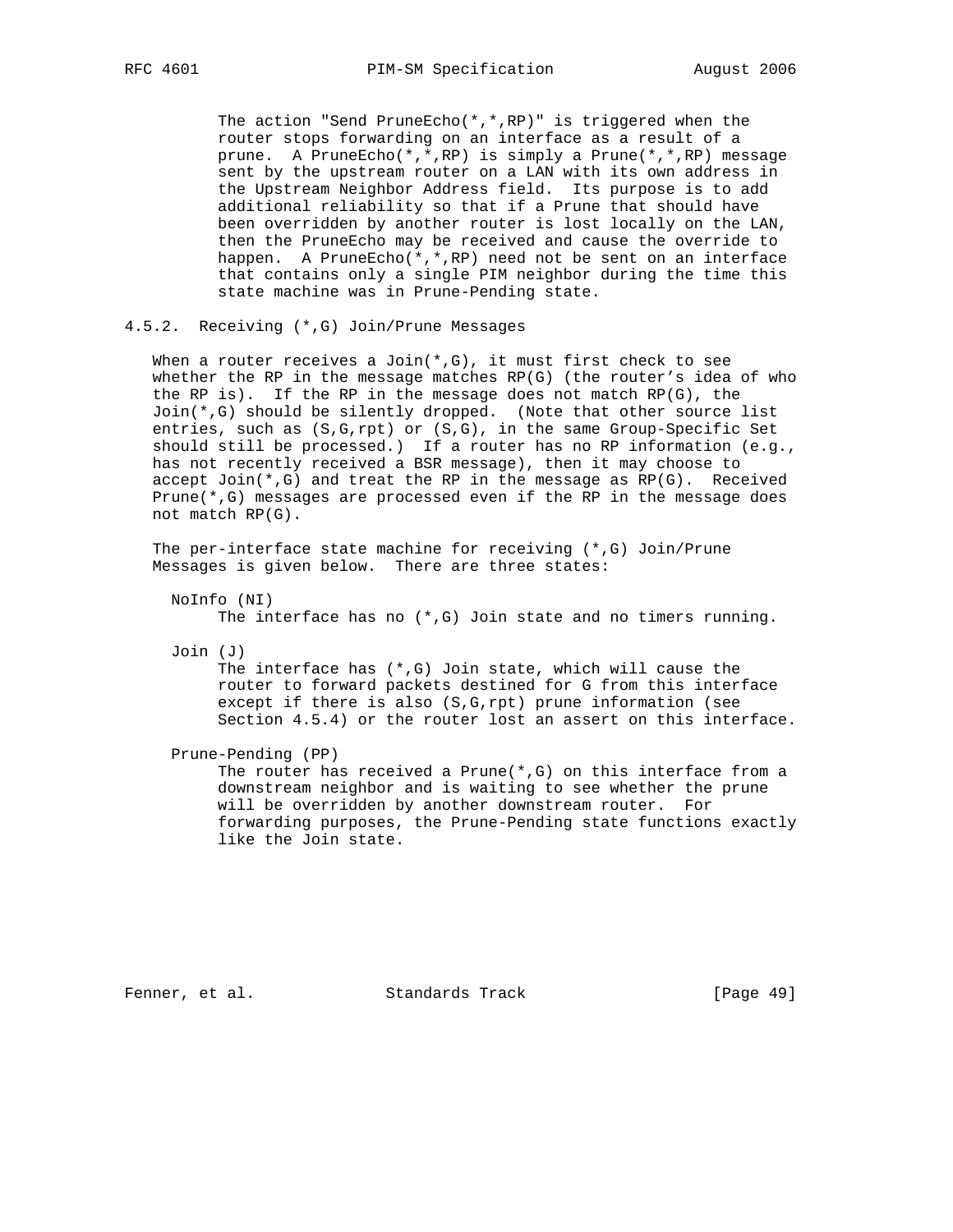In addition, the state machine uses two timers:

Expiry Timer (ET)

 This timer is restarted when a valid Join(\*,G) is received. Expiry of the Expiry Timer causes the interface state to revert to NoInfo for this group.

 Prune-Pending Timer (PPT) This timer is set when a valid Prune $(*$ , G) is received. Expiry of the Prune-Pending Timer causes the interface state to revert to NoInfo for this group.

Figure 3: Downstream per-interface (\*,G) state machine in tabular form

|                          | Event                                            |                                                 |                                            |                         |
|--------------------------|--------------------------------------------------|-------------------------------------------------|--------------------------------------------|-------------------------|
| Prev State               | Receive<br>$Join(*, G)$                          | Receive<br>$Prune(*, G)$                        | Prune-<br>Pending<br>Timer<br>Expires      | Expiry Timer<br>Expires |
| NoInfo (NI)              | -> J state<br>start Expiry<br>Timer              | -> NI state                                     |                                            |                         |
| $Join$ $(J)$             | -> J state<br>restart<br>Expiry Timer            | -> PP state<br>start Prune-<br>Pending<br>Timer |                                            | -> NI state             |
| Prune-<br>Pending $(PP)$ | $\rightarrow$ J state<br>restart<br>Expiry Timer | $\rightarrow$ PP state                          | -> NI state<br>Send Prune-<br>$Echo(*, G)$ | -> NI state             |

 The transition events "Receive Join(\*,G)" and "Receive Prune(\*,G)" imply receiving a Join or Prune targeted to this router's primary IP address on the received interface. If the upstream neighbor address field is not correct, these state transitions in this state machine must not occur, although seeing such a packet may cause state transitions in other state machines.

 On unnumbered interfaces on point-to-point links, the router's address should be the same as the source address it chose for the Hello message it sent over that interface. However, on point-to-

Fenner, et al. Standards Track [Page 50]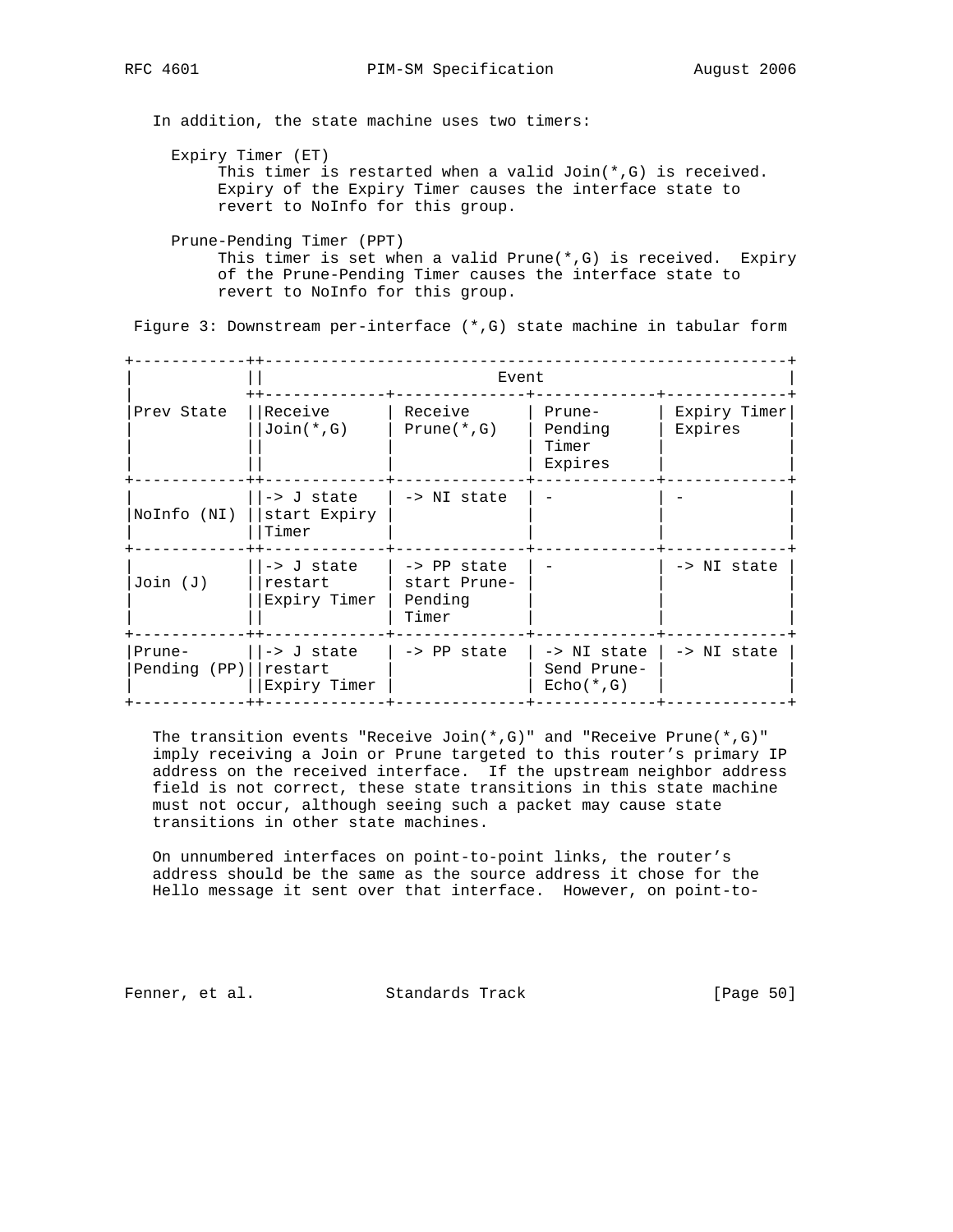point links we also recommend that for backwards compatibility PIM Join/Prune messages with an upstream neighbor address field of all zeros are also accepted. Transitions from NoInfo State When in NoInfo state, the following event may trigger a transition: Receive Join(\*,G) A Join(\*,G) is received on interface I with its Upstream Neighbor Address set to the router's primary IP address on I. The (\*,G) downstream state machine on interface I transitions to the Join state. The Expiry Timer (ET) is started and set to the HoldTime from the triggering Join/Prune message. Transitions from Join State When in Join state, the following events may trigger a transition: Receive Join(\*,G) A Join(\*,G) is received on interface I with its Upstream Neighbor Address set to the router's primary IP address on I. The (\*,G) downstream state machine on interface I remains in Join state, and the Expiry Timer (ET) is restarted, set to maximum of its current value and the HoldTime from the triggering Join/Prune message. Receive Prune(\*,G) A Prune(\*,G) is received on interface I with its Upstream Neighbor Address set to the router's primary IP address on I. The (\*,G) downstream state machine on interface I transitions to the Prune-Pending state. The Prune-Pending Timer is started. It is set to the J/P\_Override\_Interval(I) if the router has more than one neighbor on that interface; otherwise, it is set to zero, causing it to expire immediately. Expiry Timer Expires The Expiry Timer for the (\*,G) downstream state machine on interface I expires. The (\*,G) downstream state machine on interface I transitions to the NoInfo state.

Fenner, et al. Standards Track [Page 51]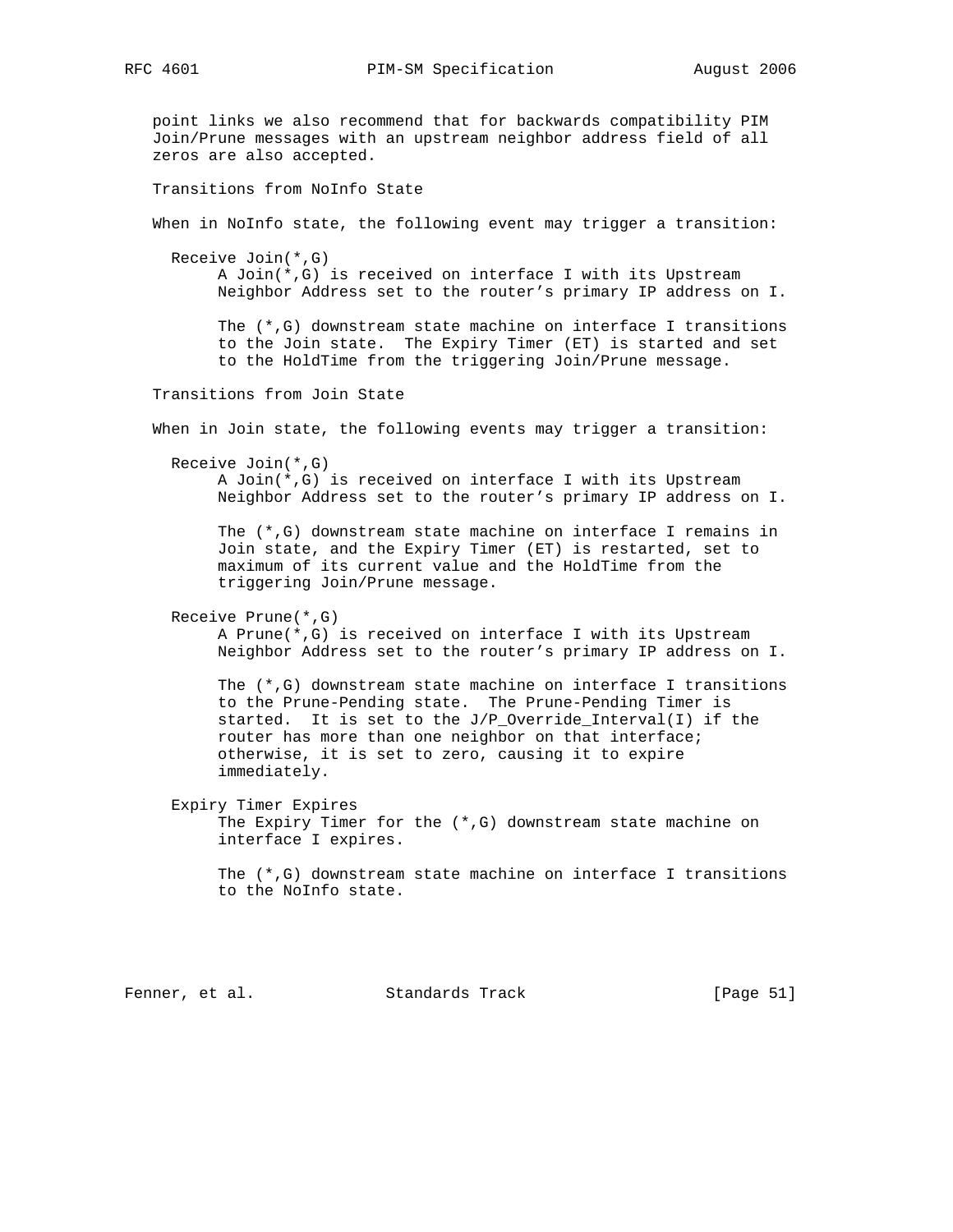Transitions from Prune-Pending State When in Prune-Pending state, the following events may trigger a transition: Receive Join(\*,G) A Join(\*,G) is received on interface I with its Upstream Neighbor Address set to the router's primary IP address on I. The (\*,G) downstream state machine on interface I transitions to the Join state. The Prune-Pending Timer is canceled (without triggering an expiry event). The Expiry Timer is restarted, set to maximum of its current value and the HoldTime from the triggering Join/Prune message. Expiry Timer Expires The Expiry Timer for the (\*,G) downstream state machine on interface I expires. The (\*,G) downstream state machine on interface I transitions to the NoInfo state. Prune-Pending Timer Expires The Prune-Pending Timer for the  $(*,G)$  downstream state machine on interface I expires. The (\*,G) downstream state machine on interface I transitions to the NoInfo state. A PruneEcho(\*,G) is sent onto the subnet connected to interface I. The action "Send PruneEcho(\*,G)" is triggered when the router stops forwarding on an interface as a result of a prune. A PruneEcho(\*,G) is simply a Prune(\*,G) message sent by the upstream router on a LAN with its own address in the Upstream Neighbor Address field. Its purpose is to add additional reliability so that if a Prune that should have been overridden by another router is lost locally on the LAN, then the PruneEcho may be received and cause the override to happen. A PruneEcho(\*,G) need not be sent on an interface that contains only a single PIM neighbor during the time this

Fenner, et al. Standards Track [Page 52]

state machine was in Prune-Pending state.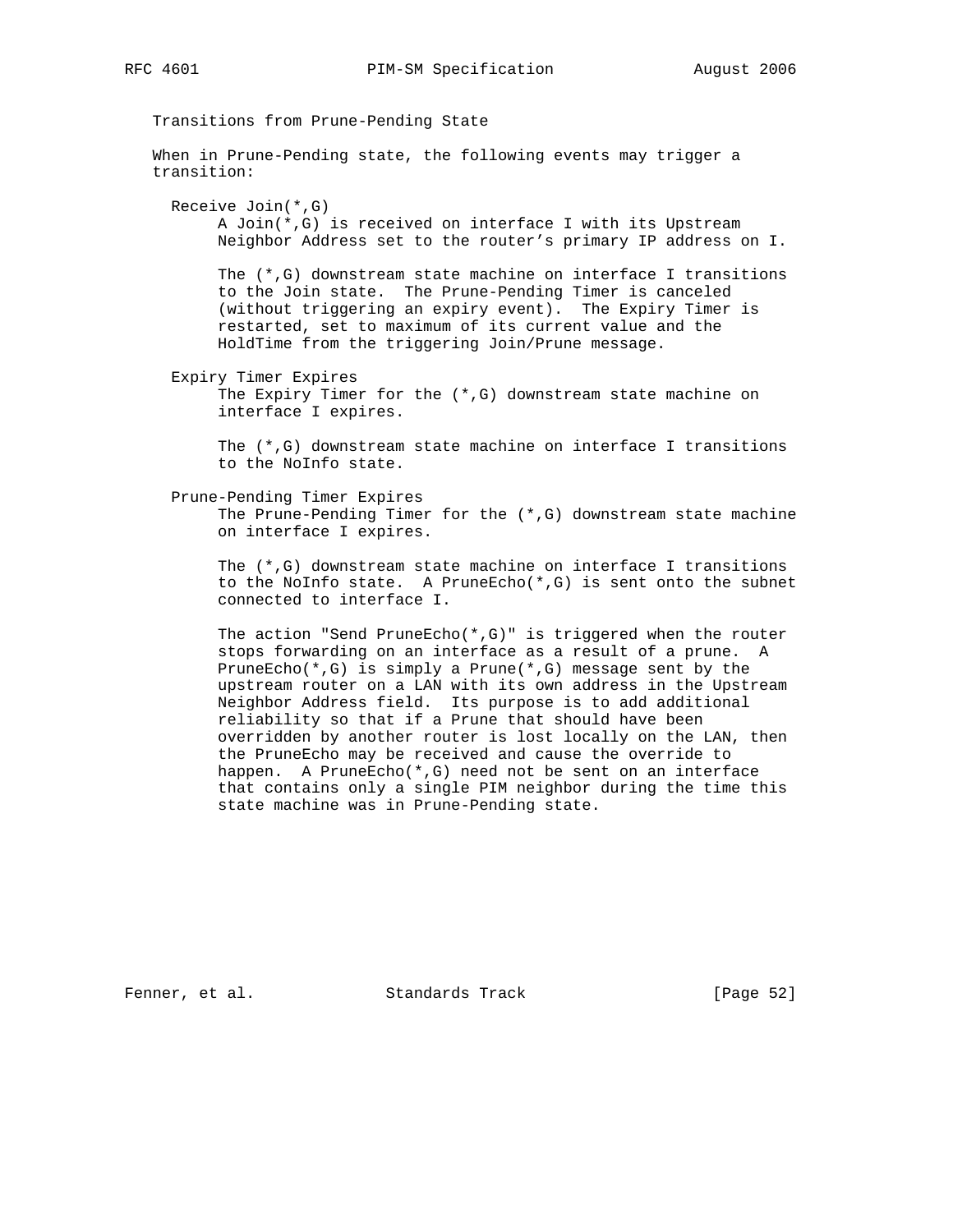4.5.3. Receiving (S,G) Join/Prune Messages

 The per-interface state machine for receiving (S,G) Join/Prune messages is given below and is almost identical to that for (\*,G) messages. There are three states:

 NoInfo (NI) The interface has no  $(S,G)$  Join state and no  $(S,G)$  timers running.

 Join (J) The interface has (S,G) Join state, which will cause the router to forward packets from S destined for G from this interface if the (S,G) state is active (the SPTbit is set) except if the router lost an assert on this interface.

Prune-Pending (PP)

The router has received a Prune( $S, G$ ) on this interface from a downstream neighbor and is waiting to see whether the prune will be overridden by another downstream router. For forwarding purposes, the Prune-Pending state functions exactly like the Join state.

In addition, there are two timers:

Expiry Timer (ET)

This timer is set when a valid  $Join(S,G)$  is received. Expiry of the Expiry Timer causes this state machine to revert to NoInfo state.

Prune-Pending Timer (PPT)

 This timer is set when a valid Prune(S,G) is received. Expiry of the Prune-Pending Timer causes this state machine to revert to NoInfo state.

Fenner, et al. Standards Track [Page 53]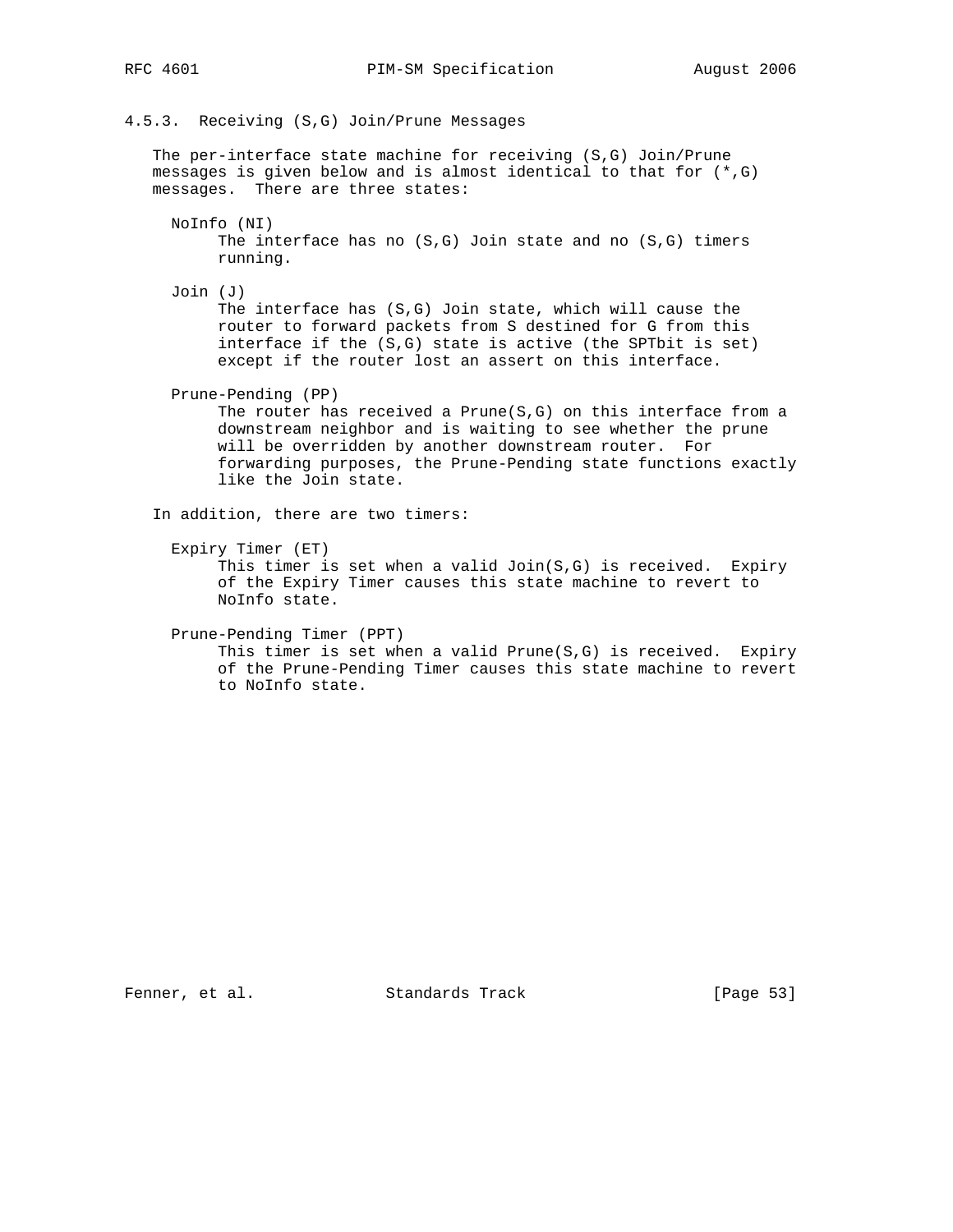Figure 4: Downstream per-interface (S,G) state machine in tabular form

|                        | Event                                            |                                                 |                                         |                         |  |
|------------------------|--------------------------------------------------|-------------------------------------------------|-----------------------------------------|-------------------------|--|
| Prev State             | Receive<br>Join(S,G)                             | Receive<br>Prune(S,G)                           | Prune-<br>Pending<br>Timer<br>Expires   | Expiry Timer<br>Expires |  |
| NoInfo (NI)            | -> J state<br>start Expiry<br>Timer              | -> NI state                                     |                                         |                         |  |
| $Join$ $(J)$           | -> J state<br>restart<br>Expiry Timer            | -> PP state<br>start Prune-<br>Pending<br>Timer |                                         | -> NI state             |  |
| Prune-<br>Pending (PP) | $\rightarrow$ J state<br>restart<br>Expiry Timer | -> PP state                                     | -> NI state<br>Send Prune-<br>Echo(S,G) | -> NI state             |  |

The transition events "Receive Join( $S, G$ )" and "Receive Prune( $S, G$ )" imply receiving a Join or Prune targeted to this router's primary IP address on the received interface. If the upstream neighbor address field is not correct, these state transitions in this state machine must not occur, although seeing such a packet may cause state transitions in other state machines.

 On unnumbered interfaces on point-to-point links, the router's address should be the same as the source address it chose for the Hello message it sent over that interface. However, on point-to point links we also recommend that for backwards compatibility PIM Join/Prune messages with an upstream neighbor address field of all zeros are also accepted.

Transitions from NoInfo State

When in NoInfo state, the following event may trigger a transition:

 Receive Join(S,G) A Join(S,G) is received on interface I with its Upstream Neighbor Address set to the router's primary IP address on I.

Fenner, et al. Standards Track [Page 54]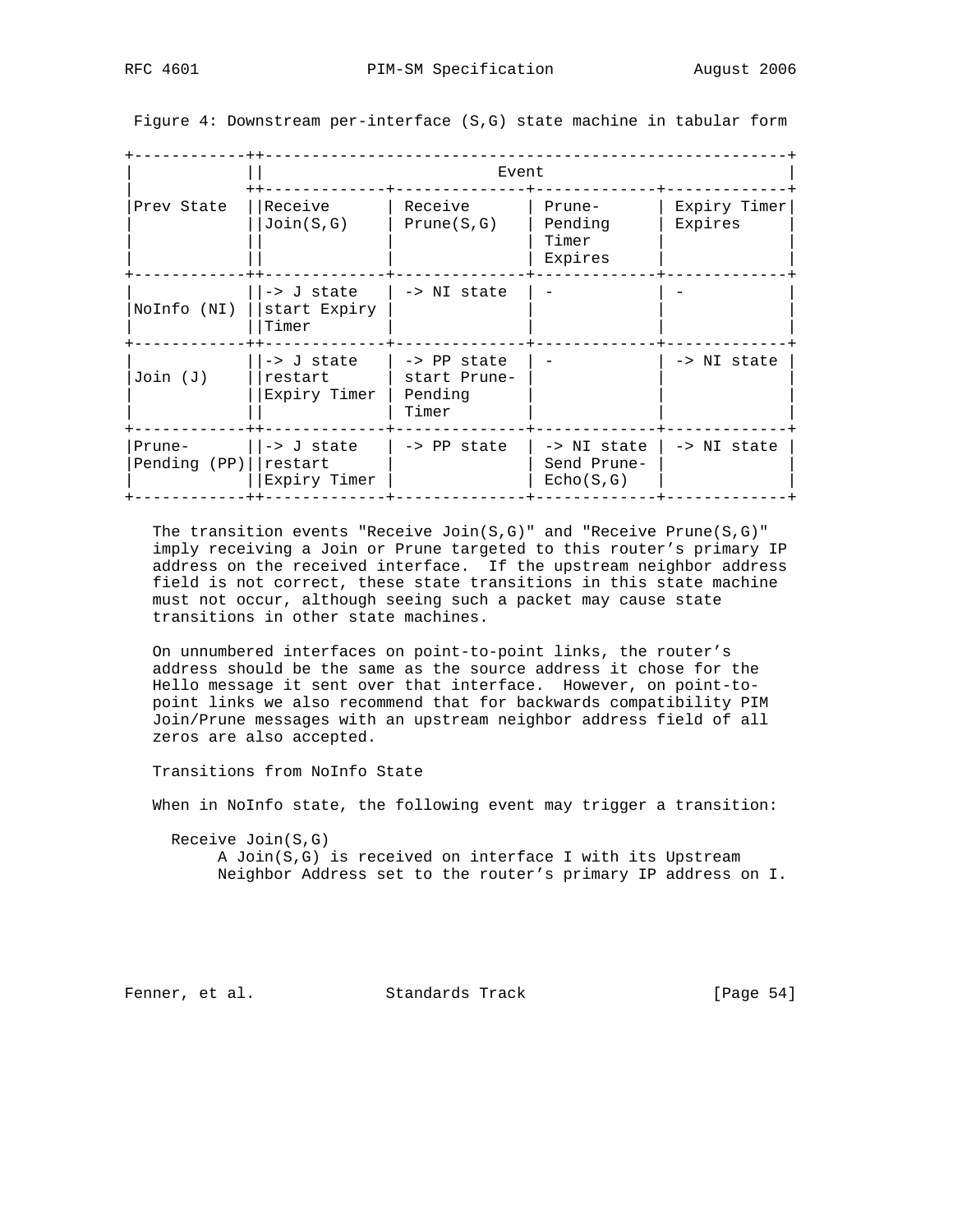RFC 4601 **PIM-SM** Specification August 2006

 The (S,G) downstream state machine on interface I transitions to the Join state. The Expiry Timer (ET) is started and set to the HoldTime from the triggering Join/Prune message.

Transitions from Join State

When in Join state, the following events may trigger a transition:

Receive Join(S,G)

 A Join(S,G) is received on interface I with its Upstream Neighbor Address set to the router's primary IP address on I.

 The (S,G) downstream state machine on interface I remains in Join state, and the Expiry Timer (ET) is restarted, set to maximum of its current value and the HoldTime from the triggering Join/Prune message.

Receive Prune(S,G)

 A Prune(S,G) is received on interface I with its Upstream Neighbor Address set to the router's primary IP address on I.

 The (S,G) downstream state machine on interface I transitions to the Prune-Pending state. The Prune-Pending Timer is started. It is set to the J/P\_Override\_Interval(I) if the router has more than one neighbor on that interface; otherwise, it is set to zero, causing it to expire immediately.

 Expiry Timer Expires The Expiry Timer for the (S,G) downstream state machine on interface I expires.

 The (S,G) downstream state machine on interface I transitions to the NoInfo state.

Transitions from Prune-Pending State

 When in Prune-Pending state, the following events may trigger a transition:

 Receive Join(S,G) A Join(S,G) is received on interface I with its Upstream Neighbor Address set to the router's primary IP address on I.

Fenner, et al. Standards Track [Page 55]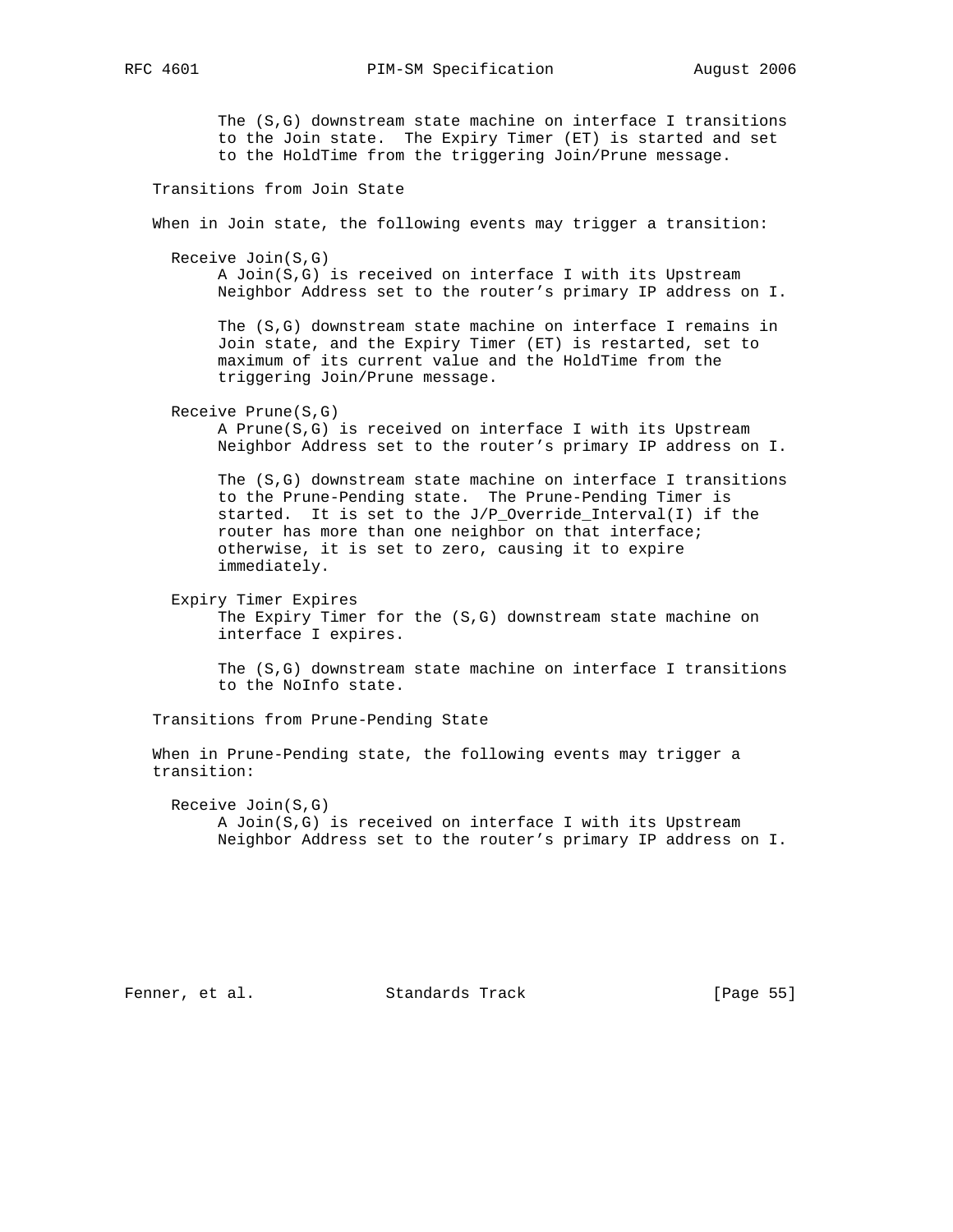The (S,G) downstream state machine on interface I transitions to the Join state. The Prune-Pending Timer is canceled (without triggering an expiry event). The Expiry Timer is restarted, set to maximum of its current value and the HoldTime from the triggering Join/Prune message.

Expiry Timer Expires

 The Expiry Timer for the (S,G) downstream state machine on interface I expires.

 The (S,G) downstream state machine on interface I transitions to the NoInfo state.

 Prune-Pending Timer Expires The Prune-Pending Timer for the (S,G) downstream state machine on interface I expires.

 The (S,G) downstream state machine on interface I transitions to the NoInfo state. A PruneEcho(S,G) is sent onto the subnet connected to interface I.

 The action "Send PruneEcho(S,G)" is triggered when the router stops forwarding on an interface as a result of a prune. A PruneEcho(S,G) is simply a Prune(S,G) message sent by the upstream router on a LAN with its own address in the Upstream Neighbor Address field. Its purpose is to add additional reliability so that if a Prune that should have been overridden by another router is lost locally on the LAN, then the PruneEcho may be received and cause the override to happen. A PruneEcho(S,G) need not be sent on an interface that contains only a single PIM neighbor during the time this state machine was in Prune-Pending state.

4.5.4. Receiving (S,G,rpt) Join/Prune Messages

 The per-interface state machine for receiving (S,G,rpt) Join/Prune messages is given below. There are five states:

 NoInfo (NI) The interface has no (S,G,rpt) Prune state and no (S,G,rpt) timers running.

Prune (P)

 The interface has (S,G,rpt) Prune state, which will cause the router not to forward packets from S destined for G from this interface even though the interface has active (\*,G) Join state.

Fenner, et al. Standards Track [Page 56]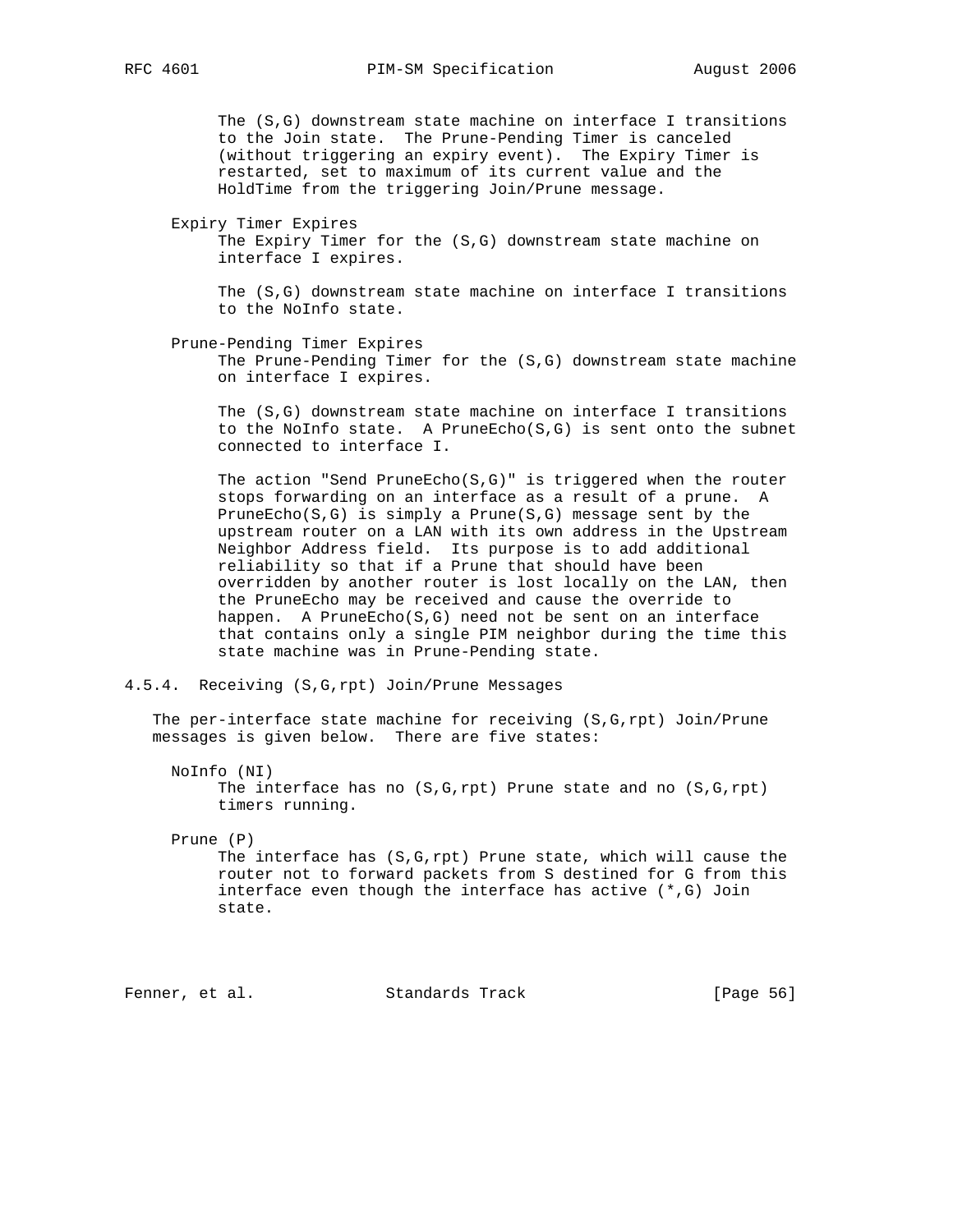Prune-Pending (PP)

The router has received a Prune( $S, G, rpt$ ) on this interface from a downstream neighbor and is waiting to see whether the prune will be overridden by another downstream router. For forwarding purposes, the Prune-Pending state functions exactly like the NoInfo state.

PruneTmp (P')

 This state is a transient state that for forwarding purposes behaves exactly like the Prune state. A (\*,G) Join has been received (which may cancel the (S,G,rpt) Prune). As we parse the Join/Prune message from top to bottom, we first enter this state if the message contains a (\*,G) Join. Later in the message, we will normally encounter an (S,G,rpt) prune to reinstate the Prune state. However, if we reach the end of the message without encountering such a  $(S, G, rpt)$  prune, then we will revert to NoInfo state in this state machine.

As no time is spent in this state, no timers can expire.

Prune-Pending-Tmp (PP')

 This state is a transient state that is identical to P' except that it is associated with the PP state rather than the P state. For forwarding purposes, PP' behaves exactly like PP state.

In addition, there are two timers:

 Expiry Timer (ET) This timer is set when a valid Prune( $S, G, rpt$ ) is received. Expiry of the Expiry Timer causes this state machine to revert to NoInfo state.

 Prune-Pending Timer (PPT) This timer is set when a valid Prune(S,G,rpt) is received. Expiry of the Prune-Pending Timer causes this state machine to move on to Prune state.

Fenner, et al. Standards Track [Page 57]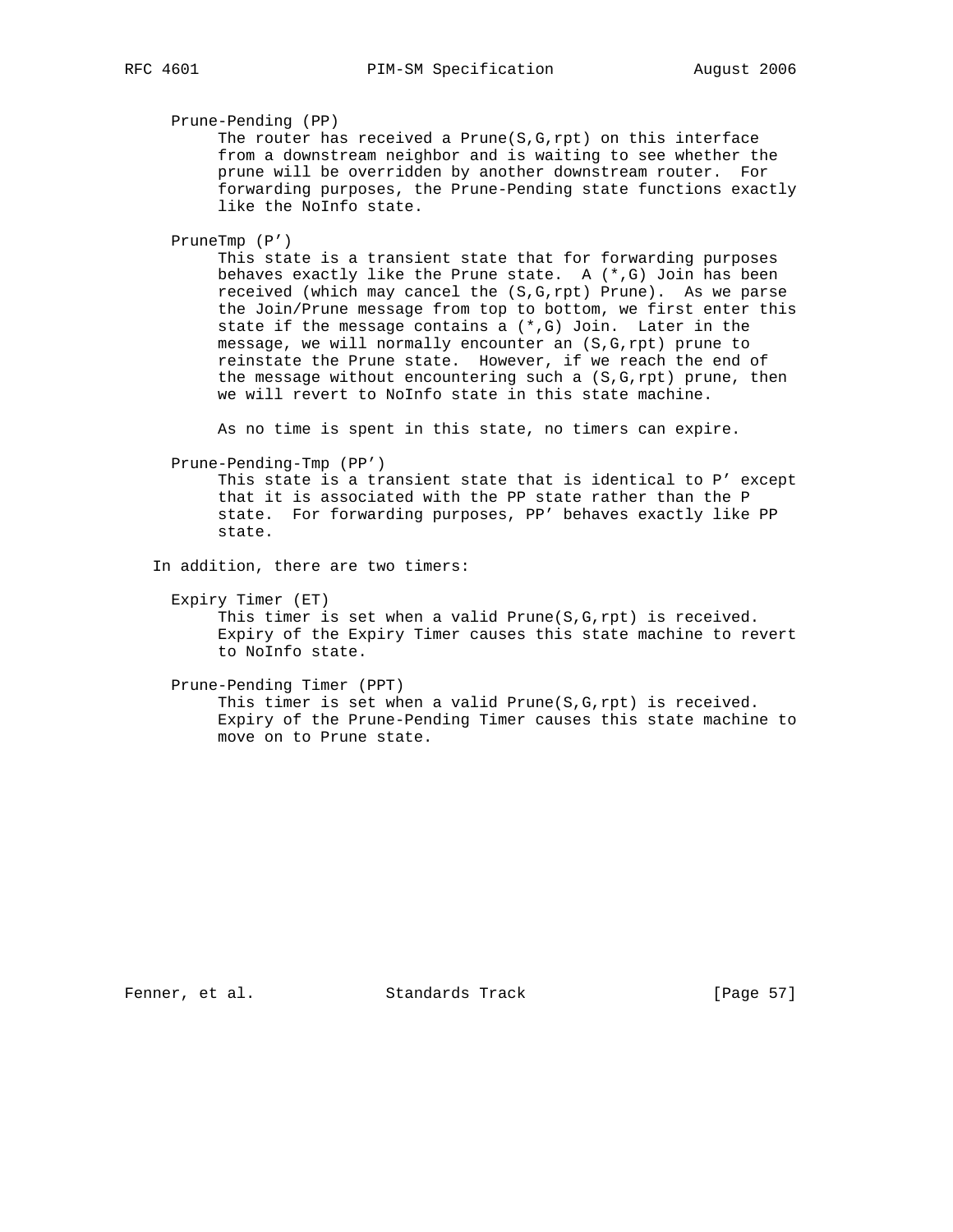|                                 | Event                   |                                |                                                                                      |                   |                                       |                            |
|---------------------------------|-------------------------|--------------------------------|--------------------------------------------------------------------------------------|-------------------|---------------------------------------|----------------------------|
| Prev<br>State                   | Receive<br>$Join(*, G)$ | Receive<br>Join<br>(S, G, rpt) | Receive<br>Prune<br>(S, G, rpt)                                                      | End of<br>Message | Prune-<br>Pending<br>Timer<br>Expires | Expiry<br>Timer<br>Expires |
| NoInfo<br>(NI)                  |                         |                                | $-> PP$<br>state<br>start<br>Prune-<br>Pending<br>Timer;<br>start<br>Expiry<br>Timer |                   |                                       |                            |
| Prune (P)                       | $-> P'$<br>state        | $-> NI$<br>state               | $-> P$<br>state<br>restart<br>Expiry<br>Timer                                        |                   |                                       | $-> NI$<br>state           |
| Prune-<br>Pending<br>(PP)       | $-> PP'$<br>state       | $-> NI$<br>state               |                                                                                      |                   | $-> P$<br>state                       |                            |
| PruneTmp<br>(P')                |                         |                                | $-> P$<br>state<br>restart<br>Expiry<br>Timer                                        | $-> NI$<br>state  |                                       |                            |
| Prune-<br>Pending-<br>Tmp (PP') |                         |                                | $-> PP$<br>state<br>restart<br>Expiry<br>Timer                                       | $-> NI$<br>state  |                                       |                            |

# Figure 5: Downstream per-interface (S,G,rpt) state machine in tabular form

 The transition events "Receive Join(S,G,rpt)", "Receive Prune(S,G,rpt)", and "Receive Join(\*,G)" imply receiving a Join or Prune targeted to this router's primary IP address on the received interface. If the upstream neighbor address field is not correct,

Fenner, et al. Standards Track [Page 58]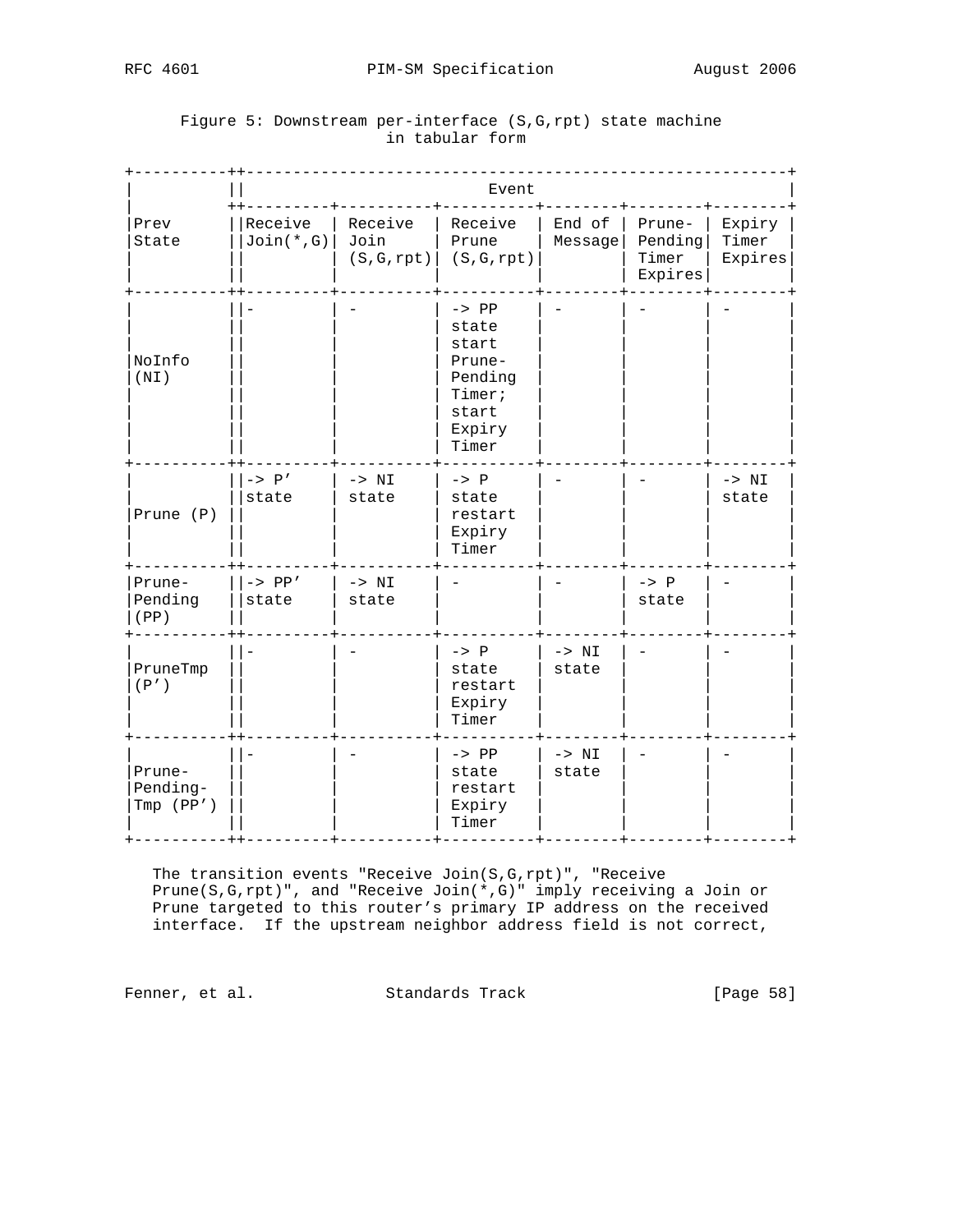these state transitions in this state machine must not occur, although seeing such a packet may cause state transitions in other state machines.

 On unnumbered interfaces on point-to-point links, the router's address should be the same as the source address it chose for the Hello message it sent over that interface. However, on point-to point links we also recommend that PIM Join/Prune messages with an upstream neighbor address field of all zeros are also accepted.

Transitions from NoInfo State

 When in NoInfo (NI) state, the following event may trigger a transition:

 Receive Prune(S,G,rpt) A Prune(S,G,rpt) is received on interface I with its Upstream Neighbor Address set to the router's primary IP address on I.

 The (S,G,rpt) downstream state machine on interface I transitions to the Prune-Pending state. The Expiry Timer (ET) is started and set to the HoldTime from the triggering Join/Prune message. The Prune-Pending Timer is started. It is set to the J/P\_Override\_Interval(I) if the router has more than one neighbor on that interface; otherwise, it is set to zero, causing it to expire immediately.

Transitions from Prune-Pending State

 When in Prune-Pending (PP) state, the following events may trigger a transition:

Receive Join(\*,G)

 A Join(\*,G) is received on interface I with its Upstream Neighbor Address set to the router's primary IP address on I.

 The (S,G,rpt) downstream state machine on interface I transitions to Prune-Pending-Tmp state whilst the remainder of the compound Join/Prune message containing the Join(\*,G) is processed.

Receive Join(S,G,rpt)

 A Join(S,G,rpt) is received on interface I with its Upstream Neighbor Address set to the router's primary IP address on I.

 The (S,G,rpt) downstream state machine on interface I transitions to NoInfo state. ET and PPT are canceled.

Fenner, et al. Standards Track [Page 59]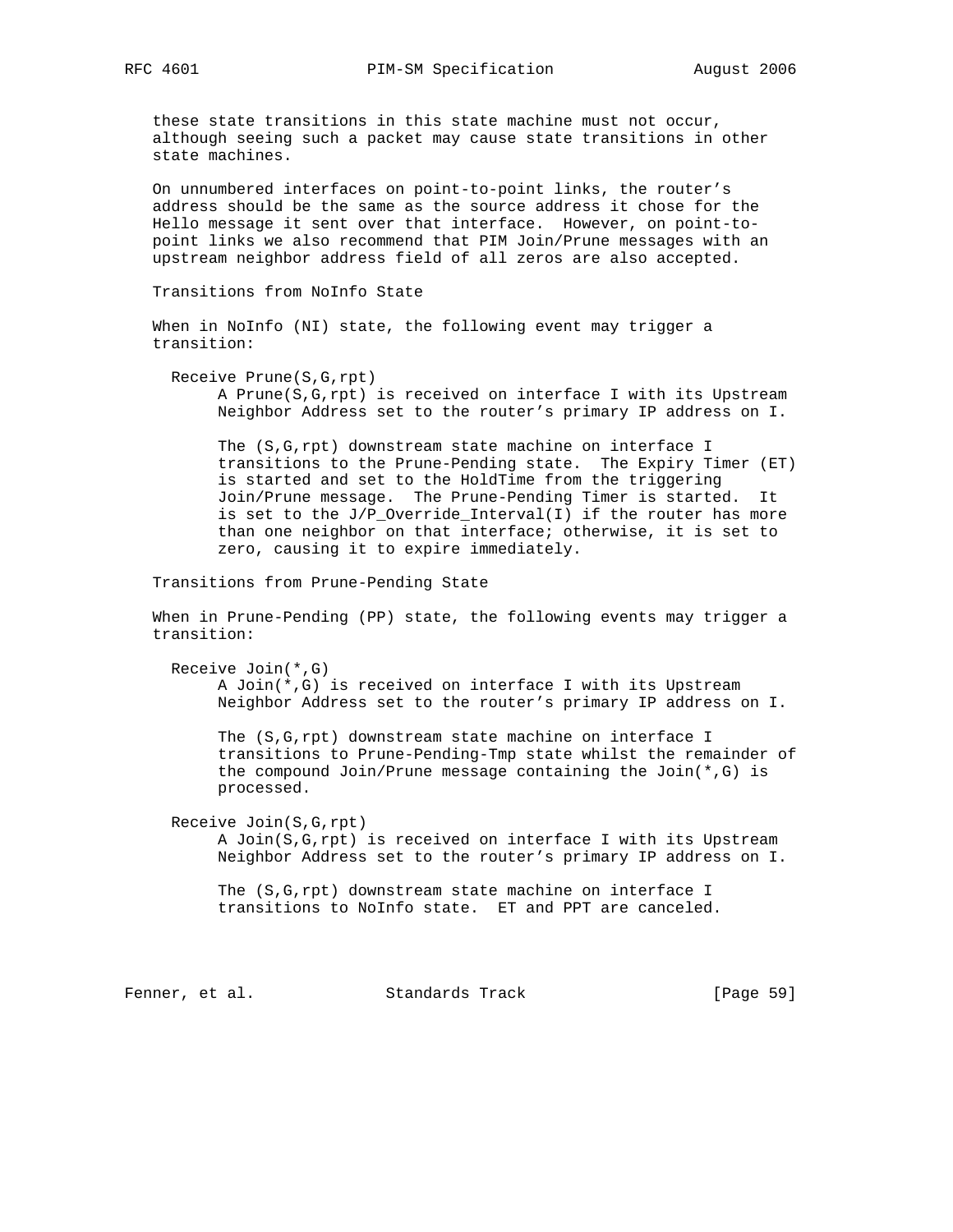Prune-Pending Timer Expires The Prune-Pending Timer for the (S,G,rpt) downstream state machine on interface I expires. The (S,G,rpt) downstream state machine on interface I transitions to the Prune state. Transitions from Prune State When in Prune (P) state, the following events may trigger a transition: Receive Join(\*,G) A Join(\*,G) is received on interface I with its Upstream Neighbor Address set to the router's primary IP address on I. The (S,G,rpt) downstream state machine on interface I transitions to PruneTmp state whilst the remainder of the compound Join/Prune message containing the Join(\*,G) is processed. Receive Join(S,G,rpt) A Join(S,G,rpt) is received on interface I with its Upstream Neighbor Address set to the router's primary IP address on I. The (S,G,rpt) downstream state machine on interface I transitions to NoInfo state. ET and PPT are canceled. Receive Prune(S,G,rpt) A Prune(S,G,rpt) is received on interface I with its Upstream Neighbor Address set to the router's primary IP address on I. The (S,G,rpt) downstream state machine on interface I remains in Prune state. The Expiry Timer (ET) is restarted, set to maximum of its current value and the HoldTime from the triggering Join/Prune message. Expiry Timer Expires The Expiry Timer for the (S,G,rpt) downstream state machine on interface I expires. The (S,G,rpt) downstream state machine on interface I transitions to the NoInfo state. Transitions from Prune-Pending-Tmp State When in Prune-Pending-Tmp (PP') state and processing a compound Join/Prune message, the following events may trigger a transition: Fenner, et al. Standards Track [Page 60]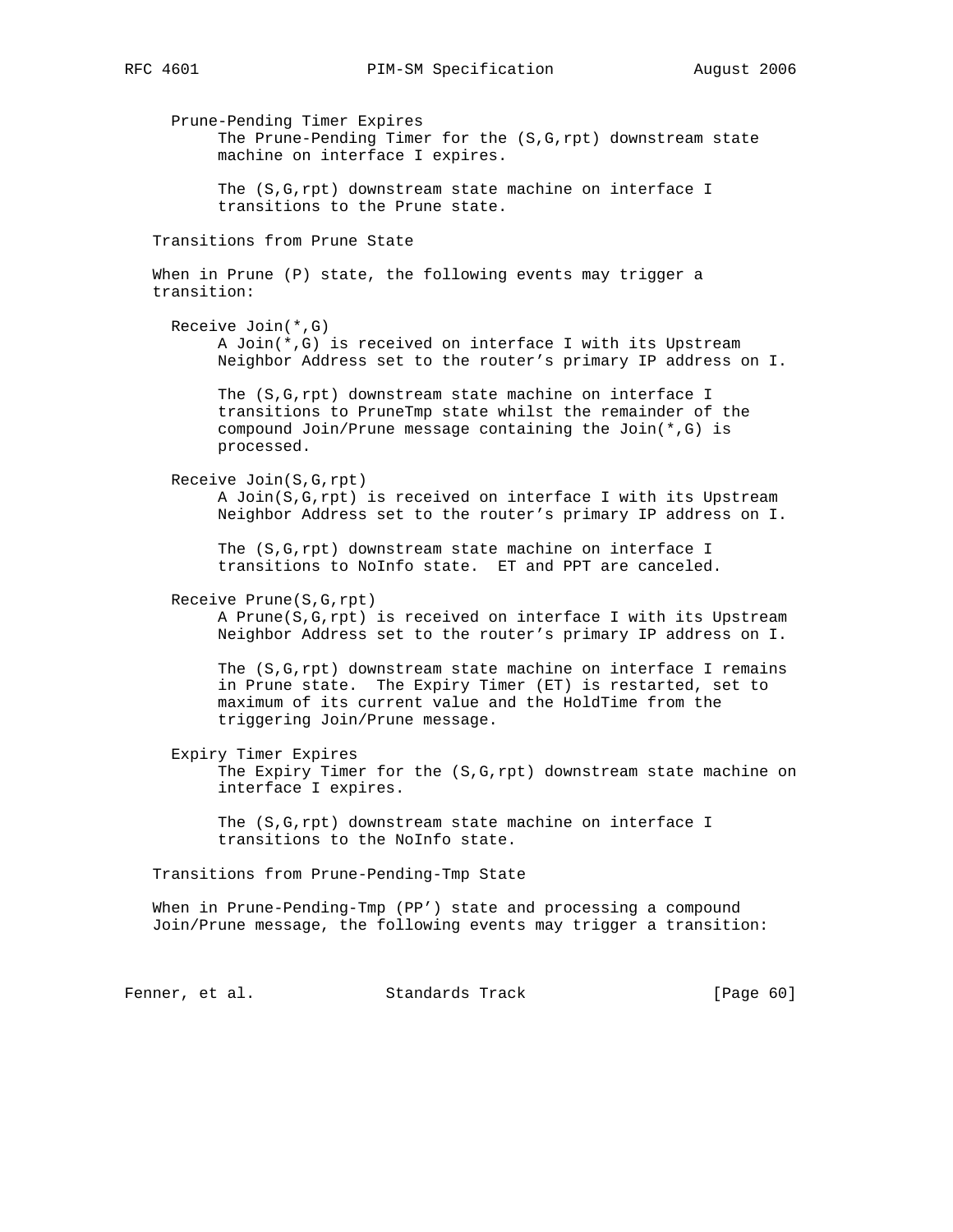Receive Prune(S,G,rpt) The compound  $Join/Prune$  message contains a  $Prune(S, G, rpt)$ . The (S,G,rpt) downstream state machine on interface I transitions back to the Prune-Pending state. The Expiry Timer (ET) is restarted, set to maximum of its current value and the HoldTime from the triggering Join/Prune message. End of Message The end of the compound Join/Prune message is reached. The (S,G,rpt) downstream state machine on interface I transitions to the NoInfo state. ET and PPT are canceled. Transitions from PruneTmp State When in PruneTmp (P') state and processing a compound Join/Prune message, the following events may trigger a transition: Receive Prune(S,G,rpt) The compound Join/Prune message contains a Prune(S, G, rpt). The (S,G,rpt) downstream state machine on interface I transitions back to the Prune state. The Expiry Timer (ET) is restarted, set to maximum of its current value and the HoldTime from the triggering Join/Prune message. End of Message The end of the compound Join/Prune message is reached. The (S,G,rpt) downstream state machine on interface I transitions to the NoInfo state. ET is canceled. Notes: Receiving a Prune( $*, G$ ) does not affect the (S,G,rpt) downstream state machine. Receiving a Join(\*,\*,RP) does not affect the  $(S, G, rpt)$  downstream state machine. If a router has originated Join(\*,\*,RP) and pruned a source off it using Prune(S,G,rpt), then to receive that source again it should explicitly re-join using Join(S,G,rpt) or Join(\*,G). In some LAN topologies it is possible for a router sending a new Join(\*,\*,RP) to have to wait as much as a Join/Prune Interval before noticing that it needs to override a neighbor's preexisting Prune(S,G,rpt). This is considered acceptable, as  $(*,*,RP)$  state is intended to be used only in long-lived and persistent scenarios. Fenner, et al. Standards Track [Page 61]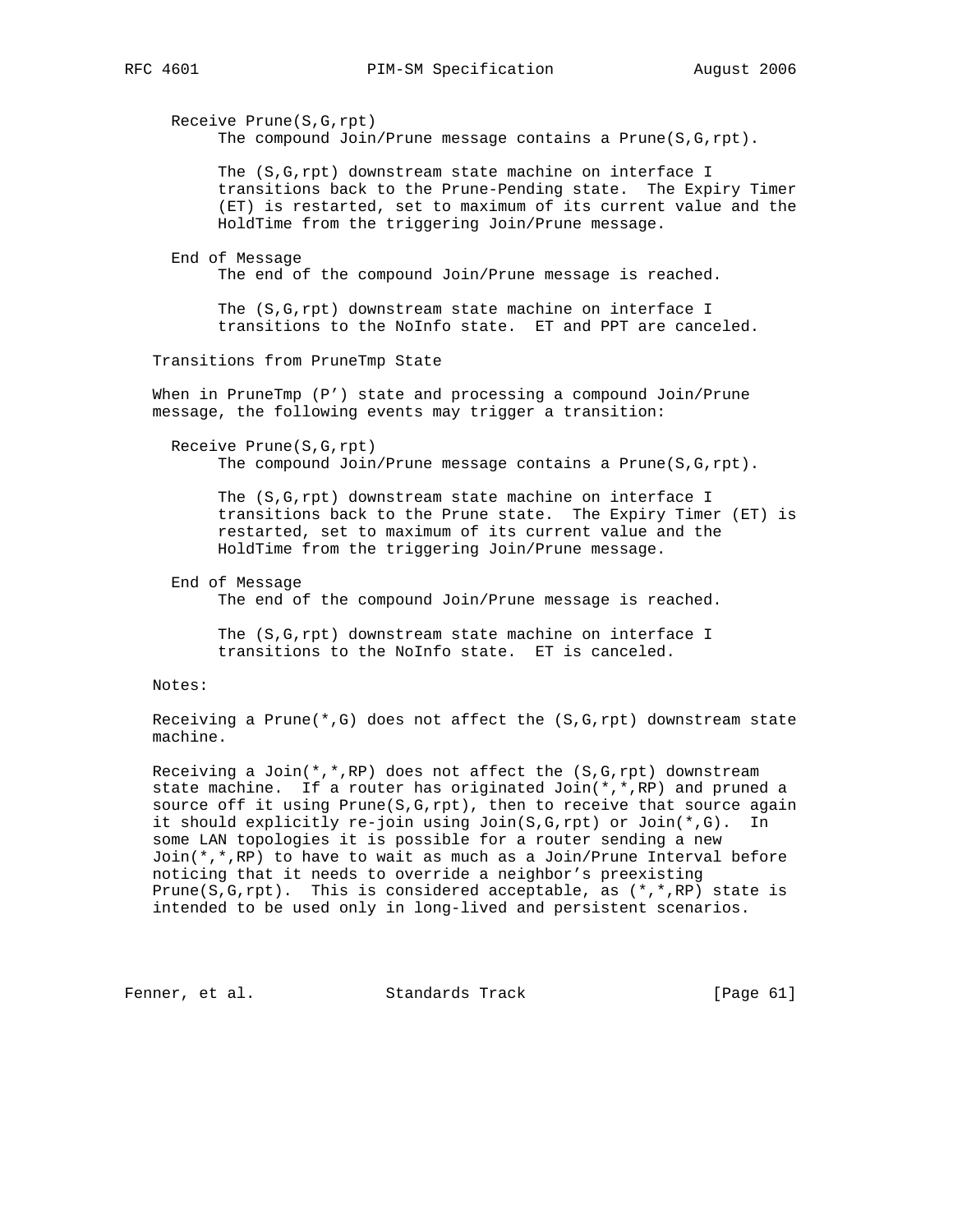4.5.5. Sending (\*,\*,RP) Join/Prune Messages

The per-interface state machines for  $(*,*,RP)$  hold join state from downstream PIM routers. This state then determines whether a router needs to propagate a Join(\*,\*,RP) upstream towards the RP.

 If a router wishes to propagate a Join(\*,\*,RP) upstream, it must also watch for messages on its upstream interface from other routers on that subnet, and these may modify its behavior. If it sees a  $Join(*,*,RP)$  to the correct upstream neighbor, it should suppress its own Join(\*,\*,RP). If it sees a Prune(\*,\*,RP) to the correct upstream neighbor, it should be prepared to override that prune by sending a Join(\*,\*,RP) almost immediately. Finally, if it sees the Generation ID (see Section 4.3) of the correct upstream neighbor change, it knows that the upstream neighbor has lost state, and it should be prepared to refresh the state by sending a  $Join(*,*,RP)$  almost immediately.

 In addition, if the MRIB changes to indicate that the next hop towards the RP has changed, the router should prune off from the old next hop and join towards the new next hop.

The upstream (\*,\*,RP) state machine contains only two states:

Not Joined

 The downstream state machines and local membership information do not indicate that the router needs to join the  $(*,*,RP)$  tree for this RP.

Joined

 The downstream state machines and local membership information indicate that the router should join the  $(*,*,RP)$  tree for this RP.

In addition, one timer  $JT(*,*,RP)$  is kept that is used to trigger the sending of a Join $(*,*,RP)$  to the upstream next hop towards the RP, NBR(RPF\_interface(RP), MRIB.next\_hop(RP)).

Fenner, et al. Standards Track [Page 62]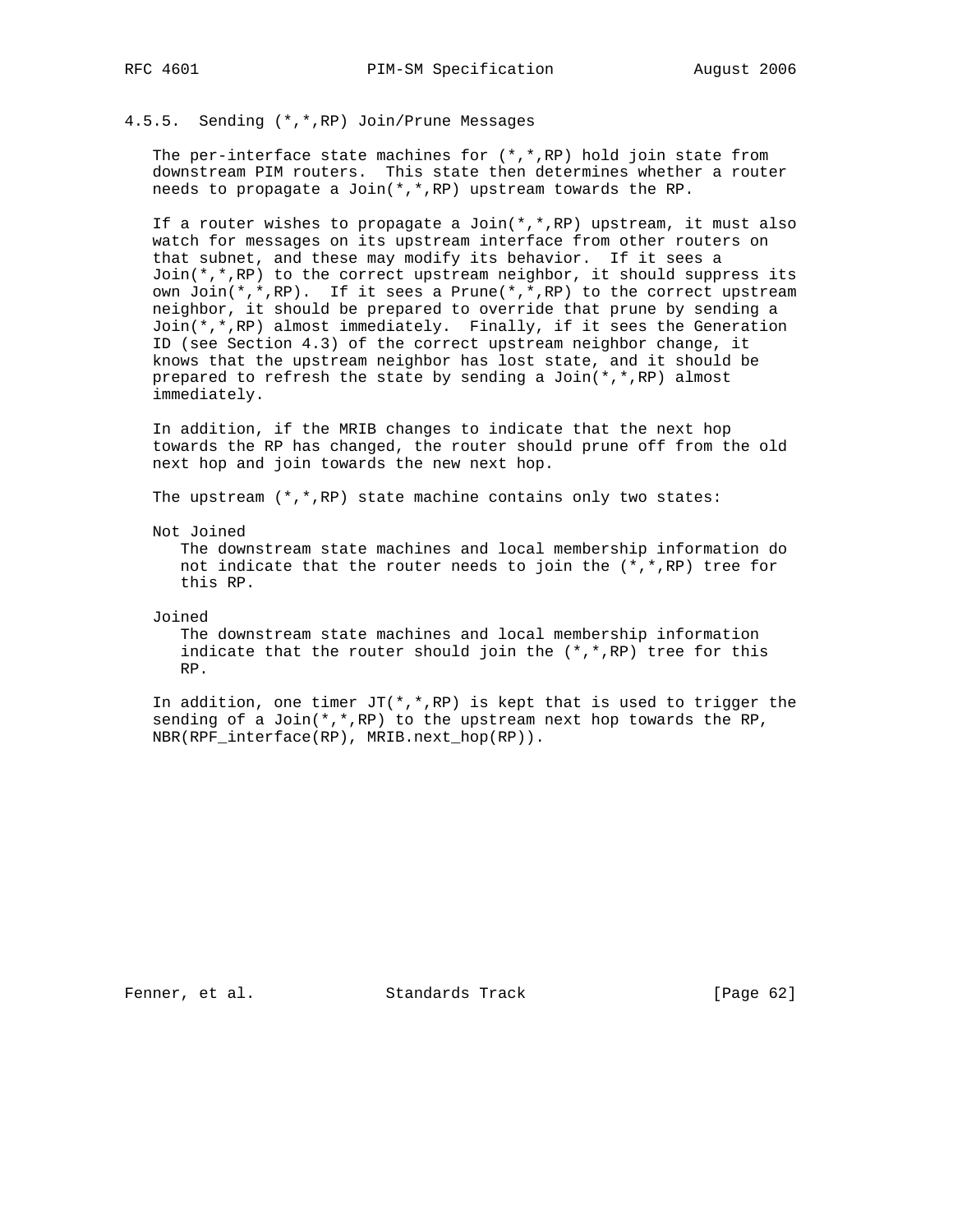+-------------------++-------------------------------------------------+ | || Event | | Prev State ++-------------------------+-----------------------+ | || JoinDesired | JoinDesired | | || (\*,\*,RP) ->True | (\*,\*,RP) ->False | +-------------------++-------------------------+-----------------------+ | || -> J state | - | | NotJoined (NJ) || Send Join(\*,\*,RP); | | | || Set Join Timer to | | | || t\_periodic | | +-------------------++-------------------------+-----------------------+  $J\circ$ ined (J)  $|$  -  $|$  -  $|$  -> NJ state Send Prune | || | (\*,\*,RP); Cancel | | || | Join Timer | +-------------------++-------------------------+-----------------------+

Figure 6: Upstream (\*,\*,RP) state machine in tabular form

 In addition, we have the following transitions, which occur within the Joined state:

+----------------------------------------------------------------------+ In Joined (J) State +-------------------+--------------------+-----------------------------+ | Timer Expires | See | See | See | See | See | See | See | See | See | See | See | See | See | See | See | See | See | See | See | See | See | See | See | See | See | See | See | See | See | See | See | See | See | See | | | Join(\*,\*,RP) | Prune(\*,\*,RP) | | | to MRIB. | to MRIB. | | | next\_hop(RP) | next\_hop(RP) | +-------------------+--------------------+-----------------------------+ | Send | Increase Join | Decrease Join | | Join(\*,\*,RP); | Timer to | Timer to | | Set Join Timer | t\_joinsuppress | t\_override | | to t\_periodic | | | +-------------------+--------------------+-----------------------------+

Fenner, et al. Standards Track [Page 63]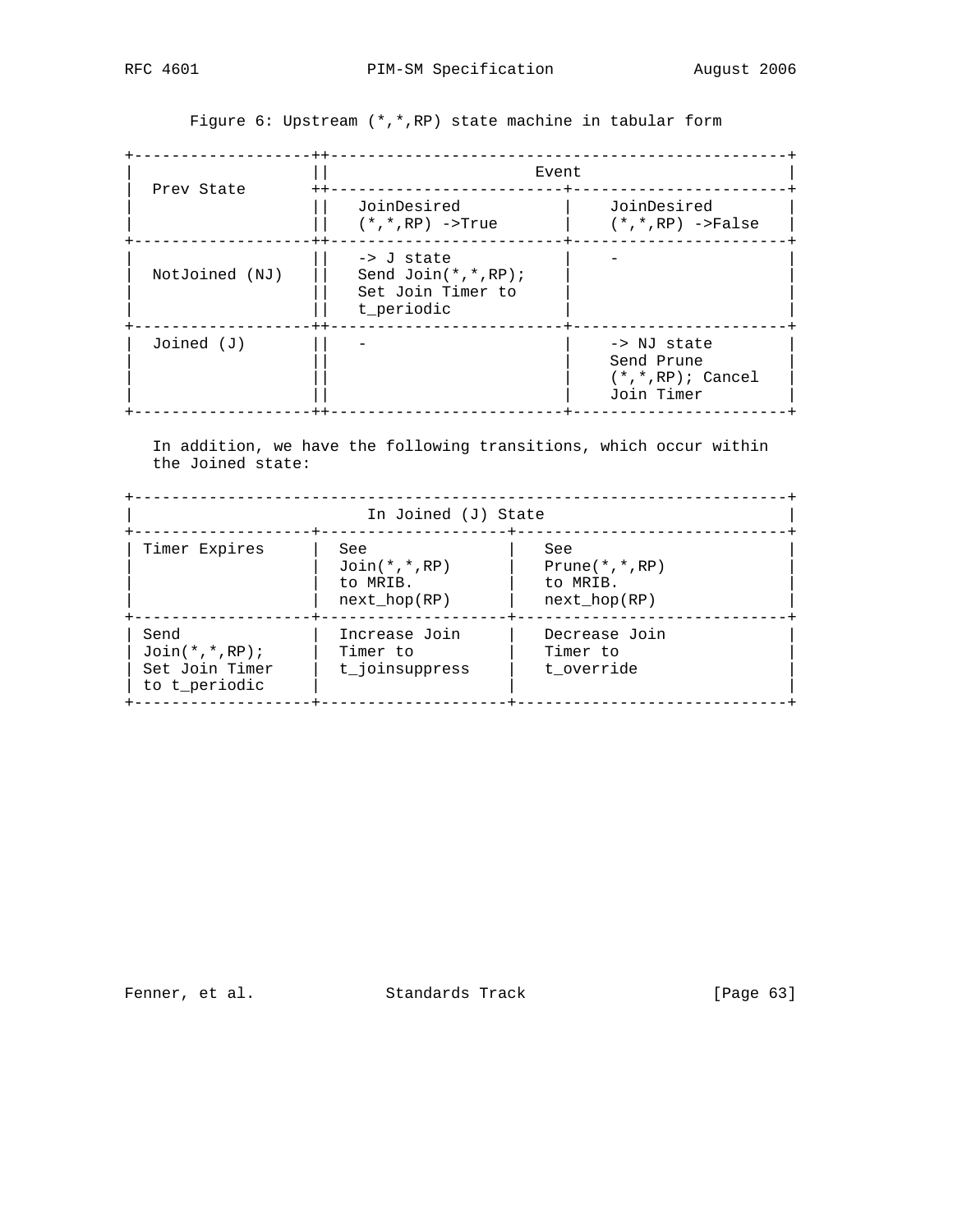```
+----------------------------------------------------------------------+
                In Joined (J) State
    +-----------------------------------+----------------------------------+
| NBR(RPF_interface(RP), | MRIB.next_hop(RP) GenID |
| MRIB.next_hop(RP)) | changes |
| changes | |
+-----------------------------------+----------------------------------+
| Send Join(*,*,RP) to new | Decrease Join Timer to |
| next hop; Send | t_override |
| Prune(*,*,RP) to old | |
| next hop; set Join Timer | |
  to t_periodic
+-----------------------------------+----------------------------------+
```
This state machine uses the following macro:

```
 bool JoinDesired(*,*,RP) {
  if immediate_olist(*,*,RP) != NULL
       return TRUE
   else
      return FALSE
 }
```
JoinDesired( $*,*,$ RP) is true when the router has received  $(*,*,$ RP) Joins from any downstream interface. Note that although JoinDesired is true, the router's sending of a  $Join(*,*,RP)$  message may be suppressed by another router sending a Join $(*,*,RP)$  onto the upstream interface.

Transitions from NotJoined State

When the upstream  $(*$ ,  $*,$ RP) state machine is in NotJoined state, the following event may trigger a state transition:

 JoinDesired(\*,\*,RP) becomes True The downstream state for (\*,\*,RP) has changed so that at least one interface is in immediate\_olist(\*,\*,RP), making JoinDesired(\*,\*,RP) become True.

 The upstream (\*,\*,RP) state machine transitions to Joined state. Send Join(\*,\*,RP) to the appropriate upstream neighbor, which is NBR(RPF\_interface(RP), MRIB.next\_hop(RP)). Set the Join Timer (JT) to expire after t\_periodic seconds.

Transitions from Joined State

When the upstream  $(*,*,RP)$  state machine is in Joined state, the following events may trigger state transitions:

Fenner, et al. Standards Track [Page 64]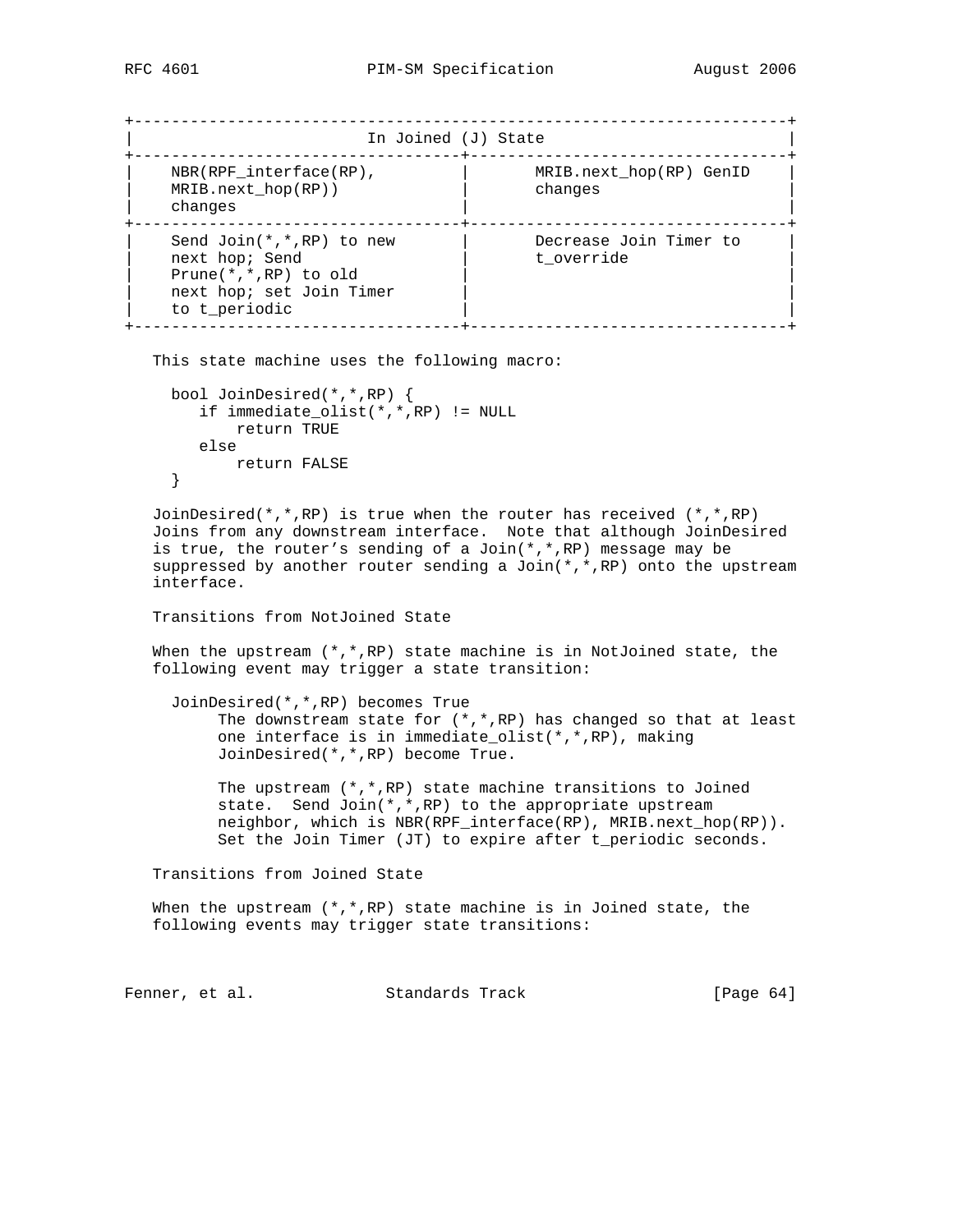JoinDesired(\*,\*,RP) becomes False The downstream state for (\*,\*,RP) has changed so no interface is in immediate\_olist(\*,\*,RP), making JoinDesired(\*,\*,RP) become False. The upstream  $(*$ ,  $*,$ RP) state machine transitions to NotJoined state. Send Prune(\*,\*,RP) to the appropriate upstream neighbor, which is NBR(RPF\_interface(RP), MRIB.next\_hop(RP)). Cancel the Join Timer (JT). Join Timer Expires The Join Timer (JT) expires, indicating time to send a Join(\*,\*,RP) Send Join( $*,*,$ RP) to the appropriate upstream neighbor, which is NBR(RPF interface(RP), MRIB.next hop(RP)). Restart the Join Timer (JT) to expire after t\_periodic seconds. See Join(\*,\*,RP) to MRIB.next\_hop(RP) This event is only relevant if RPF\_interface(RP) is a shared medium. This router sees another router on RPF\_interface(RP) send a Join(\*,\*,RP) to NBR(RPF\_interface(RP), MRIB.next\_hop(RP)). This causes this router to suppress its own Join. The upstream (\*,\*,RP) state machine remains in Joined state. Let t joinsuppress be the minimum of t suppressed and the HoldTime from the Join/Prune message triggering this event. If the Join Timer is set to expire in less than t\_joinsuppress seconds, reset it so that it expires after t\_joinsuppress seconds. If the Join Timer is set to expire in more than t\_joinsuppress seconds, leave it unchanged. See Prune(\*,\*,RP) to MRIB.next\_hop(RP) This event is only relevant if RPF\_interface(RP) is a shared medium. This router sees another router on RPF\_interface(RP) send a Prune(\*,\*,RP) to NBR(RPF\_interface(RP), MRIB.next\_hop(RP)). As this router is in Joined state, it must override the Prune after a short random interval. The upstream  $(*,*,RP)$  state machine remains in Joined state.

 If the Join Timer is set to expire in more than t\_override seconds, reset it so that it expires after t\_override seconds. If the Join Timer is set to expire in less than t\_override seconds, leave it unchanged.

Fenner, et al. Standards Track [Page 65]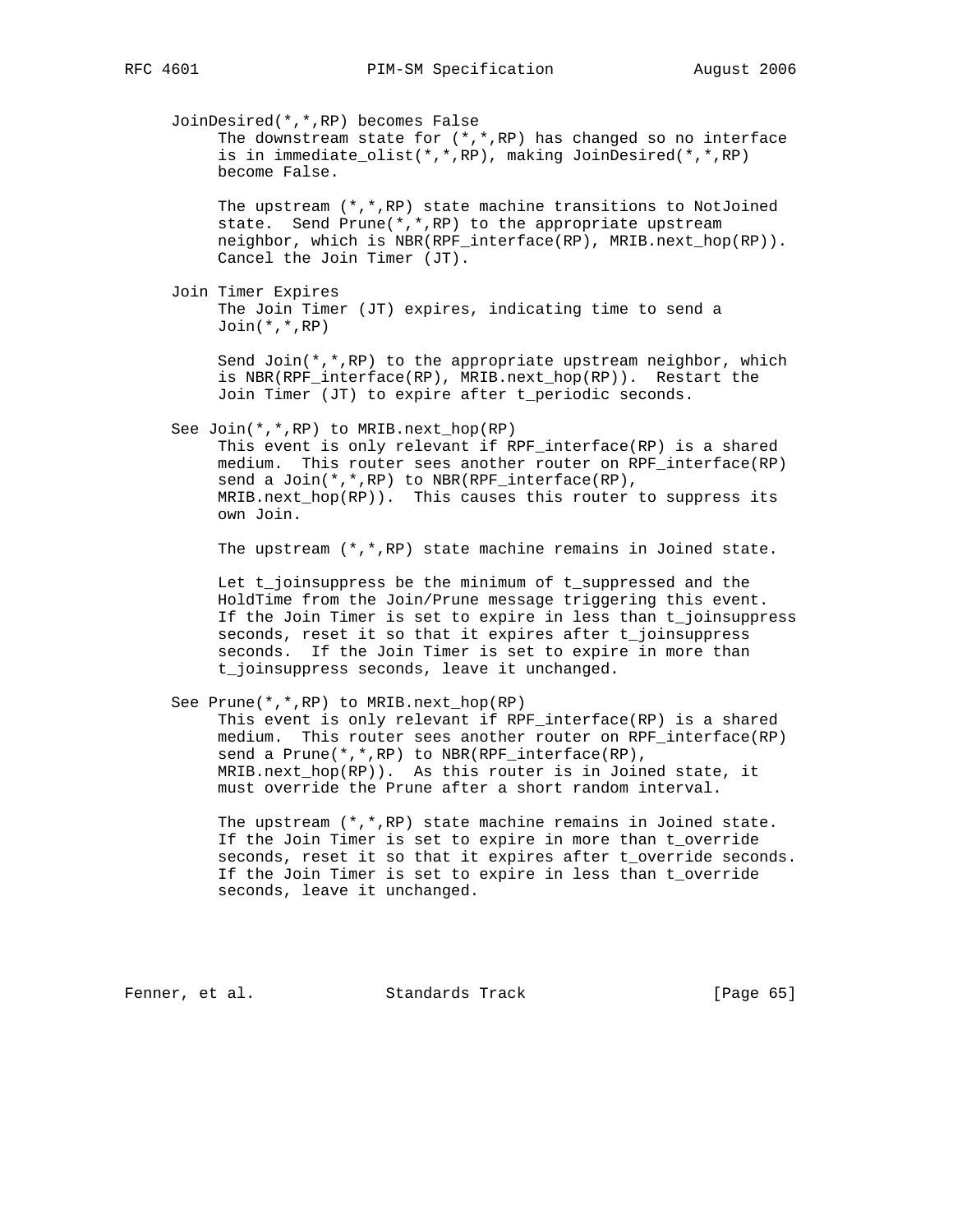NBR(RPF\_interface(RP), MRIB.next\_hop(RP)) changes A change in the MRIB routing base causes the next hop towards the RP to change.

 The upstream (\*,\*,RP) state machine remains in Joined state. Send Join( $*,*,$ RP) to the new upstream neighbor, which is the new value of NBR(RPF\_interface(RP), MRIB.next\_hop(RP)). Send Prune(\*,\*,RP) to the old upstream neighbor, which is the old value of NBR(RPF\_interface(RP), MRIB.next\_hop(RP)). Set the Join Timer (JT) to expire after t\_periodic seconds.

MRIB.next\_hop(RP) GenID changes

 The Generation ID of the router that is MRIB.next\_hop(RP) changes. This normally means that this neighbor has lost state, and so the state must be refreshed.

 The upstream (\*,\*,RP) state machine remains in Joined state. If the Join Timer is set to expire in more than t\_override seconds, reset it so that it expires after t\_override seconds.

4.5.6. Sending (\*,G) Join/Prune Messages

The per-interface state machines for  $(*,G)$  hold join state from downstream PIM routers. This state then determines whether a router needs to propagate a Join(\*,G) upstream towards the RP.

If a router wishes to propagate a  $Join(*,G)$  upstream, it must also watch for messages on its upstream interface from other routers on that subnet, and these may modify its behavior. If it sees a Join(\*,G) to the correct upstream neighbor, it should suppress its own Join(\*,G). If it sees a Prune(\*,G) to the correct upstream neighbor, it should be prepared to override that prune by sending a Join(\*,G) almost immediately. Finally, if it sees the Generation ID (see Section 4.3) of the correct upstream neighbor change, it knows that the upstream neighbor has lost state, and it should be prepared to refresh the state by sending a Join $(*$ , G) almost immediately.

If a  $(*$ , G) Assert occurs on the upstream interface, and this changes this router's idea of the upstream neighbor, it should be prepared to ensure that the Assert winner is aware of downstream routers by sending a Join(\*,G) almost immediately.

 In addition, if the MRIB changes to indicate that the next hop towards the RP has changed, and either the upstream interface changes or there is no Assert winner on the upstream interface, the router should prune off from the old next hop and join towards the new next hop.

Fenner, et al. Standards Track [Page 66]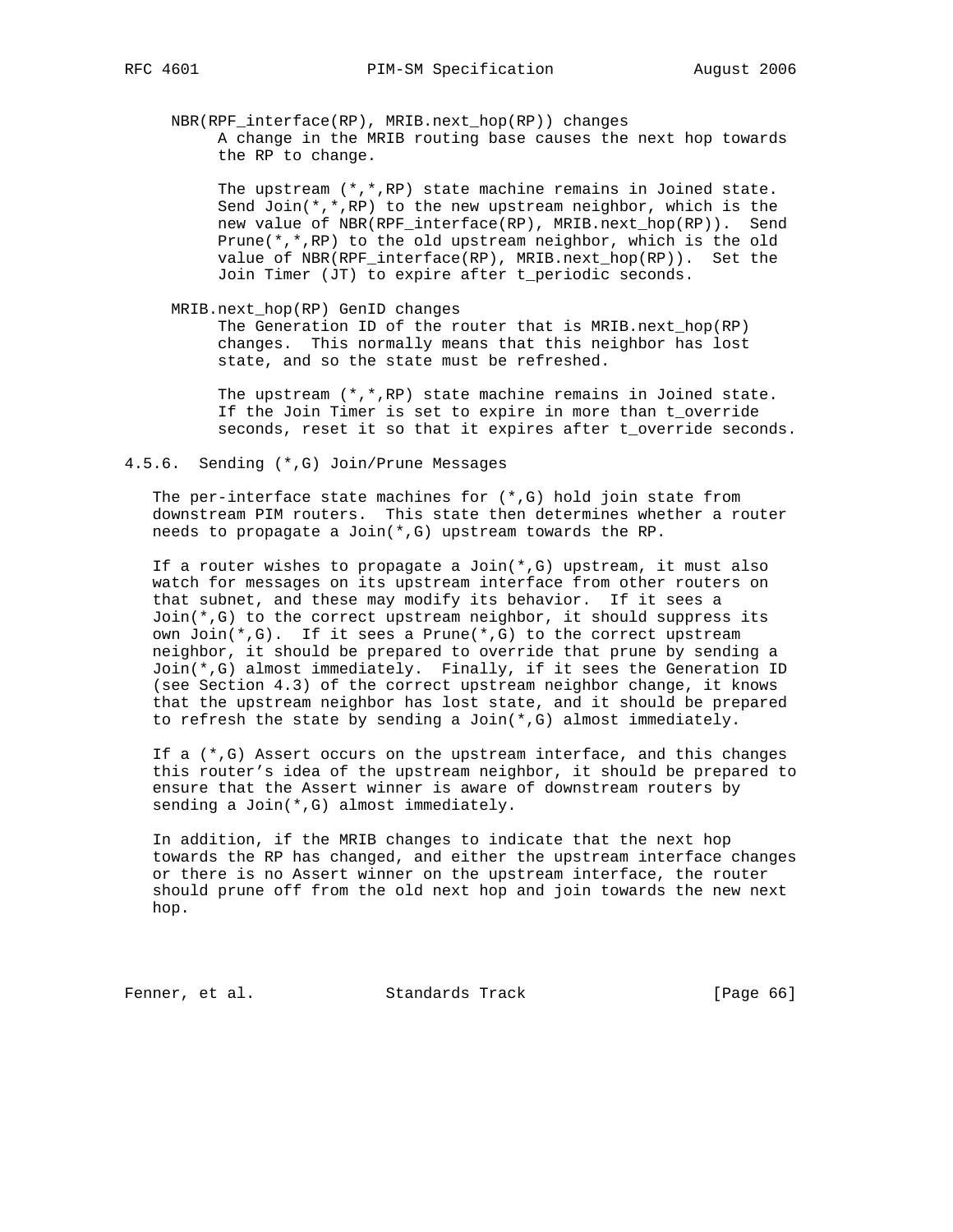The upstream (\*,G) state machine only contains two states:

Not Joined

 The downstream state machines indicate that the router does not need to join the RP tree for this group.

Joined

 The downstream state machines indicate that the router should join the RP tree for this group.

In addition, one timer  $JT(*,G)$  is kept that is used to trigger the sending of a Join(\*,G) to the upstream next hop towards the RP,  $RPF'$  $(*$ , $G)$ .

Figure 7: Upstream (\*,G) state machine in tabular form

| Prev State     | $- + +$<br>Event<br>$----++--$                                                 |                                                           |  |  |
|----------------|--------------------------------------------------------------------------------|-----------------------------------------------------------|--|--|
|                | $++$<br>$JoinDesired(*, G)$<br>$\rightarrow$ True                              | $JoinDesired(*, G)$<br>$->False$                          |  |  |
| NotJoined (NJ) | $\rightarrow$ J state<br>Send $Join(*, G);$<br>Set Join Timer to<br>t periodic |                                                           |  |  |
| $Joined$ $(J)$ | - + +                                                                          | -> NJ state<br>Send Prune $(*$ , G);<br>Cancel Join Timer |  |  |

 In addition, we have the following transitions, which occur within the Joined state:

+----------------------------------------------------------------------+ In Joined (J) State +----------------+-----------------+-----------------+-----------------+ |Timer Expires | See Join(\*,G) | See Prune(\*,G) | RPF'(\*,G) |  $\vert$  to RPF'(\*,G)  $\vert$  to RPF'(\*,G)  $\vert$  changes due to  $\vert$ | | | | an Assert | +----------------+-----------------+-----------------+-----------------+ |Send | Increase Join | Decrease Join | Decrease Join |  $|Join(*,G);$  Set | Timer to | Timer to | Timer to | |Join Timer to  $|t_j$  t\_joinsuppress  $|t_j$  t\_override  $|t_j|$  t\_override  $|t_j|$  $|\texttt{t\_periodic}|\qquad |\qquad \qquad |$ +----------------+-----------------+-----------------+-----------------+

Fenner, et al. Standards Track [Page 67]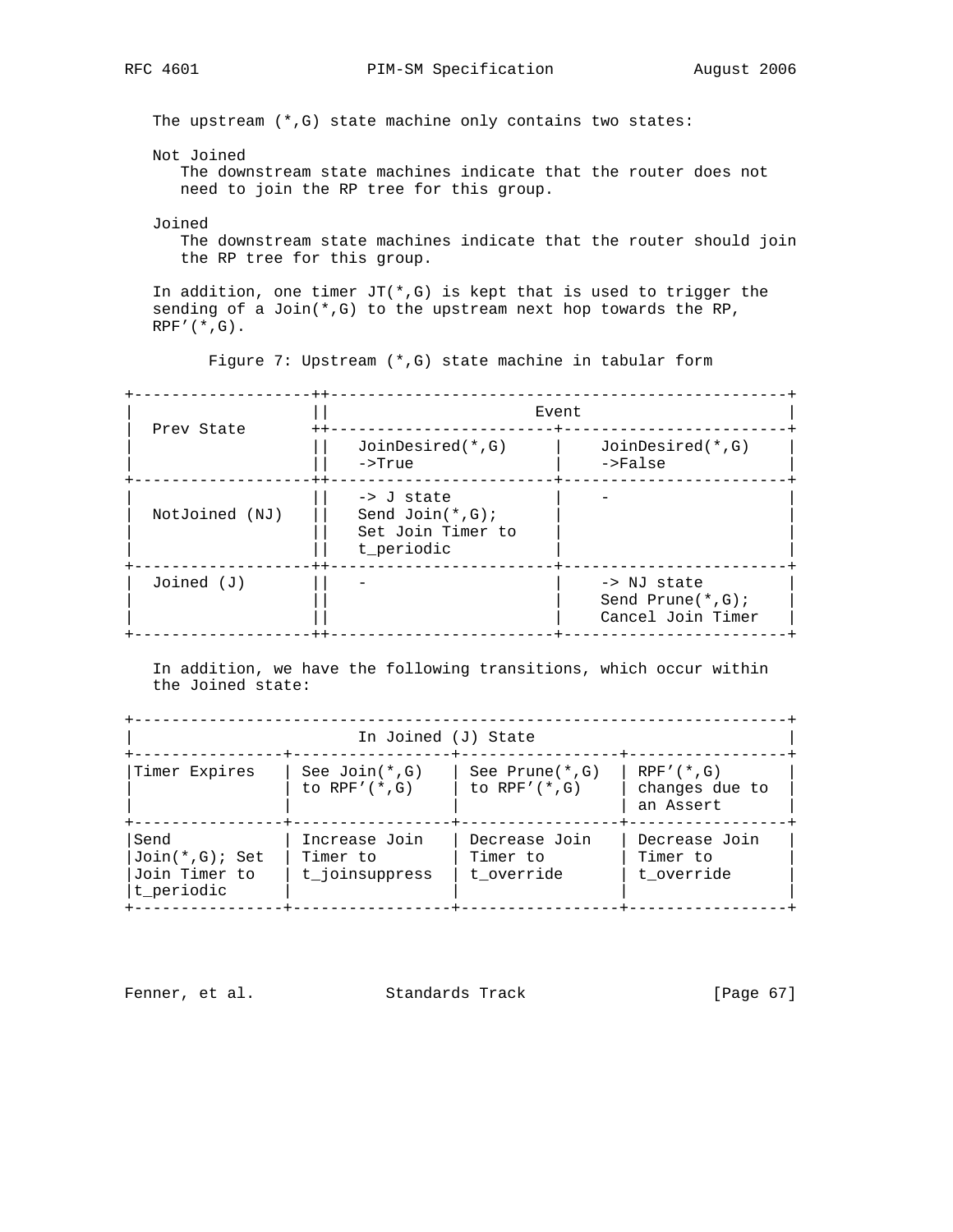+----------------------------------------------------------------------+ In Joined (J) State +----------------------------------+-----------------------------------+ | RPF'(\*,G) changes not | RPF'(\*,G) GenID changes |  $\vert$  due to an Assert  $\vert$   $\vert$ +----------------------------------+-----------------------------------+ | Send Join(\*,G) to new | Decrease Join Timer to | | next hop; Send | t\_override | t\_override | | Prune(\*,G) to old next<br>| Prune(\*,G) to old next<br>| https:// hop; Set Join Timer to t\_periodic +----------------------------------+-----------------------------------+

```
 This state machine uses the following macro:
```

```
 bool JoinDesired(*,G) {
    if (immediate_olist(*,G) != NULL OR
        (JoinDesired(*,*,RP(G)) AND
         AssertWinner(*, G, RPF_interface(RP(G))) != NULL))
        return TRUE
    else
       return FALSE
 }
```
 JoinDesired(\*,G) is true when the router has forwarding state that would cause it to forward traffic for G using shared tree state. Note that although JoinDesired is true, the router's sending of a Join(\*,G) message may be suppressed by another router sending a Join(\*,G) onto the upstream interface.

## Transitions from NotJoined State

 When the upstream (\*,G) state machine is in NotJoined state, the following event may trigger a state transition:

```
 JoinDesired(*,G) becomes True
```
 The macro JoinDesired(\*,G) becomes True, e.g., because the downstream state for (\*,G) has changed so that at least one interface is in immediate\_olist(\*,G).

 The upstream (\*,G) state machine transitions to Joined state. Send Join( $*,G$ ) to the appropriate upstream neighbor, which is  $RPF'$  (\*,G). Set the Join Timer (JT) to expire after t\_periodic seconds.

Fenner, et al. Standards Track [Page 68]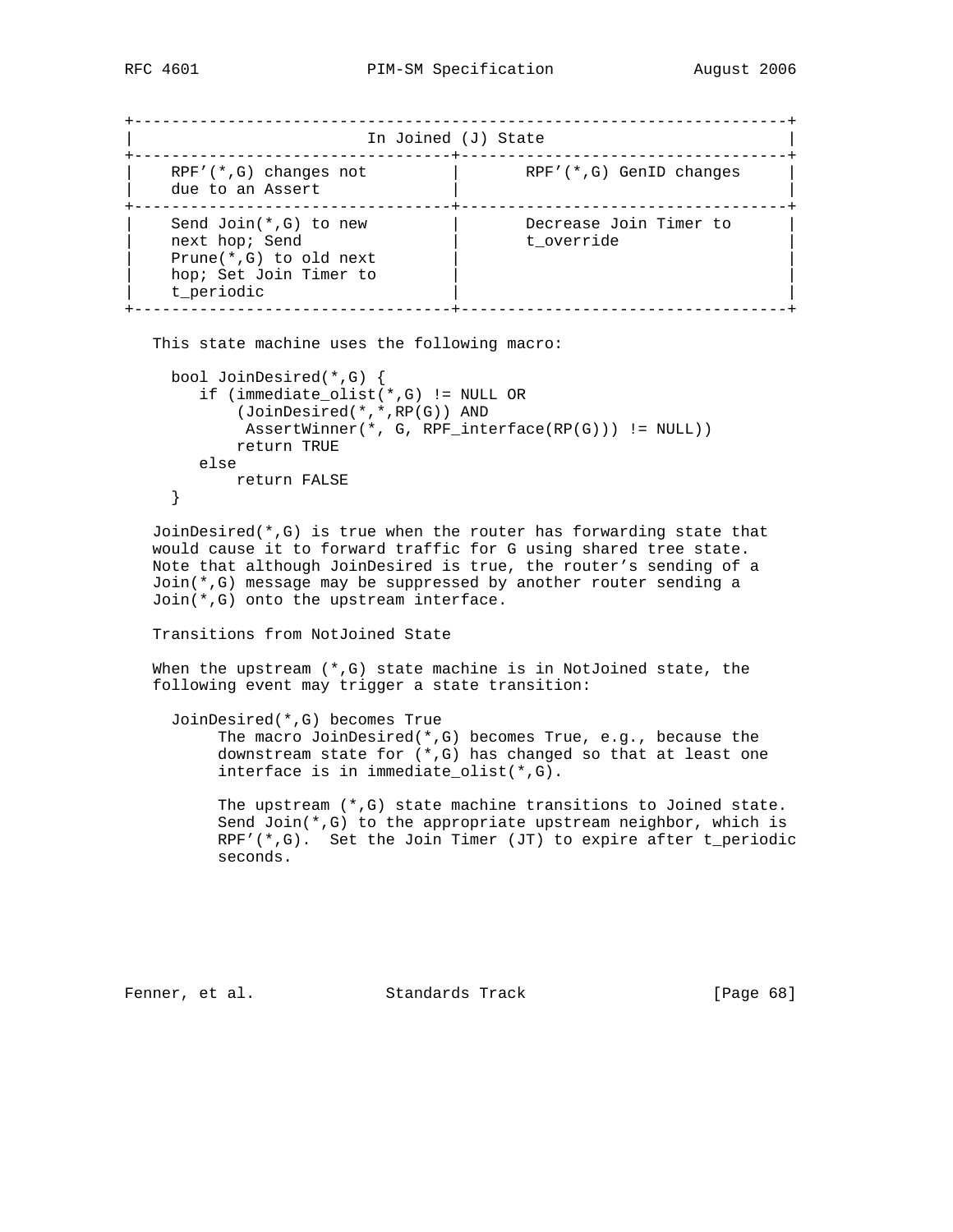Transitions from Joined State When the upstream  $(*$ , G) state machine is in Joined state, the following events may trigger state transitions: JoinDesired(\*,G) becomes False The macro JoinDesired(\*,G) becomes False, e.g., because the downstream state for (\*,G) has changed so no interface is in immediate\_olist(\*,G). The upstream (\*,G) state machine transitions to NotJoined state. Send Prune( $*, G$ ) to the appropriate upstream neighbor, which is RPF'(\*,G). Cancel the Join Timer (JT). Join Timer Expires The Join Timer (JT) expires, indicating time to send a Join(\*,G) Send Join(\*,G) to the appropriate upstream neighbor, which is RPF'( $*, G$ ). Restart the Join Timer (JT) to expire after t\_periodic seconds. See Join(\*,G) to RPF'(\*,G) This event is only relevant if RPF\_interface(RP(G)) is a shared medium. This router sees another router on RPF\_interface(RP(G)) send a Join(\*,G) to RPF'(\*,G). This causes this router to suppress its own Join. The upstream (\*,G) state machine remains in Joined state. Let t\_joinsuppress be the minimum of t\_suppressed and the HoldTime from the Join/Prune message triggering this event. If the Join Timer is set to expire in less than t\_joinsuppress seconds, reset it so that it expires after t\_joinsuppress seconds. If the Join Timer is set to expire in more than t\_joinsuppress seconds, leave it unchanged. See Prune(\*,G) to RPF'(\*,G) This event is only relevant if RPF\_interface(RP(G)) is a shared medium. This router sees another router on RPF\_interface(RP(G)) send a Prune(\*,G) to RPF'(\*,G). As this router is in Joined state, it must override the Prune after a

short random interval.

Fenner, et al. Standards Track [Page 69]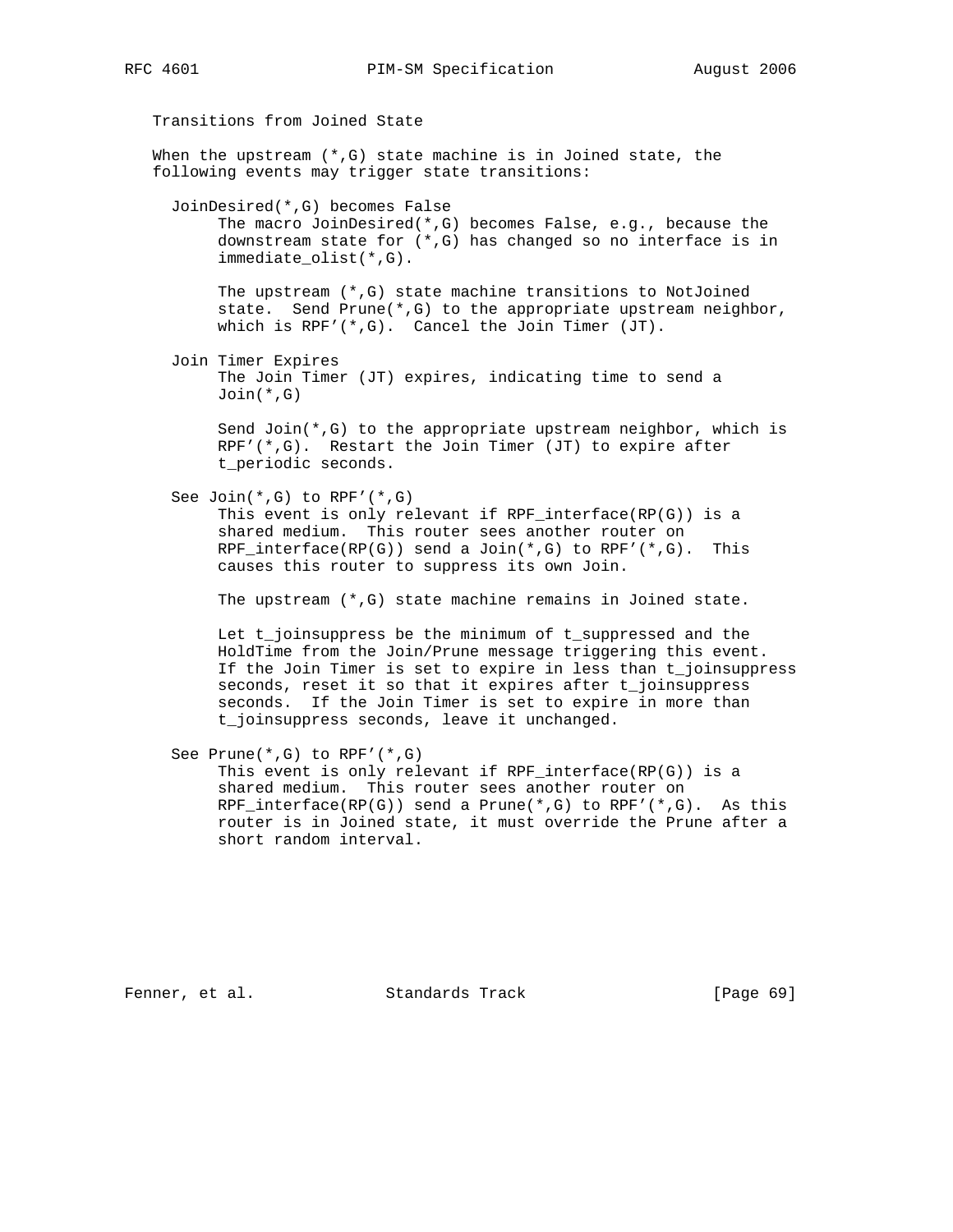The upstream (\*,G) state machine remains in Joined state. If the Join Timer is set to expire in more than t\_override seconds, reset it so that it expires after t\_override seconds. If the Join Timer is set to expire in less than t\_override seconds, leave it unchanged.

 RPF'(\*,G) changes due to an Assert The current next hop towards the RP changes due to an Assert(\*,G) on the RPF\_interface(RP(G)).

 The upstream (\*,G) state machine remains in Joined state. If the Join Timer is set to expire in more than t\_override seconds, reset it so that it expires after t\_override seconds. If the Join Timer is set to expire in less than t\_override seconds, leave it unchanged.

RPF'(\*,G) changes not due to an Assert

 An event occurred that caused the next hop towards the RP for G to change. This may be caused by a change in the MRIB routing database or the group-to-RP mapping. Note that this transition does not occur if an Assert is active and the upstream interface does not change.

 The upstream (\*,G) state machine remains in Joined state. Send Join(\*,G) to the new upstream neighbor, which is the new value of RPF'( $*, G$ ). Send Prune( $*, G$ ) to the old upstream neighbor, which is the old value of RPF'(\*,G). Use the new value of  $RP(G)$  in the Prune( $*, G$ ) message or all zeros if  $RP(G)$  becomes unknown (old value of RP(G) may be used instead to improve behavior in routers implementing older versions of this spec). Set the Join Timer (JT) to expire after t\_periodic seconds.

RPF'(\*,G) GenID changes

 The Generation ID of the router that is RPF'(\*,G) changes. This normally means that this neighbor has lost state, and so the state must be refreshed.

 The upstream (\*,G) state machine remains in Joined state. If the Join Timer is set to expire in more than t\_override seconds, reset it so that it expires after t\_override seconds.

Fenner, et al. Standards Track [Page 70]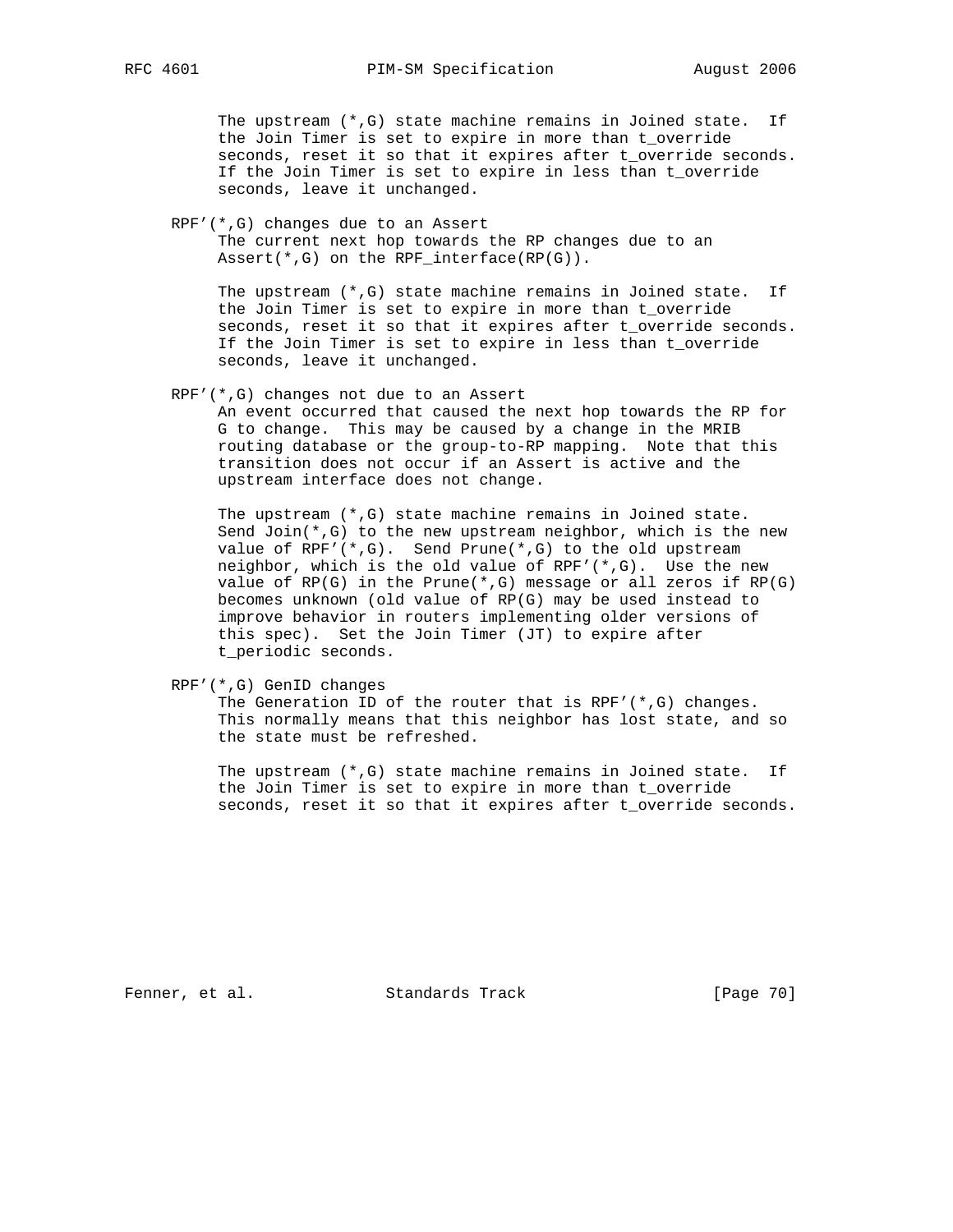# 4.5.7. Sending (S,G) Join/Prune Messages

 The per-interface state machines for (S,G) hold join state from downstream PIM routers. This state then determines whether a router needs to propagate a Join(S,G) upstream towards the source.

 If a router wishes to propagate a Join(S,G) upstream, it must also watch for messages on its upstream interface from other routers on that subnet, and these may modify its behavior. If it sees a Join(S,G) to the correct upstream neighbor, it should suppress its own Join(S,G). If it sees a Prune(S,G), Prune(S,G,rpt), or Prune( $*,G$ ) to the correct upstream neighbor towards S, it should be prepared to override that prune by scheduling a Join(S,G) to be sent almost immediately. Finally, if it sees the Generation ID of its upstream neighbor change, it knows that the upstream neighbor has lost state, and it should refresh the state by scheduling a  $Join(S,G)$ to be sent almost immediately.

 If a (S,G) Assert occurs on the upstream interface, and this changes the this router's idea of the upstream neighbor, it should be prepared to ensure that the Assert winner is aware of downstream routers by scheduling a  $Join(S,G)$  to be sent almost immediately.

 In addition, if MRIB changes cause the next hop towards the source to change, and either the upstream interface changes or there is no Assert winner on the upstream interface, the router should send a prune to the old next hop and a join to the new next hop.

The upstream (S,G) state machine only contains two states:

Not Joined

 The downstream state machines and local membership information do not indicate that the router needs to join the shortest-path tree for this (S,G).

Joined

 The downstream state machines and local membership information indicate that the router should join the shortest-path tree for this (S,G).

In addition, one timer  $JT(S,G)$  is kept that is used to trigger the sending of a Join( $S, G$ ) to the upstream next hop towards  $S$ , RPF'( $S, G$ ).

Fenner, et al. Standards Track [Page 71]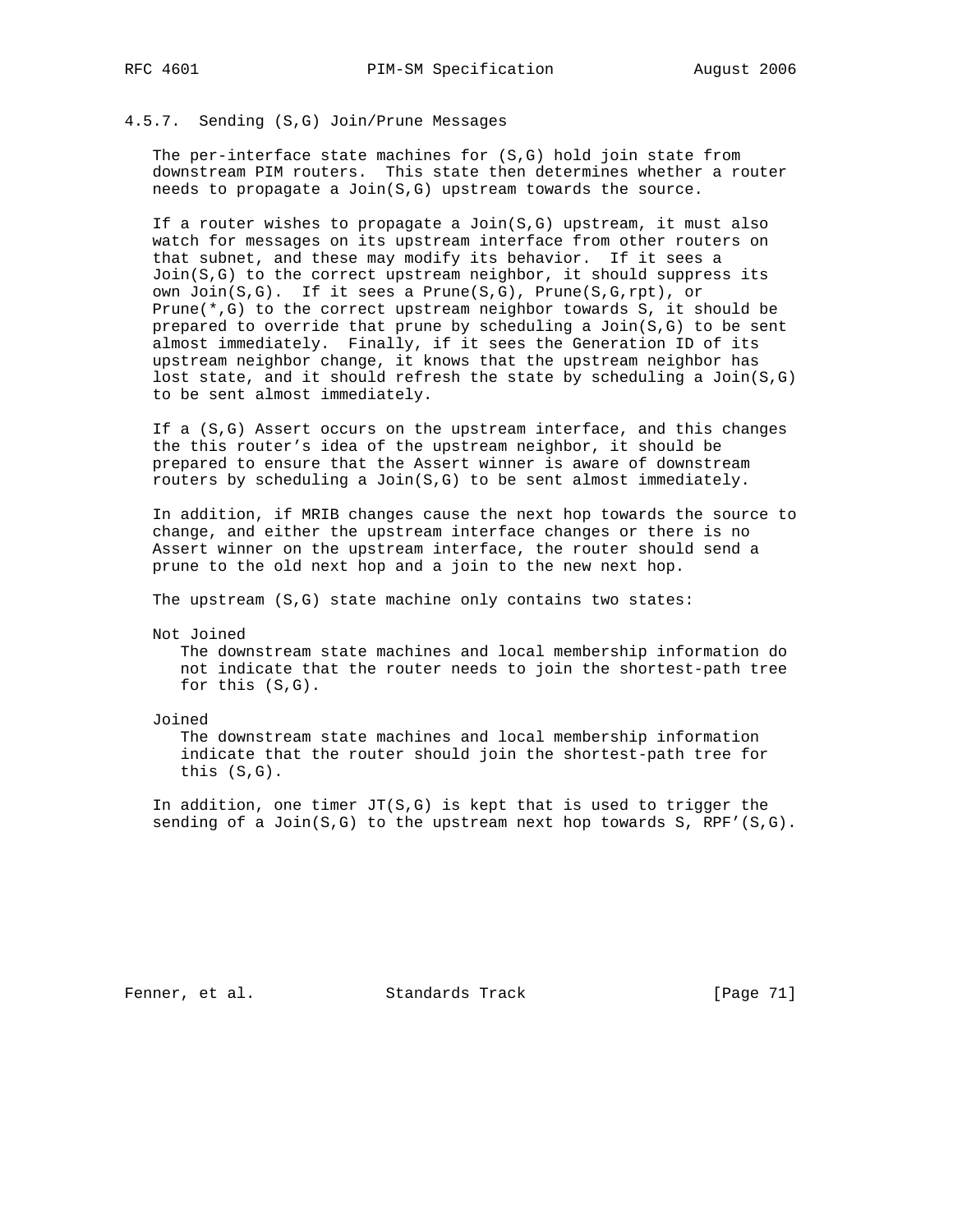+-------------------+--------------------------------------------------+ | | Event | | Prev State +-------------------------+------------------------+ | | JoinDesired(S,G) | JoinDesired(S,G) | | | ->True | ->False | +-------------------+-------------------------+------------------------+  $NotJoined (NJ)$  | -> J state Send Join(S,G); Set Join Timer to t\_periodic +-------------------+-------------------------+------------------------+  $J\text{oined (J)}$  | -  $\qquad$  | -> NJ state Send Prune(S,G); Set SPTbit(S,G) to FALSE; Cancel Join | | | Timer | +-------------------+-------------------------+------------------------+

Figure 8: Upstream (S,G) state machine in tabular form

 In addition, we have the following transitions, which occur within the Joined state:

+----------------------------------------------------------------------+ In Joined (J) State +-----------------+-----------------+-----------------+----------------+ | Timer Expires | See Join(S,G) | See Prune(S,G) | See Prune | | | to RPF'(S,G) | to RPF'(S,G) | (S,G,rpt) to | | | | | RPF'(S,G) | +-----------------+-----------------+-----------------+----------------+ | Send | Increase Join | Decrease Join | Decrease Join | | Join(S,G); Set | Timer to | Timer to | Timer to | | Join Timer to | t\_joinsuppress | t\_override | t\_override | | t\_periodic | | | | +-----------------+-----------------+-----------------+----------------+

Fenner, et al. Standards Track [Page 72]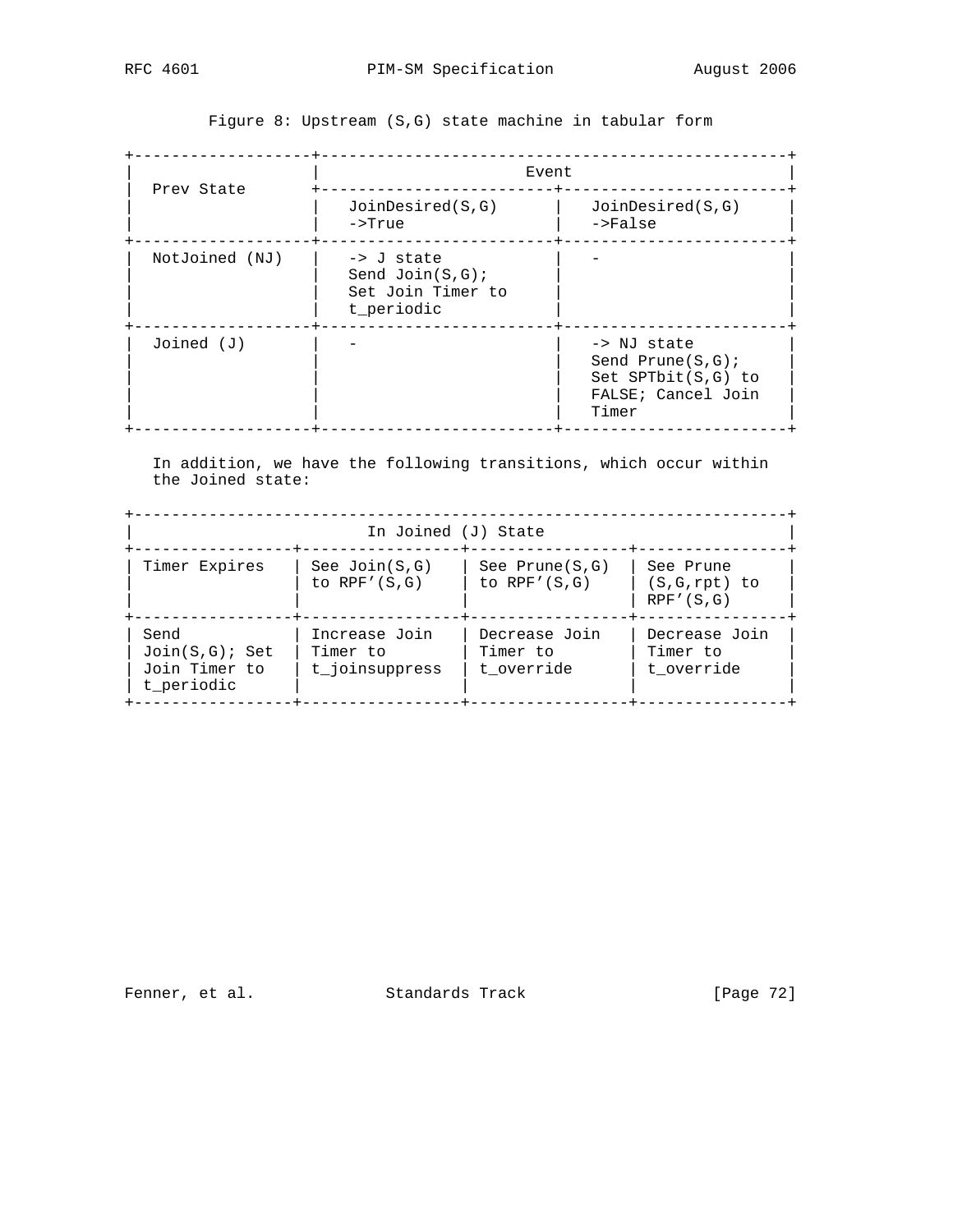| In Joined (J) State                     |                                                                                                                     |                                         |                                            |  |  |  |
|-----------------------------------------|---------------------------------------------------------------------------------------------------------------------|-----------------------------------------|--------------------------------------------|--|--|--|
| See Prune $(*$ , G)<br>to $RPF'(S,G)$   | RPF' (S, G)<br>changes not<br>due to an<br>Assert                                                                   | RPF' (S, G)<br>GenID changes            | RPF' (S, G)<br>changes due to<br>an Assert |  |  |  |
| Decrease Join<br>Timer to<br>t override | Send $Join(S,G)$<br>to new next<br>hop; Send<br>$Prune(S,G)$ to<br>old next hop;<br>Set Join Timer<br>to t periodic | Decrease Join<br>Timer to<br>t override | Decrease Join<br>Timer to<br>t override    |  |  |  |

This state machine uses the following macro:

```
 bool JoinDesired(S,G) {
     return( immediate_olist(S,G) != NULL
             OR ( KeepaliveTimer(S,G) is running
                  AND inherited_olist(S,G) != NULL ) )
 }
```
 JoinDesired(S,G) is true when the router has forwarding state that would cause it to forward traffic for G using source tree state. The source tree state can be as a result of either active source-specific join state, or the (S,G) Keepalive Timer and active non-source specific state. Note that although JoinDesired is true, the router's sending of a Join(S,G) message may be suppressed by another router sending a Join(S,G) onto the upstream interface.

## Transitions from NotJoined State

 When the upstream (S,G) state machine is in NotJoined state, the following event may trigger a state transition:

JoinDesired(S,G) becomes True

 The macro JoinDesired(S,G) becomes True, e.g., because the downstream state for (S,G) has changed so that at least one interface is in inherited\_olist(S,G).

 The upstream (S,G) state machine transitions to Joined state. Send Join( $S, G$ ) to the appropriate upstream neighbor, which is RPF'(S,G). Set the Join Timer (JT) to expire after t\_periodic seconds.

Fenner, et al. Standards Track [Page 73]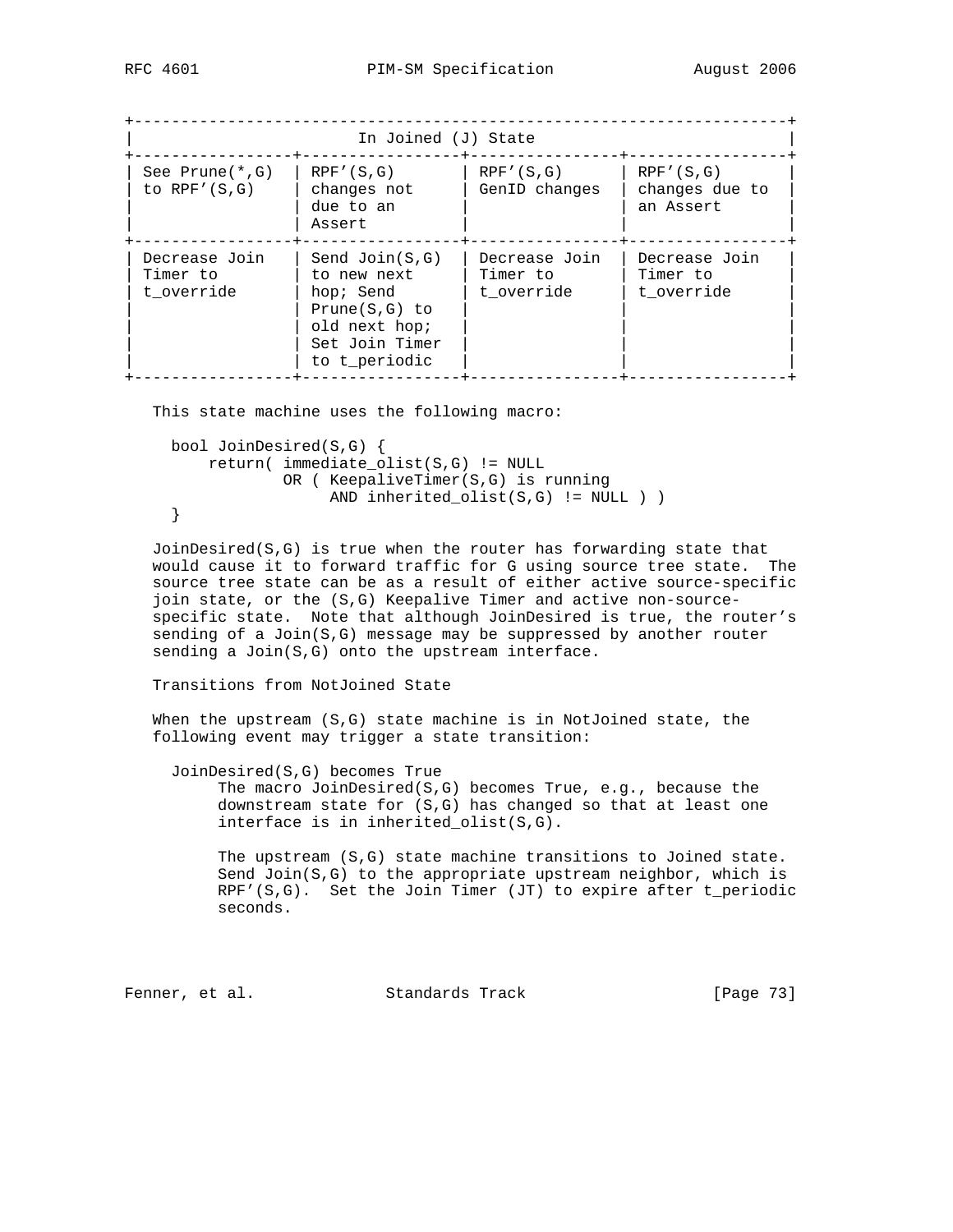Transitions from Joined State

 When the upstream (S,G) state machine is in Joined state, the following events may trigger state transitions:

JoinDesired(S,G) becomes False

 The macro JoinDesired(S,G) becomes False, e.g., because the downstream state for (S,G) has changed so no interface is in inherited\_olist(S,G).

 The upstream (S,G) state machine transitions to NotJoined state. Send Prune( $S, G$ ) to the appropriate upstream neighbor, which is RPF'(S,G). Cancel the Join Timer (JT), and set SPTbit(S,G) to FALSE.

 Join Timer Expires The Join Timer (JT) expires, indicating time to send a Join(S,G)

Send Join $(S, G)$  to the appropriate upstream neighbor, which is  $RPF'(S,G)$ . Restart the Join Timer (JT) to expire after t\_periodic seconds.

See Join(S,G) to RPF'(S,G)

 This event is only relevant if RPF\_interface(S) is a shared medium. This router sees another router on RPF\_interface(S) send a  $Join(S,G)$  to RPF'(S,G). This causes this router to suppress its own Join.

The upstream (S,G) state machine remains in Joined state.

 Let t\_joinsuppress be the minimum of t\_suppressed and the HoldTime from the Join/Prune message triggering this event.

 If the Join Timer is set to expire in less than t\_joinsuppress seconds, reset it so that it expires after t\_joinsuppress seconds. If the Join Timer is set to expire in more than t\_joinsuppress seconds, leave it unchanged.

See Prune(S,G) to RPF'(S,G)

 This event is only relevant if RPF\_interface(S) is a shared medium. This router sees another router on RPF\_interface(S) send a Prune(S,G) to RPF'(S,G). As this router is in Joined state, it must override the Prune after a short random interval.

Fenner, et al. Standards Track [Page 74]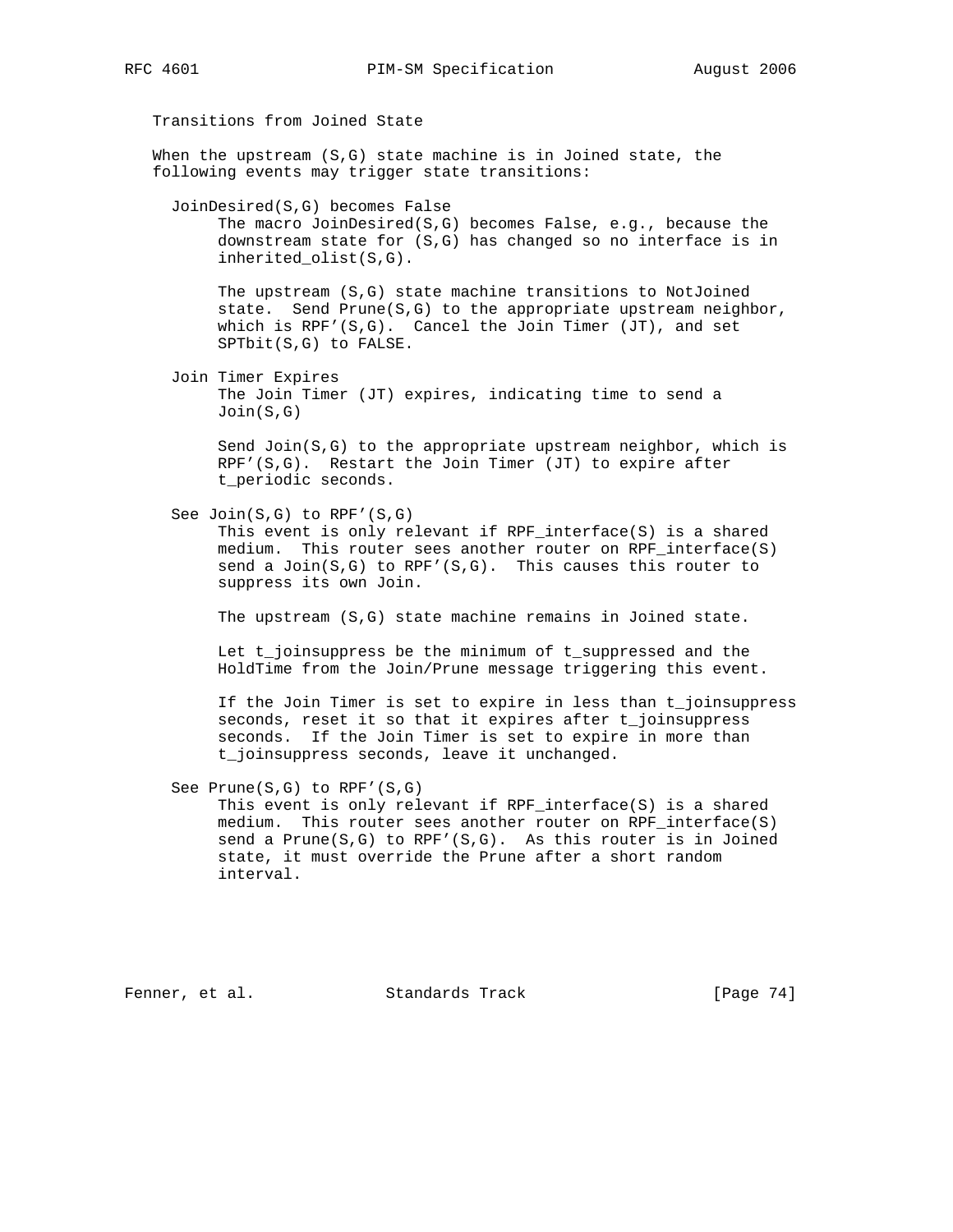The upstream (S,G) state machine remains in Joined state. If the Join Timer is set to expire in more than t\_override seconds, reset it so that it expires after t\_override seconds.

See Prune(S,G,rpt) to RPF'(S,G)

 This event is only relevant if RPF\_interface(S) is a shared medium. This router sees another router on RPF\_interface(S) send a Prune( $S, G, rpt$ ) to RPF'( $S, G$ ). If the upstream router is an RFC-2362-compliant PIM router, then the Prune(S,G,rpt) will cause it to stop forwarding. For backwards compatibility, this router should override the prune so that forwarding continues.

 The upstream (S,G) state machine remains in Joined state. If the Join Timer is set to expire in more than t\_override seconds, reset it so that it expires after t\_override seconds.

See Prune(\*,G) to RPF'(S,G)

 This event is only relevant if RPF\_interface(S) is a shared medium. This router sees another router on RPF\_interface(S) send a Prune(\*,G) to RPF'( $S$ , $G$ ). If the upstream router is an RFC-2362-compliant PIM router, then the Prune(\*,G) will cause it to stop forwarding. For backwards compatibility, this router should override the prune so that forwarding continues.

 The upstream (S,G) state machine remains in Joined state. If the Join Timer is set to expire in more than t\_override seconds, reset it so that it expires after t\_override seconds.

 RPF'(S,G) changes due to an Assert The current next hop towards S changes due to an Assert( $S, G$ ) on the RPF\_interface(S).

 The upstream (S,G) state machine remains in Joined state. If the Join Timer is set to expire in more than t\_override seconds, reset it so that it expires after t\_override seconds. If the Join Timer is set to expire in less than t\_override seconds, leave it unchanged.

 RPF'(S,G) changes not due to an Assert An event occurred that caused the next hop towards S to change. Note that this transition does not occur if an Assert is active and the upstream interface does not change.

Fenner, et al. Standards Track [Page 75]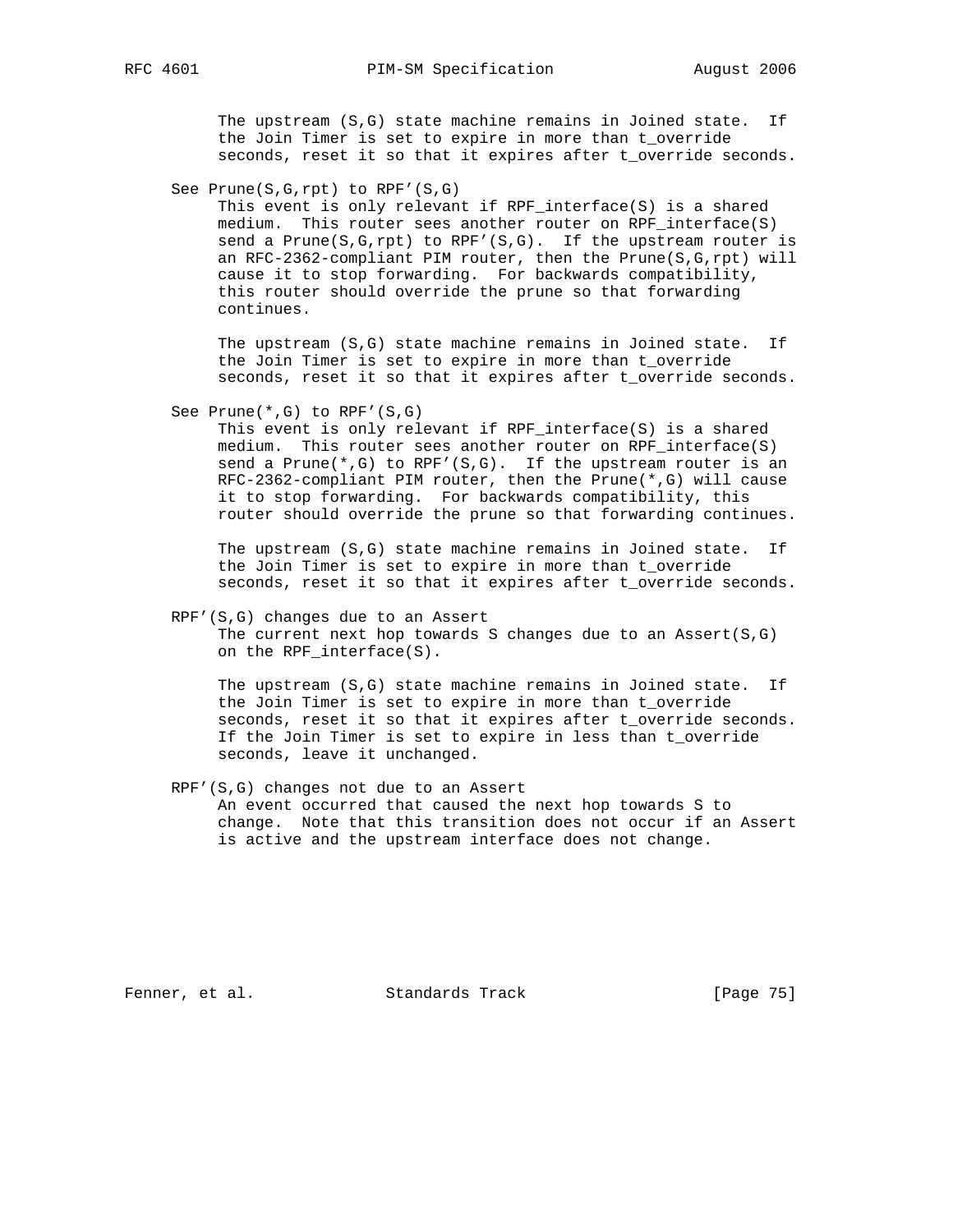The upstream (S,G) state machine remains in Joined state. Send Join( $S, G$ ) to the new upstream neighbor, which is the new value of RPF'(S,G). Send Prune(S,G) to the old upstream neighbor, which is the old value of RPF'(S,G). Set the Join Timer (JT) to expire after t\_periodic seconds.

RPF'(S,G) GenID changes

The Generation ID of the router that is RPF'(S,G) changes. This normally means that this neighbor has lost state, and so the state must be refreshed.

 The upstream (S,G) state machine remains in Joined state. If the Join Timer is set to expire in more than t\_override seconds, reset it so that it expires after t\_override seconds.

4.5.8. (S,G,rpt) Periodic Messages

 (S,G,rpt) Joins and Prunes are (S,G) Joins or Prunes sent on the RP tree with the RPT bit set, either to modify the results of (\*,G) Joins, or to override the behavior of other upstream LAN peers. The next section describes the rules for sending triggered messages. This section describes the rules for including a Prune(S,G,rpt) message with a Join(\*,G).

When a router is going to send a  $Join(*,G)$ , it should use the following pseudocode, for each (S,G) for which it has state, to decide whether to include a Prune( $S, G, rpt$ ) in the compound Join/Prune message:

if(  $SPTbit(S,G) == TRUE$  ) { # Note: If receiving (S,G) on the SPT, we only prune off the # shared tree if the RPF neighbors differ. if( RPF'(\*,G) != RPF'(S,G) ) { add Prune(S,G,rpt) to compound message }  $\}$  else if ( inherited\_olist(S,G,rpt) == NULL ) { # Note: all (\*,G) olist interfaces received RPT prunes for (S,G). add Prune(S,G,rpt) to compound message } else if ( RPF'(\*,G) != RPF'(S,G,rpt) { # Note: we joined the shared tree, but there was an (S,G) assert # and the source tree RPF neighbor is different. add Prune(S,G,rpt) to compound message }

Note that  $Join(S, G, rpt)$  is normally sent not as a periodic message, but only as a triggered message.

Fenner, et al. Standards Track [Page 76]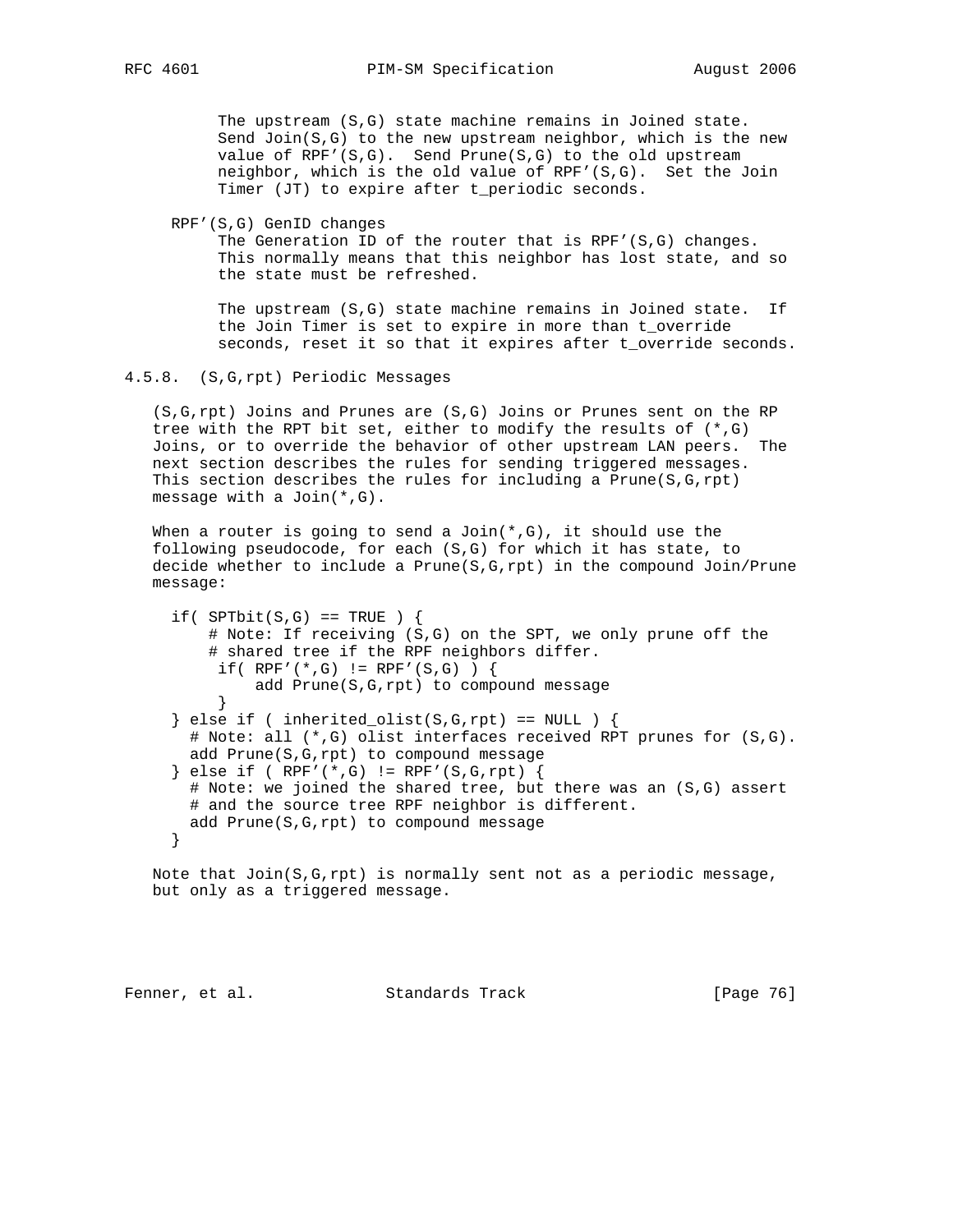4.5.9. State Machine for (S,G,rpt) Triggered Messages

 The state machine for (S,G,rpt) triggered messages is required per-  $(S,G)$  when there is  $(*,G)$  or  $(*,*,RP)$  join state at a router, and the router or any of its upstream LAN peers wishes to prune S off the RP tree.

 There are three states in the state machine. One of the states is when there is neither  $(*,G)$  nor  $(*,*,RP(G))$  join state at this router. If there is  $(*,G)$  or  $(*,*,RP(G))$  join state at the router, then the state machine must be at one of the other two states. The three states are:

 Pruned(S,G,rpt)  $(*$ ,G) or  $(*$ , $*$ , RP(G)) Joined, but  $(S,G, rpt)$  pruned NotPruned(S,G,rpt)  $(*$ ,G) or  $(*$ ,  $*$ ,  $RP(G)$ ) Joined, and  $(S, G, rpt)$  not pruned

 RPTNotJoined(G) neither (\*,G) nor (\*,\*,RP(G)) has been joined.

 In addition, there is an (S,G,rpt) Override Timer, OT(S,G,rpt), which is used to delay triggered Join(S,G,rpt) messages to prevent implosions of triggered messages.

Fenner, et al. Standards Track [Page 77]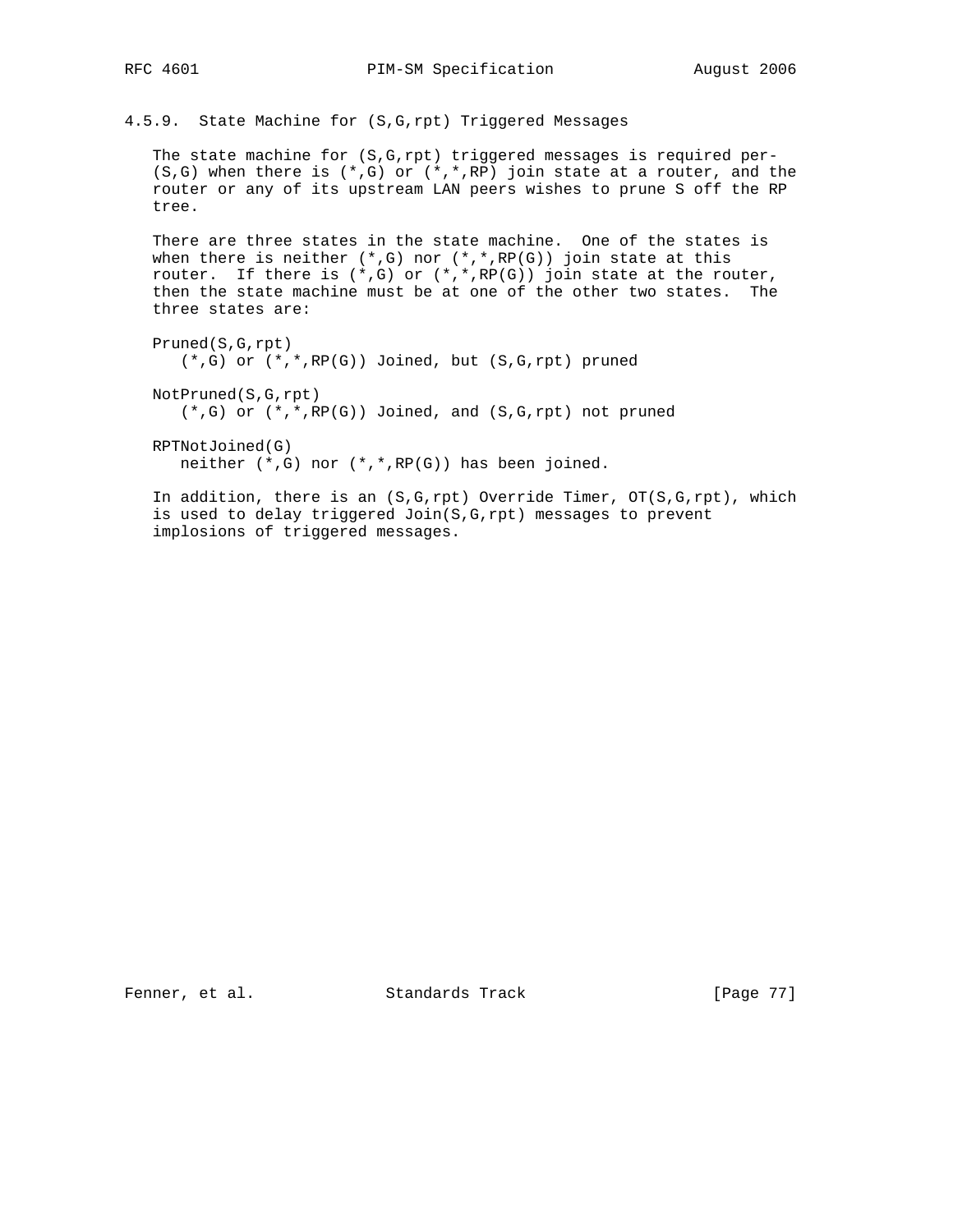## Figure 9: Upstream (S,G,rpt) state machine for triggered messages in tabular form

|                                | Event                                                               |                                          |                                    |                                                 |
|--------------------------------|---------------------------------------------------------------------|------------------------------------------|------------------------------------|-------------------------------------------------|
| Prev State                     | PruneDesired<br>(S, G, rpt)<br>->True                               | PruneDesired<br>(S, G, rpt)<br>$->False$ | RPTJoin<br>Desired(G)<br>$->False$ | inherited<br>olist<br>(S, G, rpt)<br>->non-NULL |
| RPTNotJoined<br>$(G)$ (NJ)     | $\rightarrow$ P state                                               |                                          |                                    | -> NP state                                     |
| Pruned<br>(S, G, rpt)<br>(P)   |                                                                     | -> NP state<br>Send Join<br>(S,G,rpt)    | -> NJ state                        |                                                 |
| NotPruned<br>(S,G,rpt)<br>(NP) | $\rightarrow$ P state<br>Send Prune<br>$(S, G, rpt)$ ;<br>Cancel OT |                                          | -> NJ state<br>Cancel OT           |                                                 |

 Additionally, we have the following transitions within the NotPruned(S,G,rpt) state, which are all used for prune override behavior.

|                                |                                                  | In NotPruned(S,G,rpt) State<br>-----+----         |                                              |                                                |
|--------------------------------|--------------------------------------------------|---------------------------------------------------|----------------------------------------------|------------------------------------------------|
| Override<br>Timer<br>expires   | See Prune<br>(S,G,rpt) to<br>RPF'<br>(S, G, rpt) | See Join<br>(S,G,rpt) to  <br>RPF'<br>(S, G, rpt) | See Prune<br>(S,G) to<br>RPF'<br>(S, G, rpt) | RPF'<br>$(S, G, rpt)$ -><br>$RPF'$ $(*$ , $G)$ |
| Send Join<br>Leave OT<br>unset | $OT = min(OT,$<br>(S, G, rpt);   t override)     | Cancel OT                                         | $OT = min(OT,  $<br>t override)              | $OT = min(OT,$<br>t override)                  |

 Note that the min function in the above state machine considers a non-running timer to have an infinite value (e.g., min(not-running, t\_override) = t\_override).

Fenner, et al. Standards Track [Page 78]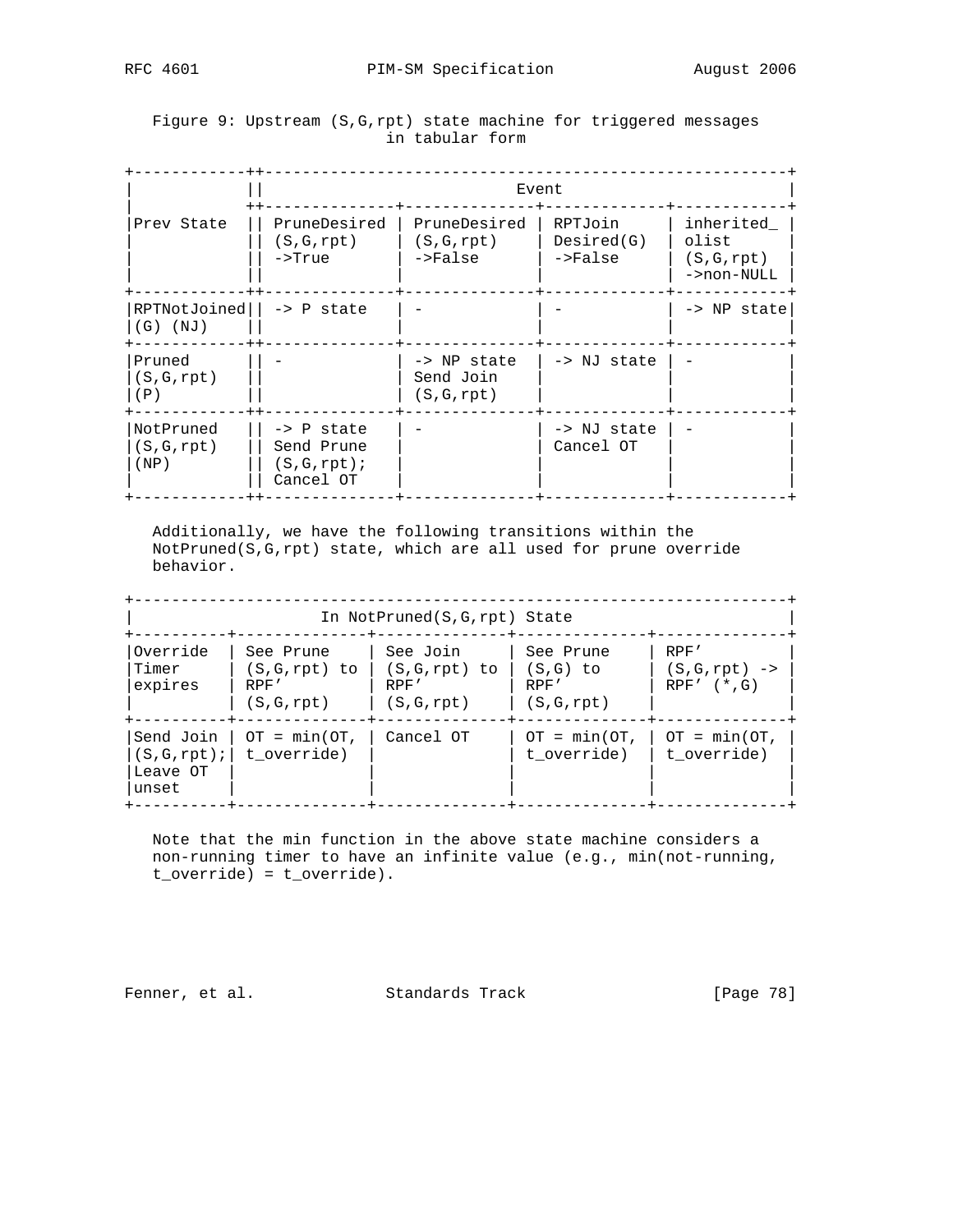This state machine uses the following macros: bool RPTJoinDesired(G) { return (JoinDesired(\*,G) OR JoinDesired(\*,\*,RP(G))) } RPTJoinDesired(G) is true when the router has forwarding state that would cause it to forward traffic for G using either (\*,G) or (\*,\*,RP) shared tree state. bool PruneDesired(S,G,rpt) { return ( RPTJoinDesired(G) AND ( inherited\_olist(S,G,rpt) == NULL OR (SPTbit(S,G)==TRUE AND  $(RPF'({*}, G) := RPF'({S}, G)) ))$  } PruneDesired(S,G,rpt) can only be true if RPTJoinDesired(G) is true. If RPTJoinDesired(G) is true, then PruneDesired(S,G,rpt) is true either if there are no outgoing interfaces that S would be forwarded on, or if the router has active  $(S,G)$  forwarding state but RPF' $(*,G)$  $!=$  RPF'(S,G). The state machine contains the following transition events: See Join(S,G,rpt) to RPF'(S,G,rpt) This event is only relevant in the "Not Pruned" state. The router sees a Join(S,G,rpt) from someone else to RPF'(S,G,rpt), which is the correct upstream neighbor. If we're in "NotPruned" state and the (S,G,rpt) Override Timer is running, then this is because we have been triggered to send our own Join(S,G,rpt) to RPF'(S,G,rpt). Someone else beat us to it, so there's no need to send our own Join. The action is to cancel the Override Timer. See Prune(S,G,rpt) to RPF'(S,G,rpt) This event is only relevant in the "NotPruned" state. The router sees a Prune(S,G,rpt) from someone else to RPF'(S,G,rpt), which is the correct upstream neighbor. If we're in the "NotPruned" state, then we want to continue to receive traffic from S destined for G, and that traffic is being supplied by RPF'(S,G,rpt). Thus, we need to override the Prune.

Fenner, et al. Standards Track [Page 79]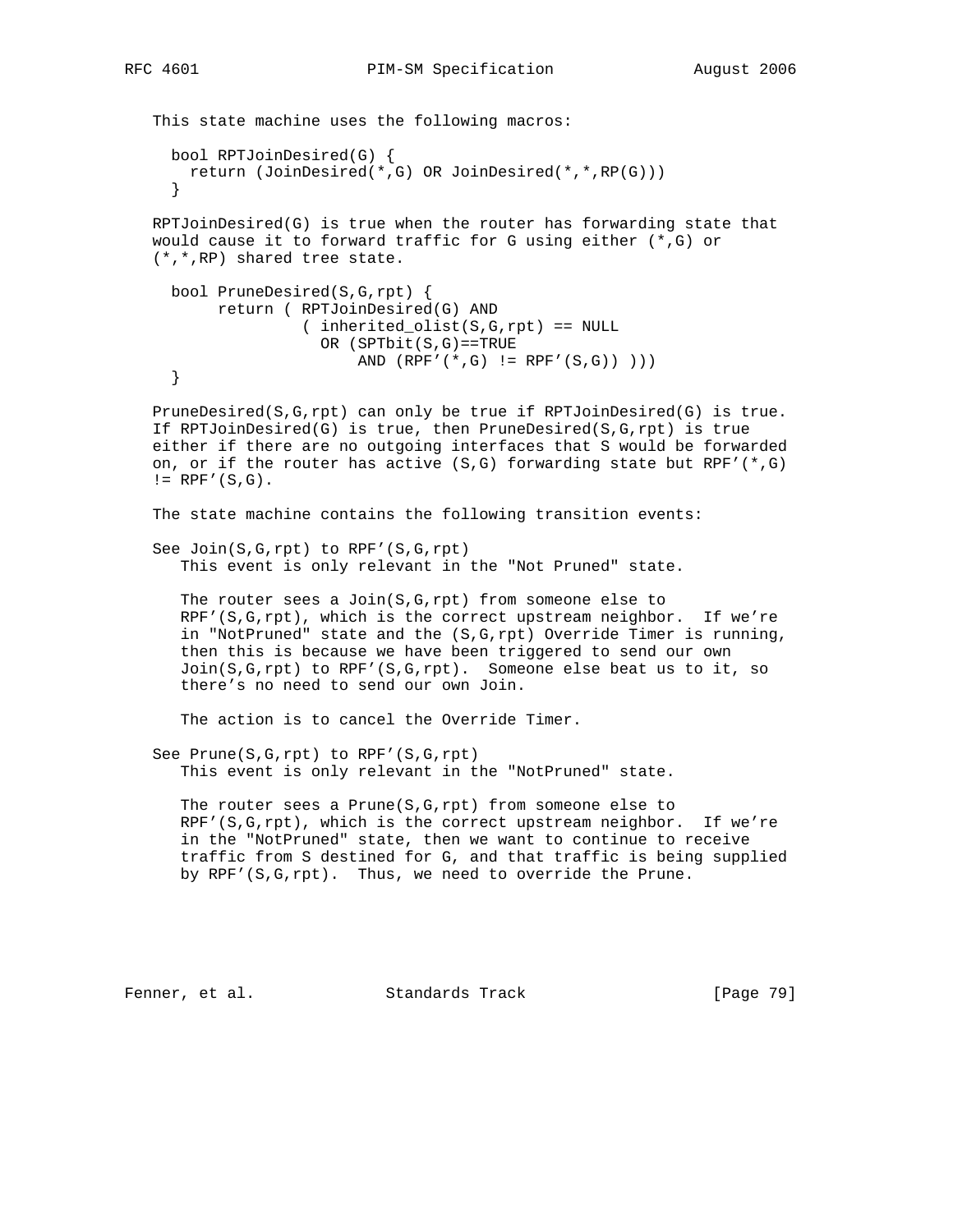The action is to set the (S,G,rpt) Override Timer to the randomized prune-override interval, t\_override. However, if the Override Timer is already running, we only set the timer if doing so would set it to a lower value. At the end of this interval, if noone else has sent a Join, then we will do so.

 See Prune(S,G) to RPF'(S,G,rpt) This event is only relevant in the "NotPruned" state.

 This transition and action are the same as the above transition and action, except that the Prune does not have the RPT bit set. This transition is necessary to be compatible with routers implemented from RFC2362 that don't maintain separate (S,G) and (S,G,rpt) state.

 The (S,G,rpt) prune Override Timer expires This event is only relevant in the "NotPruned" state.

 When the Override Timer expires, we must send a Join(S,G,rpt) to RPF'(S,G,rpt) to override the Prune message that caused the timer to be running. We only send this if  $RPF'(S,G,rpt)$  equals RPF'( $*, G$ ); if this were not the case, then the Join might be sent to a router that does not have  $(*,G)$  or  $(*,*,RP(G))$  Join state, and so the behavior would not be well defined. If RPF'(S,G,rpt) is not the same as RPF'(\*,G), then it may stop forwarding S. However, if this happens, then the router will send an AssertCancel(S,G), which would then cause RPF'(S,G,rpt) to become equal to RPF'(\*,G) (see below).

RPF'(S,G,rpt) changes to become equal to RPF' $(*$ ,G) This event is only relevant in the "NotPruned" state.

RPF'(S,G,rpt) can only be different from RPF'( $*,G$ ) if an (S,G) Assert has happened, which means that traffic from S is arriving on the SPT, and so Prune(S,G,rpt) will have been sent to RPF'(\*,G). When RPF'(S,G,rpt) changes to become equal to  $RPF'$  (\*,G), we need to trigger a Join(S,G,rpt) to  $RPF'$  (\*,G) to cause that router to start forwarding S again.

 The action is to set the (S,G,rpt) Override Timer to the randomized prune-override interval t\_override. However, if the timer is already running, we only set the timer if doing so would set it to a lower value. At the end of this interval, if noone else has sent a Join, then we will do so.

 PruneDesired(S,G,rpt)->TRUE See macro above. This event is relevant in the "NotPruned" and "RPTNotJoined(G)" states.

Fenner, et al. Standards Track [Page 80]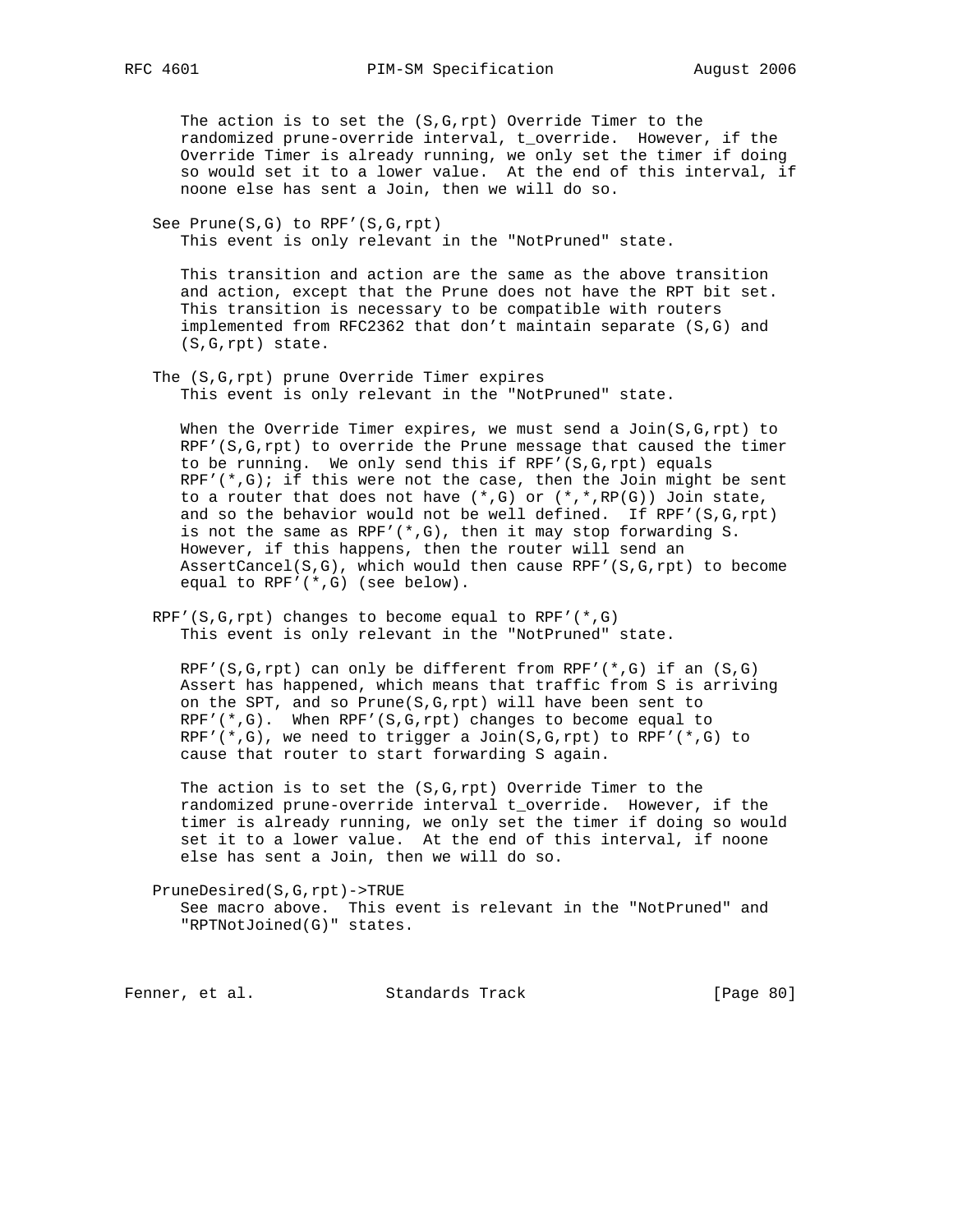The router wishes to receive traffic for G, but does not wish to receive traffic from S destined for G. This causes the router to transition into the Pruned state.

 If the router was previously in NotPruned state, then the action is to send a Prune(S,G,rpt) to RPF'(S,G,rpt), and to cancel the Override Timer. If the router was previously in RPTNotJoined(G) state, then there is no need to trigger an action in this state machine because sending a Prune $(S, G, rpt)$  is handled by the rules for sending the Join(\*,G) or Join(\*,\*,RP).

PruneDesired(S,G,rpt)->FALSE

 See macro above. This transition is only relevant in the "Pruned" state.

 If the router is in the Pruned(S,G,rpt) state, and PruneDesired(S,G,rpt) changes to FALSE, this could be because the router no longer has RPTJoinDesired(G) true, or it now wishes to receive traffic from S again. If it is the former, then this transition should not happen, but instead the "RPTJoinDesired(G)->FALSE" transition should happen. Thus, this transition should be interpreted as "PruneDesired(S,G,rpt)->FALSE AND RPTJoinDesired(G)==TRUE".

The action is to send a Join(S,G,rpt) to RPF'(S,G,rpt).

RPTJoinDesired(G)->FALSE

This event is relevant in the "Pruned" and "NotPruned" states.

 The router no longer wishes to receive any traffic destined for G on the RP Tree. This causes a transition to the RPTNotJoined(G) state, and the Override Timer is canceled if it was running. Any further actions are handled by the appropriate upstream state machine for (\*,G) or (\*,\*,RP).

 inherited\_olist(S,G,rpt) becomes non-NULL This transition is only relevant in the RPTNotJoined(G) state.

The router has joined the RP tree (handled by the  $(*,G)$  or (\*,\*,RP) upstream state machine as appropriate) and wants to receive traffic from S. This does not trigger any events in this state machine, but causes a transition to the NotPruned( $S, G, rpt$ ) state.

Fenner, et al. Standards Track [Page 81]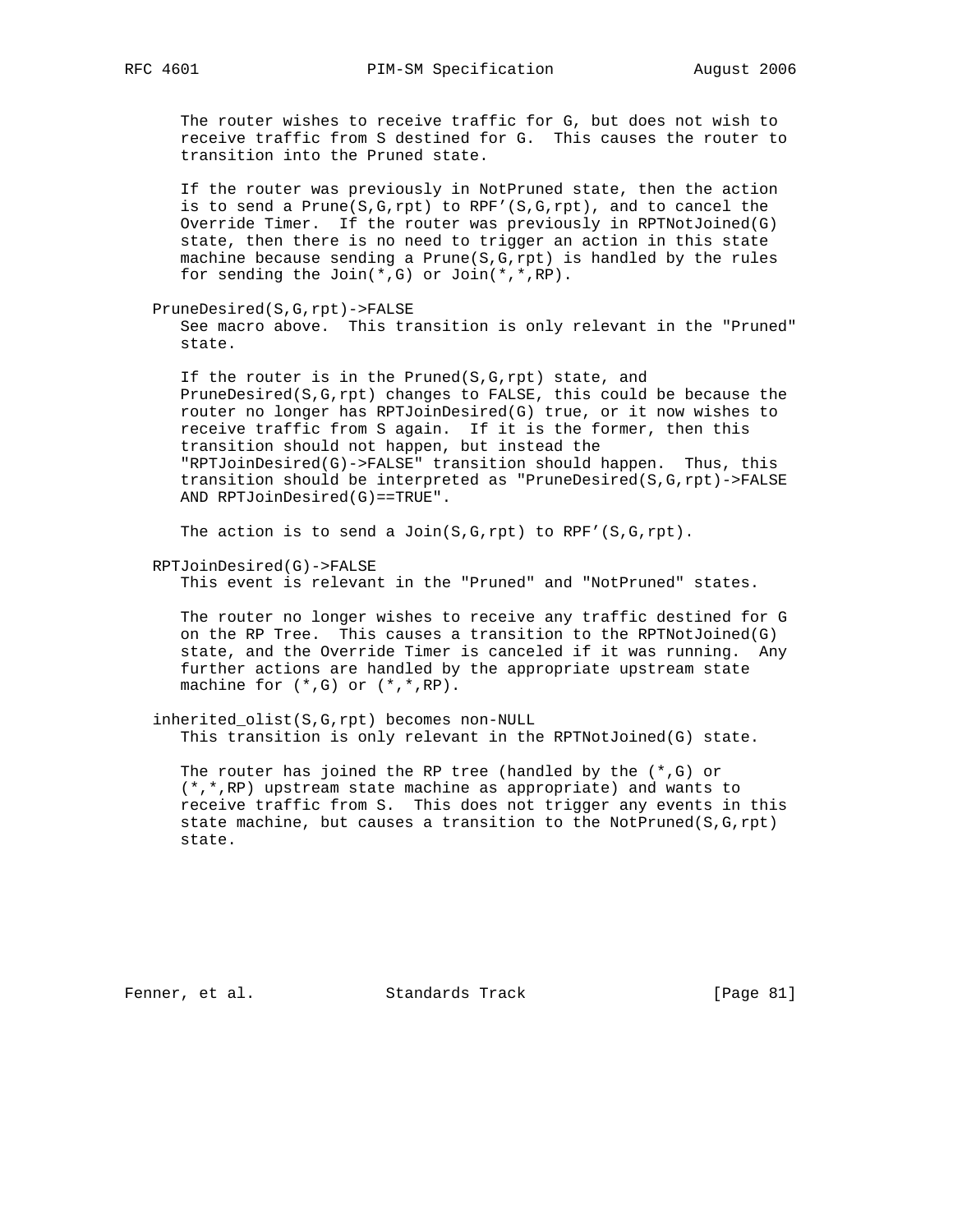4.5.10. Background: (\*,\*,RP) and (S,G,rpt) Interaction

 In Sections 4.5.8 and 4.5.9, the mechanisms for sending periodic and triggered (S,G,rpt) messages are described. The astute reader will note that periodic Prune(S,G,rpt) messages are only sent in PIM Join/Prune messages containing a Join $(*,G)$ , whereas it is possible for a triggered Prune(S,G,rpt) message to be sent when the router has no (\*,G) join state. This may seem like a contradiction, but in fact it is intentional and is a side effect of not optimizing  $(*,*,RP)$ behavior.

We first note that reception of a Join( $*,*,$ RP) by itself does not cancel (S,G,rpt) prune state on that interface, whereas receiving a Join(\*,G) by itself does cancel (S,G,rpt) prune state on that interface. Similarly, reception of a Prune(\*,G) on an interface with (\*,\*,RP) join state does not by itself prevent forwarding of G using the (\*,\*,RP) state; this is because a Prune(\*,G) only serves to cancel (\*,G) join state. Conceptually (\*,\*,RP) state functions "above" the normal  $(*,G)$  and  $(S,G)$  mechanisms, and so neither Join(\*,\*,RP) nor Prune(\*,\*,RP) messages affect any other state.

The upshot of this is that to prevent forwarding  $(S,G)$  on  $(*,*,RP)$ state, a Prune(S,G,rpt) must be used.

We also note that for historical reasons there is no Assert(\*,\*,RP) message, so any forwarding contention is resolved using Assert(\*,G) messages.

We now need to consider the interaction between  $(*$ , \*, RP) state and (\*,G) state. If there is a need for an assert between two upstream routers on a LAN, we need to ensure that the correct thing happens for all combinations of  $(*$ ,  $*,$ RP) and  $(*$ ,  $G)$  forwarding state. As there is no Assert( $*,*,$ RP) message, no router can tell whether the assert winner has  $(*,*,RP)$  state or  $(*,G)$  state. Thus, a downstream router has to treat the two the same and send its periodic Prune(S,G,rpt) messages to RPF'(\*,G).

 To avoid needing to specify all the complex override rules between  $(*,*,RP)$ ,  $(*,G)$ , and  $(S,G,rpt)$ , we simply require that to prune  $(S,G)$ off the (\*,\*,RP) tree, a Join(\*,G) must also be sent.

If a router is receiving on  $(*$ , \*, RP) state and has not yet had  $(*$ , G) state instantiated, it may still need to send a triggered  $Join(S,G,rpt)$  to override a Prune(S,G,rpt) that it sees directed to RPF'(\*,G) on its upstream interface. Hence, triggered (S,G,rpt) messages may be sent when JoinDesired(\*,G) is false but JoinDesired(\*,\*,RP) is true.

Fenner, et al. Standards Track [Page 82]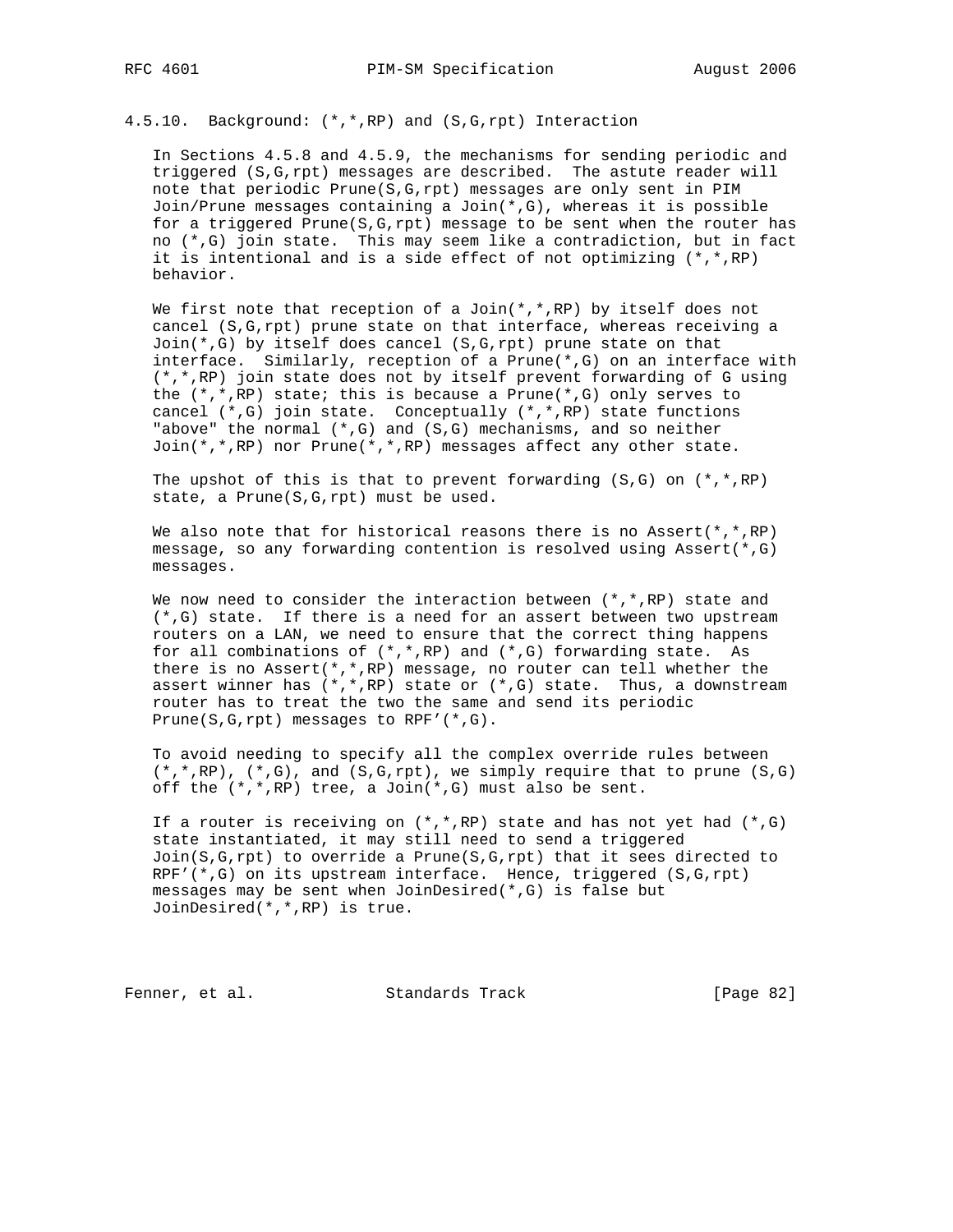Finally, we note that there is an unoptimized case when the upstream router on a LAN already has  $(*,G)$  join and  $(S,G,rpt)$  prune state caused by an existing downstream router. If at this time a new Join(\*,\*,RP) is sent to the upstream router from a different downstream router, this will not override the (S,G,rpt) prune state at the upstream router. The override will not occur until the next time the original downstream router resends its Prune(S,G,rpt). This case was not considered worth optimizing, as (\*,\*,RP) state is generally very long lived, and so any minor delays in getting traffic to a new PMBR seem unimportant.

## 4.6. PIM Assert Messages

 Where multiple PIM routers peer over a shared LAN, it is possible for more than one upstream router to have valid forwarding state for a packet, which can lead to packet duplication (see Section 3.6). PIM does not attempt to prevent this from occurring. Instead, it detects when this has happened and elects a single forwarder amongst the upstream routers to prevent further duplication. This election is performed using PIM Assert messages. Assert messages are also received by downstream routers on the LAN, and these cause subsequent Join/Prune messages to be sent to the upstream router that won the Assert.

 In general, a PIM Assert message should only be accepted for processing if it comes from a known PIM neighbor. A PIM router hears about PIM neighbors through PIM Hello messages. If a router receives an Assert message from a particular IP source address and it has not seen a PIM Hello message from that source address, then the Assert message SHOULD be discarded without further processing. In addition, if the Hello message from a neighbor was authenticated using the IPsec Authentication Header (AH) (see Section 6.3), then all Assert messages from that neighbor MUST also be authenticated using IPsec AH.

 We note that some older PIM implementations incorrectly fail to send Hello messages on point-to-point interfaces, so we also RECOMMEND that a configuration option be provided to allow interoperation with such older routers, but that this configuration option SHOULD NOT be enabled by default.

4.6.1. (S,G) Assert Message State Machine

 The (S,G) Assert state machine for interface I is shown in Figure 10. There are three states:

 NoInfo (NI) This router has no (S,G) assert state on interface I.

Fenner, et al. Standards Track [Page 83]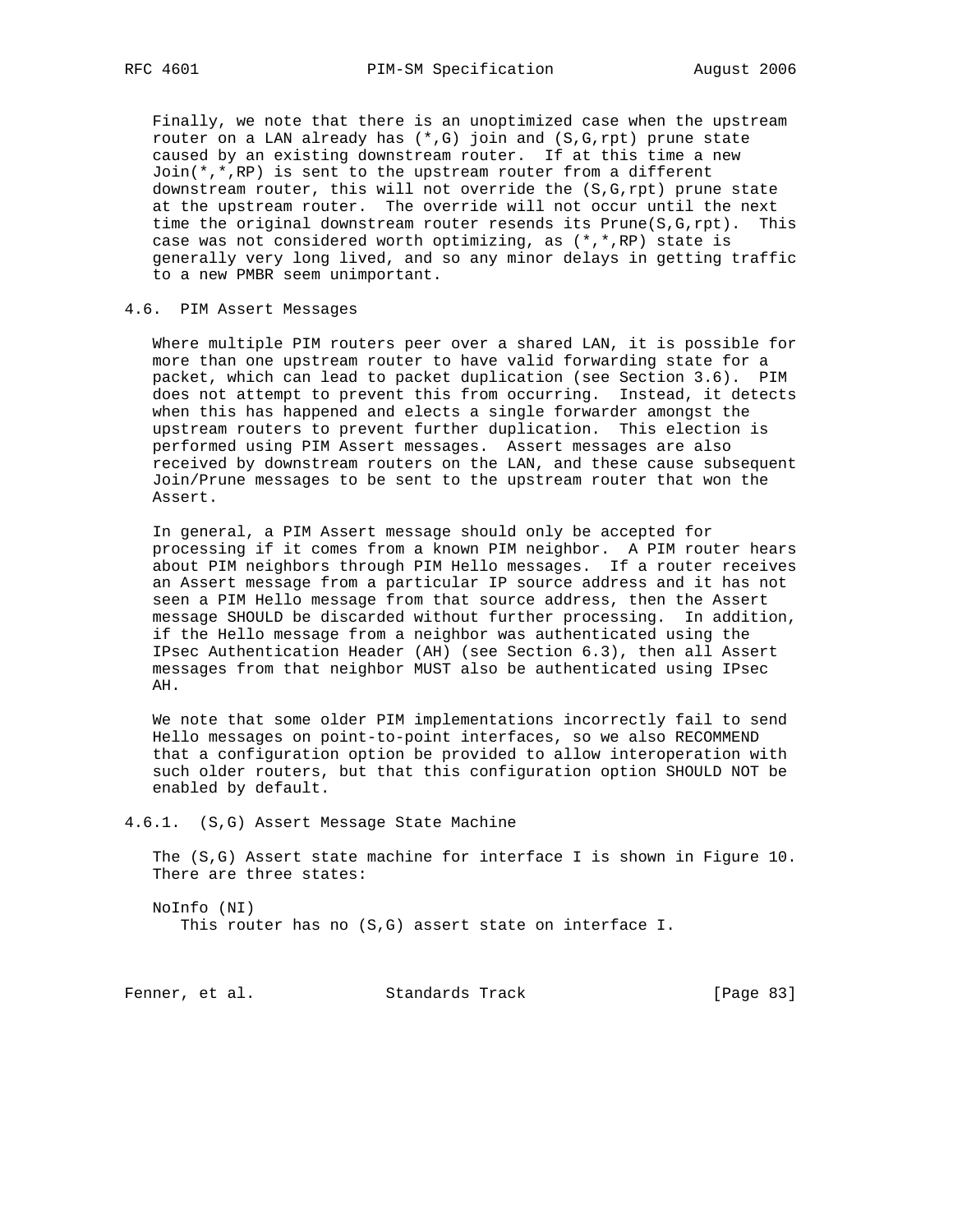I am Assert Winner (W)

This router has won an  $(S, G)$  assert on interface I. It is now responsible for forwarding traffic from S destined for G out of interface I. Irrespective of whether it is the DR for I, while a router is the assert winner, it is also responsible for forwarding traffic onto I on behalf of local hosts on I that have made membership requests that specifically refer to S (and G).

I am Assert Loser (L)

 This router has lost an (S,G) assert on interface I. It must not forward packets from S destined for G onto interface I. If it is the DR on I, it is no longer responsible for forwarding traffic onto I to satisfy local hosts with membership requests that specifically refer to S and G.

 In addition, there is also an Assert Timer (AT) that is used to time out asserts on the assert losers and to resend asserts on the assert winner.

Figure 10: Per-interface (S,G) Assert State machine in tabular form

+----------------------------------------------------------------------+ In NoInfo (NI) State +---------------+-------------------+------------------+---------------+ | Receive | Receive Assert | Data arrives | Receive | | Inferior | with RPTbit | from S to G on | Acceptable | | Assert with | set and | I and | Assert with | | RPTbit clear | CouldAssert | CouldAssert | RPTbit clear | | and  $|(S,G,I)$  |  $(S,G,I)$  | and AssTrDes | | CouldAssert | | | (S,G,I) | | (S,G,I) | | | | +---------------+-------------------+------------------+---------------+ | -> W state | -> W state | -> W state | -> L state | | [Actions A1] | [Actions A1] | [Actions A1] | [Actions A6] | +---------------+-------------------+------------------+---------------+

| In I Am Assert Winner (W) State |                               |                                       |                                      |  |
|---------------------------------|-------------------------------|---------------------------------------|--------------------------------------|--|
| Assert Timer<br>Expires         | Receive<br>Inferior<br>Assert | Receive<br>Preferred<br>Assert        | CouldAssert<br>$(S,G,I)$ -><br>FALSE |  |
| -> W state<br>[Actions A3]      | -> W state<br>[Actions A3]    | $\rightarrow$ L state<br>[Actions A2] | -> NI state<br>[Actions A4]          |  |

Fenner, et al. Standards Track [Page 84]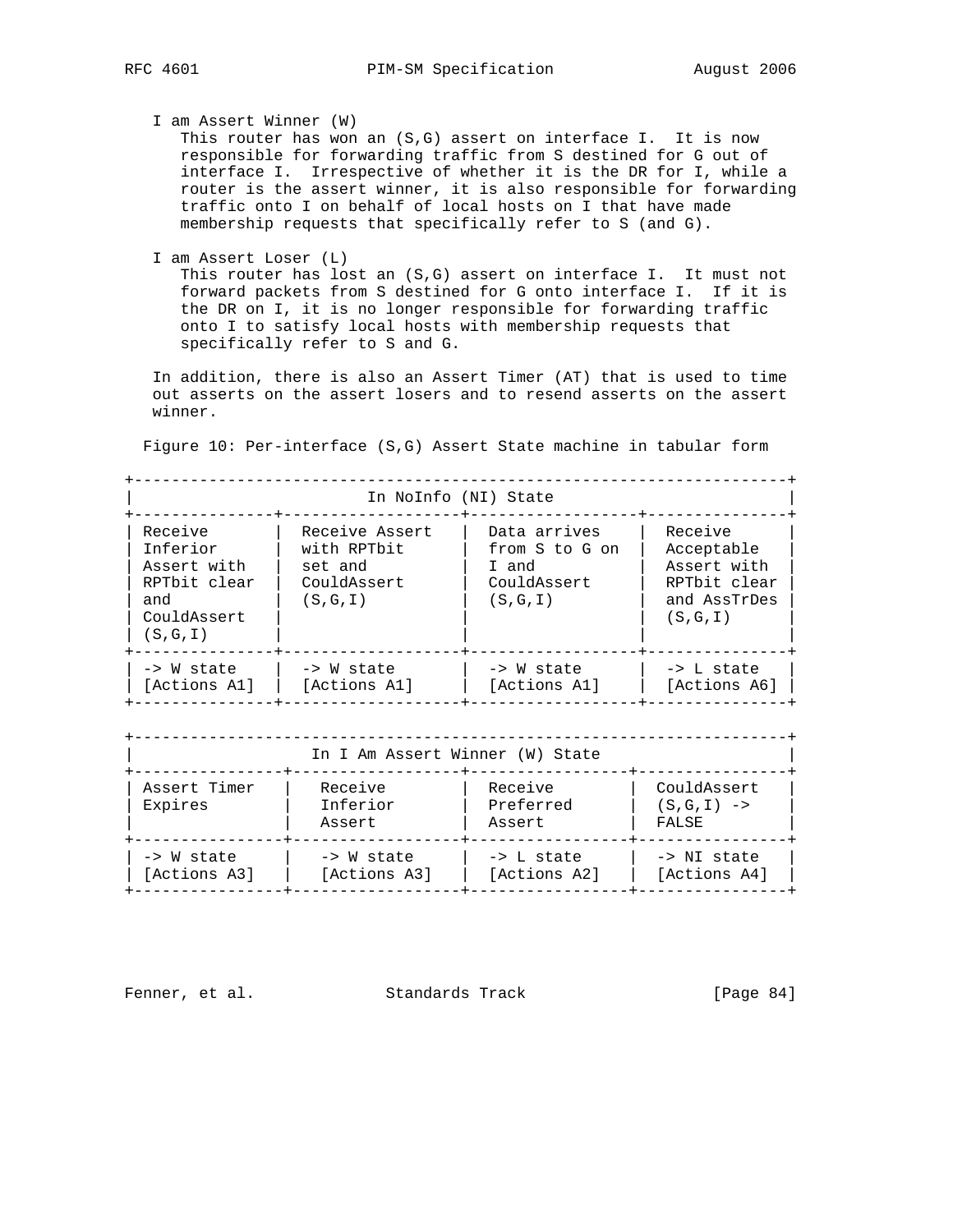| In I Am Assert Loser (L) State |                                                                                |                                                                                      |                         |                                                           |
|--------------------------------|--------------------------------------------------------------------------------|--------------------------------------------------------------------------------------|-------------------------|-----------------------------------------------------------|
| Receive<br>Preferred<br>Assert | Receive<br>Acceptable<br>Assert with<br>RPTbit clear<br>from Current<br>Winner | Receive<br>Inferior<br>Assert or<br>Assert<br>Cancel from<br>Current<br>Winner       | Assert Timer<br>Expires | Current<br>Winner's<br>GenID<br>Changes or<br>NLT Expires |
| -> L state                     | l-> L state                                                                    | l-> NI state<br>[Actions A2]  [Actions A2]  [Actions A5]  [Actions A5]  [Actions A5] | l-> NI state            | -> NI state                                               |

| In I Am Assert Loser (L) State    |                                                       |                                       |                                          |  |
|-----------------------------------|-------------------------------------------------------|---------------------------------------|------------------------------------------|--|
| AssTrDes<br>$(S,G,I)$ -><br>FALSE | $my$ metric $->$<br>better than<br>winner's<br>metric | RPF interface<br>(S) stops<br>being I | Receive<br>$Join(S,G)$ on<br>interface I |  |
| -> NI state<br>[Actions A5]       | -> NI state<br>[Actions A5]                           | -> NI state<br>[Actions A5]           | -> NI State<br>[Actions A5]              |  |

 Note that for reasons of compactness, "AssTrDes(S,G,I)" is used in the state machine table to refer to AssertTrackingDesired(S,G,I).

Terminology:

 A "preferred assert" is one with a better metric than the current winner.

 An "acceptable assert" is one that has a better metric than my\_assert\_metric(S,G,I). An assert is never considered acceptable if its metric is infinite.

 An "inferior assert" is one with a worse metric than my\_assert\_metric(S,G,I). An assert is never considered inferior if my\_assert\_metric(S,G,I) is infinite.

Fenner, et al. Standards Track [Page 85]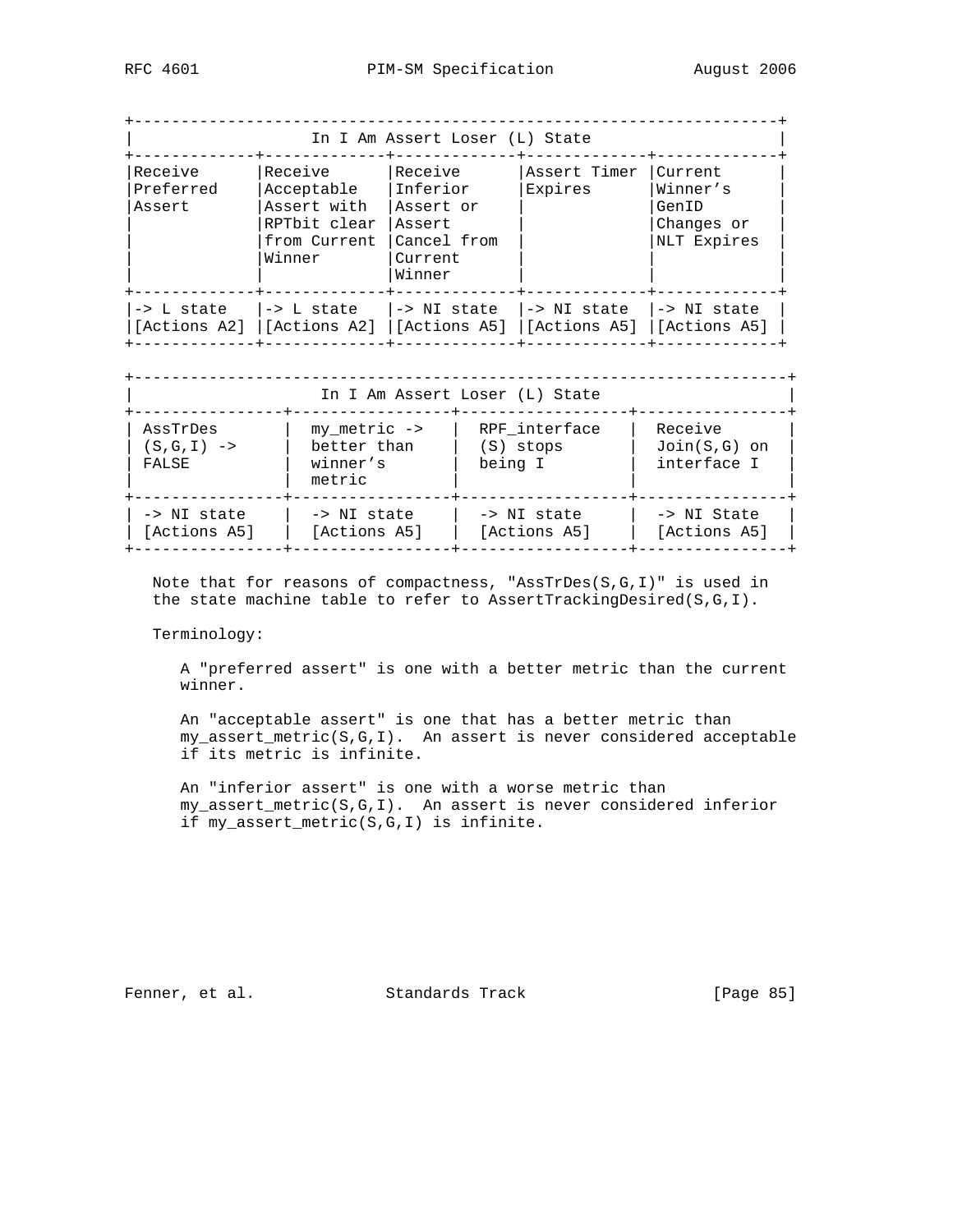```
The state machine uses the following macros:
CouldAssert(S,G,I) =
     SPTbit(S,G) == TRUE AND (RPF_interface(S) != I)
     AND (I in ( ( joins(*,*,RP(G)) (+) joins(*,G) (-) prunes(S,G,rpt))
                    (+) ( pim_include(*,G) (-) pim_exclude(S,G) )
                   (-) lost_assert(*,G)
                   (+) joins(S,G) (+) pim_include(S,G) ) )
    CouldAssert(S,G,I) is true for downstream interfaces that would be in
    the inherited_olist(S,G) if (S,G) assert information was not taken
    into account.
    AssertTrackingDesired(S,G,I) =
         (I \text{ in } (i \text{ joins } (*, * , RP(G)) (+) \text{ joins } (*, G) (-) \text{ prunes}(S, G, rpt)) (+) ( pim_include(*,G) (-) pim_exclude(S,G) )
                  (-) lost_assert(*,G)
                 (+) joins(S,G) ) )
         OR (local_receiver_include(S,G,I) == TRUE
             AND (I_\text{am\_DR}(I) \text{ OR } (AssertWinner(S,G,I) == me)))OR ((RPF_interface(S) == I) AND (JoinDesired(S,G) == TRUE))OR ((RPF_{\text{interface}}(RP(G))) == I) AND (\text{JoinDesired}(*,G)) == TRUE)AND (SP \cap \text{C} = F \cap \text{C}
```
 AssertTrackingDesired(S,G,I) is true on any interface in which an (S,G) assert might affect our behavior.

 The first three lines of AssertTrackingDesired account for (\*,G) join and local membership information received on I that might cause the router to be interested in asserts on I.

 The 4th line accounts for (S,G) join information received on I that might cause the router to be interested in asserts on I.

 The 5th and 6th lines account for (S,G) local membership information on I. Note that we can't use the pim\_include(S,G) macro since it uses lost\_assert(S,G,I) and would result in the router forgetting that it lost an assert if the only reason it was interested was local membership. The AssertWinner(S,G,I) check forces an assert winner to keep on being responsible for forwarding as long as local receivers are present. Removing this check would make the assert winner give up forwarding as soon as the information that originally caused it to forward went away, and the task of forwarding for local receivers would revert back to the DR.

Fenner, et al. Standards Track [Page 86]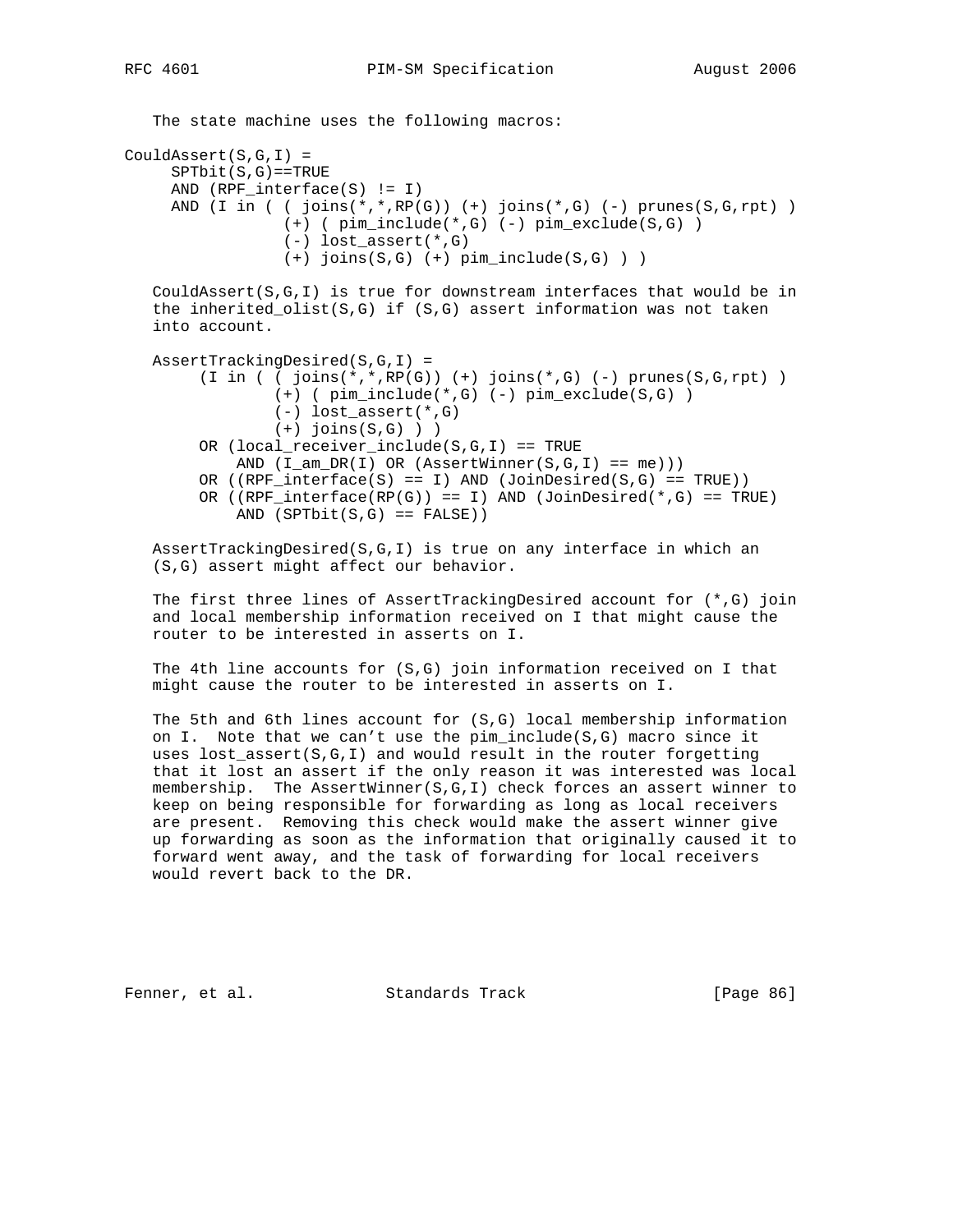The last three lines account for the fact that a router must keep track of assert information on upstream interfaces in order to send joins and prunes to the proper neighbor.

Transitions from NoInfo State

When in NoInfo state, the following events may trigger transitions:

 Receive Inferior Assert with RPTbit cleared AND CouldAssert(S,G,I)==TRUE

> An assert is received for (S,G) with the RPT bit cleared that is inferior to our own assert metric. The RPT bit cleared indicates that the sender of the assert had (S,G) forwarding state on this interface. If the assert is inferior to our metric, then we must also have  $(S, G)$  forwarding state (i.e., CouldAssert(S,G,I)==TRUE) as  $(S,G)$  asserts beat  $(*,G)$  asserts, and so we should be the assert winner. We transition to the "I am Assert Winner" state and perform Actions A1 (below).

Receive Assert with RPTbit set AND CouldAssert( $S,G,I$ )==TRUE An assert is received for (S,G) on I with the RPT bit set (it's a (\*,G) assert). CouldAssert(S,G,I) is TRUE only if we have (S,G) forwarding state on this interface, so we should be the assert winner. We transition to the "I am Assert Winner" state and perform Actions A1 (below).

 An (S,G) data packet arrives on interface I, AND CouldAssert(S,G,I)==TRUE An (S,G) data packet arrived on an downstream interface that is in our (S,G) outgoing interface list. We optimistically assume that we will be the assert winner for this (S,G), and so we transition to the "I am Assert Winner" state and perform Actions A1 (below), which will initiate the assert negotiation for (S,G).

 Receive Acceptable Assert with RPT bit clear AND AssertTrackingDesired(S,G,I)==TRUE We're interested in (S,G) Asserts, either because I is a downstream interface for which we have (S,G) or (\*,G) forwarding state, or because I is the upstream interface for S and we have (S,G) forwarding state. The received assert has a better metric than our own, so we do not win the Assert. We transition to "I am Assert Loser" and perform Actions A6 (below).

Fenner, et al. Standards Track [Page 87]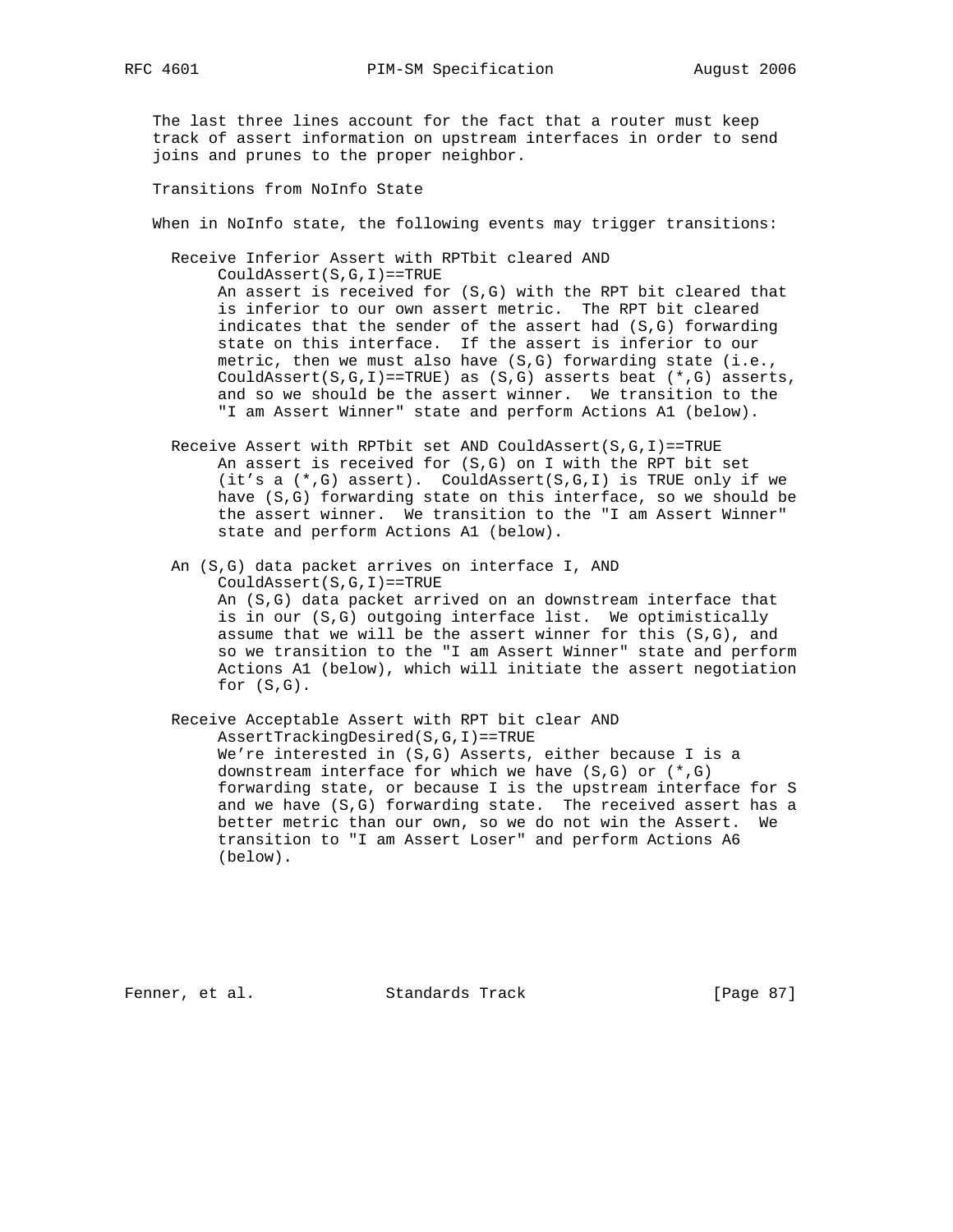Transitions from "I am Assert Winner" State

 When in "I am Assert Winner" state, the following events trigger transitions:

Assert Timer Expires

 The (S,G) Assert Timer expires. As we're in the Winner state, we must still have (S,G) forwarding state that is actively being kept alive. We resend the (S,G) Assert and restart the Assert Timer (Actions A3 below). Note that the assert winner's Assert Timer is engineered to expire shortly before timers on assert losers; this prevents unnecessary thrashing of the forwarder and periodic flooding of duplicate packets.

Receive Inferior Assert

We receive an  $(S, G)$  assert or  $(*, G)$  assert mentioning S that has a worse metric than our own. Whoever sent the assert is in error, and so we resend an (S,G) Assert and restart the Assert Timer (Actions A3 below).

Receive Preferred Assert

 We receive an (S,G) assert that has a better metric than our own. We transition to "I am Assert Loser" state and perform Actions A2 (below). Note that this may affect the value of JoinDesired(S,G) and PruneDesired(S,G,rpt), which could cause transitions in the upstream (S,G) or (S,G,rpt) state machines.

CouldAssert(S,G,I) -> FALSE

 Our (S,G) forwarding state or RPF interface changed so as to make CouldAssert(S,G,I) become false. We can no longer perform the actions of the assert winner, and so we transition to NoInfo state and perform Actions A4 (below). This includes sending a "canceling assert" with an infinite metric.

Transitions from "I am Assert Loser" State

 When in "I am Assert Loser" state, the following transitions can occur:

Receive Preferred Assert

 We receive an assert that is better than that of the current assert winner. We stay in Loser state and perform Actions A2 below.

Fenner, et al. Standards Track [Page 88]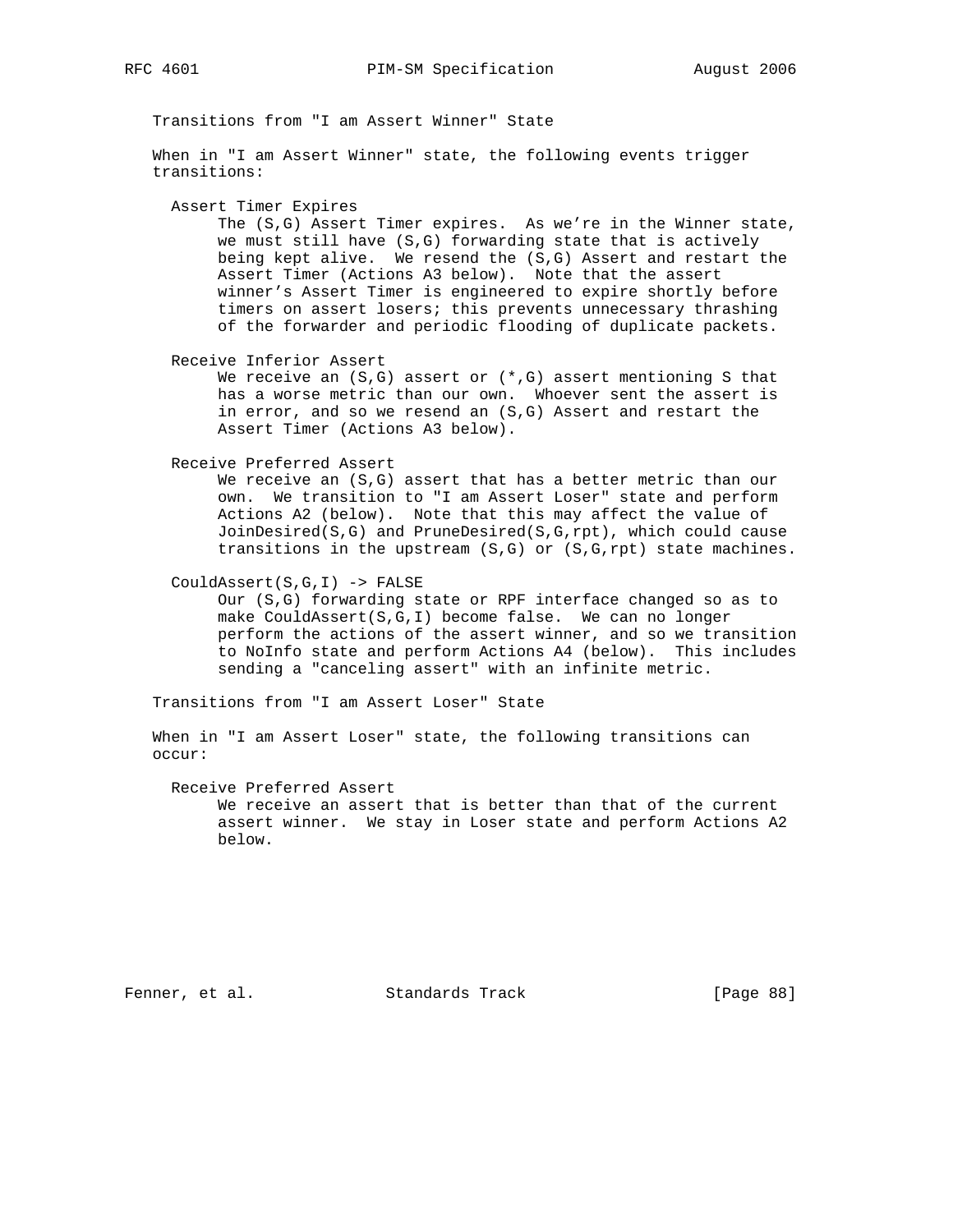- Receive Acceptable Assert with RPTbit clear from Current Winner We receive an assert from the current assert winner that is better than our own metric for this (S,G) (although the metric may be worse than the winner's previous metric). We stay in Loser state and perform Actions A2 below.
- Receive Inferior Assert or Assert Cancel from Current Winner We receive an assert from the current assert winner that is worse than our own metric for this group (typically, because the winner's metric became worse or because it is an assert cancel). We transition to NoInfo state, deleting the (S,G) assert information and allowing the normal PIM Join/Prune mechanisms to operate. Usually, we will eventually re-assert and win when data packets from S have started flowing again.

 Assert Timer Expires The (S,G) Assert Timer expires. We transition to NoInfo state, deleting the (S,G) assert information (Actions A5 below).

 Current Winner's GenID Changes or NLT Expires The Neighbor Liveness Timer associated with the current winner expires or we receive a Hello message from the current winner reporting a different GenID from the one it previously reported. This indicates that the current winner's interface or router has gone down (and may have come back up), and so we must assume it no longer knows it was the winner. We transition to the NoInfo state, deleting this (S,G) assert information (Actions A5 below).

 AssertTrackingDesired(S,G,I)->FALSE AssertTrackingDesired(S,G,I) becomes FALSE. Our forwarding state has changed so that (S,G) Asserts on interface I are no longer of interest to us. We transition to the NoInfo state,

deleting the (S,G) assert information.

 My metric becomes better than the assert winner's metric my\_assert\_metric(S,G,I) has changed so that now my assert metric for (S,G) is better than the metric we have stored for current assert winner. This might happen when the underlying routing metric changes, or when CouldAssert(S,G,I) becomes true; for example, when SPTbit(S,G) becomes true. We transition to NoInfo state, delete this (S,G) assert state (Actions A5 below), and allow the normal PIM Join/Prune mechanisms to operate. Usually, we will eventually re-assert and win when data packets from S have started flowing again.

Fenner, et al. Standards Track [Page 89]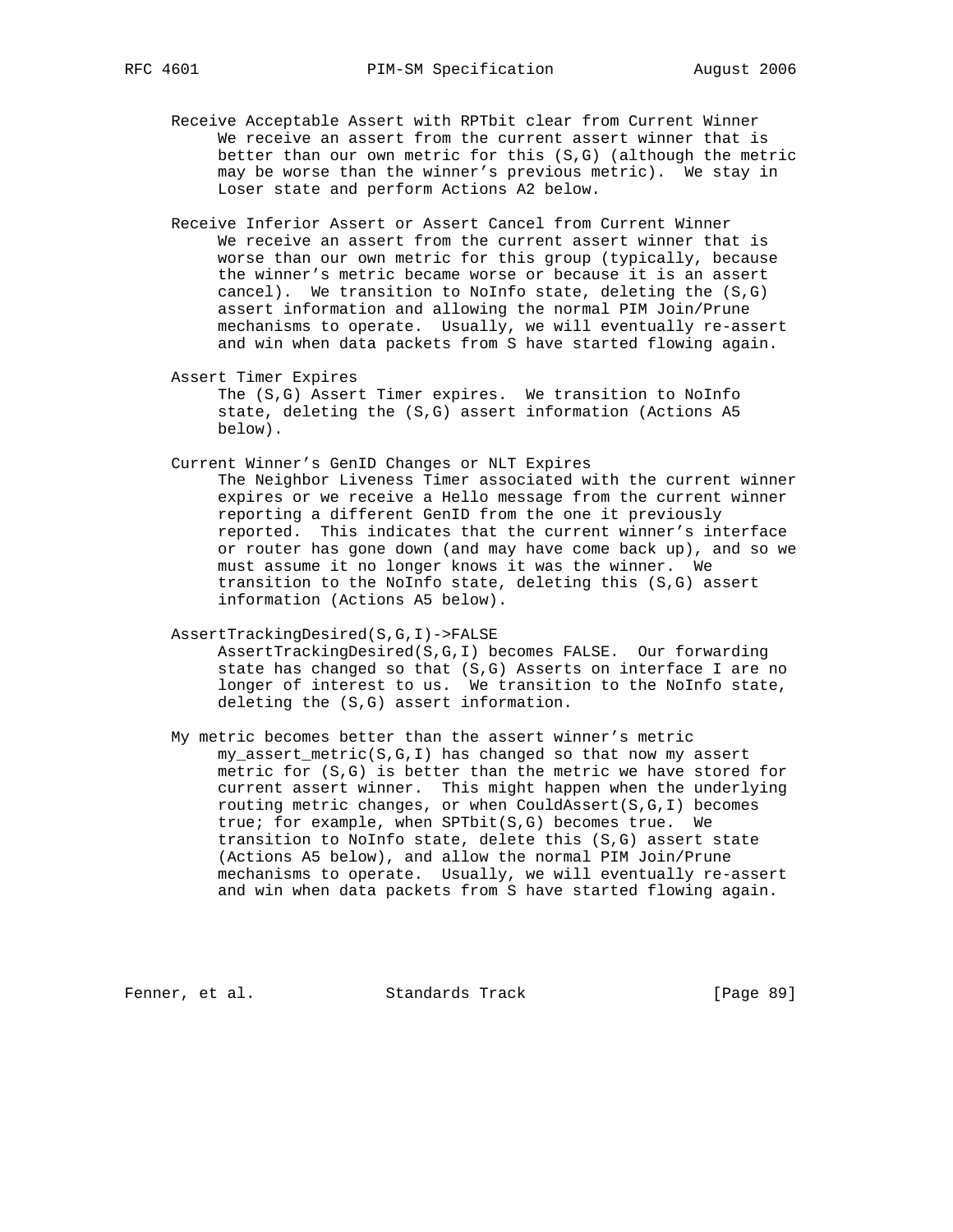- RPF\_interface(S) stops being interface I Interface I used to be the RPF interface for S, and now it is not. We transition to NoInfo state, deleting this (S,G) assert state (Actions A5 below).
- Receive Join(S,G) on Interface I

We receive a Join(S,G) that has the Upstream Neighbor Address field set to my primary IP address on interface I. The action is to transition to NoInfo state, delete this (S,G) assert state (Actions A5 below), and allow the normal PIM Join/Prune mechanisms to operate. If whoever sent the Join was in error, then the normal assert mechanism will eventually re-apply, and we will lose the assert again. However, whoever sent the assert may know that the previous assert winner has died, and so we may end up being the new forwarder.

- (S,G) Assert State machine Actions
	- A1: Send Assert(S,G). Set Assert Timer to (Assert\_Time - Assert\_Override\_Interval). Store self as AssertWinner(S,G,I). Store spt\_assert\_metric(S,I) as AssertWinnerMetric(S,G,I).
	- A2: Store new assert winner as AssertWinner(S,G,I) and assert winner metric as AssertWinnerMetric(S,G,I). Set Assert Timer to Assert\_Time.
	- A3: Send Assert(S,G). Set Assert Timer to (Assert\_Time - Assert\_Override\_Interval).
	- A4: Send AssertCancel(S,G). Delete assert info (AssertWinner(S,G,I) and AssertWinnerMetric(S,G,I) will then return their default values).
	- A5: Delete assert info (AssertWinner(S,G,I) and AssertWinnerMetric(S,G,I) will then return their default values).
	- A6: Store new assert winner as AssertWinner(S,G,I) and assert winner metric as AssertWinnerMetric(S,G,I). Set Assert Timer to Assert\_Time. If (I is RPF\_interface(S)) AND (UpstreamJPState(S,G) == true) set SPTbit(S,G) to TRUE.

 Note that some of these actions may cause the value of JoinDesired(S,G), PruneDesired(S,G,rpt), or RPF'(S,G) to change, which could cause further transitions in other state machines.

Fenner, et al. Standards Track [Page 90]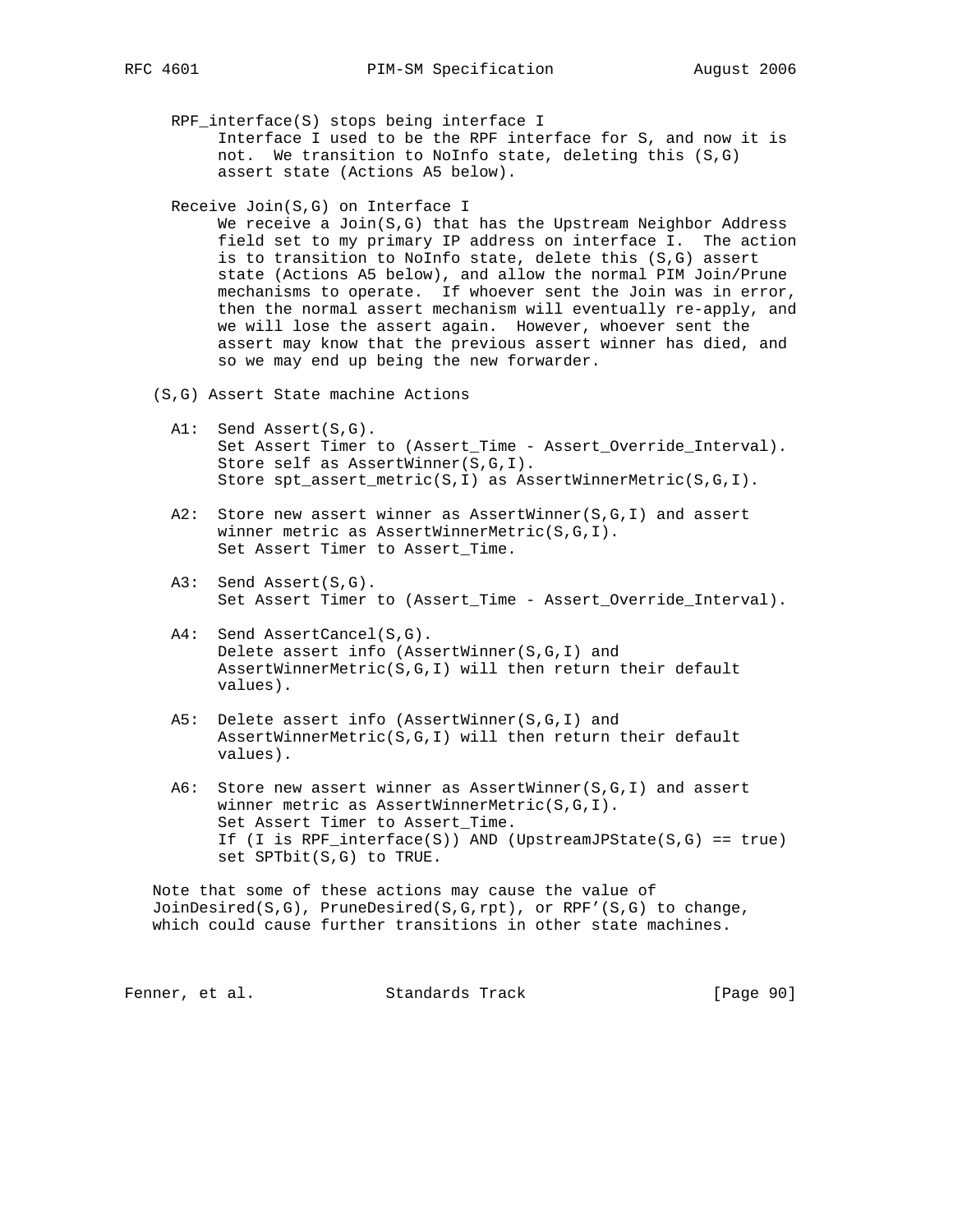4.6.2. (\*,G) Assert Message State Machine

The  $(*$ , G) Assert state machine for interface I is shown in Figure 11. There are three states:

 NoInfo (NI) This router has no (\*,G) assert state on interface I.

I am Assert Winner (W)

This router has won an  $(*,G)$  assert on interface I. It is now responsible for forwarding traffic destined for G onto interface I with the exception of traffic for which it has (S,G) "I am Assert Loser" state. Irrespective of whether it is the DR for I, it is also responsible for handling the membership requests for G from local hosts on I.

I am Assert Loser (L)

 This router has lost an (\*,G) assert on interface I. It must not forward packets for G onto interface I with the exception of traffic from sources for which is has (S,G) "I am Assert Winner" state. If it is the DR, it is no longer responsible for handling the membership requests for group G from local hosts on I.

 In addition, there is also an Assert Timer (AT) that is used to time out asserts on the assert losers and to resend asserts on the assert winner.

 When an Assert message is received with a source address other than zero, a PIM implementation must first match it against the possible events in the (S,G) assert state machine and process any transitions and actions, before considering whether the Assert message matches against the (\*,G) assert state machine.

It is important to note that NO TRANSITION CAN OCCUR in the  $(*$ , G) state machine as a result of receiving an Assert message unless the (S,G) assert state machine for the relevant S and G is in the "NoInfo" state after the (S,G) state machine has processed the message. Also, NO TRANSITION CAN OCCUR in the (\*,G) state machine as a result of receiving an assert message if that message triggers any change of state in the (S,G) state machine. Obviously, when the source address in the received message is set to zero, an (S,G) state machine for the S and G does not exist and can be assumed to be in the "NoInfo" state.

Fenner, et al. Standards Track [Page 91]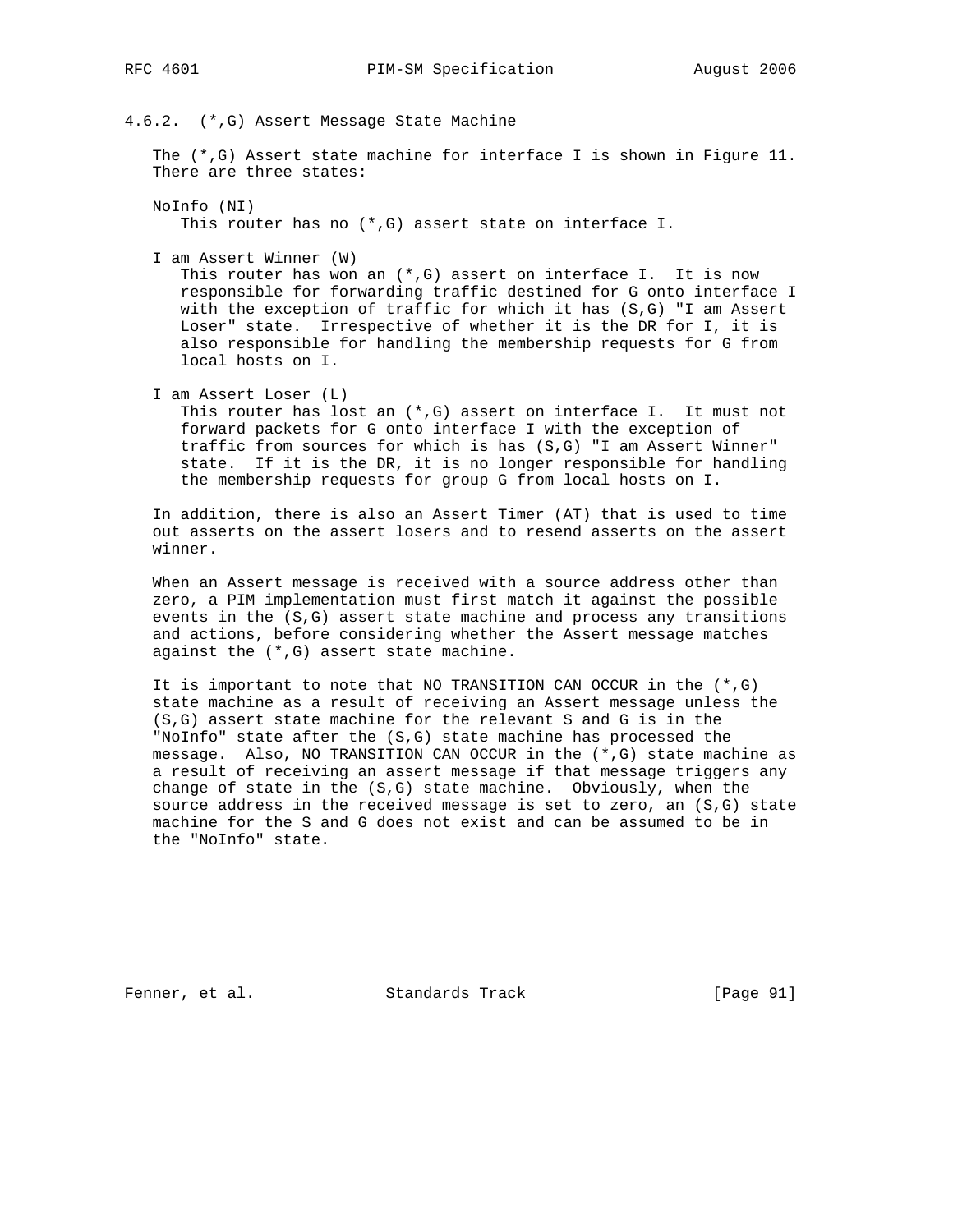For example, if both the  $(S, G)$  and  $(*, G)$  assert state machines are in the NoInfo state when an Assert message arrives, and the message causes the (S,G) state machine to transition to either "W" or "L" state, then the assert will not be processed by the (\*,G) assert state machine.

Another example: if the  $(S, G)$  assert state machine is in "L" state when an assert message is received, and the assert metric in the message is worse than my\_assert\_metric( $S, G, I$ ), then the ( $S, G$ ) assert state machine will transition to NoInfo state. In such a case, if the (\*,G) assert state machine were in NoInfo state, it might appear that it would transition to "W" state, but this is not the case because this message already triggered a transition in the (S,G) assert state machine.

Figure 11: Per-interface (\*,G) Assert State machine in tabular form

|                                                                            |                                         | In NoInfo (NI) State |                                                                              |  |
|----------------------------------------------------------------------------|-----------------------------------------|----------------------|------------------------------------------------------------------------------|--|
| Receive Inferior<br>Assert with RPTbit<br>set and<br>$CouldAsert(*, G, I)$ | on I and<br>CouldAssert<br>$(*$ , G, I) | Data arrives for G   | Receive Acceptable<br>Assert with RPTbit<br>set and AssTrDes<br>$(*$ , G, I) |  |
| -> W state<br>[Actions A1]                                                 | -> W state<br>[Actions A1]              |                      | $\rightarrow$ L state<br>[Actions A2]                                        |  |
| In I Am Assert Winner (W) State                                            |                                         |                      |                                                                              |  |
| Receive<br>Assert Timer<br>Inferior<br>Expires                             |                                         | Receive<br>Preferred | CouldAssert<br>$(* , G , I )$ ->                                             |  |

| Assert | Assert | FALSE

+----------------+-----------------+-----------------+----------------+ | -> W state | -> W state | -> L state | -> NI state | | [Actions A3] | [Actions A3] | [Actions A2] | [Actions A4] | +----------------+-----------------+-----------------+----------------+

Fenner, et al. Standards Track [Page 92]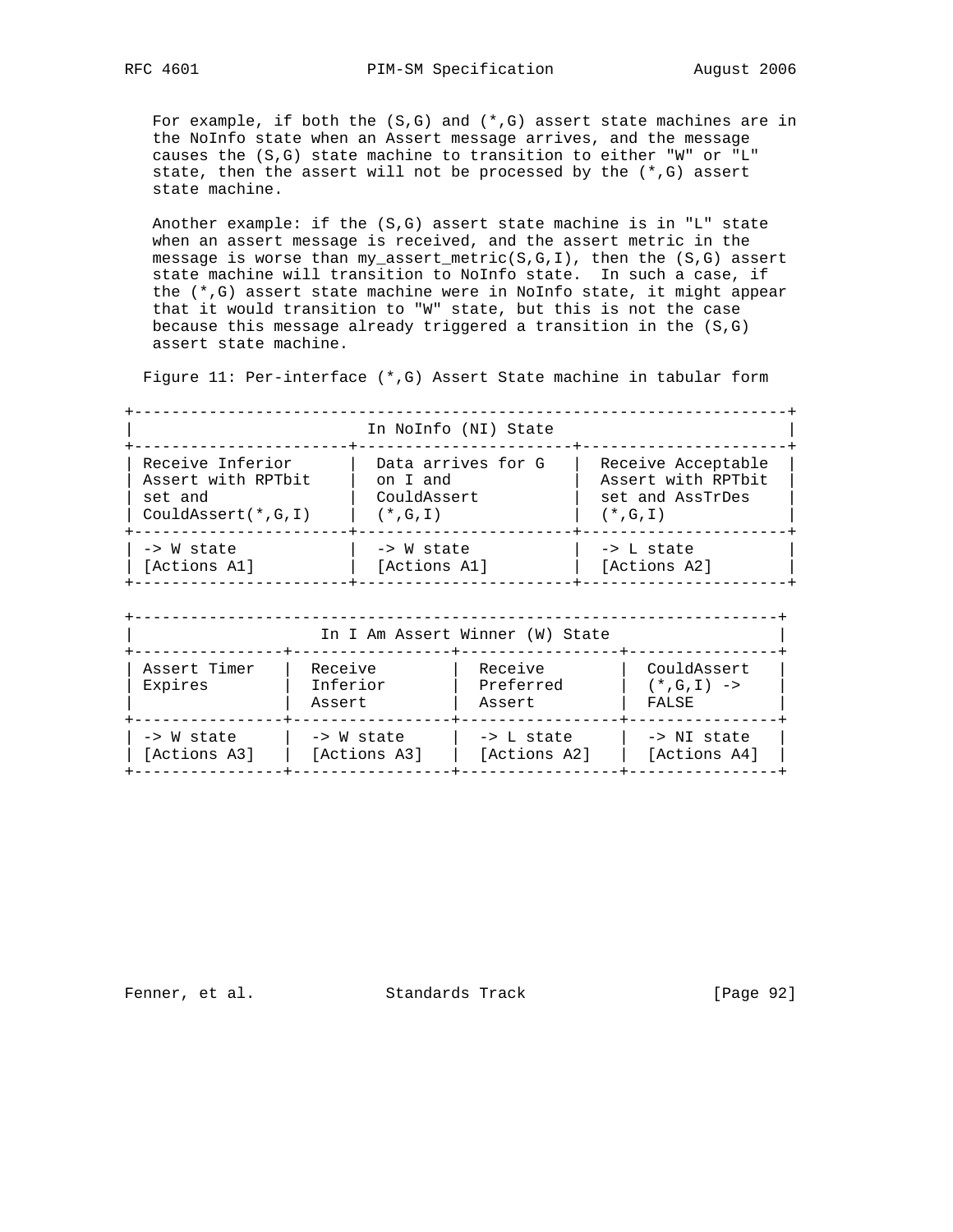| In I Am Assert Loser (L) State<br>----+------------- |                                                                              |                                                                                                      |                          |                                                           |
|------------------------------------------------------|------------------------------------------------------------------------------|------------------------------------------------------------------------------------------------------|--------------------------|-----------------------------------------------------------|
| Receive<br>Preferred<br>Assert with<br>RPTbit set    | Receive<br>Acceptable<br>Assert from<br>Current<br>Winner with<br>RPTbit set | Receive<br>Inferior<br>Assert or<br>Assert<br>Cancel from<br>Current<br>Winner                       | Assert Timer<br>Expires  | Current<br>Winner's<br>GenID<br>Changes or<br>NLT Expires |
| $\rightarrow$ L state $\rightarrow$ L state          | --+------                                                                    | --+----------<br>-> NI state<br>[Actions A2]  [Actions A2]  [Actions A5]  [Actions A5]  [Actions A5] | -> NI state  -> NI state |                                                           |

| In I Am Assert Loser (L) State                  |                                                       |                                             |                                                                          |  |
|-------------------------------------------------|-------------------------------------------------------|---------------------------------------------|--------------------------------------------------------------------------|--|
| AssTrDes<br>$(* , G , I ) \rightarrow$<br>FALSE | $my$ metric $->$<br>better than<br>Winner's<br>metric | RPF interface<br>$(RP(G))$ stops<br>being I | Receive<br>$Join(*,G)$ or<br>Join<br>$(*$ , $*,RP(G))$ on<br>Interface I |  |
| -> NI state<br>[Actions A5]                     | -> NI state<br>[Actions A5]                           | -> NI state<br>[Actions A5]                 | -> NI State<br>[Actions A5]                                              |  |

The state machine uses the following macros:

```
 CouldAssert(*,G,I) =
   ( I in ( joins(*,*,RP(G)) (+) joins(*,G)
            (+) pim_include(*,G)) )
     AND (RPF_interface(RP(G)) != I)
```
CouldAssert( $*,G,I$ ) is true on downstream interfaces for which we have (\*,\*,RP(G)) or (\*,G) join state, or local members that requested any traffic destined for G.

```
 AssertTrackingDesired(*,G,I) =
     CouldAssert(*,G,I)
     OR (local_receiver_include(*,G,I)==TRUE
       AND (I_\text{am\_DR}(I) OR AssertWinner(*,G,I) == me))
    OR (RPF_interface(RP(G)) == I AND RPTJoinDesired(G))
```
 AssertTrackingDesired(\*,G,I) is true on any interface on which an (\*,G) assert might affect our behavior.

Fenner, et al. Standards Track [Page 93]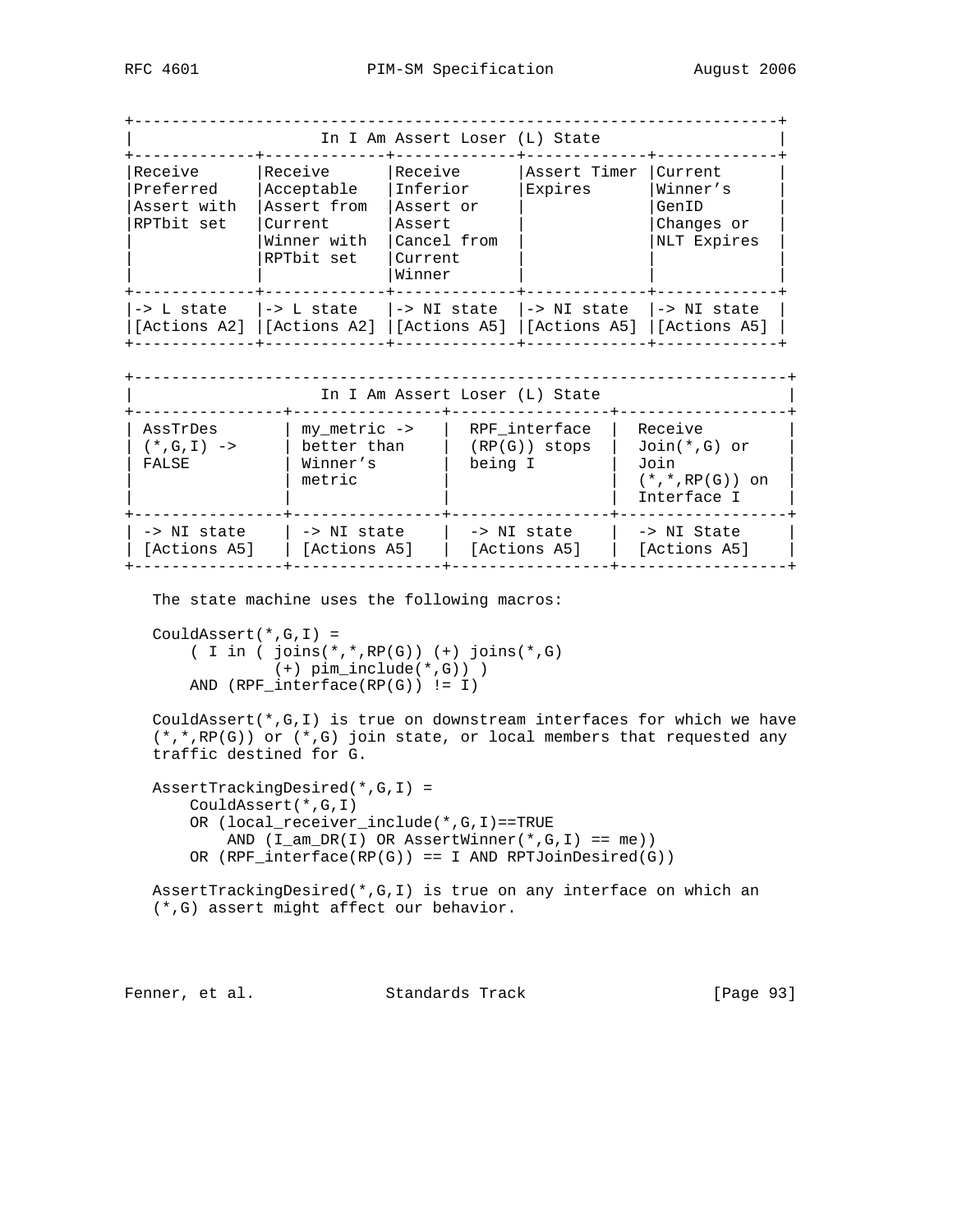Note that for reasons of compactness, "AssTrDes(\*,G,I)" is used in the state machine table to refer to AssertTrackingDesired(\*,G,I).

Terminology:

 A "preferred assert" is one with a better metric than the current winner.

 An "acceptable assert" is one that has a better metric than my\_assert\_metric(\*,G,I). An assert is never considered acceptable if its metric is infinite.

 An "inferior assert" is one with a worse metric than my\_assert\_metric(\*,G,I). An assert is never considered inferior if my\_assert\_metric(\*,G,I) is infinite.

Transitions from NoInfo State

 When in NoInfo state, the following events trigger transitions, but only if the (S,G) assert state machine is in NoInfo state before and after consideration of the received message:

 Receive Inferior Assert with RPTbit set AND CouldAssert(\*,G,I)==TRUE An Inferior (\*,G) assert is received for G on Interface I. If CouldAssert(\*,G,I) is TRUE, then I is our downstream interface, and we have (\*,G) forwarding state on this interface, so we should be the assert winner. We transition to the "I am Assert Winner" state and perform Actions A1 (below).

 A data packet destined for G arrives on interface I, AND CouldAssert(\*,G,I)==TRUE A data packet destined for G arrived on a downstream interface that is in our (\*,G) outgoing interface list. We therefore believe we should be the forwarder for this  $(*$ ,  $G)$ , and so we transition to the "I am Assert Winner" state and perform Actions A1 (below).

 Receive Acceptable Assert with RPT bit set AND AssertTrackingDesired(\*,G,I)==TRUE We're interested in (\*,G) Asserts, either because I is a downstream interface for which we have (\*,G) forwarding state, or because I is the upstream interface for RP(G) and we have (\*,G) forwarding state. We get a (\*,G) Assert that has a better metric than our own, so we do not win the Assert. We transition to "I am Assert Loser" and perform Actions A2 (below).

Fenner, et al. Standards Track [Page 94]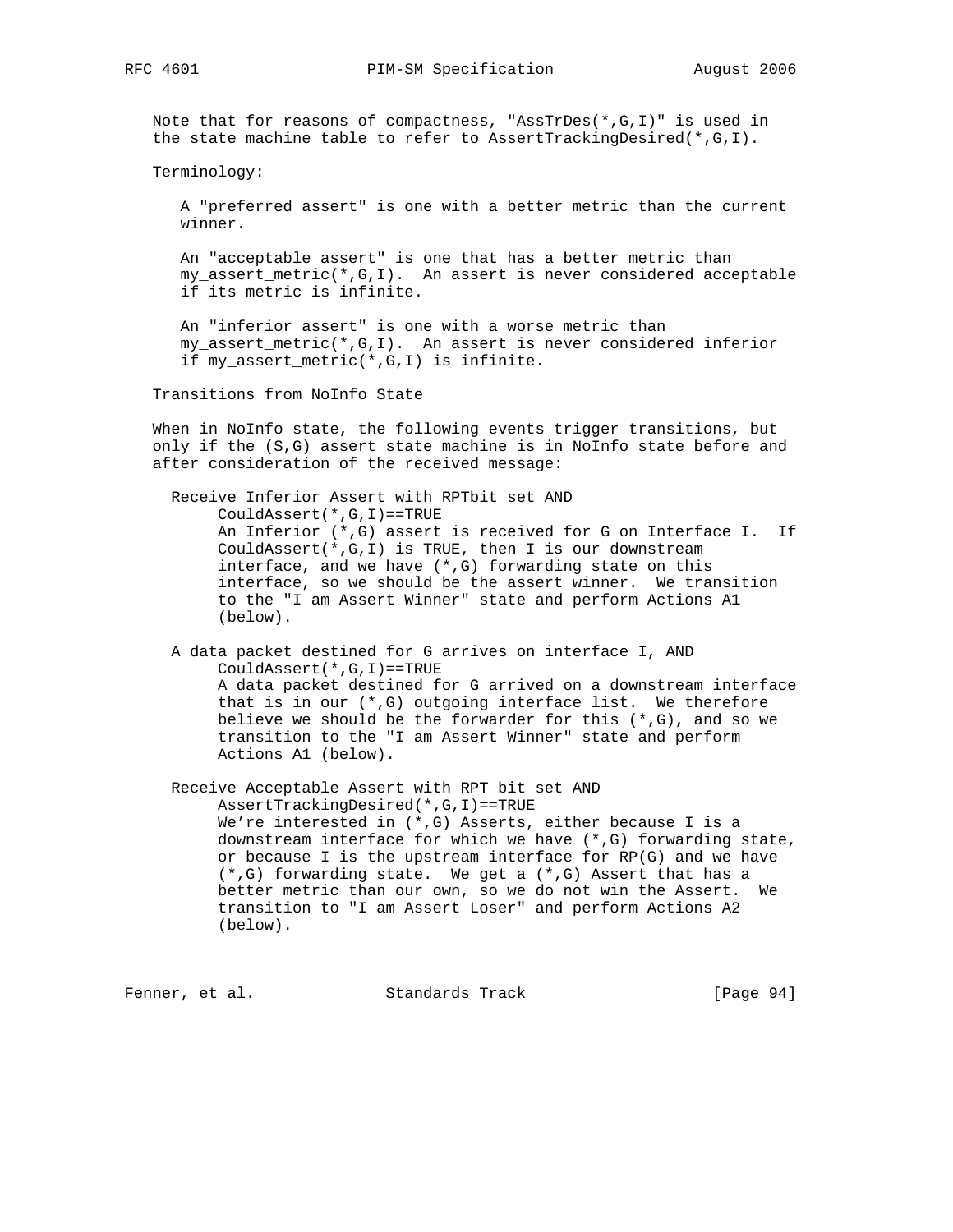Transitions from "I am Assert Winner" State

 When in "I am Assert Winner" state, the following events trigger transitions, but only if the (S,G) assert state machine is in NoInfo state before and after consideration of the received message:

 Receive Inferior Assert We receive a  $(*,G)$  assert that has a worse metric than our own. Whoever sent the assert has lost, and so we resend a (\*,G) Assert and restart the Assert Timer (Actions A3 below).

 Receive Preferred Assert We receive a  $(*,G)$  assert that has a better metric than our own. We transition to "I am Assert Loser" state and perform Actions A2 (below).

 When in "I am Assert Winner" state, the following events trigger transitions:

Assert Timer Expires

 The (\*,G) Assert Timer expires. As we're in the Winner state, then we must still have (\*,G) forwarding state that is actively being kept alive. To prevent unnecessary thrashing of the forwarder and periodic flooding of duplicate packets, we resend the (\*,G) Assert and restart the Assert Timer (Actions A3 below).

CouldAssert(\*,G,I) -> FALSE

 Our (\*,G) forwarding state or RPF interface changed so as to make CouldAssert(\*,G,I) become false. We can no longer perform the actions of the assert winner, and so we transition to NoInfo state and perform Actions A4 (below).

Transitions from "I am Assert Loser" State

 When in "I am Assert Loser" state, the following events trigger transitions, but only if the (S,G) assert state machine is in NoInfo state before and after consideration of the received message:

 Receive Preferred Assert with RPTbit set We receive a  $(*$ , G) assert that is better than that of the current assert winner. We stay in Loser state and perform Actions A2 below.

Fenner, et al. Standards Track [Page 95]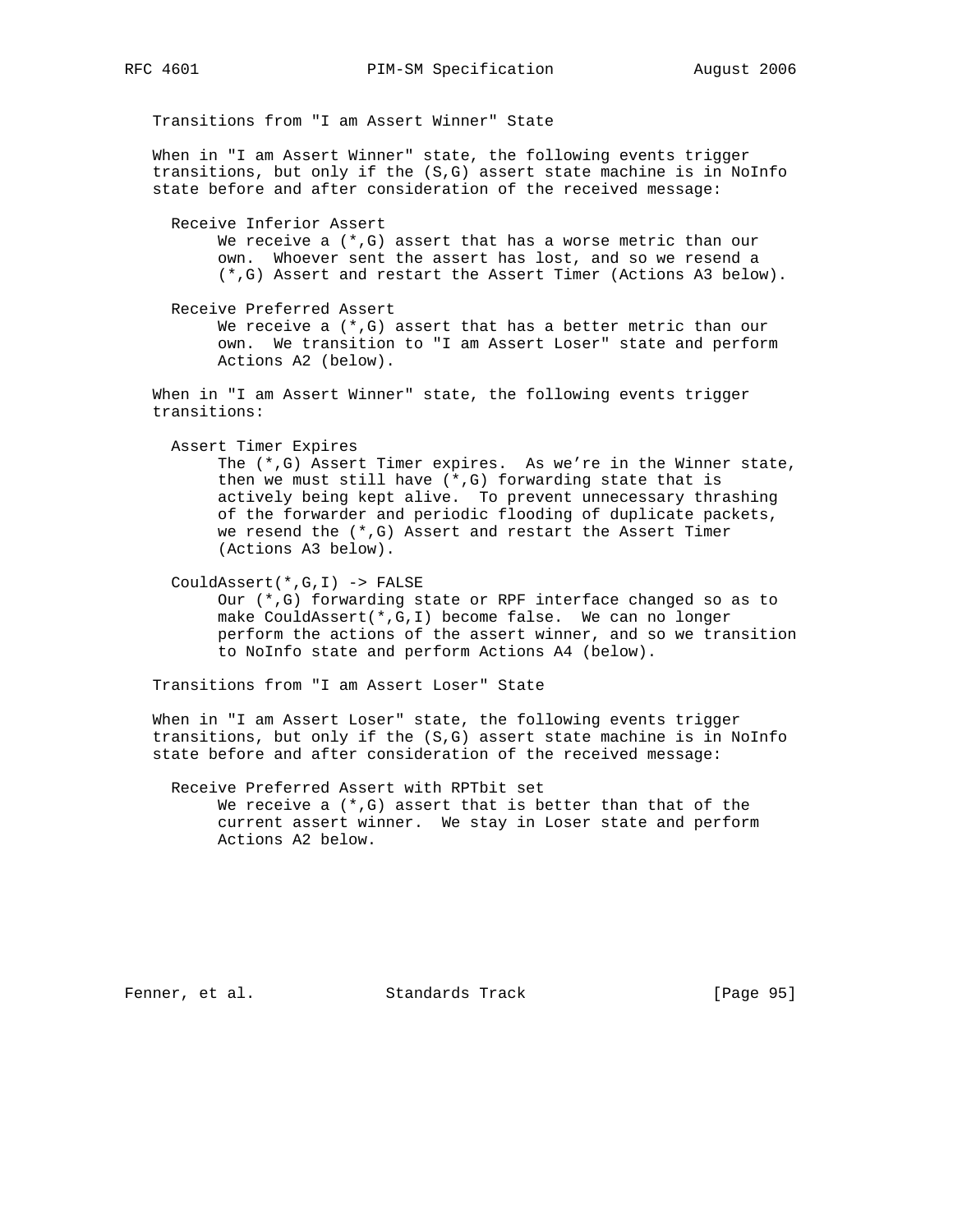- Receive Acceptable Assert from Current Winner with RPTbit set We receive a  $(*,G)$  assert from the current assert winner that is better than our own metric for this group (although the metric may be worse than the winner's previous metric). We stay in Loser state and perform Actions A2 below.
- Receive Inferior Assert or Assert Cancel from Current Winner We receive an assert from the current assert winner that is worse than our own metric for this group (typically because the winner's metric became worse or is now an assert cancel). We transition to NoInfo state, delete this  $(*,G)$  assert state (Actions A5), and allow the normal PIM Join/Prune mechanisms to operate. Usually, we will eventually re-assert and win when data packets for G have started flowing again.

 When in "I am Assert Loser" state, the following events trigger transitions:

 Assert Timer Expires The (\*,G) Assert Timer expires. We transition to NoInfo state and delete this (\*,G) assert info (Actions A5).

 Current Winner's GenID Changes or NLT Expires The Neighbor Liveness Timer associated with the current winner expires or we receive a Hello message from the current winner reporting a different GenID from the one it previously reported. This indicates that the current winner's interface or router has gone down (and may have come back up), and so we must assume it no longer knows it was the winner. We transition to the NoInfo state, deleting the (\*,G) assert information (Actions A5).

 AssertTrackingDesired(\*,G,I)->FALSE AssertTrackingDesired(\*,G,I) becomes FALSE. Our forwarding state has changed so that  $(*$ , G) Asserts on interface I are no longer of interest to us. We transition to NoInfo state and delete this (\*,G) assert info (Actions A5).

 My metric becomes better than the assert winner's metric My routing metric, rpt assert metric(G,I), has changed so that now my assert metric for (\*,G) is better than the metric we have stored for current assert winner. We transition to NoInfo state, delete this (\*,G) assert state (Actions A5), and allow the normal PIM Join/Prune mechanisms to operate. Usually, we will eventually re-assert and win when data packets for G have started flowing again.

Fenner, et al. Standards Track [Page 96]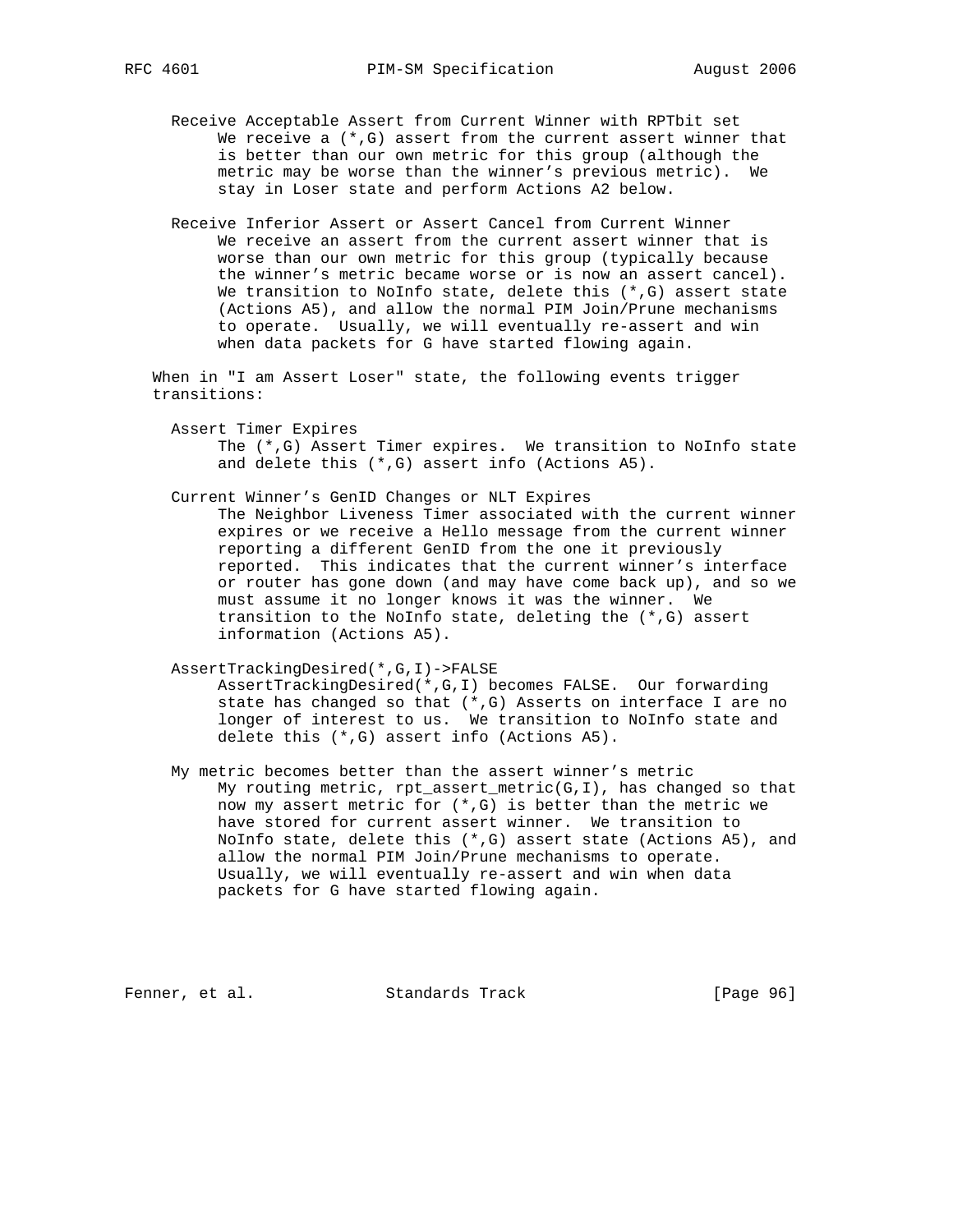- RPF\_interface(RP(G)) stops being interface I Interface I used to be the RPF interface for RP(G), and now it is not. We transition to NoInfo state and delete this  $(*,G)$ assert state (Actions A5).
- Receive Join(\*,G) or Join(\*,\*,RP(G)) on interface I We receive a Join(\*,G) or a Join(\*,\*,RP(G)) that has the Upstream Neighbor Address field set to my primary IP address on interface I. The action is to transition to NoInfo state, delete this (\*,G) assert state (Actions A5), and allow the normal PIM Join/Prune mechanisms to operate. If whoever sent the Join was in error, then the normal assert mechanism will eventually re-apply, and we will lose the assert again. However, whoever sent the assert may know that the previous assert winner has died, so we may end up being the new forwarder.
- (\*,G) Assert State machine Actions
	- A1: Send Assert(\*,G). Set Assert Timer to (Assert\_Time - Assert\_Override\_Interval). Store self as AssertWinner(\*,G,I). Store rpt\_assert\_metric(G,I) as AssertWinnerMetric(\*,G,I).
	- A2: Store new assert winner as AssertWinner(\*,G,I) and assert winner metric as AssertWinnerMetric(\*,G,I). Set Assert Timer to Assert\_Time.
	- A3: Send Assert(\*,G) Set Assert Timer to (Assert\_Time - Assert\_Override\_Interval).
	- A4: Send AssertCancel(\*,G). Delete assert info (AssertWinner(\*,G,I) and AssertWinnerMetric(\*,G,I) will then return their default values).
	- A5: Delete assert info (AssertWinner(\*,G,I) and AssertWinnerMetric(\*,G,I) will then return their default values).

 Note that some of these actions may cause the value of JoinDesired(\*,G) or RPF'(\*,G)) to change, which could cause further transitions in other state machines.

Fenner, et al. Standards Track [Page 97]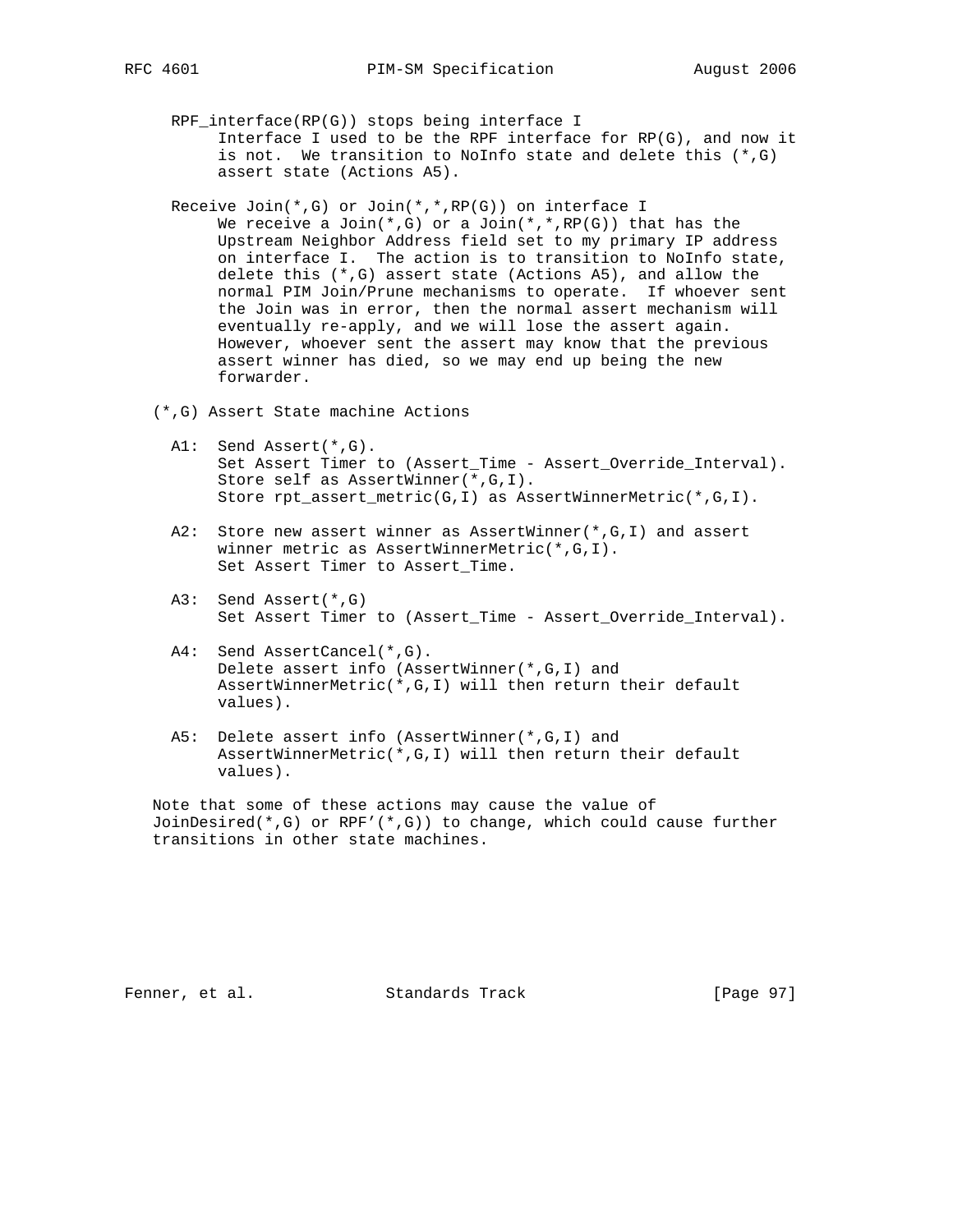```
4.6.3. Assert Metrics
    Assert metrics are defined as:
```

```
 struct assert_metric {
  rpt_bit_flag;
  metric_preference;
  route_metric;
  ip_address;
 };
```
When comparing assert\_metrics, the rpt\_bit\_flag, metric\_preference, and route\_metric field are compared in order, where the first lower value wins. If all fields are equal, the primary IP address of the router that sourced the Assert message is used as a tie-breaker, with the highest IP address winning.

 An assert metric for (S,G) to include in (or compare against) an Assert message sent on interface I should be computed using the following pseudocode:

```
 assert_metric
     my_assert_metric(S,G,I) {
        if( Couldissert(S,G,I) == TRUE ) {
              return spt_assert_metric(S,I)
         \} else if( CouldAssert(*,G,I) == TRUE ) {
              return rpt_assert_metric(G,I)
          } else {
             return infinite_assert_metric()
 }
     }
```
 $spt\_assert\_metric(S,I)$  gives the assert metric we use if we're sending an assert based on active (S,G) forwarding state:

```
 assert_metric
 spt_assert_metric(S,I) {
    return {0,MRIB.pref(S),MRIB.metric(S),my_ip_address(I)}
 }
```

```
 rpt_assert_metric(G,I) gives the assert metric we use if we're
 sending an assert based only on (*,G) forwarding state:
```

```
 assert_metric
 rpt_assert_metric(G,I) {
    return \{1, \text{MRIB.pref(RP(G))}, \text{MRIB.metric(RP(G))}, \text{my\_ip\_address(I)}\} }
```

```
Fenner, et al. Standards Track [Page 98]
```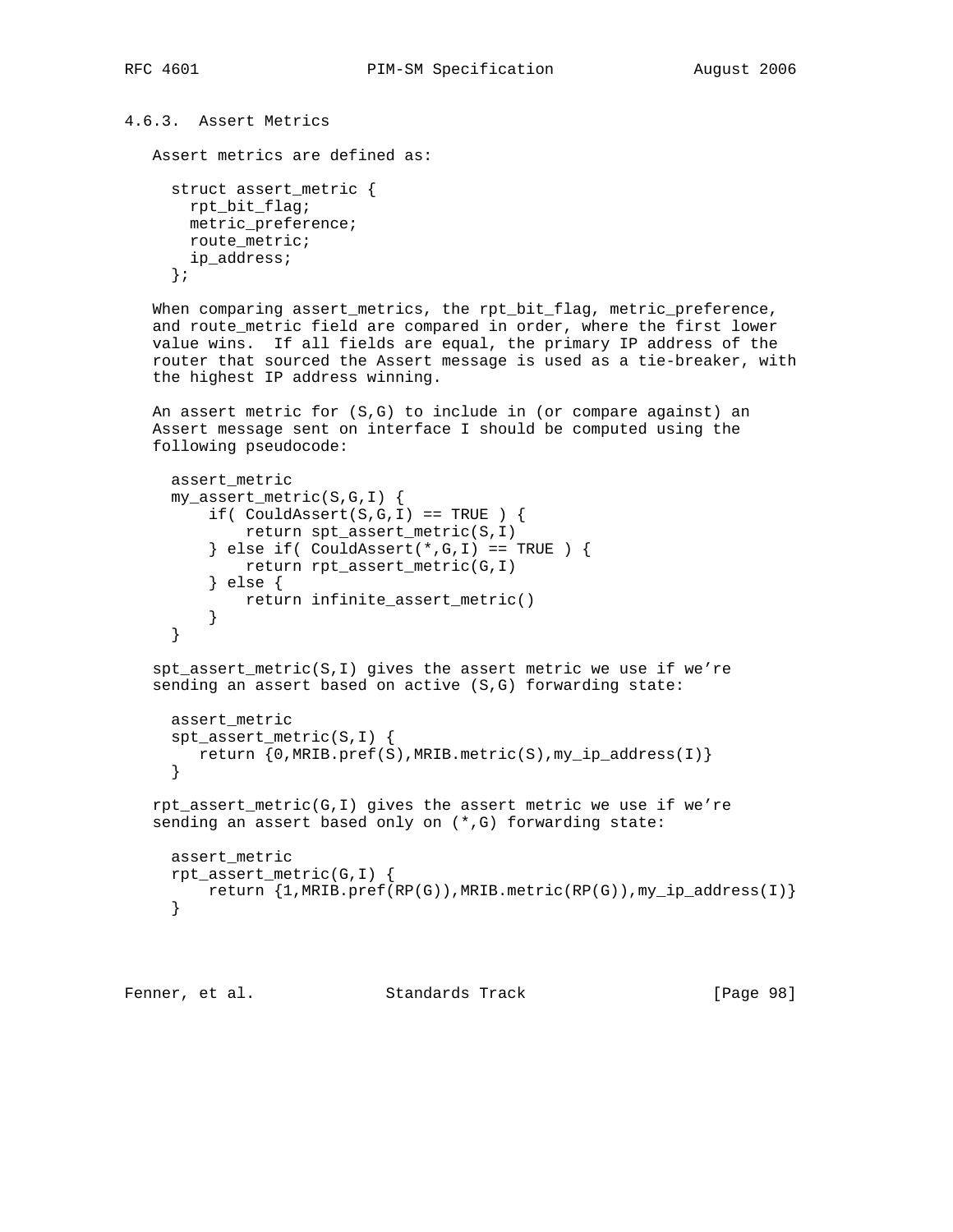MRIB.pref(X) and MRIB.metric(X) are the routing preference and routing metrics associated with the route to a particular (unicast) destination X, as determined by the MRIB. my\_ip\_address(I) is simply the router's primary IP address that is associated with the local interface I.

 infinite\_assert\_metric() gives the assert metric we need to send an assert but don't match either  $(S,G)$  or  $(*,G)$  forwarding state:

```
assert metric
 infinite_assert_metric() {
    return {1,infinity,infinity,0}
 }
```
4.6.4. AssertCancel Messages

 An AssertCancel message is simply an RPT Assert message but with infinite metric. It is sent by the assert winner when it deletes the forwarding state that had caused the assert to occur. Other routers will see this metric, and it will cause any other router that has forwarding state to send its own assert, and to take over forwarding.

 An AssertCancel(S,G) is an infinite metric assert with the RPT bit set that names S as the source.

 An AssertCancel(\*,G) is an infinite metric assert with the RPT bit set and the source set to zero.

 AssertCancel messages are simply an optimization. The original Assert timeout mechanism will allow a subnet to eventually become consistent; the AssertCancel mechanism simply causes faster convergence. No special processing is required for an AssertCancel message, since it is simply an Assert message from the current winner.

Fenner, et al. Standards Track [Page 99]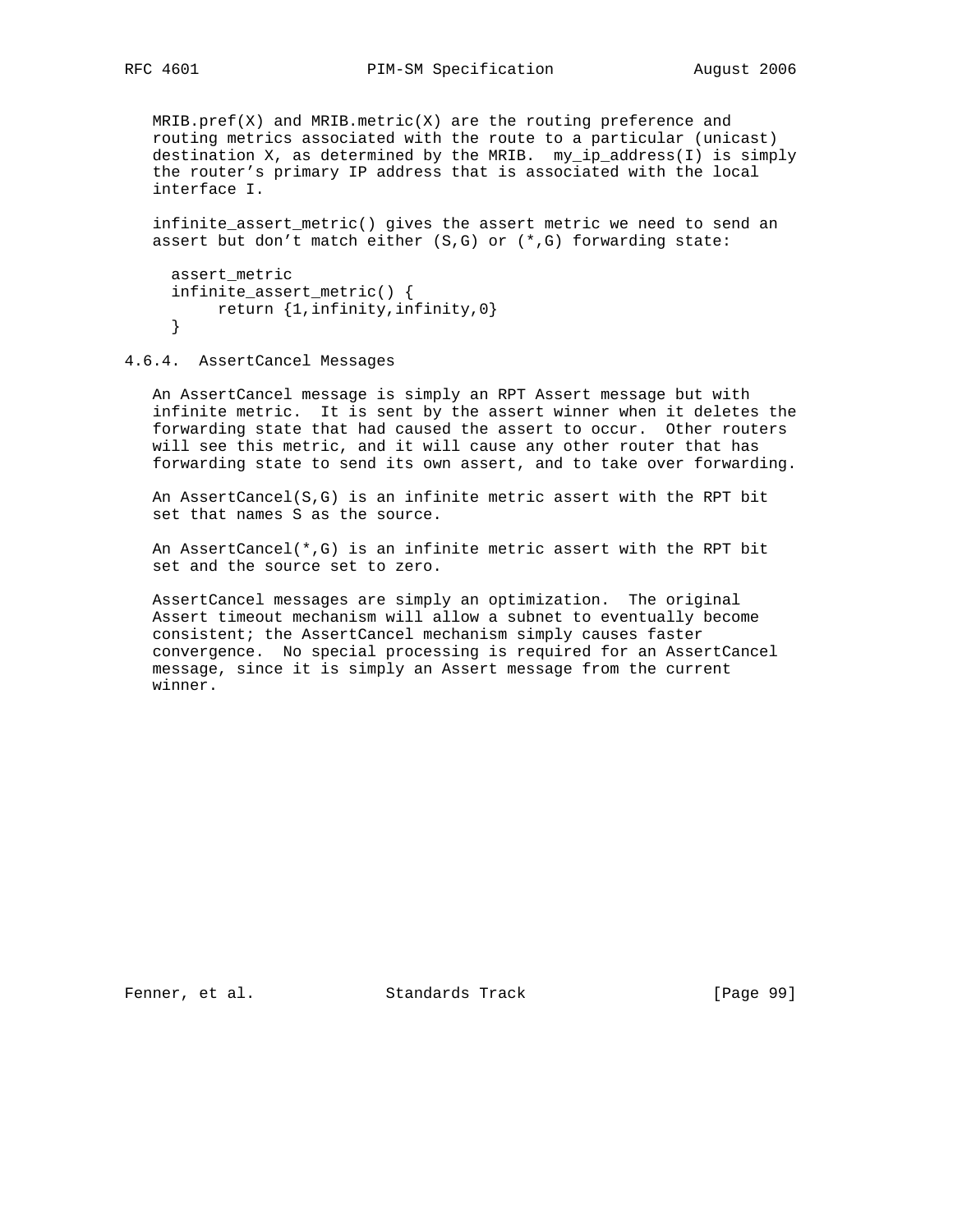```
4.6.5. Assert State Macros
```

```
 The macros lost_assert(S,G,rpt,I), lost_assert(S,G,I), and
 lost_assert(*,G,I) are used in the olist computations of Section 4.1,
 and are defined as:
   bool lost_assert(S,G,rpt,I) {
     if ( RPF_interface(RP(G)) == I OR
         (RPF_interface(S) == I AND SPTbit(S,G) == TRUE ) ) {
        return FALSE
     } else {
       return ( AssertWinner(S,G,I) != NULL AND
                 AssertWinner(S,G,I) != me )
     }
   }
   bool lost_assert(S,G,I) {
    if ( RPF_interface(S) == I ) {
        return FALSE
     } else {
        return ( AssertWinner(S,G,I) != NULL AND
                 AssertWinner(S,G,I) != me AND
                  (AssertWinnerMetric(S,G,I) is better
                     than spt_assert_metric(S,I) )
     }
   }
 Note: the term "AssertWinnerMetric(S,G,I) is better than
 spt_assert_metric(S,I)" is required to correctly handle the
 transition phase when a router has (S,G) join state, but has not yet
 set the SPT bit. In this case, it needs to ignore the assert state
 if it will win the assert once the SPTbit is set.
   bool lost_assert(*,G,I) {
    if ( RPF\_interface(RP(G)) == I ) {
        return FALSE
     } else {
        return ( AssertWinner(*,G,I) != NULL AND
                \texttt{AssertWinner}(*,G,I) \text{ != } me }
   }
AssertWinner(S,G,I) is the IP source address of the Assert(S,G)
 packet that won an Assert.
 AssertWinner(*,G,I) is the IP source address of the Assert(*,G)
 packet that won an Assert.
```
Fenner, et al. Standards Track [Page 100]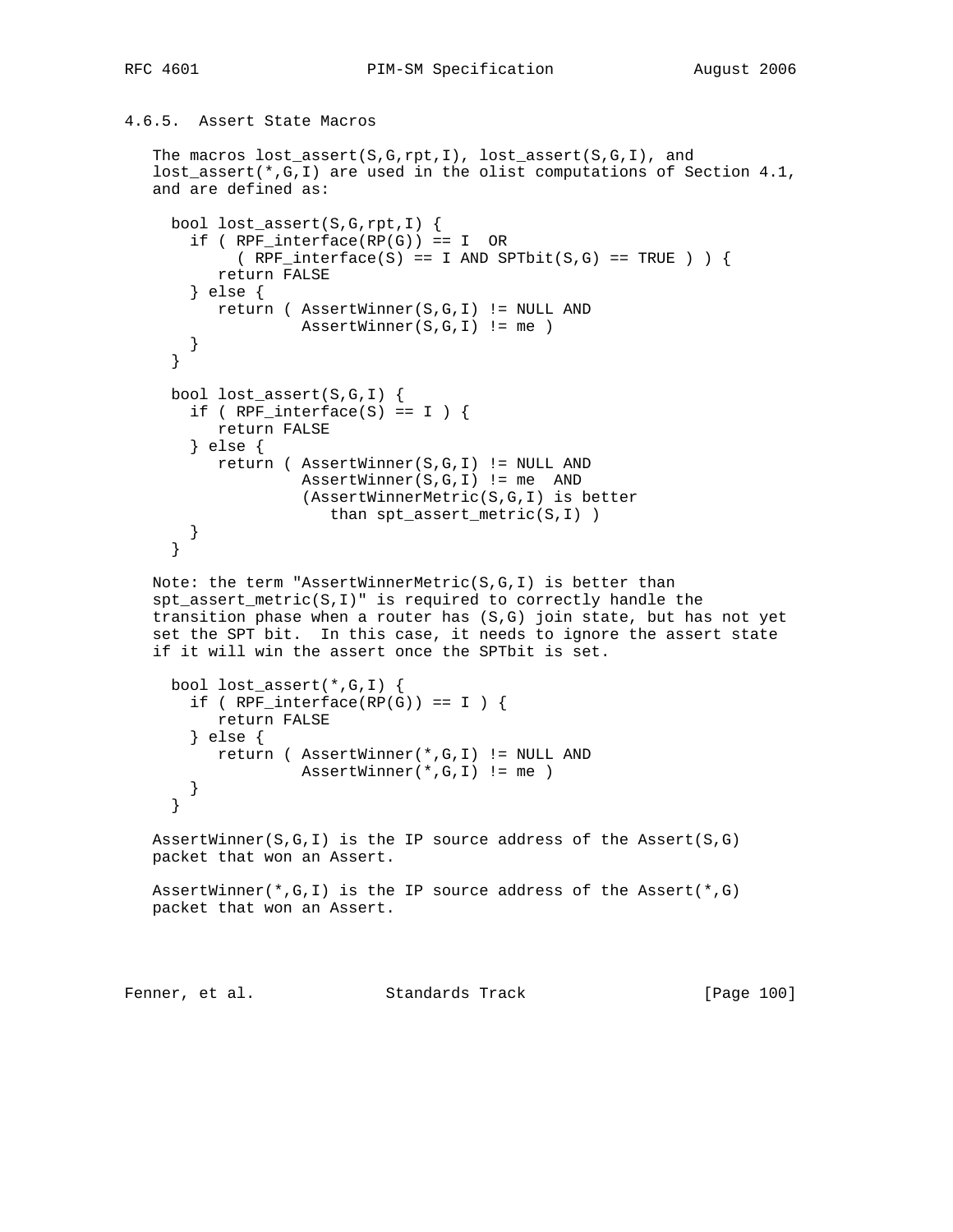AssertWinnerMetric(S,G,I) is the Assert metric of the Assert(S,G) packet that won an Assert.

AssertWinnerMetric(\*,G,I) is the Assert metric of the Assert(\*,G) packet that won an Assert.

 AssertWinner(S,G,I) defaults to NULL and AssertWinnerMetric(S,G,I) defaults to Infinity when in the NoInfo state.

Summary of Assert Rules and Rationale

 This section summarizes the key rules for sending and reacting to asserts and the rationale for these rules. This section is not intended to be and should not be treated as a definitive specification of protocol behavior. The state machines and pseudocode should be consulted for that purpose. Rather, this section is intended to document important aspects of the Assert protocol behavior and to provide information that may prove helpful to the reader in understanding and implementing this part of the protocol.

 1. Behavior: Downstream neighbors send Join(\*,G) and Join(S,G) periodic messages to the appropriate RPF' neighbor, i.e., the RPF neighbor as modified by the assert process. They are not always sent to the RPF neighbor as indicated by the MRIB. Normal suppression and override rules apply.

 Rationale: By sending the periodic and triggered Join messages to the RPF' neighbor instead of to the RPF neighbor, the downstream router avoids re-triggering the Assert process with every Join. A side effect of sending Joins to the Assert winner is that traffic will not switch back to the "normal" RPF neighbor until the Assert times out. This will not happen until data stops flowing, if item 8, below, is implemented.

 2. Behavior: The assert winner for (\*,G) acts as the local DR for (\*,G) on behalf of IGMP/MLD members.

 Rationale: This is required to allow a single router to merge PIM and IGMP/MLD joins and leaves. Without this, overrides don't work.

 3. Behavior: The assert winner for (S,G) acts as the local DR for (S,G) on behalf of IGMPv3 members.

Rationale: Same rationale as for item 2.

Fenner, et al. Standards Track [Page 101]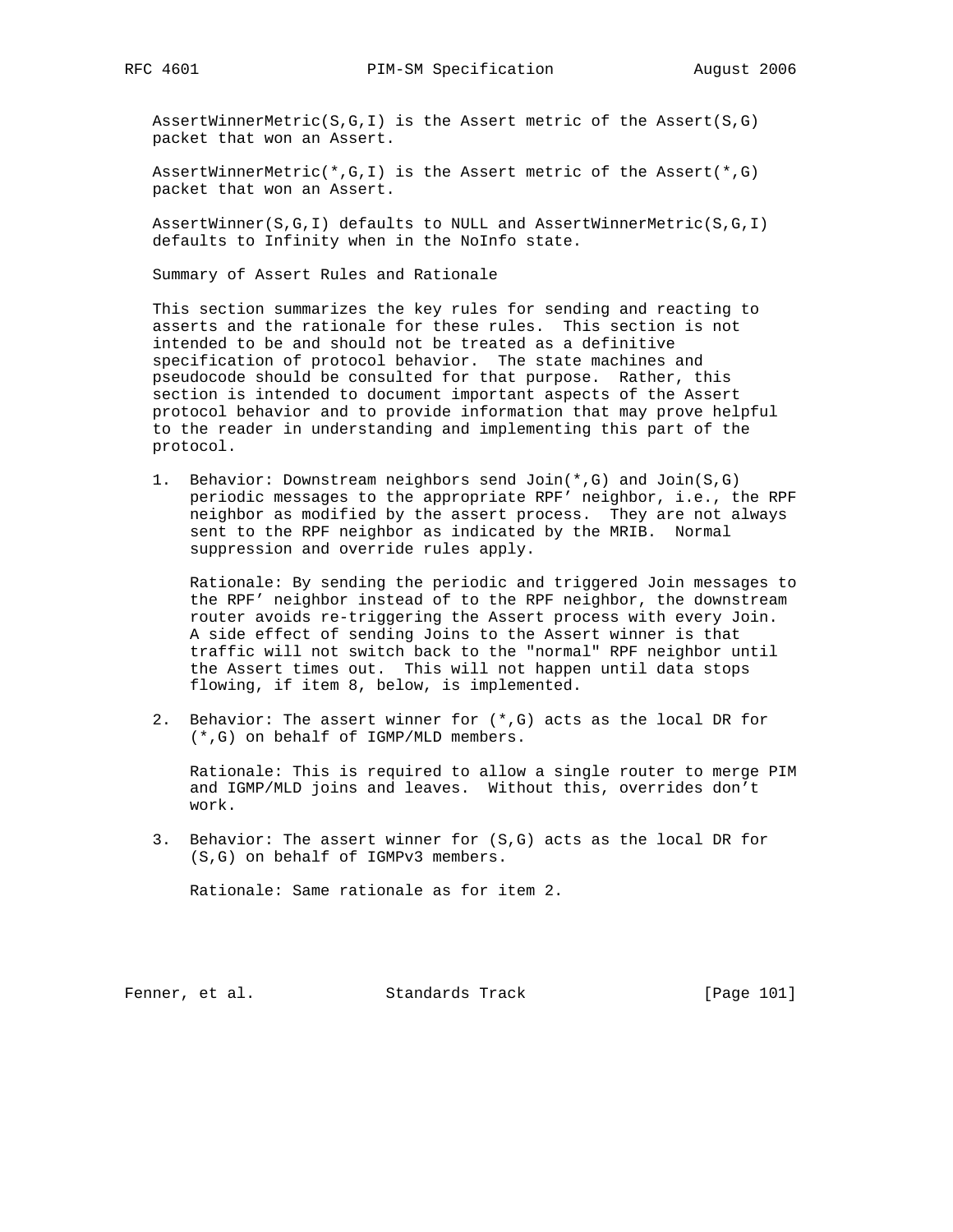- - 4. Behavior: (S,G) and (\*,G) prune overrides are sent to the RPF' neighbor and not to the regular RPF neighbor.

Rationale: Same rationale as for item 1.

 5. Behavior: An (S,G,rpt) prune override is not sent (at all) if  $RPF'(S,G,rpt) := RPF'(*,G).$ 

 Rationale: This avoids keeping state alive on the (S,G) tree when only (\*,G) downstream members are left. Also, it avoids sending  $(S, G, rpt)$  joins to a router that is not on the  $(*, G)$  tree. This behavior might be confusing although this specification does indicate that such a join should be dropped.

 6. Behavior: An assert loser that receives a Join(S,G) with an Upstream Neighbor Address that is its primary IP address on that interface cancels the (S,G) Assert Timer.

 Rationale: This is necessary in order to have rapid convergence in the event that the downstream router that initially sent a join to the prior Assert winner has undergone a topology change.

 7. Behavior: An assert loser that receives a Join(\*,G) or a Join(\*,\*,RP(G)) with an Upstream Neighbor Address that is its primary IP address on that interface cancels the (\*,G) Assert Timer and all (S,G) assert timers that do not have corresponding Prune(S,G,rpt) messages in the compound Join/Prune message.

Rationale: Same rationale as for item 6.

 8. Behavior: An assert winner for (\*,G) or (S,G) sends a canceling assert when it is about to stop forwarding on a  $(*,G)$  or an  $(S,G)$ entry. This behavior does not apply to  $(S, G, rpt)$ .

 Rationale: This allows switching back to the shared tree after the last SPT router on the LAN leaves. Doing this prevents downstream routers on the shared tree from keeping SPT state alive.

 9. Behavior: Resend the assert messages before timing out an assert. (This behavior is optional.)

 Rationale: This prevents the periodic duplicates that would otherwise occur each time that an assert times out and is then re-established.

 10. Behavior: When RPF'(S,G,rpt) changes to be the same as RPF'(\*,G) we need to trigger a Join( $S, G, rpt$ ) to RPF'( $*, G$ ).

Fenner, et al. Standards Track [Page 102]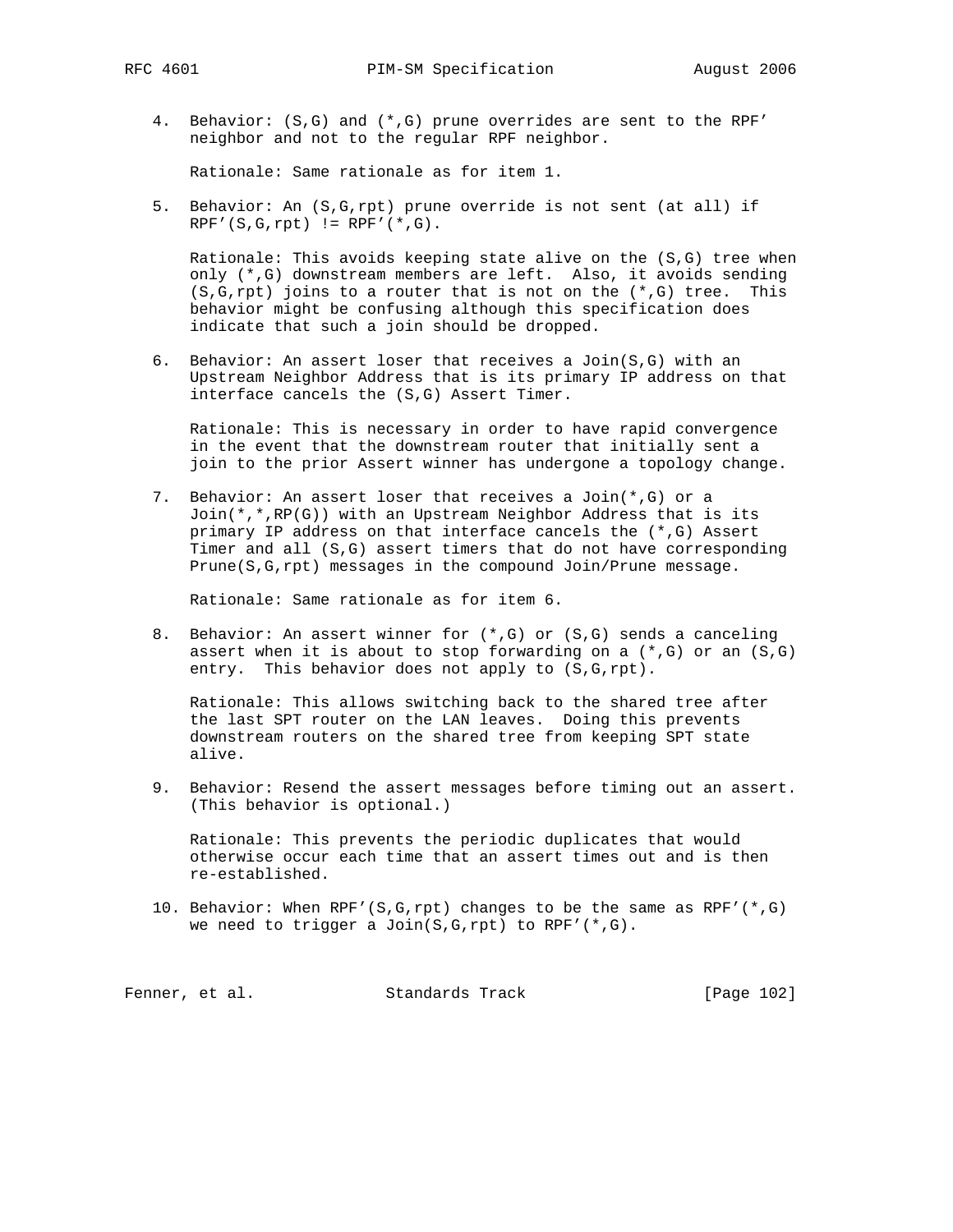Rationale: This allows switching back to the RPT after the last SPT member leaves.

4.7. PIM Bootstrap and RP Discovery

 For correct operation, every PIM router within a PIM domain must be able to map a particular multicast group address to the same RP. If this is not the case, then black holes may appear, where some receivers in the domain cannot receive some groups. A domain in this context is a contiguous set of routers that all implement PIM and are configured to operate within a common boundary.

 A notable exception to this is where a PIM domain is broken up into multiple administrative scope regions; these are regions where a border has been configured so that a range of multicast groups will not be forwarded across that border. For more information on Administratively Scoped IP Multicast, see RFC 2365. The modified criteria for admin-scoped regions are that the region is convex with respect to forwarding based on the MRIB, and that all PIM routers within the scope region map scoped groups to the same RP within that region.

 This specification does not mandate the use of a single mechanism to provide routers with the information to perform the group-to-RP mapping. Currently four mechanisms are possible, and all four have associated problems:

Static Configuration

 A PIM router MUST support the static configuration of group-to- RP mappings. Such a mechanism is not robust to failures, but does at least provide a basic interoperability mechanism.

Embedded-RP

 Embedded-RP defines an address allocation policy in which the address of the Rendezvous Point (RP) is encoded in an IPv6 multicast group address [17].

Cisco's Auto-RP

 Auto-RP uses a PIM Dense-Mode multicast group to announce group-to-RP mappings from a central location. This mechanism is not useful if PIM Dense-Mode is not being run in parallel with PIM Sparse-Mode, and was only intended for use with PIM Sparse- Mode Version 1. No standard specification currently exists.

BootStrap Router (BSR)

 RFC 2362 specifies a bootstrap mechanism based on the automatic election of a bootstrap router (BSR). Any router in the domain that is configured to be a possible RP reports its candidacy to

Fenner, et al. Standards Track [Page 103]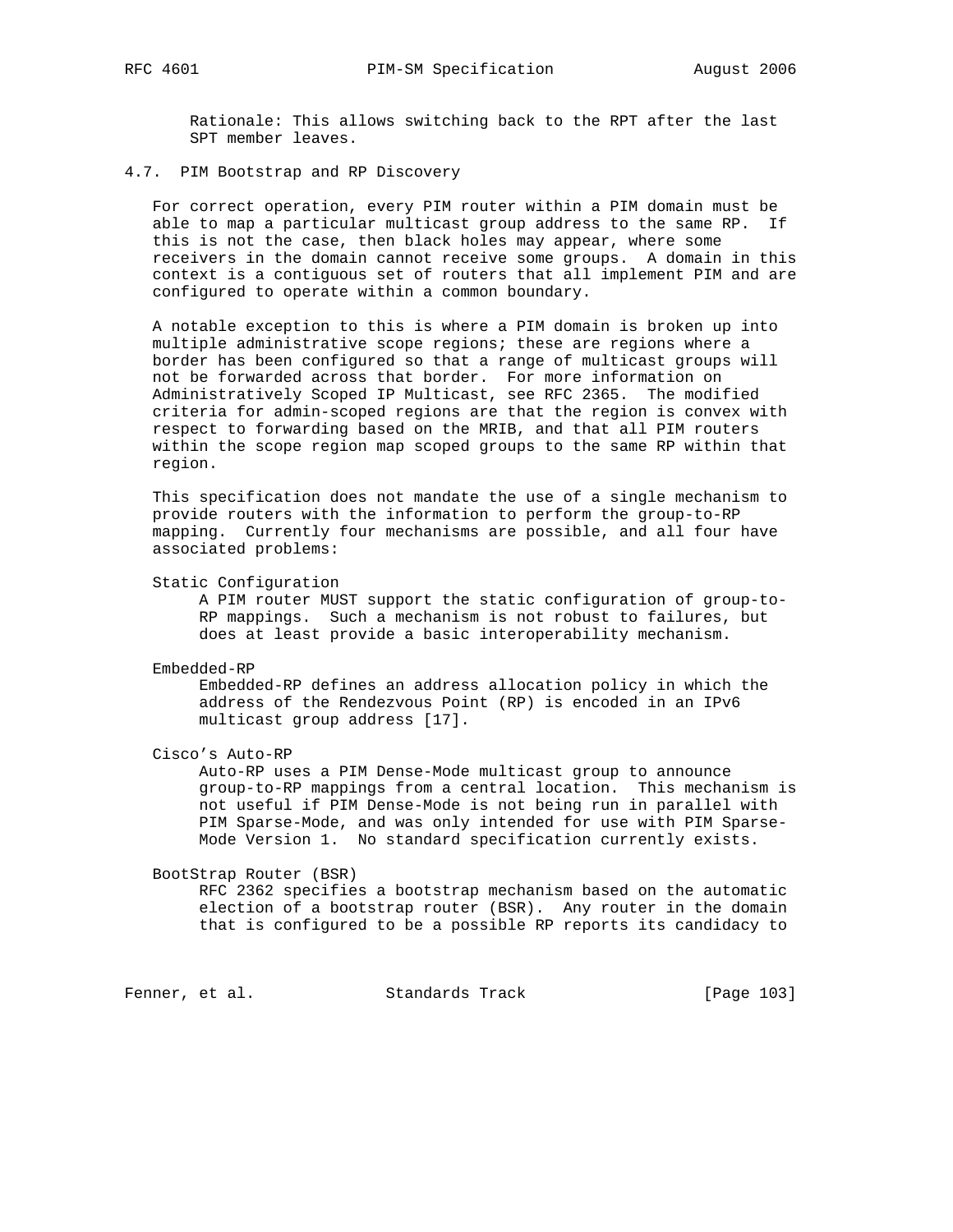the BSR, and then a domain-wide flooding mechanism distributes the BSR's chosen set of RPs throughout the domain. As specified in RFC 2362, BSR is flawed in its handling of admin-scoped regions that are smaller than a PIM domain, but the mechanism does work for global-scoped groups.

 As far as PIM-SM is concerned, the only important requirement is that all routers in the domain (or admin scope zone for scoped regions) receive the same set of group-range-to-RP mappings. This may be achieved through the use of any of these mechanisms, or through alternative mechanisms not currently specified.

 It must be operationally ensured that any RP address configured, learned, or advertised is reachable from all routers in the PIM domain.

4.7.1. Group-to-RP Mapping

 Using one of the mechanisms described above, a PIM router receives one or more possible group-range-to-RP mappings. Each mapping specifies a range of multicast groups (expressed as a group and mask) and the RP to which such groups should be mapped. Each mapping may also have an associated priority. It is possible to receive multiple mappings, all of which might match the same multicast group; this is the common case with BSR. The algorithm for performing the group to-RP mapping is as follows:

- 1. Perform longest match on group-range to obtain a list of RPs.
- 2. From this list of matching RPs, find the one with highest priority. Eliminate any RPs from the list that have lower priorities.
- 3. If only one RP remains in the list, use that RP.
- 4. If multiple RPs are in the list, use the PIM hash function to choose one.

 Thus, if two or more group-range-to-RP mappings cover a particular group, the one with the longest mask is the mapping to use. If the mappings have the same mask length, then the one with the highest priority is chosen. If there is more than one matching entry with the same longest mask and the priorities are identical, then a hash function (see Section 4.7.2) is applied to choose the RP.

 This algorithm is invoked by a DR when it needs to determine an RP for a given group, e.g., upon reception of a packet or IGMP/MLD membership indication for a group for which the DR does not know the

Fenner, et al. Standards Track [Page 104]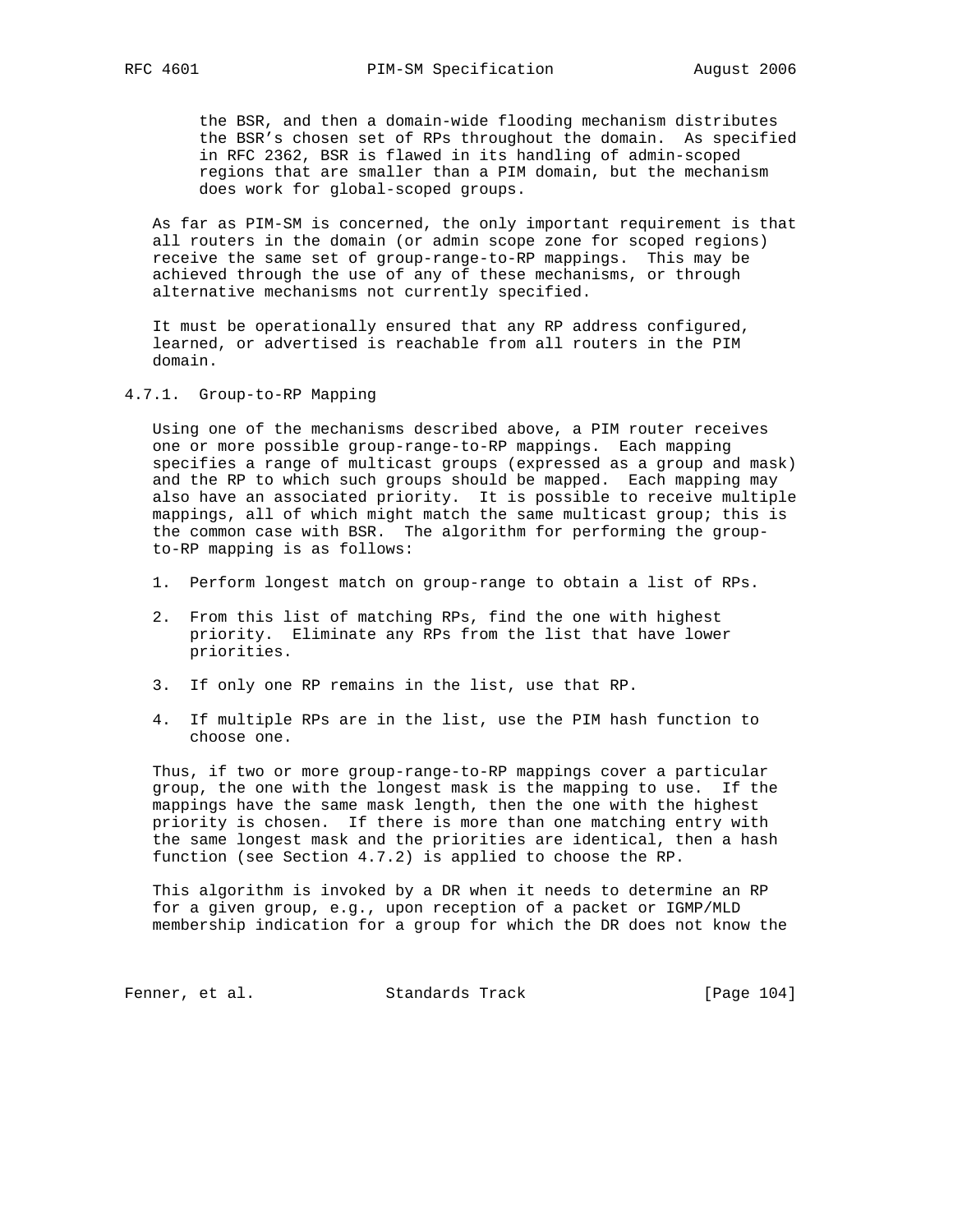RP. It is invoked by any router that has  $(*,*,RP)$  state when a packet is received for which there is no corresponding  $(S,G)$  or  $(*,G)$  entry. Furthermore, the mapping function is invoked by all routers upon receiving a (\*,G) or (\*,\*,RP) Join/Prune message.

 Note that if the set of possible group-range-to-RP mappings changes, each router will need to check whether any existing groups are affected. This may, for example, cause a DR or acting DR to re-join a group, or cause it to restart register encapsulation to the new RP.

 Implementation note: the bootstrap mechanism described in RFC 2362 omitted step 1 above. However, of the implementations we are aware of, approximately half performed step 1 anyway. Note that implementations of BSR that omit step 1 will not correctly interoperate with implementations of this specification when used with the BSR mechanism described in [11].

4.7.2. Hash Function

 The hash function is used by all routers within a domain, to map a group to one of the RPs from the matching set of group-range-to-RP mappings (this set all have the same longest mask length and same highest priority). The algorithm takes as input the group address, and the addresses of the candidate RPs from the mappings, and gives as output one RP address to be used.

 The protocol requires that all routers hash to the same RP within a domain (except for transients). The following hash function must be used in each router:

 1. For RP addresses in the matching group-range-to-RP mappings, compute a value:

```
Value(G, M, C(i)) =
```
(1103515245 \* ((1103515245 \* (G&M)+12345) XOR C(i)) + 12345) mod 2^31

 where C(i) is the RP address and M is a hash-mask. If BSR is being used, the hash-mask is given in the Bootstrap messages. If BSR is not being used, the alternative mechanism that supplies the group-range-to-RP mappings may supply the value, or else it defaults to a mask with the most significant 30 bits being one for IPv4 and the most significant 126 bits being one for IPv6. The hash-mask allows a small number of consecutive groups (e.g., 4) to always hash to the same RP. For instance, hierarchically encoded data can be sent on consecutive group addresses to get the same delay and fate-sharing characteristics.

Fenner, et al. Standards Track [Page 105]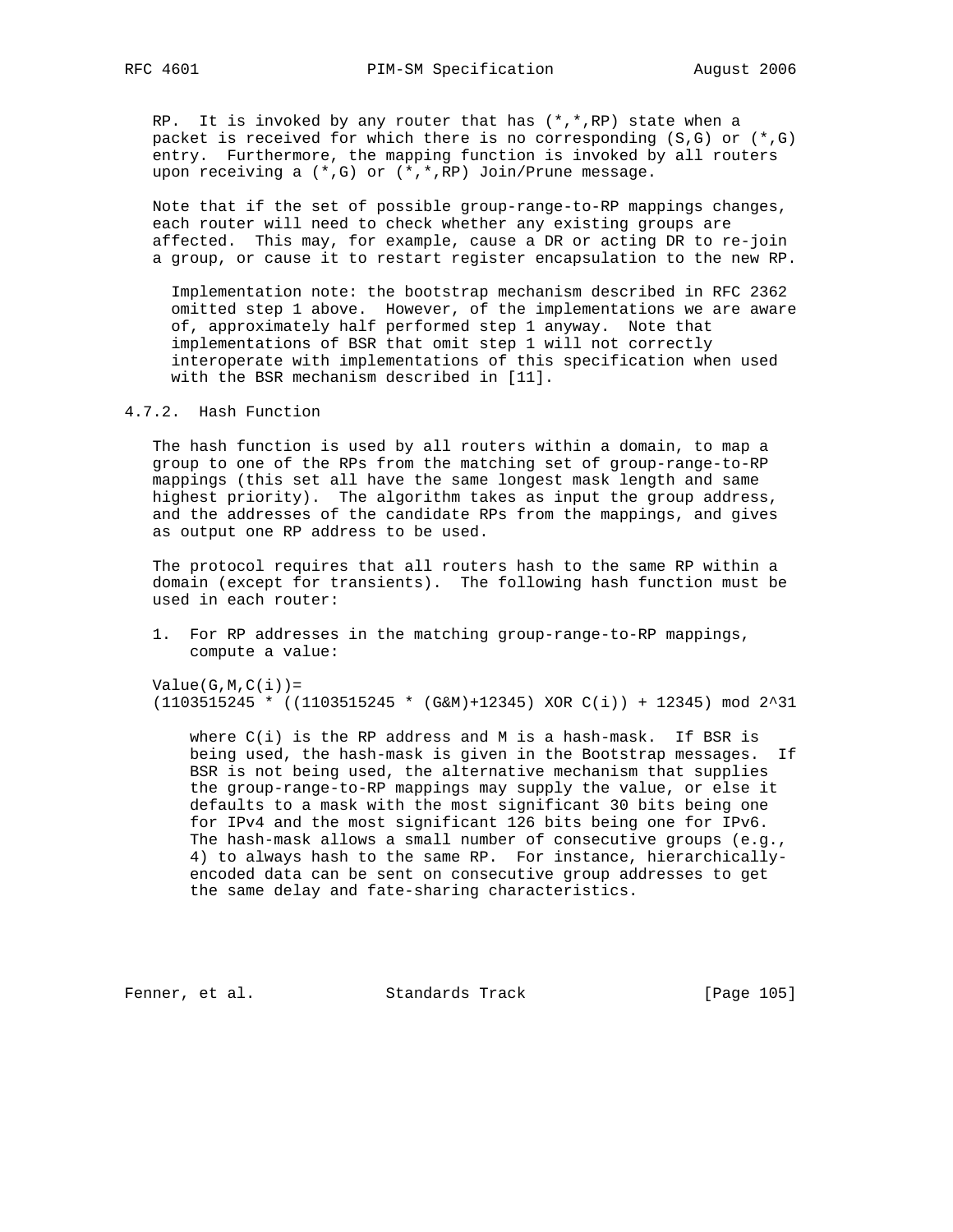For address families other than IPv4, a 32-bit digest to be used as  $C(i)$  and G must first be derived from the actual RP or group address. Such a digest method must be used consistently throughout the PIM domain. For IPv6 addresses, we recommend using the equivalent IPv4 address for an IPv4-compatible address, and the exclusive-or of each 32-bit segment of the address for all other IPv6 addresses. For example, the digest of the IPv6 address 3ffe:b00:c18:1::10 would be computed as 0x3ffe0b00 ^ 0x0c180001 ^ 0x00000000 ^ 0x00000010, where ^ represents the exclusive-or operation.

- 2. The candidate RP with the highest resulting hash value is then the RP chosen by this Hash Function. If more than one RP has the same highest hash value, the RP with the highest IP address is chosen.
- 4.8. Source-Specific Multicast

 The Source-Specific Multicast (SSM) service model [6] can be implemented with a strict subset of the PIM-SM protocol mechanisms. Both regular IP Multicast and SSM semantics can coexist on a single router, and both can be implemented using the PIM-SM protocol. A range of multicast addresses, currently 232.0.0.0/8 in IPv4 and FF3x::/32 for IPv6, is reserved for SSM, and the choice of semantics is determined by the multicast group address in both data packets and PIM messages.

4.8.1. Protocol Modifications for SSM Destination Addresses

 The following rules override the normal PIM-SM behavior for a multicast address G in the SSM range:

o A router MUST NOT send a (\*,G) Join/Prune message for any reason.

 o A router MUST NOT send an (S,G,rpt) Join/Prune message for any reason.

- o A router MUST NOT send a Register message for any packet that is destined to an SSM address.
- o A router MUST NOT forward packets based on (\*,G) or (S,G,rpt) state. The  $(*$ , G)- and  $(S, G, rpt)$ -related state summarization macros are NULL for any SSM address, for the purposes of packet forwarding.
- o A router acting as an RP MUST NOT forward any Register-encapsulated packet that has an SSM destination address.

Fenner, et al. Standards Track [Page 106]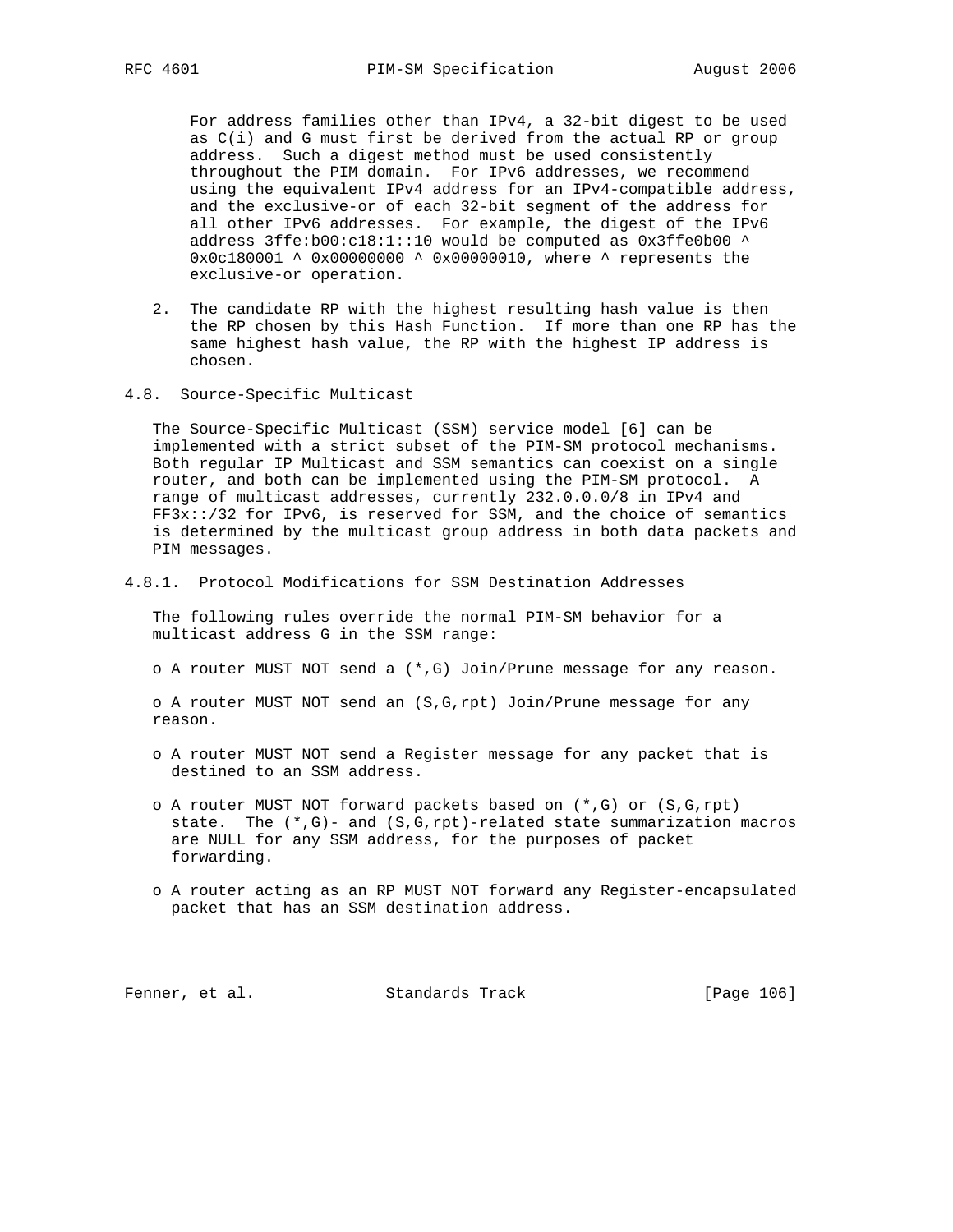The last two rules are present to deal with "legacy" routers unaware of SSM that may be sending (\*,G) and (S,G,rpt) Join/Prunes, or Register messages for SSM destination addresses.

Additionally:

- o A router MAY be configured to advertise itself as a Candidate RP for an SSM address. If so, it SHOULD respond with a Register-Stop message to any Register message containing a packet destined for an SSM address.
- o A router MAY optimize out the creation and maintenance of  $(S, G, rpt)$  and (\*,G) state for SSM destination addresses -- this state is not needed for SSM packets.
- 4.8.2. PIM-SSM-Only Routers

 An implementer may choose to implement only the subset of PIM Sparse-Mode that provides SSM forwarding semantics.

 A PIM-SSM-only router MUST implement the following portions of this specification:

- o Upstream (S,G) state machine (Section 4.5.7)
- o Downstream (S,G) state machine (Section 4.5.3)
- o (S,G) Assert state machine (Section 4.6.1)
- o Hello messages, neighbor discovery, and DR election (Section 4.3)

o Packet forwarding rules (Section 4.2)

 A PIM-SSM-only router does not need to implement the following protocol elements:

- o Register state machine (Section 4.4)
- o  $(*,G)$ ,  $(S,G,rpt)$ , and  $(*,*,RP)$  Downstream state machines (Sections 4.5.2, 4.5.4, and 4.5.1)
- o  $(*,G)$ ,  $(S,G,rpt)$ , and  $(*,*,RP)$  Upstream state machines (Sections 4.5.6, 4.5.8, and 4.5.5)
- o (\*,G) Assert state machine (Section 4.6.2)
- o Bootstrap RP Election (Section 4.7)

Fenner, et al. Standards Track [Page 107]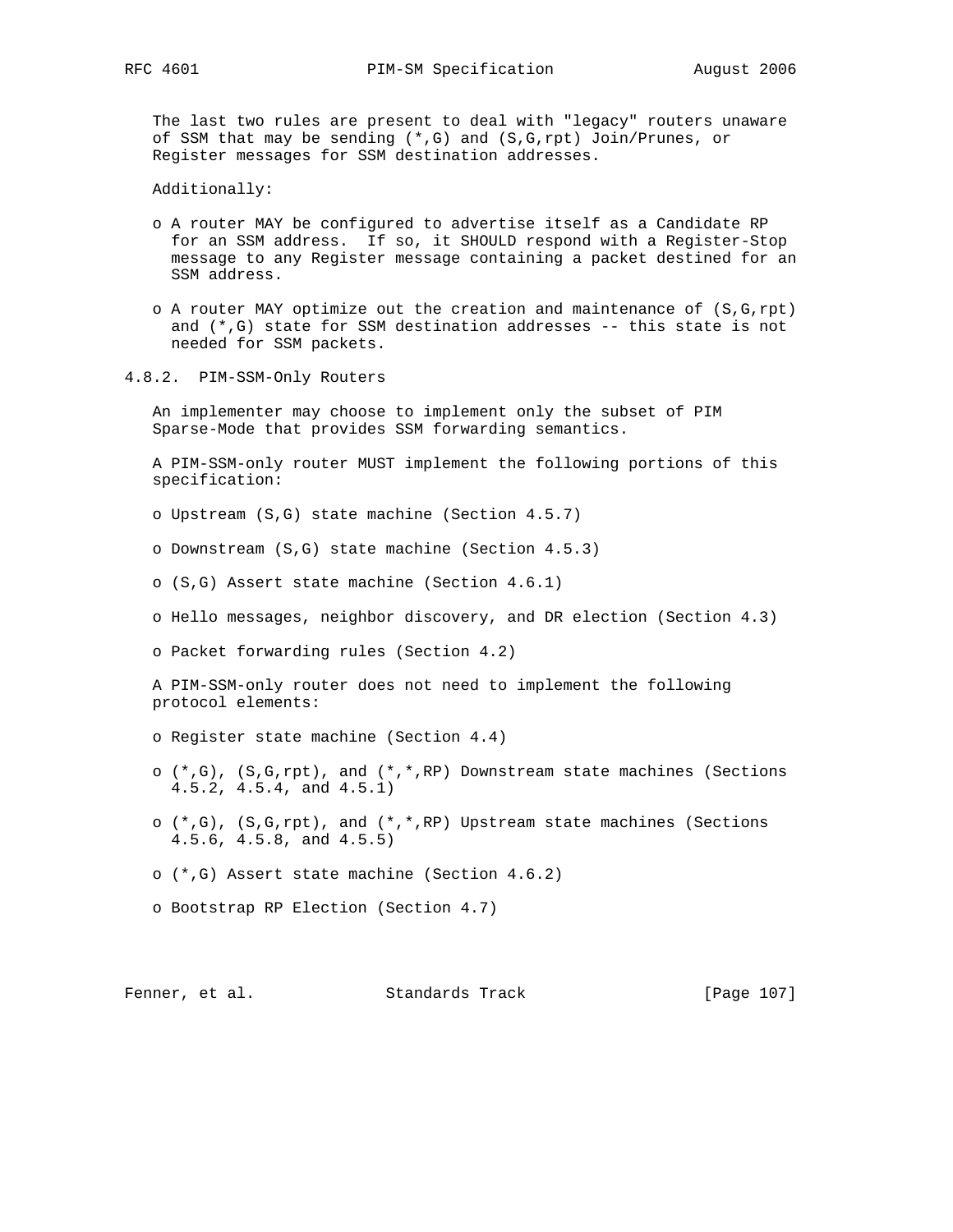```
 o Keepalive Timer
```
o SPTbit (Section 4.2.2)

 The Keepalive Timer should be treated as always running, and SPTbit should be treated as always being set for an SSM address. Additionally, the Packet forwarding rules of Section 4.2 can be simplified in a PIM-SSM-only router:

if( iif == RPF interface(S) AND UpstreamJPState(S,G) == Joined ) { oiflist = inherited\_olist(S,G) } else if( iif is in inherited\_olist(S,G) ) { send Assert(S,G) on iif } oiflist = oiflist (-) iif forward packet on all interfaces in oiflist

 This is nothing more than the reduction of the normal PIM-SM forwarding rule, with all (S,G,rpt) and (\*,G) clauses replaced with

4.9. PIM Packet Formats

NULL.

 This section describes the details of the packet formats for PIM control messages.

All PIM control messages have IP protocol number 103.

 PIM messages are either unicast (e.g., Registers and Register-Stop) or multicast with TTL 1 to the 'ALL-PIM-ROUTERS' group (e.g., Join/Prune, Asserts, etc.). The source address used for unicast messages is a domain-wide reachable address; the source address used for multicast messages is the link-local address of the interface on which the message is being sent.

 The IPv4 'ALL-PIM-ROUTERS' group is '224.0.0.13'. The IPv6 'ALL-PIM- ROUTERS' group is 'ff02::d'.

Fenner, et al. Standards Track [Page 108]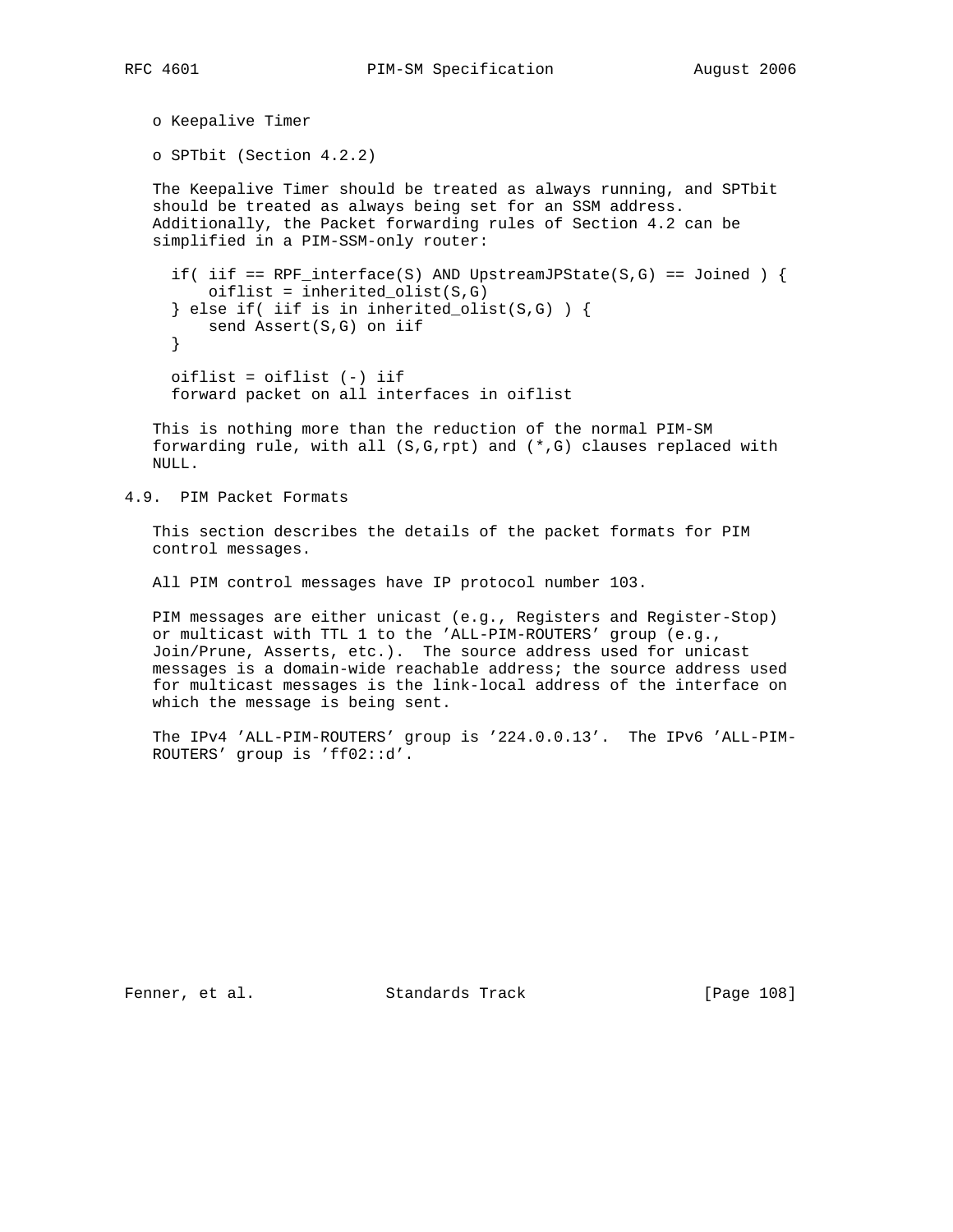RFC 4601 PIM-SM Specification August 2006

The PIM header common to all PIM messages is: 0  $1$  2 3 0 1 2 3 4 5 6 7 8 9 0 1 2 3 4 5 6 7 8 9 0 1 2 3 4 5 6 7 8 9 0 1 +-+-+-+-+-+-+-+-+-+-+-+-+-+-+-+-+-+-+-+-+-+-+-+-+-+-+-+-+-+-+-+-+ |PIM Ver| Type | Reserved | Checksum | +-+-+-+-+-+-+-+-+-+-+-+-+-+-+-+-+-+-+-+-+-+-+-+-+-+-+-+-+-+-+-+-+ PIM Ver PIM Version number is 2. Type Types for specific PIM messages. PIM Types are: Message Type  $\qquad \qquad$  Destination --------------------------------------------------------------------- 0 = Hello Multicast to ALL-PIM-ROUTERS 1 = Register<br>2 = Reqister-Stop<br>2 = Reqister-Stop<br>Unicast to sou Unicast to source of Register packet 3 = Join/Prune Multicast to ALL-PIM-ROUTERS 4 = Bootstrap Multicast to ALL-PIM-ROUTERS 5 = Assert Multicast to ALL-PIM-ROUTERS 6 = Graft (used in PIM-DM only) Unicast to RPF'(S) 7 = Graft-Ack (used in PIM-DM only) Unicast to source of Graft packet 8 = Candidate-RP-Advertisement Unicast to Domain's BSR Reserved

Set to zero on transmission. Ignored upon receipt.

Checksum

 The checksum is a standard IP checksum, i.e., the 16-bit one's complement of the one's complement sum of the entire PIM message, excluding the "Multicast data packet" section of the Register message. For computing the checksum, the checksum field is zeroed. If the packet's length is not an integral number of 16-bit words, the packet is padded with a trailing byte of zero before performing the checksum.

 For IPv6, the checksum also includes the IPv6 "pseudo-header", as specified in RFC 2460, Section 8.1 [5]. This "pseudo-header" is prepended to the PIM header for the purposes of calculating the checksum. The "Upper-Layer Packet Length" in the pseudo header is set to the length of the PIM message, except in Register messages where it is set to the length of the PIM register header (8). The Next Header value used in the pseudo header is 103.

Fenner, et al. Standards Track [Page 109]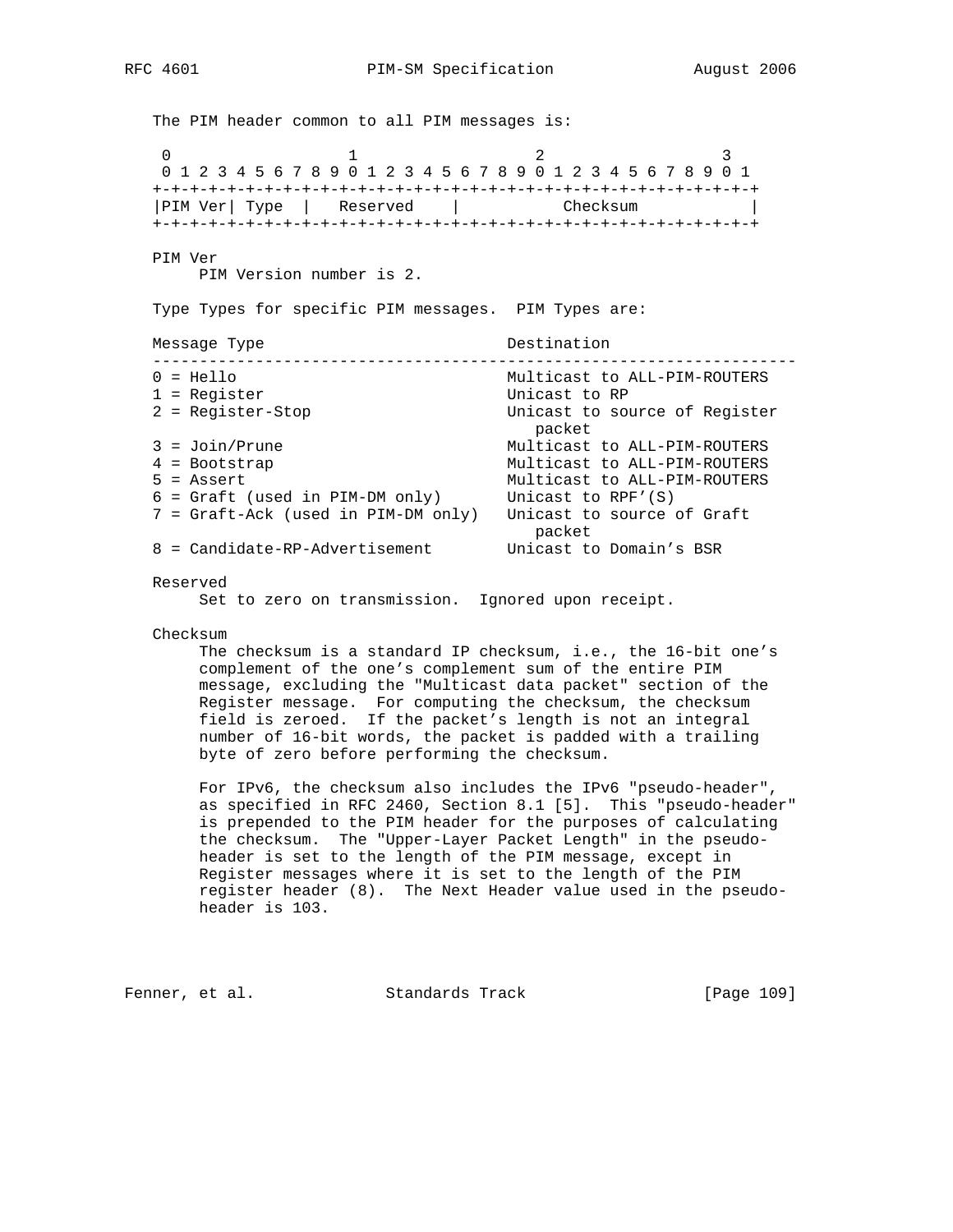RFC 4601 PIM-SM Specification August 2006

 If a message is received with an unrecognized PIM Ver or Type field, or if a message's destination does not correspond to the table above, the message MUST be discarded, and an error message SHOULD be logged to the administrator in a rate-limited manner.

# 4.9.1. Encoded Source and Group Address Formats

Encoded-Unicast Address

An Encoded-Unicast address takes the following format:

0  $1$  2 3 0 1 2 3 4 5 6 7 8 9 0 1 2 3 4 5 6 7 8 9 0 1 2 3 4 5 6 7 8 9 0 1 +-+-+-+-+-+-+-+-+-+-+-+-+-+-+-+-+-+-+-+-+-+-+-+-+-+-+-+-+-+-+-+-+ | Addr Family | Encoding Type | Unicast Address +-+-+-+-+-+-+-+-+-+-+-+-+-+-+-+-+-+-+-+-+-+-+-+-+...

Addr Family

 The PIM address family of the 'Unicast Address' field of this address.

 Values 0-127 are as assigned by the IANA for Internet Address Families in [7]. Values 128-250 are reserved to be assigned by the IANA for PIM-specific Address Families. Values 251 though 255 are designated for private use. As there is no assignment authority for this space, collisions should be expected.

Encoding Type

 The type of encoding used within a specific Address Family. The value '0' is reserved for this field and represents the native encoding of the Address Family.

Unicast Address

 The unicast address as represented by the given Address Family and Encoding Type.

Fenner, et al. Standards Track [Page 110]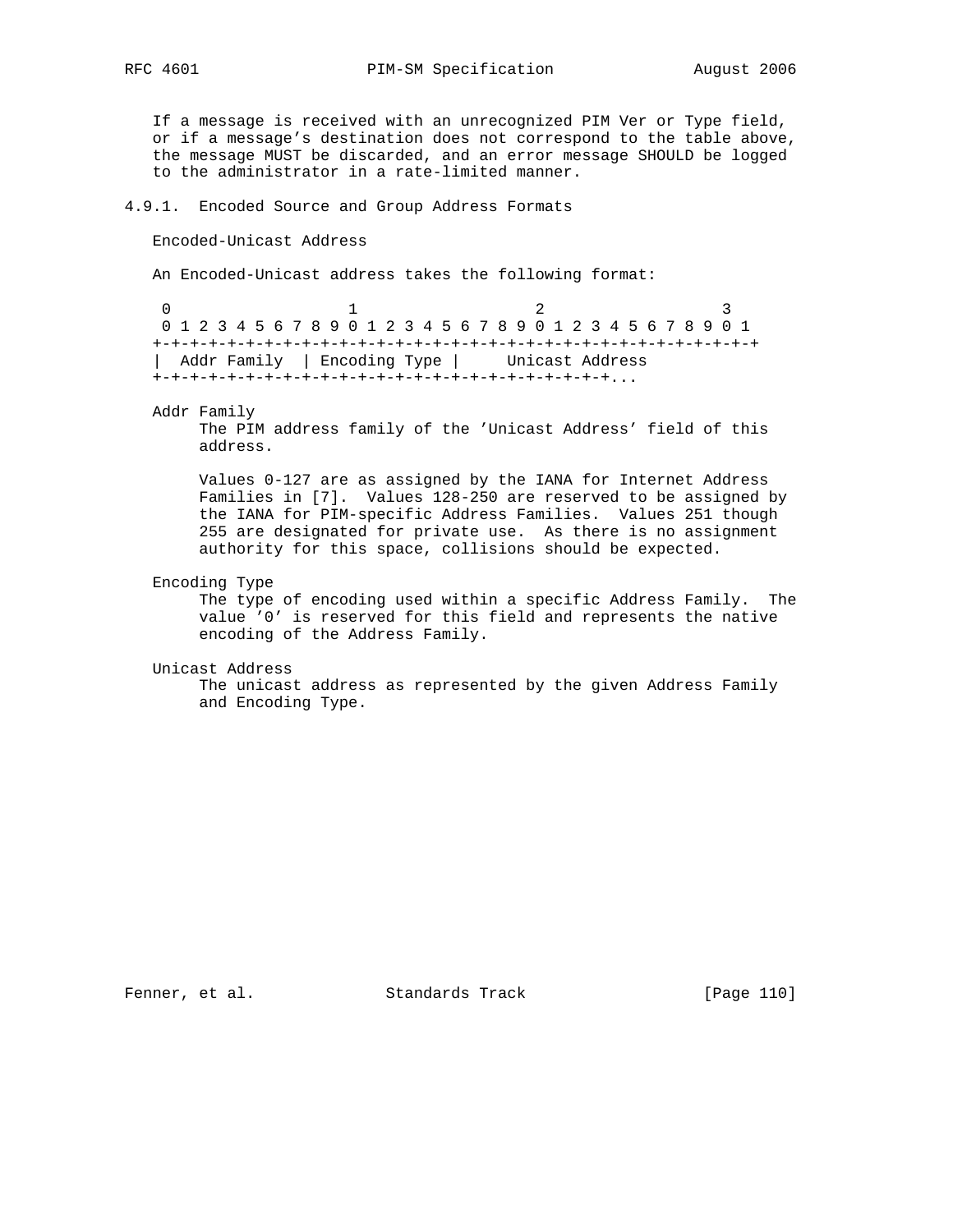```
 Encoded-Group Address
   Encoded-Group addresses take the following format:
0 1 2 3
    0 1 2 3 4 5 6 7 8 9 0 1 2 3 4 5 6 7 8 9 0 1 2 3 4 5 6 7 8 9 0 1
   +-+-+-+-+-+-+-+-+-+-+-+-+-+-+-+-+-+-+-+-+-+-+-+-+-+-+-+-+-+-+-+-+
   | Addr Family | Encoding Type |B| Reserved |Z| Mask Len |
   +-+-+-+-+-+-+-+-+-+-+-+-+-+-+-+-+-+-+-+-+-+-+-+-+-+-+-+-+-+-+-+-+
                  | Group multicast Address
   +-+-+-+-+-+-+-+-+-+-+-+-+-+-+-+-+-+-+...
   Addr Family
       Described above.
   Encoding Type
        Described above.
   [B]idirectional PIM
        Indicates the group range should use Bidirectional PIM [13].
        For PIM-SM defined in this specification, this bit MUST be zero.
   Reserved
        Transmitted as zero. Ignored upon receipt.
   Admin Scope [Z]one
        indicates the group range is an admin scope zone. This is used
        in the Bootstrap Router Mechanism [11] only. For all other
        purposes, this bit is set to zero and ignored on receipt.
   Mask Len
        The Mask length field is 8 bits. The value is the number of
        contiguous one bits that are left justified and used as a mask;
        when combined with the group address, it describes a range of
        groups. It is less than or equal to the address length in bits
        for the given Address Family and Encoding Type. If the message
        is sent for a single group, then the Mask length must equal the
        address length in bits for the given Address Family and Encoding
        Type (e.g., 32 for IPv4 native encoding, 128 for IPv6 native
        encoding).
   Group multicast Address
        Contains the group address.
```
Fenner, et al. Standards Track [Page 111]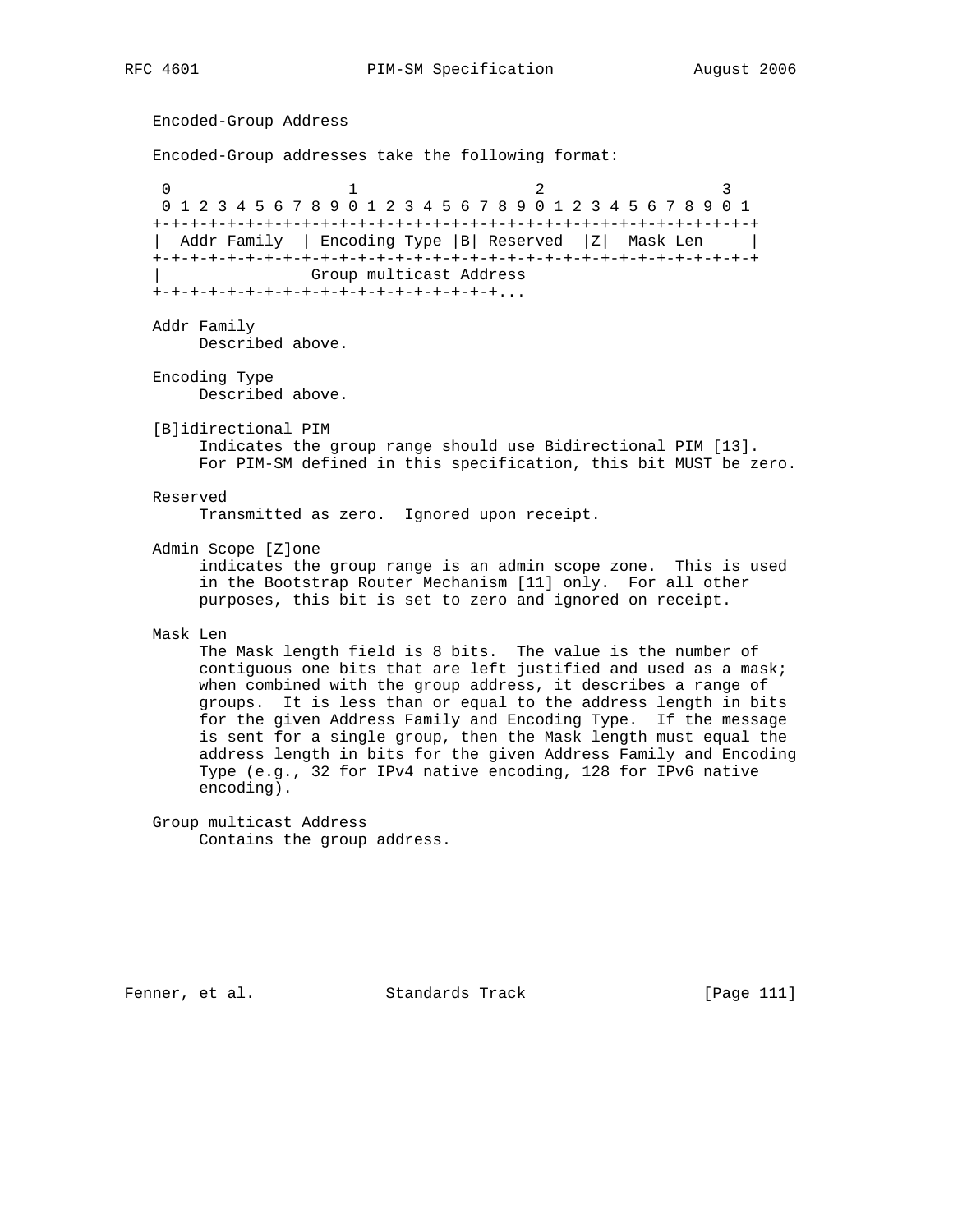Encoded-Source Address Encoded-Source address takes the following format: 0  $1$  2 3 0 1 2 3 4 5 6 7 8 9 0 1 2 3 4 5 6 7 8 9 0 1 2 3 4 5 6 7 8 9 0 1 +-+-+-+-+-+-+-+-+-+-+-+-+-+-+-+-+-+-+-+-+-+-+-+-+-+-+-+-+-+-+-+-+ | Addr Family | Encoding Type | Rsrvd | S|W|R| Mask Len | +-+-+-+-+-+-+-+-+-+-+-+-+-+-+-+-+-+-+-+-+-+-+-+-+-+-+-+-+-+-+-+-+ | Source Address +-+-+-+-+-+-+-+-+-+-+-+-+-+-+-+-+-+-... Addr Family Described above. Encoding Type Described above. Reserved Transmitted as zero, ignored on receipt. S The Sparse bit is a 1-bit value, set to 1 for PIM-SM. It is used for PIM version 1 compatibility. W The WC (or WildCard) bit is a 1-bit value for use with PIM Join/Prune messages (see Section 4.9.5.1). R The RPT (or Rendezvous Point Tree) bit is a 1-bit value for use with PIM Join/Prune messages (see Section 4.9.5.1). If the WC bit is 1, the RPT bit MUST be 1. Mask Len The mask length field is 8 bits. The value is the number of contiguous one bits left justified used as a mask which, combined with the Source Address, describes a source subnet. The mask length MUST be equal to the mask length in bits for the given Address Family and Encoding Type (32 for IPv4 native and 128 for IPv6 native). A router SHOULD ignore any messages received with any other mask length. Source Address The source address.

Fenner, et al. Standards Track [Page 112]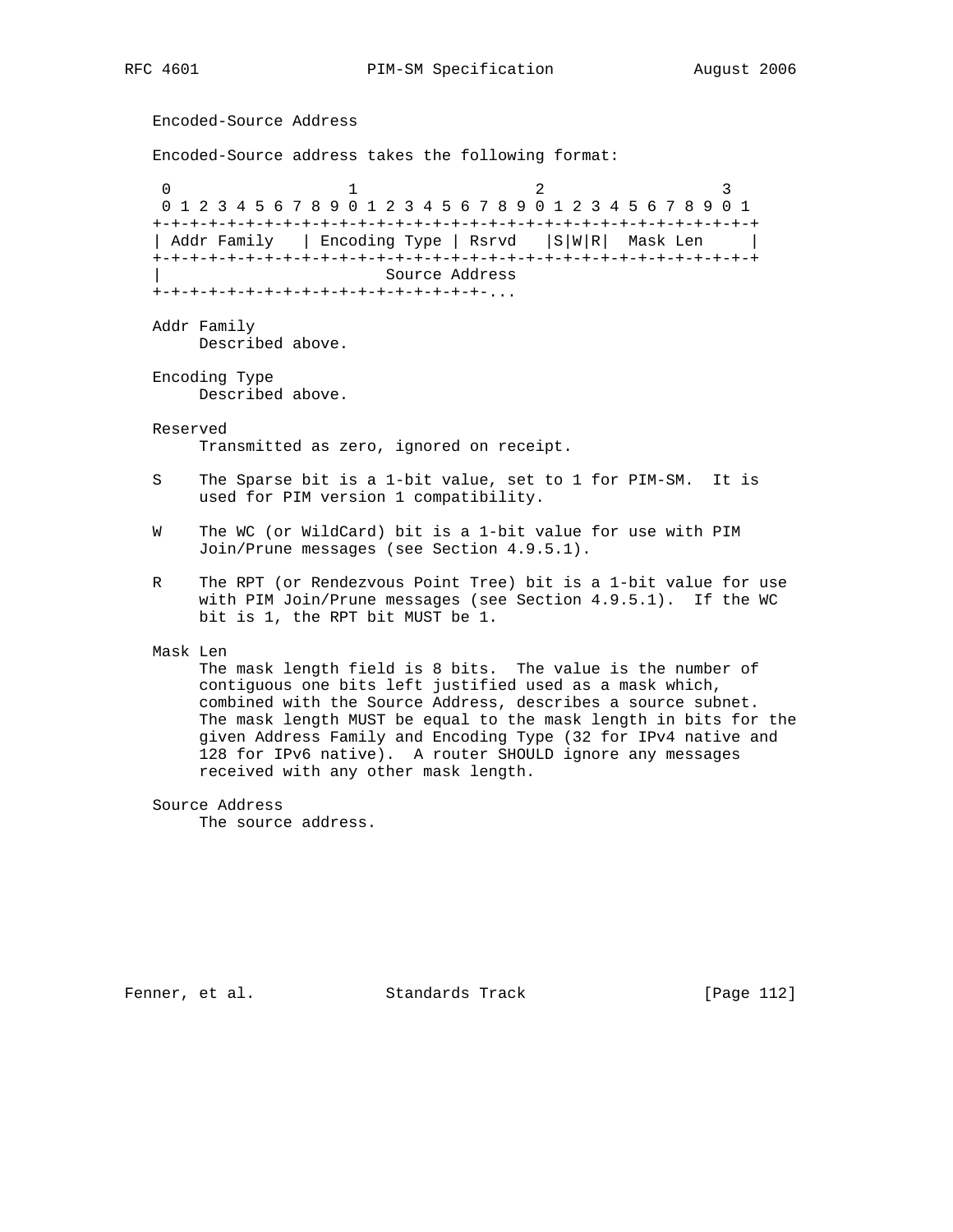# 4.9.2. Hello Message Format

It is sent periodically by routers on all interfaces.

0  $1$  2 3 0 1 2 3 4 5 6 7 8 9 0 1 2 3 4 5 6 7 8 9 0 1 2 3 4 5 6 7 8 9 0 1 +-+-+-+-+-+-+-+-+-+-+-+-+-+-+-+-+-+-+-+-+-+-+-+-+-+-+-+-+-+-+-+-+ |PIM Ver| Type | Reserved | Checksum +-+-+-+-+-+-+-+-+-+-+-+-+-+-+-+-+-+-+-+-+-+-+-+-+-+-+-+-+-+-+-+-+ | OptionType | OptionLength | +-+-+-+-+-+-+-+-+-+-+-+-+-+-+-+-+-+-+-+-+-+-+-+-+-+-+-+-+-+-+-+-+ 0ptionValue | ... | ... | ... | ... | ... | ... | ... | ... | ... | ... | ... | ... | ... | ... | ... | ... | ... | ... | . +-+-+-+-+-+-+-+-+-+-+-+-+-+-+-+-+-+-+-+-+-+-+-+-+-+-+-+-+-+-+-+-+ | . | | . | | . | +-+-+-+-+-+-+-+-+-+-+-+-+-+-+-+-+-+-+-+-+-+-+-+-+-+-+-+-+-+-+-+-+ | OptionType | OptionLength | +-+-+-+-+-+-+-+-+-+-+-+-+-+-+-+-+-+-+-+-+-+-+-+-+-+-+-+-+-+-+-+-+ 0ptionValue | ... | ... | ... | ... | ... | ... | ... | ... | ... | ... | ... | ... | ... | ... | ... | ... | ... | ... | . +-+-+-+-+-+-+-+-+-+-+-+-+-+-+-+-+-+-+-+-+-+-+-+-+-+-+-+-+-+-+-+-+

 PIM Version, Type, Reserved, Checksum Described in Section 4.9.

# OptionType

The type of the option given in the following OptionValue field.

### OptionLength

The length of the OptionValue field in bytes.

#### OptionValue

A variable length field, carrying the value of the option.

Fenner, et al. Standards Track [Page 113]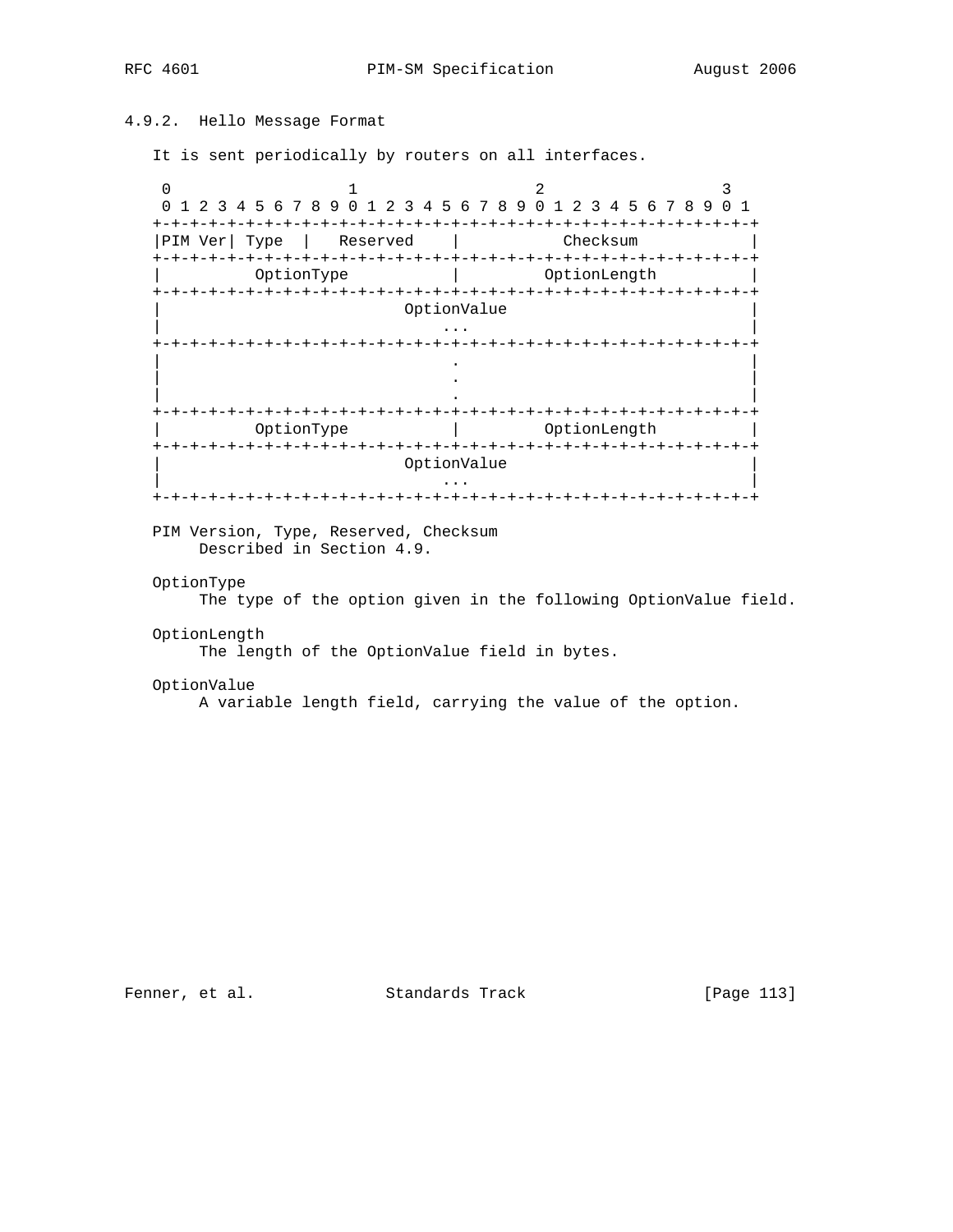The Option fields may contain the following values:

o OptionType 1: Holdtime

 $0$  and  $1$  and  $2$  3 0 1 2 3 4 5 6 7 8 9 0 1 2 3 4 5 6 7 8 9 0 1 2 3 4 5 6 7 8 9 0 1 +-+-+-+-+-+-+-+-+-+-+-+-+-+-+-+-+-+-+-+-+-+-+-+-+-+-+-+-+-+-+-+-+  $\text{Type} = 1$  | Length = 2 +-+-+-+-+-+-+-+-+-+-+-+-+-+-+-+-+-+-+-+-+-+-+-+-+-+-+-+-+-+-+-+-+ | Holdtime | +-+-+-+-+-+-+-+-+-+-+-+-+-+-+-+-+

 Holdtime is the amount of time a receiver must keep the neighbor reachable, in seconds. If the Holdtime is set to '0xffff', the receiver of this message never times out the neighbor. This may be used with dial-on-demand links, to avoid keeping the link up with periodic Hello messages.

 Hello messages with a Holdtime value set to '0' are also sent by a router on an interface about to go down or changing IP address (see Section 4.3.1). These are effectively goodbye messages, and the receiving routers should immediately time out the neighbor information for the sender.

o OptionType 2: LAN Prune Delay

|                         |  |  |  |  |  |  |  |  |  |  |  |              |  | 0 1 2 3 4 5 6 7 8 9 0 1 2 3 4 5 6 7 8 9 0 1 2 3 4 5 6 7 8 9 0 1 |  |                   |  |  |  |  |  |  |  |  |  |  |  |  |
|-------------------------|--|--|--|--|--|--|--|--|--|--|--|--------------|--|-----------------------------------------------------------------|--|-------------------|--|--|--|--|--|--|--|--|--|--|--|--|
|                         |  |  |  |  |  |  |  |  |  |  |  |              |  |                                                                 |  |                   |  |  |  |  |  |  |  |  |  |  |  |  |
| Type = $2$              |  |  |  |  |  |  |  |  |  |  |  | Length $= 4$ |  |                                                                 |  |                   |  |  |  |  |  |  |  |  |  |  |  |  |
|                         |  |  |  |  |  |  |  |  |  |  |  |              |  |                                                                 |  |                   |  |  |  |  |  |  |  |  |  |  |  |  |
| Propagation Delay<br>TΙ |  |  |  |  |  |  |  |  |  |  |  |              |  |                                                                 |  | Override Interval |  |  |  |  |  |  |  |  |  |  |  |  |
|                         |  |  |  |  |  |  |  |  |  |  |  |              |  |                                                                 |  |                   |  |  |  |  |  |  |  |  |  |  |  |  |

 The LAN Prune Delay option is used to tune the prune propagation delay on multi-access LANs. The T bit specifies the ability of the sending router to disable joins suppression. Propagation\_Delay and Override\_Interval are time intervals in units of milliseconds. A router originating a LAN Prune Delay option on interface I sets the Propagation\_Delay field to the configured value of Propagation\_Delay(I) and the value of the Override\_Interval field to the value of Override\_Interval(I). On a receiving router, the values of the fields are used to tune the value of the Effective\_Override\_Interval(I) and its derived timer values. Section 4.3.3 describes how these values affect the behavior of a router.

Fenner, et al. Standards Track [Page 114]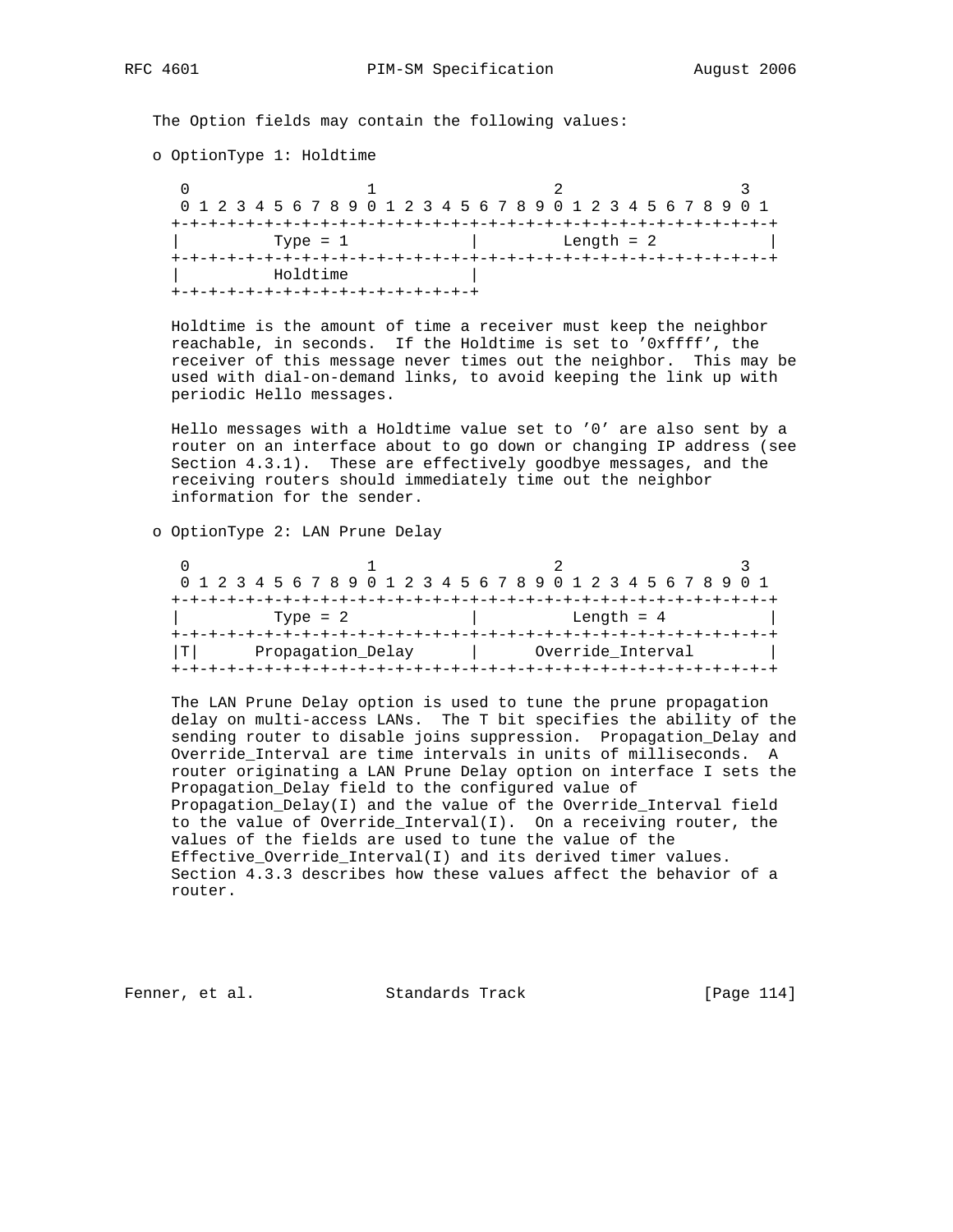RFC 4601 PIM-SM Specification August 2006

- o OptionType 3 to 16: reserved to be defined in future versions of this document.
- o OptionType 18: deprecated and should not be used.

o OptionType 19: DR Priority

 $0$  and  $1$  and  $2$  3 0 1 2 3 4 5 6 7 8 9 0 1 2 3 4 5 6 7 8 9 0 1 2 3 4 5 6 7 8 9 0 1 +-+-+-+-+-+-+-+-+-+-+-+-+-+-+-+-+-+-+-+-+-+-+-+-+-+-+-+-+-+-+-+-+  $\text{Type} = 19$  | Length = 4 +-+-+-+-+-+-+-+-+-+-+-+-+-+-+-+-+-+-+-+-+-+-+-+-+-+-+-+-+-+-+-+-+ DR Priority +-+-+-+-+-+-+-+-+-+-+-+-+-+-+-+-+-+-+-+-+-+-+-+-+-+-+-+-+-+-+-+-+

 DR Priority is a 32-bit unsigned number and should be considered in the DR election as described in Section 4.3.2.

o OptionType 20: Generation ID

|  |  |  |             |  |  |  |  |  | 0 1 2 3 4 5 6 7 8 9 0 1 2 3 4 5 6 7 8 9 0 1 2 3 4 5 6 7 8 9 0 1 |  |  |  |              |  |  |  |
|--|--|--|-------------|--|--|--|--|--|-----------------------------------------------------------------|--|--|--|--------------|--|--|--|
|  |  |  |             |  |  |  |  |  |                                                                 |  |  |  |              |  |  |  |
|  |  |  | Type = $20$ |  |  |  |  |  |                                                                 |  |  |  | Length $= 4$ |  |  |  |
|  |  |  |             |  |  |  |  |  |                                                                 |  |  |  |              |  |  |  |
|  |  |  |             |  |  |  |  |  | Generation ID                                                   |  |  |  |              |  |  |  |
|  |  |  |             |  |  |  |  |  |                                                                 |  |  |  |              |  |  |  |

 Generation ID is a random 32-bit value for the interface on which the Hello message is sent. The Generation ID is regenerated whenever PIM forwarding is started or restarted on the interface.

Fenner, et al. Standards Track [Page 115]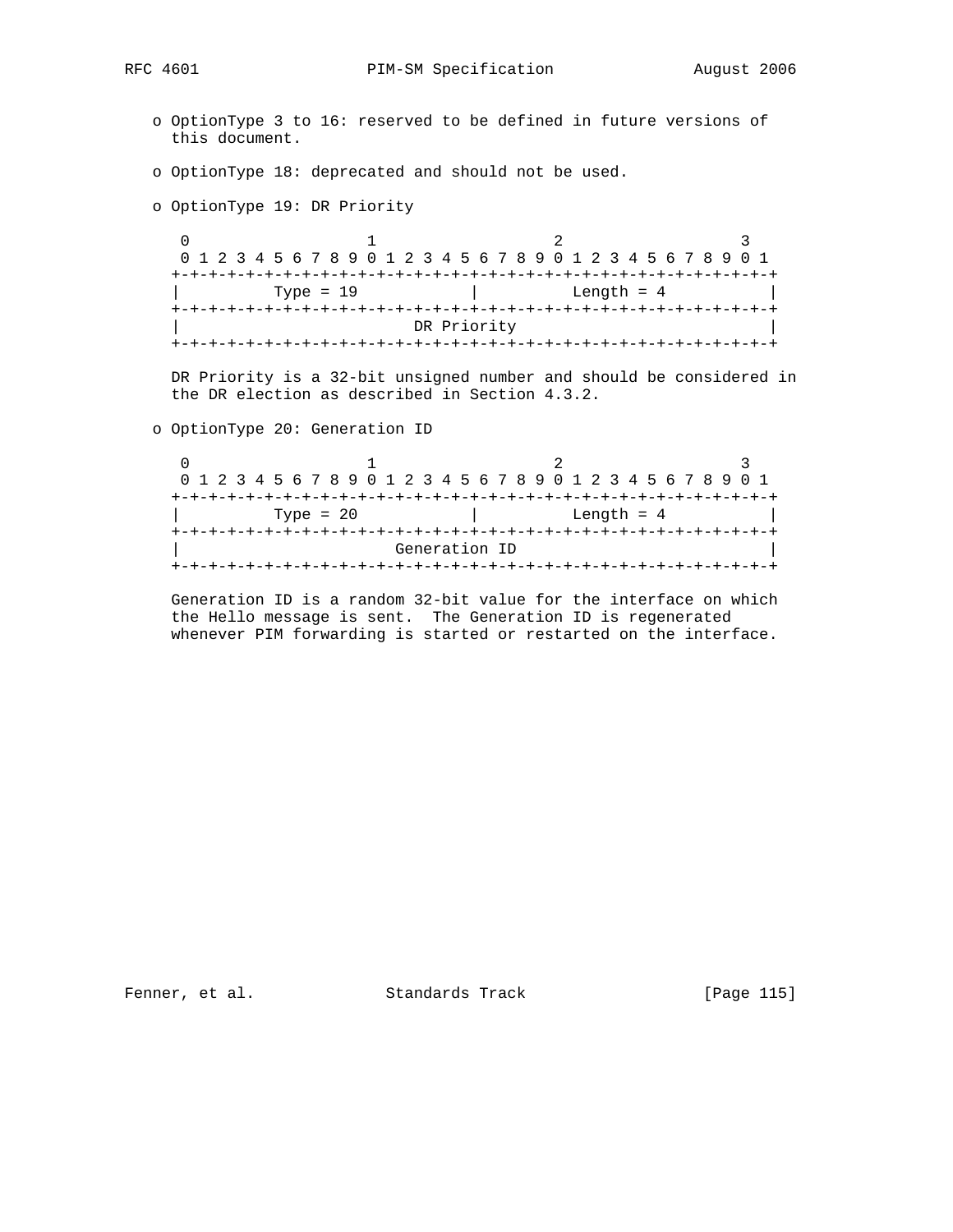o OptionType 24: Address List

0  $1$   $2$   $3$  0 1 2 3 4 5 6 7 8 9 0 1 2 3 4 5 6 7 8 9 0 1 2 3 4 5 6 7 8 9 0 1 +-+-+-+-+-+-+-+-+-+-+-+-+-+-+-+-+-+-+-+-+-+-+-+-+-+-+-+-+-+-+-+-+ | Type = 24 | Length = <Variable> | +-+-+-+-+-+-+-+-+-+-+-+-+-+-+-+-+-+-+-+-+-+-+-+-+-+-+-+-+-+-+-+-+ | Secondary Address 1 (Encoded-Unicast format) | +-+-+-+-+-+-+-+-+-+-+-+-+-+-+-+-+-+-+-+-+-+-+-+-+-+-+-+-+-+-+-+-+ ... +-+-+-+-+-+-+-+-+-+-+-+-+-+-+-+-+-+-+-+-+-+-+-+-+-+-+-+-+-+-+-+-+ Secondary Address N (Encoded-Unicast format) | +-+-+-+-+-+-+-+-+-+-+-+-+-+-+-+-+-+-+-+-+-+-+-+-+-+-+-+-+-+-+-+-+

 The contents of the Address List Hello option are described in Section 4.3.4. All addresses within a single Address List must belong to the same address family.

 OptionTypes 17 through 65000 are assigned by the IANA. OptionTypes 65001 through 65535 are reserved for Private Use, as defined in [9].

 Unknown options MUST be ignored and MUST NOT prevent a neighbor relationship from being formed. The "Holdtime" option MUST be implemented; the "DR Priority" and "Generation ID" options SHOULD be implemented. The "Address List" option MUST be implemented for IPv6.

4.9.3. Register Message Format

 A Register message is sent by the DR or a PMBR to the RP when a multicast packet needs to be transmitted on the RP-tree. The IP source address is set to the address of the DR, the destination address to the RP's address. The IP TTL of the PIM packet is the system's normal unicast TTL.

| 0 1 2 3 4 5 6 7 8 9 0 1 2 3 4 5 6 7 8 9 0 1 2 3 4 5 6 7 8 9 |                       |  |          |  |  |  |  |  |  |  |  |
|-------------------------------------------------------------|-----------------------|--|----------|--|--|--|--|--|--|--|--|
|                                                             |                       |  |          |  |  |  |  |  |  |  |  |
| PIM Ver  Type                                               | Reserved              |  | Checksum |  |  |  |  |  |  |  |  |
|                                                             |                       |  |          |  |  |  |  |  |  |  |  |
| B N<br>Reserved2                                            |                       |  |          |  |  |  |  |  |  |  |  |
|                                                             |                       |  |          |  |  |  |  |  |  |  |  |
|                                                             |                       |  |          |  |  |  |  |  |  |  |  |
|                                                             | Multicast data packet |  |          |  |  |  |  |  |  |  |  |
|                                                             |                       |  |          |  |  |  |  |  |  |  |  |
|                                                             |                       |  |          |  |  |  |  |  |  |  |  |

Fenner, et al. Standards Track [Page 116]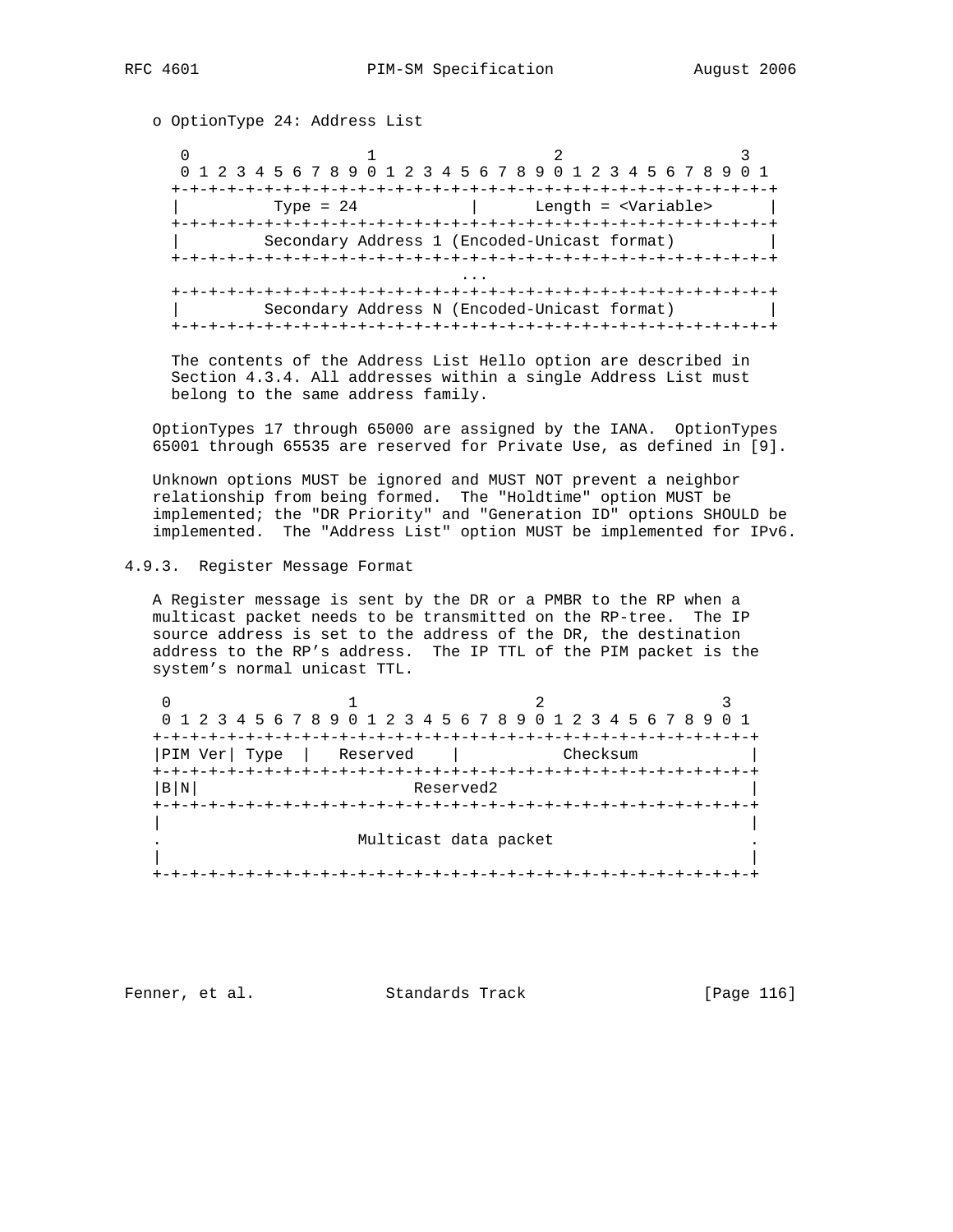# PIM Version, Type, Reserved, Checksum

 Described in Section 4.9. Note that in order to reduce encapsulation overhead, the checksum for Registers is done only on the first 8 bytes of the packet, including the PIM header and the next 4 bytes, excluding the data packet portion. For interoperability reasons, a message carrying a checksum calculated over the entire PIM Register message should also be accepted. When calculating the checksum, the IPv6 pseudoheader "Upper-Layer Packet Length" is set to 8.

- B The Border bit. If the router is a DR for a source that it is directly connected to, it sets the B bit to 0. If the router is a PMBR for a source in a directly connected cloud, it sets the B bit to 1.
- N The Null-Register bit. Set to 1 by a DR that is probing the RP before expiring its local Register-Suppression Timer. Set to 0 otherwise.

### Reserved2

Transmitted as zero, ignored on receipt.

#### Multicast data packet

 The original packet sent by the source. This packet must be of the same address family as the encapsulating PIM packet, e.g., an IPv6 data packet must be encapsulated in an IPv6 PIM packet. Note that the TTL of the original packet is decremented before encapsulation, just like any other packet that is forwarded. In addition, the RP decrements the TTL after decapsulating, before forwarding the packet down the shared tree.

 For (S,G) Null-Registers, the Multicast data packet portion contains a dummy IP header with S as the source address, G as the destination address. When generating an IPv4 Null-Register message, the fields in the dummy IPv4 header SHOULD be filled in according to the following table. Other IPv4 header fields may contain any value that is valid for that field.

| Field                | Value           |
|----------------------|-----------------|
|                      |                 |
| IP Version           |                 |
| Header Length        | 5               |
| Checksum             | Header checksum |
| Fragmentation offset | 0               |
| More Fragments       |                 |
| Total Length         | 20              |
| IP Protocol          | 103 (PIM)       |
|                      |                 |

Fenner, et al. Standards Track [Page 117]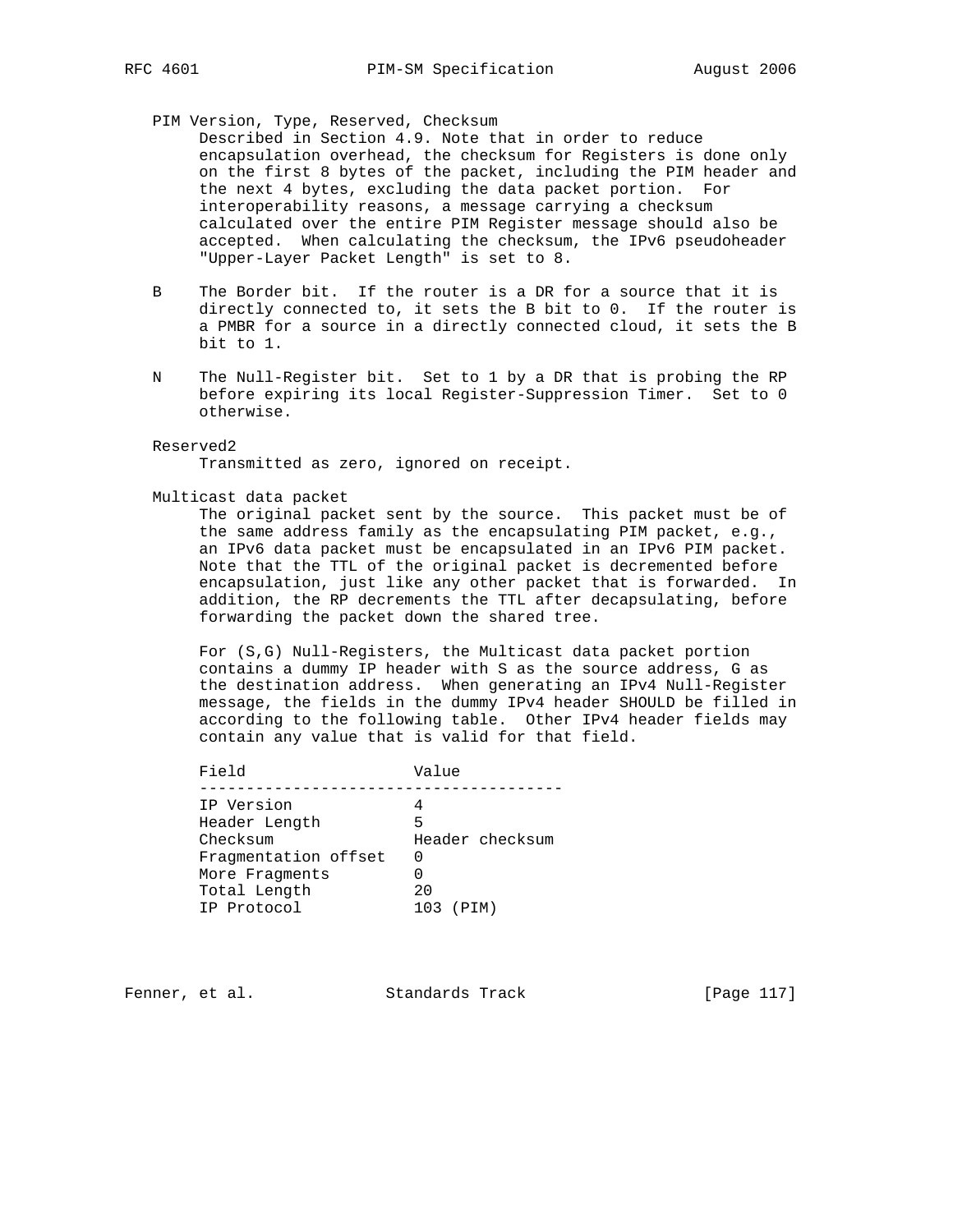On receipt of an (S,G) Null-Register, if the Header Checksum field is non-zero, the recipient SHOULD check the checksum and discard null registers that have a bad checksum. The recipient SHOULD NOT check the value of any individual fields; a correct IP header checksum is sufficient. If the Header Checksum field is zero, the recipient MUST NOT check the checksum.

With IPv6, an implementation generates a dummy IP header followed by a dummy PIM header with values according to the following table in addition to the source and group. Other IPv6 header fields may contain any value that is valid for that field.

 Header Field Value -------------------------------------- IP Version 6 Next Header 103 (PIM) Length 4 PIM Version 0 PIM Type 0 PIM Reserved 0 PIM Checksum PIM checksum including IPv6 "pseudo-header"; see Section 4.9

> On receipt of an IPv6 (S,G) Null-Register, if the dummy PIM header is present, the recipient SHOULD check the checksum and discard Null-Registers that have a bad checksum.

Fenner, et al. Standards Track [Page 118]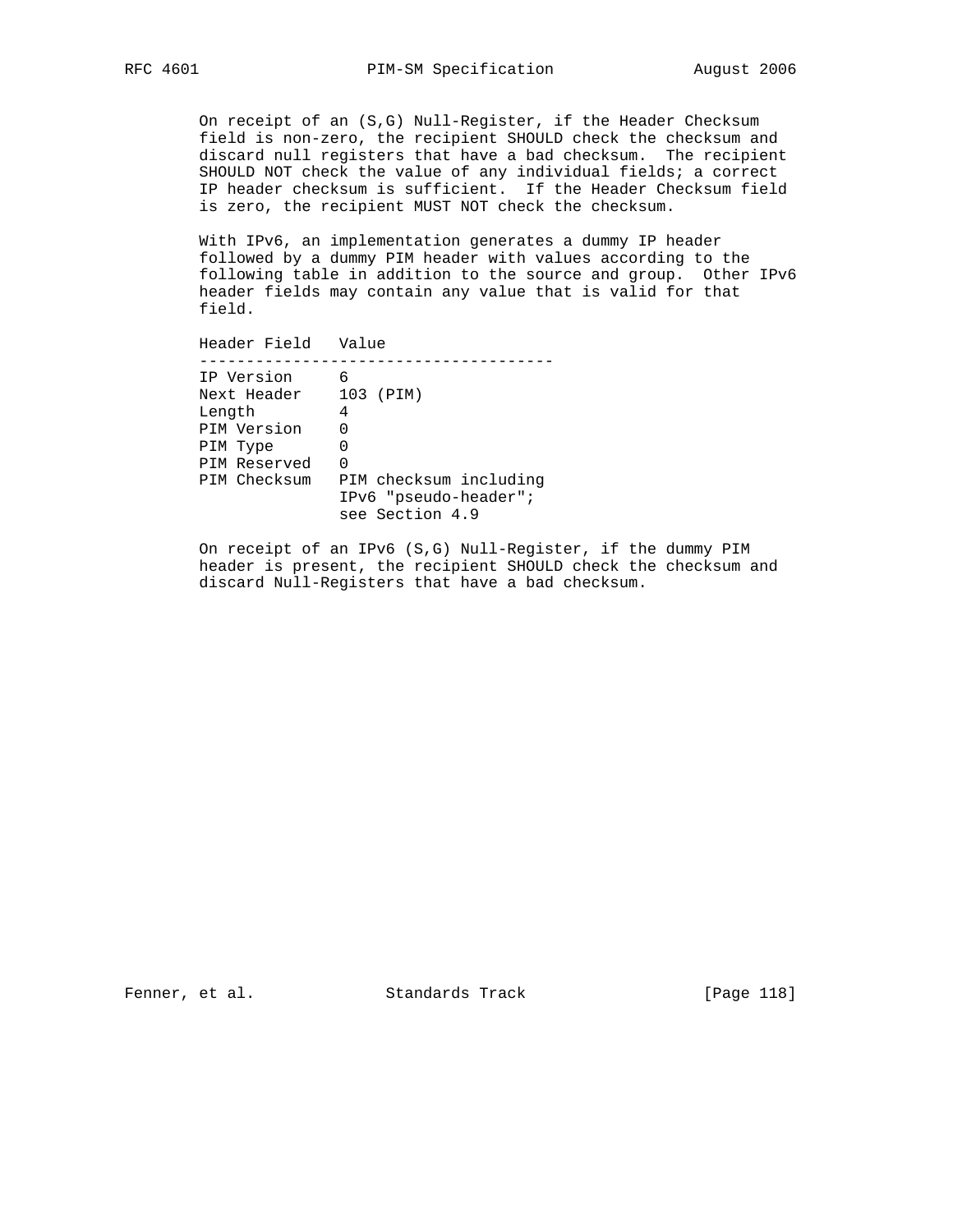# 4.9.4. Register-Stop Message Format

 A Register-Stop is unicast from the RP to the sender of the Register message. The IP source address is the address to which the register was addressed. The IP destination address is the source address of the register message.

0  $1$  2 3 0 1 2 3 4 5 6 7 8 9 0 1 2 3 4 5 6 7 8 9 0 1 2 3 4 5 6 7 8 9 0 1 +-+-+-+-+-+-+-+-+-+-+-+-+-+-+-+-+-+-+-+-+-+-+-+-+-+-+-+-+-+-+-+-+ |PIM Ver| Type | Reserved | Checksum +-+-+-+-+-+-+-+-+-+-+-+-+-+-+-+-+-+-+-+-+-+-+-+-+-+-+-+-+-+-+-+-+ | Group Address (Encoded-Group format) | +-+-+-+-+-+-+-+-+-+-+-+-+-+-+-+-+-+-+-+-+-+-+-+-+-+-+-+-+-+-+-+-+ | Source Address (Encoded-Unicast format) | +-+-+-+-+-+-+-+-+-+-+-+-+-+-+-+-+-+-+-+-+-+-+-+-+-+-+-+-+-+-+-+-+

 PIM Version, Type, Reserved, Checksum Described in Section 4.9.

#### Group Address

 The group address from the multicast data packet in the Register. Format described in Section 4.9.1. Note that for Register-Stops the Mask Len field contains the full address length \* 8 (e.g., 32 for IPv4 native encoding), if the message is sent for a single group.

Source Address

 The host address of the source from the multicast data packet in the register. The format for this address is given in the Encoded-Unicast address in Section 4.9.1. A special wild card value consisting of an address field of all zeros can be used to indicate any source.

# 4.9.5. Join/Prune Message Format

 A Join/Prune message is sent by routers towards upstream sources and RPs. Joins are sent to build shared trees (RP trees) or source trees (SPT). Prunes are sent to prune source trees when members leave groups as well as sources that do not use the shared tree.

Fenner, et al. Standards Track [Page 119]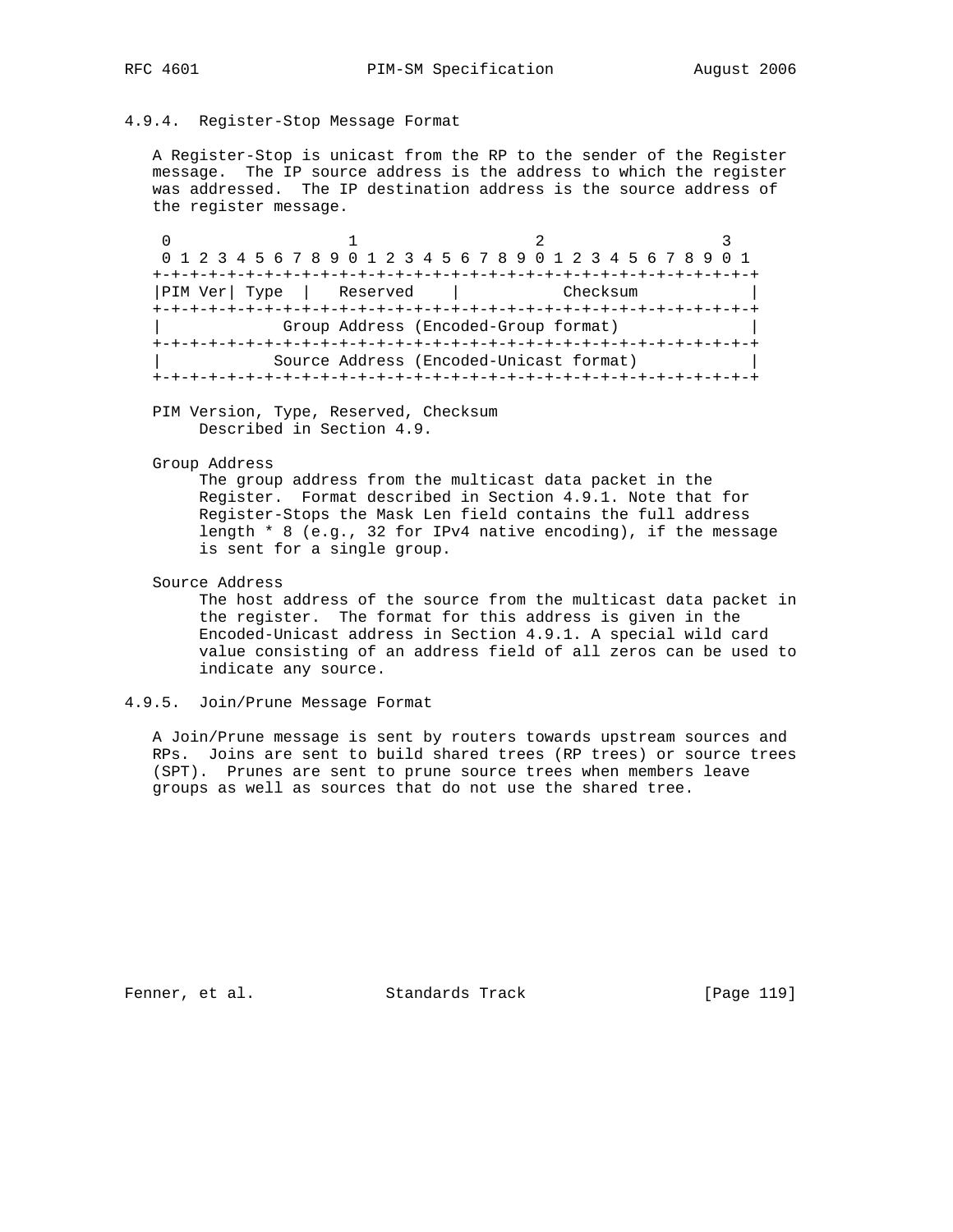0  $1$  2 3 0 1 2 3 4 5 6 7 8 9 0 1 2 3 4 5 6 7 8 9 0 1 2 3 4 5 6 7 8 9 0 1 +-+-+-+-+-+-+-+-+-+-+-+-+-+-+-+-+-+-+-+-+-+-+-+-+-+-+-+-+-+-+-+-+ |PIM Ver| Type | Reserved | Checksum +-+-+-+-+-+-+-+-+-+-+-+-+-+-+-+-+-+-+-+-+-+-+-+-+-+-+-+-+-+-+-+-+ | Upstream Neighbor Address (Encoded-Unicast format) | +-+-+-+-+-+-+-+-+-+-+-+-+-+-+-+-+-+-+-+-+-+-+-+-+-+-+-+-+-+-+-+-+ Reserved | Num groups | Holdtime +-+-+-+-+-+-+-+-+-+-+-+-+-+-+-+-+-+-+-+-+-+-+-+-+-+-+-+-+-+-+-+-+ Multicast Group Address 1 (Encoded-Group format) +-+-+-+-+-+-+-+-+-+-+-+-+-+-+-+-+-+-+-+-+-+-+-+-+-+-+-+-+-+-+-+-+ Number of Joined Sources | Number of Pruned Sources +-+-+-+-+-+-+-+-+-+-+-+-+-+-+-+-+-+-+-+-+-+-+-+-+-+-+-+-+-+-+-+-+ | Joined Source Address 1 (Encoded-Source format) | +-+-+-+-+-+-+-+-+-+-+-+-+-+-+-+-+-+-+-+-+-+-+-+-+-+-+-+-+-+-+-+-+ | . | | . | +-+-+-+-+-+-+-+-+-+-+-+-+-+-+-+-+-+-+-+-+-+-+-+-+-+-+-+-+-+-+-+-+ | Joined Source Address n (Encoded-Source format) | +-+-+-+-+-+-+-+-+-+-+-+-+-+-+-+-+-+-+-+-+-+-+-+-+-+-+-+-+-+-+-+-+ Pruned Source Address 1 (Encoded-Source format) +-+-+-+-+-+-+-+-+-+-+-+-+-+-+-+-+-+-+-+-+-+-+-+-+-+-+-+-+-+-+-+-+ | . | | . | +-+-+-+-+-+-+-+-+-+-+-+-+-+-+-+-+-+-+-+-+-+-+-+-+-+-+-+-+-+-+-+-+ | Pruned Source Address n (Encoded-Source format) | +-+-+-+-+-+-+-+-+-+-+-+-+-+-+-+-+-+-+-+-+-+-+-+-+-+-+-+-+-+-+-+-+ | . | | . | +-+-+-+-+-+-+-+-+-+-+-+-+-+-+-+-+-+-+-+-+-+-+-+-+-+-+-+-+-+-+-+-+ | Multicast Group Address m (Encoded-Group format) | +-+-+-+-+-+-+-+-+-+-+-+-+-+-+-+-+-+-+-+-+-+-+-+-+-+-+-+-+-+-+-+-+ | Number of Joined Sources | Number of Pruned Sources | +-+-+-+-+-+-+-+-+-+-+-+-+-+-+-+-+-+-+-+-+-+-+-+-+-+-+-+-+-+-+-+-+ | Joined Source Address 1 (Encoded-Source format) | +-+-+-+-+-+-+-+-+-+-+-+-+-+-+-+-+-+-+-+-+-+-+-+-+-+-+-+-+-+-+-+-+ | . | | . | +-+-+-+-+-+-+-+-+-+-+-+-+-+-+-+-+-+-+-+-+-+-+-+-+-+-+-+-+-+-+-+-+ | Joined Source Address n (Encoded-Source format) | +-+-+-+-+-+-+-+-+-+-+-+-+-+-+-+-+-+-+-+-+-+-+-+-+-+-+-+-+-+-+-+-+ Pruned Source Address 1 (Encoded-Source format) +-+-+-+-+-+-+-+-+-+-+-+-+-+-+-+-+-+-+-+-+-+-+-+-+-+-+-+-+-+-+-+-+ | . | | . | +-+-+-+-+-+-+-+-+-+-+-+-+-+-+-+-+-+-+-+-+-+-+-+-+-+-+-+-+-+-+-+-+ Pruned Source Address n (Encoded-Source format) +-+-+-+-+-+-+-+-+-+-+-+-+-+-+-+-+-+-+-+-+-+-+-+-+-+-+-+-+-+-+-+-+

Fenner, et al. Standards Track [Page 120]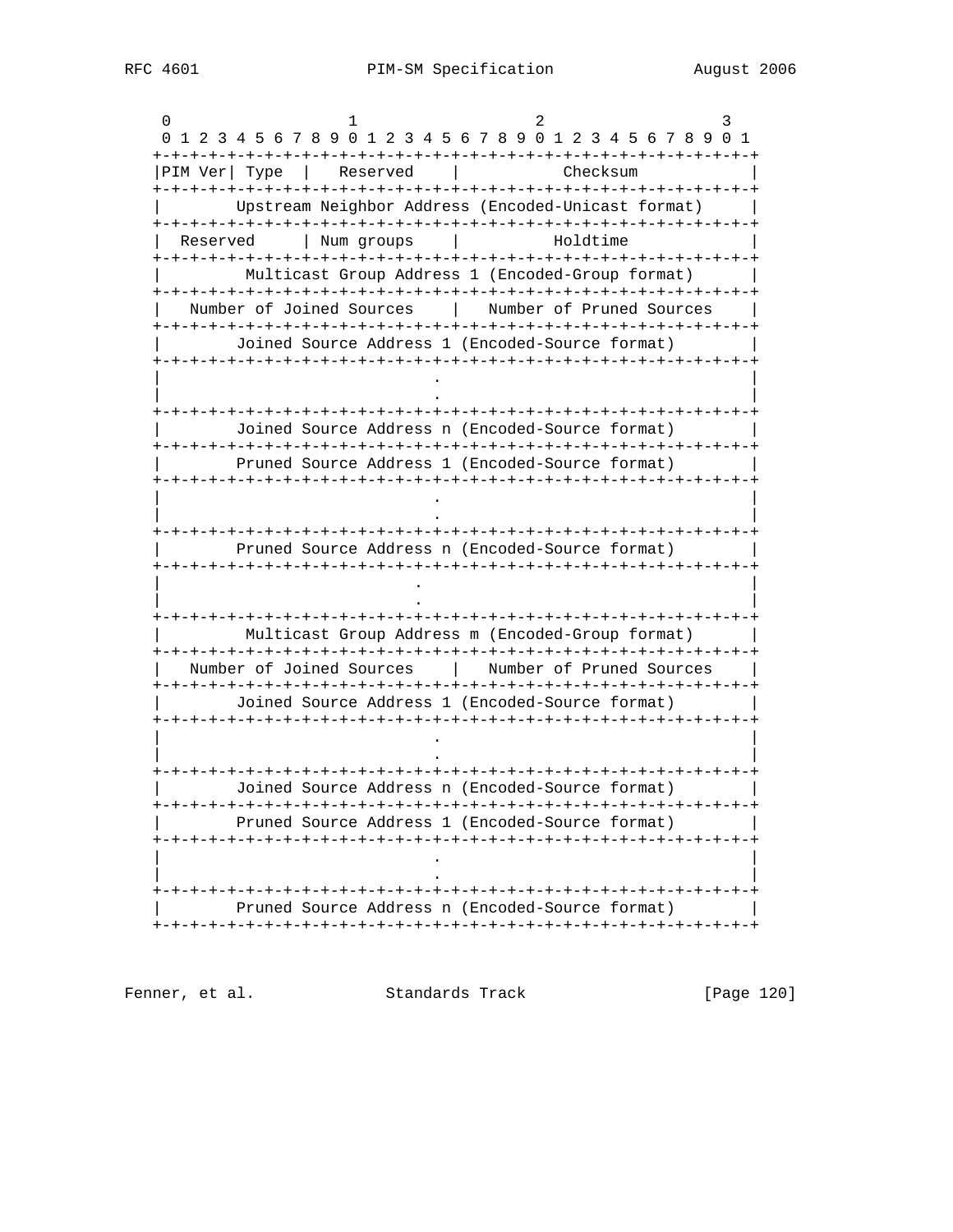PIM Version, Type, Reserved, Checksum Described in Section 4.9.

Unicast Upstream Neighbor Address

 The address of the upstream neighbor that is the target of the message. The format for this address is given in the Encoded- Unicast address in Section 4.9.1. For IPv6 the source address used for multicast messages is the link-local address of the interface on which the message is being sent. For IPv4, the source address is the primary address associated with that interface.

#### Reserved

Transmitted as zero, ignored on receipt.

Holdtime

 The amount of time a receiver must keep the Join/Prune state alive, in seconds. If the Holdtime is set to '0xffff', the receiver of this message should hold the state until canceled by the appropriate canceling Join/Prune message, or timed out according to local policy. This may be used with dial-on-demand links, to avoid keeping the link up with periodic Join/Prune messages.

 Note that the HoldTime must be larger than the J/P\_Override\_Interval(I).

Number of Groups

The number of multicast group sets contained in the message.

 Multicast group address For format description, see Section 4.9.1.

 Number of Joined Sources Number of joined source addresses listed for a given group.

Joined Source Address 1 .. n

 This list contains the sources for a given group that the sending router will forward multicast datagrams from if received on the interface on which the Join/Prune message is sent.

See Encoded-Source-Address format in Section 4.9.1.

 Number of Pruned Sources Number of pruned source addresses listed for a group.

Fenner, et al. Standards Track [Page 121]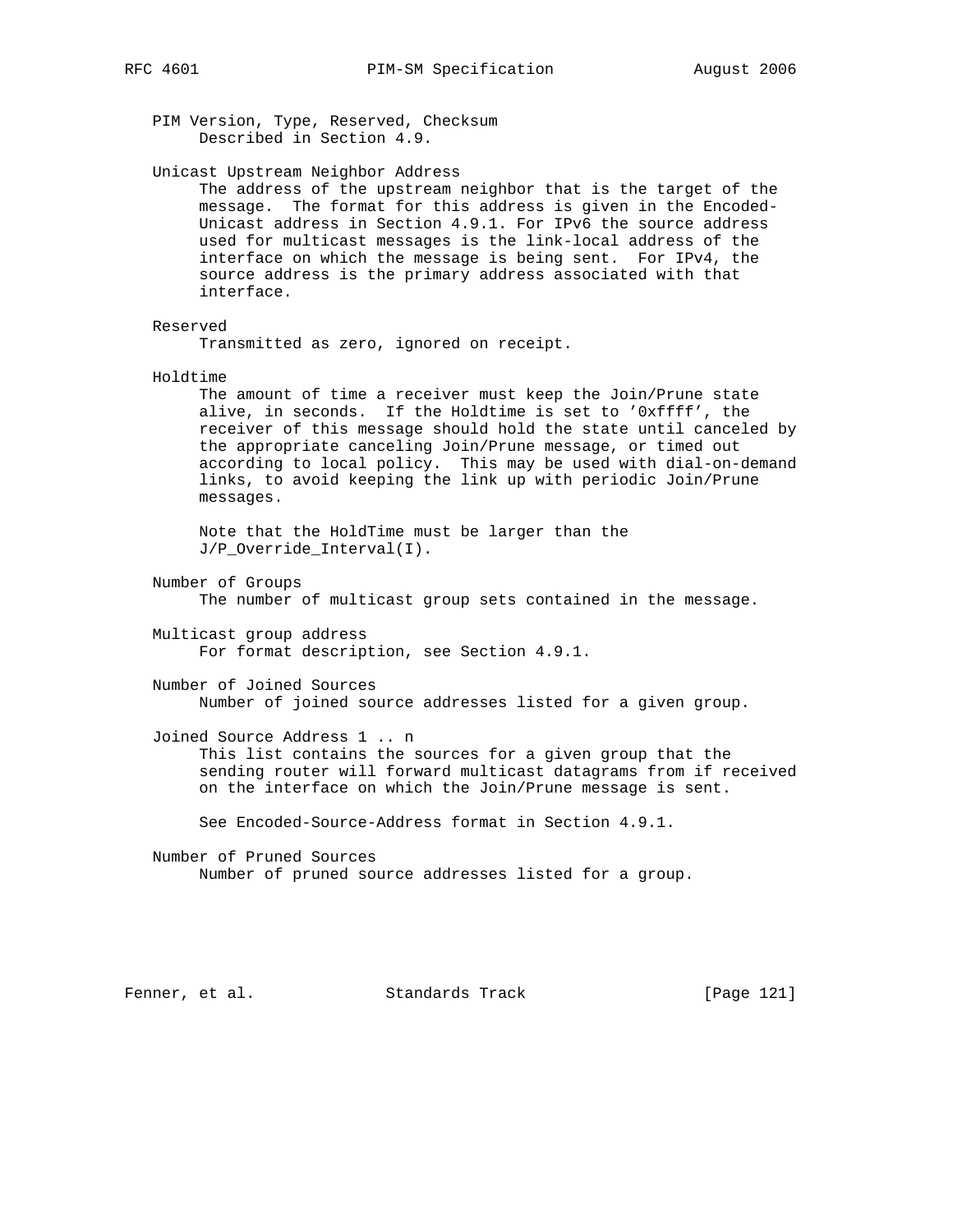Pruned Source Address 1 .. n

 This list contains the sources for a given group that the sending router does not want to forward multicast datagrams from when received on the interface on which the Join/Prune message is sent.

 Within one PIM Join/Prune message, all the Multicast Group Addresses, Joined Source addresses, and Pruned Source addresses MUST be of the same address family. It is NOT PERMITTED to mix IPv4 and IPv6 addresses within the same message. In addition, the address family of the fields in the message SHOULD be the same as the IP source and destination addresses of the packet. This permits maximum implementation flexibility for dual-stack IPv4/IPv6 routers. If a router receives a message with mixed family addresses, it SHOULD only process the addresses that are of the same family as the unicast upstream neighbor address.

4.9.5.1. Group Set Source List Rules

 As described above, Join/Prune messages are composed of one or more group sets. Each set contains two source lists, the Joined Sources and the Pruned Sources. This section describes the different types of group sets and source list entries that can exist in a Join/Prune message.

There are two valid group set types:

Wildcard Group Set

 The wildcard group set is represented by the entire multicast range: the beginning of the multicast address range in the group address field and the prefix length of the multicast address range in the mask length field of the Multicast Group Address (i.e., '224.0.0.0/4' for IPv4 or 'ff00::/8' for IPv6). Each Join/Prune message SHOULD contain at most one wildcard group set. Each wildcard group set may contain one or more (\*,\*,RP) source list entries in either the Joined or Pruned lists.

 A (\*,\*,RP) source list entry may only exist in a wildcard group set. When added to a Joined source list, this type of source entry expresses the router's interest in receiving traffic for all groups mapping to the specified RP. When added to a Pruned source list a  $(*,*,RP)$  entry expresses the router's interest to stop receiving such traffic. Note that as indicated by the Join/Prune state machines, such a Join or Prune will NOT override Join/Prune state created using a Group-Specific Set (see below).

Fenner, et al. Standards Track [Page 122]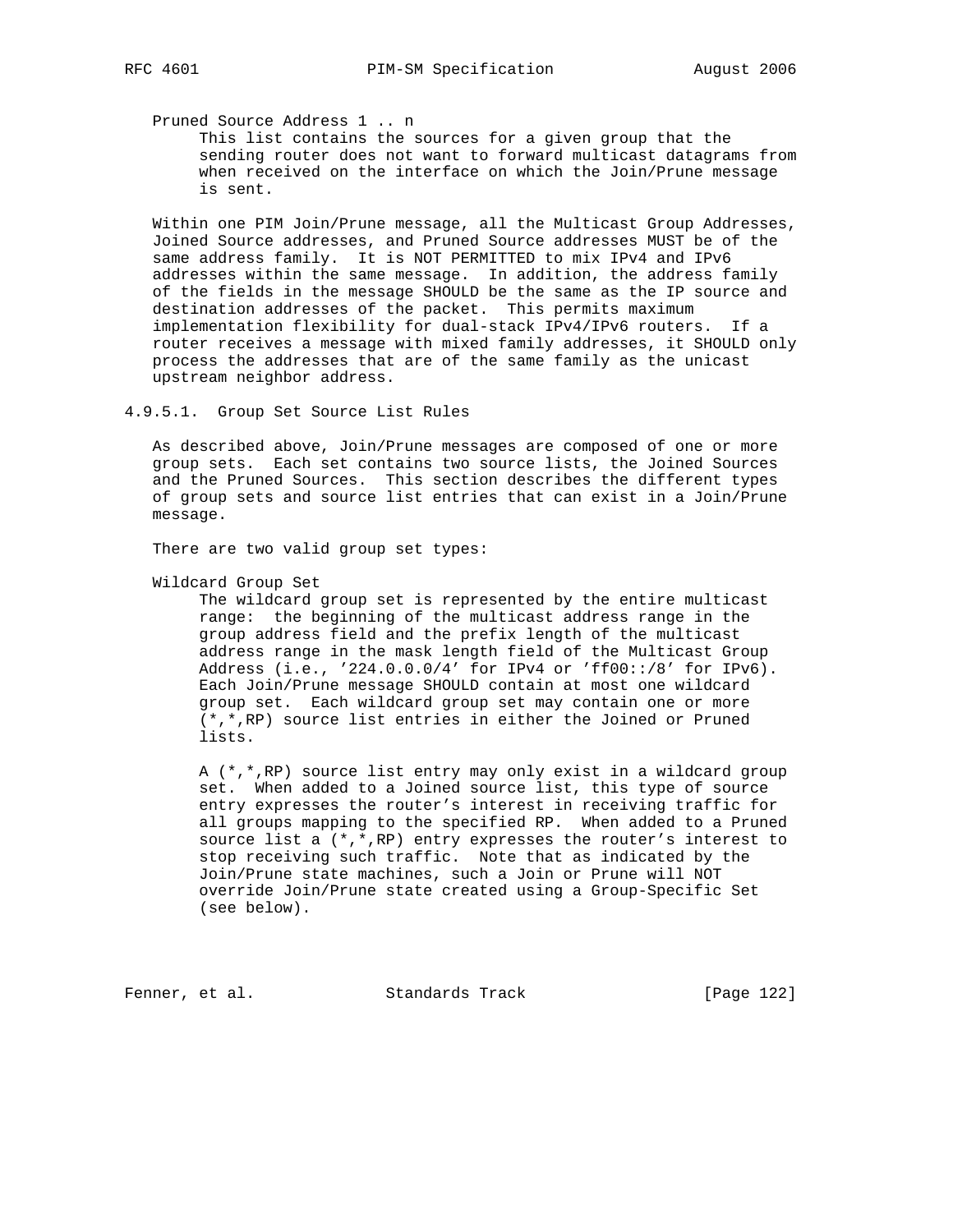(\*,\*,RP) source list entries have the Source-Address set to the address of the RP, the Source-Address Mask-Len set to the full length of the IP address, and both the WC and RPT bits of the Source-Address set to 1.

Group-Specific Set

 A Group-Specific Set is represented by a valid IP multicast address in the group address field and the full length of the IP address in the mask length field of the Multicast Group Address. Each Join/Prune message SHOULD NOT contain more than one group specific set for the same IP multicast address. Each group specific set may contain  $(*,G)$ ,  $(S,G,rpt)$ , and  $(S,G)$  source list entries in the Joined or Pruned lists.

 $(*$ , G)

 The (\*,G) source list entry is used in Join/Prune messages sent towards the RP for the specified group. It expresses interest (or lack thereof) in receiving traffic sent to the group through the Rendezvous-Point shared tree. There may only be one such entry in both the Joined and Pruned lists of a group-specific set.

 (\*,G) source list entries have the Source-Address set to the address of the RP for group G, the Source-Address Mask-Len set to the full length of the IP address, and both the WC and RPT bits of the Encoded-Source-Address set.

(S,G,rpt)

 The (S,G,rpt) source list entry is used in Join/Prune messages sent towards the RP for the specified group. It expresses interest (or lack thereof) in receiving traffic through the shared tree sent by the specified source to this group. For each source address, the entry may exist in only one of the Joined and Pruned source lists of a group-specific set, but not both.

 (S,G,rpt) source list entries have the Source-Address set to the address of the source S, the Source-Address Mask-Len set to the full length of the IP address, and the WC bit cleared and the RPT bit set in the Encoded-Source-Address.

 $(S, G)$ 

 The (S,G) source list entry is used in Join/Prune messages sent towards the specified source. It expresses interest (or lack thereof) in receiving traffic through the shortest path tree sent by the source to the specified group. For each source address, the entry may exist in only one of the Joined and Pruned source lists of a group-specific set, but not both.

Fenner, et al. Standards Track [Page 123]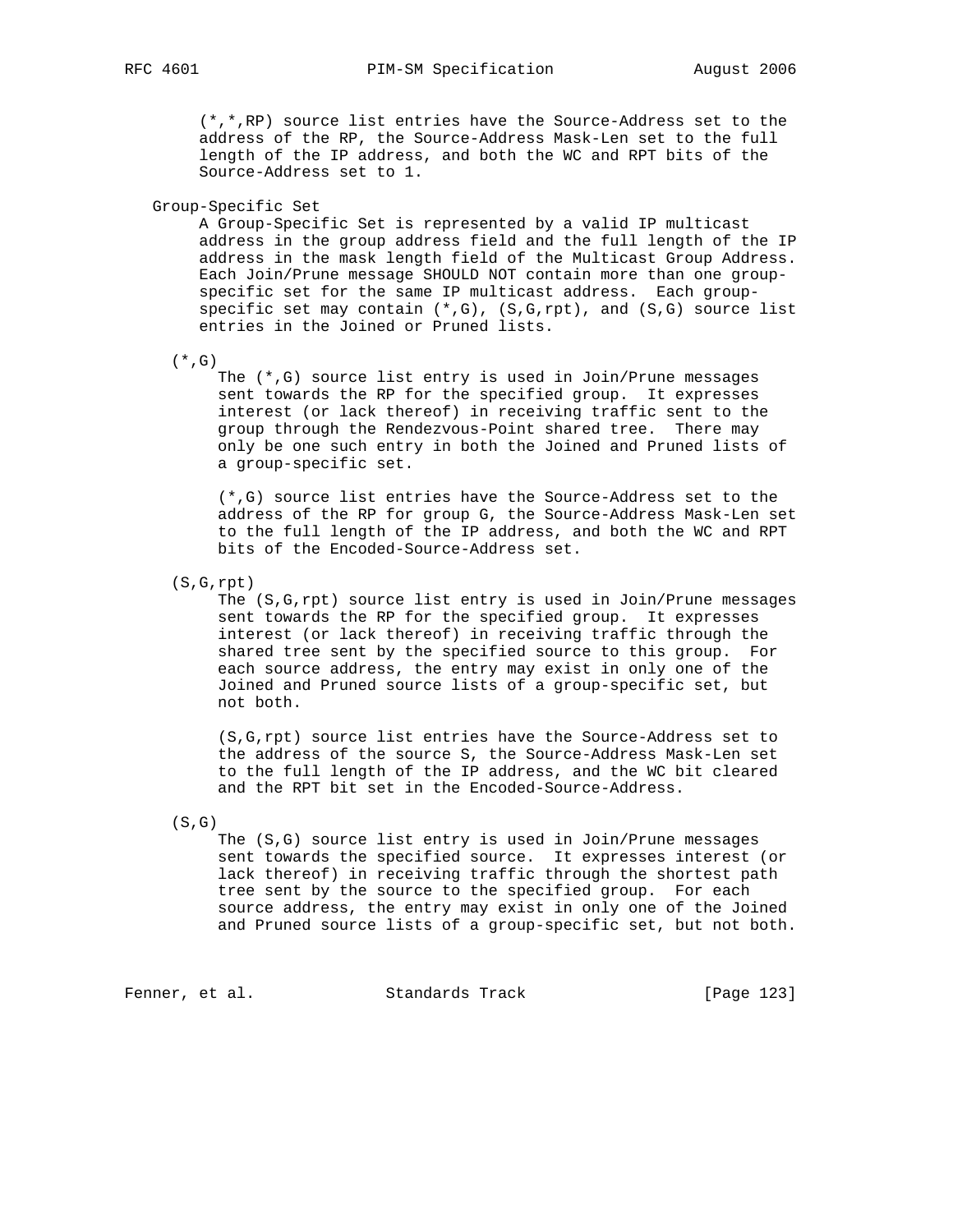(S,G) source list entries have the Source-Address set to the address of the source S, the Source-Address Mask-Len set to the full length of the IP address, and both the WC and RPT bits of the Encoded-Source-Address cleared.

 The rules described above are sufficient to prevent invalid combinations of source list entries in group-specific sets. There are, however, a number of combinations that have a valid interpretation but that are not generated by the protocol as described in this specification:

- o Combining a (\*,G) Join and a (S,G,rpt) Join entry in the same message is redundant as the  $(*,G)$  entry covers the information provided by the (S,G,rpt) entry.
- o The same applies for a (\*,G) Prunes and (S,G,rpt) Prunes.
- o The combination of a  $(*,G)$  Prune and a  $(S,G,rpt)$  Join is also not generated. (S,G,rpt) Joins are only sent when the router is receiving all traffic for a group on the shared tree and it wishes to indicate a change for the particular source. As a (\*,G) prune indicates that the router no longer wishes to receive shared tree traffic, the (S,G,rpt) Join would be meaningless.
- o As Join/Prune messages are targeted to a single PIM neighbor, including both a (S,G) Join and a (S,G,rpt) Prune in the same message is usually redundant. The (S,G) Join informs the neighbor that the sender wishes to receive the particular source on the shortest path tree. It is therefore unnecessary for the router to say that it no longer wishes to receive it on the shared tree. However, there is a valid interpretation for this combination of entries. A downstream router may have to instruct its upstream only to start forwarding a specific source once it has started receiving the source on the shortest-path tree.
- o The combination of a (S,G) Prune and a (S,G,rpt) Join could possibly be used by a router to switch from receiving a particular source on the shortest-path tree back to receiving it on the shared tree (provided that the RPF neighbor for the shortest-path and shared trees is common). However, Sparse-Mode PIM does not provide a mechanism for explicitly switching back to the shared tree.

Fenner, et al. Standards Track [Page 124]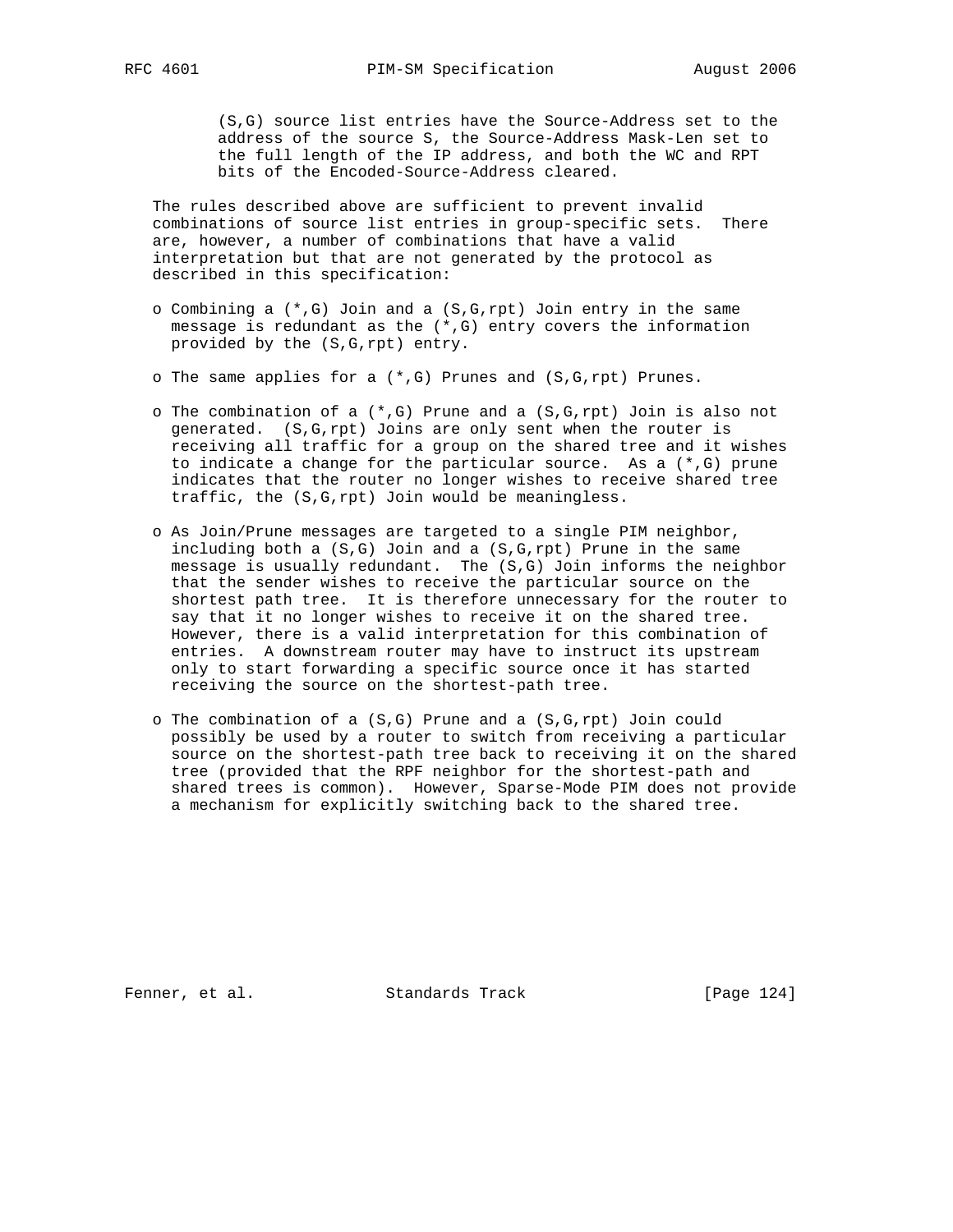|                      | Join<br>$(*$ , G) | Prune<br>$(*$ , G) | Join<br>(S, G, rpt) | Prune<br>(S, G, rpt) | Join<br>(S,G) | Prune<br>(S, G) |
|----------------------|-------------------|--------------------|---------------------|----------------------|---------------|-----------------|
| Join<br>$(*$ , G)    |                   | no                 |                     | yes                  | yes           | yes             |
| Prune<br>$(* , G)$   | no                |                    |                     | C                    | yes           | yes             |
| Join<br>(S, G, rpt)  | ?                 | S.                 |                     | no                   | yes           | د.              |
| Prune<br>(S, G, rpt) | yes               | $\tilde{ }$        | no                  |                      | yes           | د.              |
| Join<br>(S,G)        | yes               | yes                | yes                 | yes                  |               | no              |
| Prune<br>(S,G)       | yes               | yes                | ာ                   | っ                    | no            |                 |
|                      |                   |                    |                     |                      |               |                 |

The rules are summarized in the tables below.

|                               | - + + - - - | $\vert$ Join (*,*, RP)   Prune (*,*, RP)   all others |           |
|-------------------------------|-------------|-------------------------------------------------------|-----------|
| $Join$ $(*$ , $*,$ RP) $  $ - |             | no                                                    | yes       |
| Prune $(*,*,RP)$     no       |             |                                                       | yes       |
| all others                    | ∣ yes       | yes                                                   | see above |

yes Allowed and expected.

- no Combination is not allowed by the protocol and MUST NOT be generated by a router. A router MAY accept these messages, but the result is undefined. An error message MAY be logged to the administrator in a rate-limited manner.
- ? Combination not expected by the protocol, but well-defined. A router MAY accept it but SHOULD NOT generate it.

 The order of source list entries in a group set source list is not important, except where limited by the packet format itself.

Fenner, et al. Standards Track [Page 125]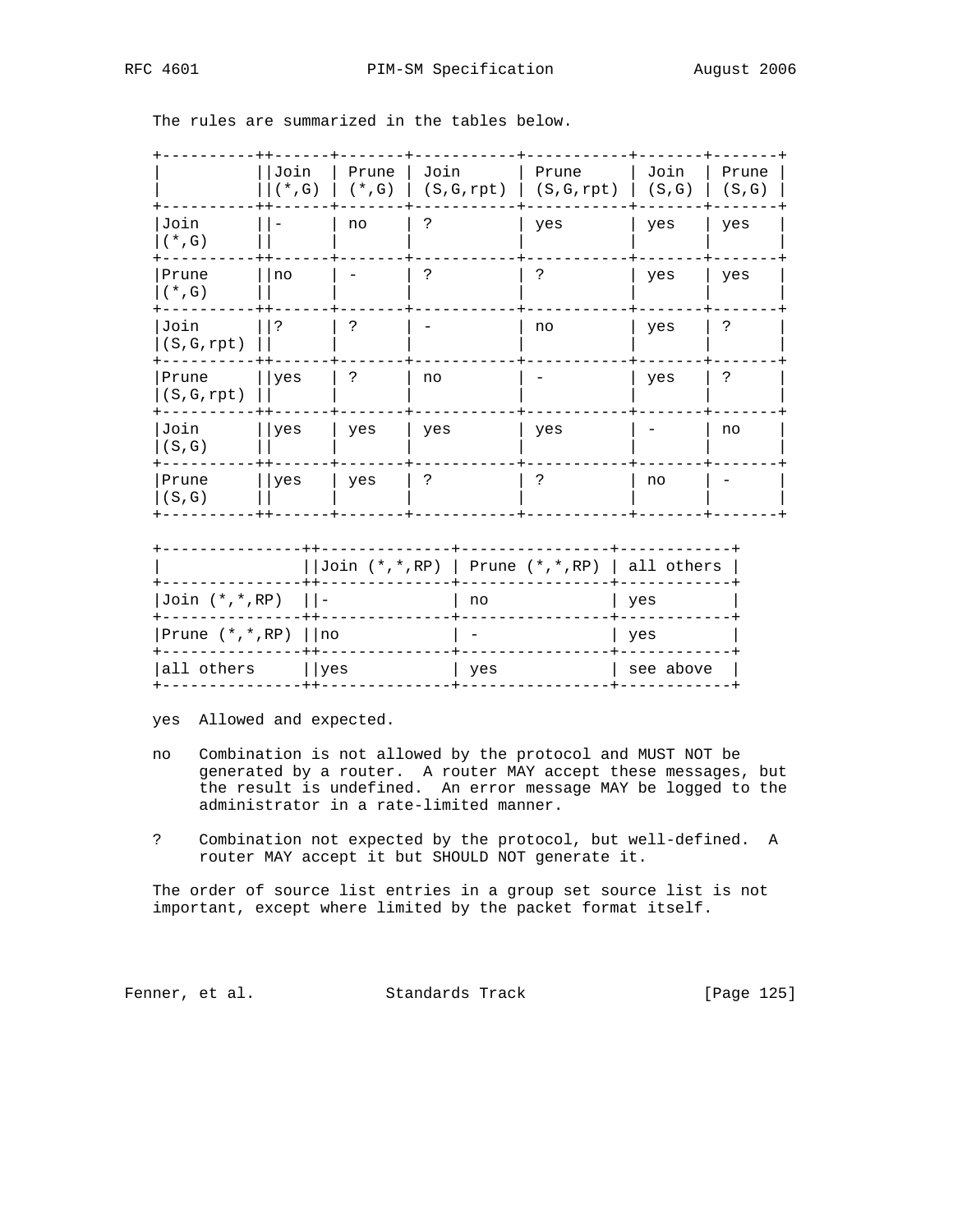# 4.9.5.2. Group Set Fragmentation

 When building a Join/Prune for a particular neighbor, a router should try to include in the message as much of the information it needs to convey to the neighbor as possible. This implies adding one group set for each multicast group that has information pending transmission and within each set including all relevant source list entries.

 On a router with a large amount of multicast state, the number of entries that must be included may result in packets that are larger than the maximum IP packet size. In most such cases, the information may be split into multiple messages.

There is an exception with group sets that contain a  $(*,G)$  Joined source list entry. The group set expresses the router's interest in receiving all traffic for the specified group on the shared tree, and it MUST include an (S,G,rpt) Pruned source list entry for every source that the router does not wish to receive. This list of (S,G,rpt) Pruned source-list entries MUST not be split in multiple messages.

 If only N (S,G,rpt) Prune entries fit into a maximum-sized Join/Prune message, but the router has more than  $N(S, G, rpt)$  Prunes to add, then the router MUST choose to include the first N (numerically smallest in network byte order) IP addresses.

4.9.6. Assert Message Format

 The Assert message is used to resolve forwarder conflicts between routers on a link. It is sent when a router receives a multicast data packet on an interface on which the router would normally have forwarded that packet. Assert messages may also be sent in response to an Assert message from another router.

Fenner, et al. Standards Track [Page 126]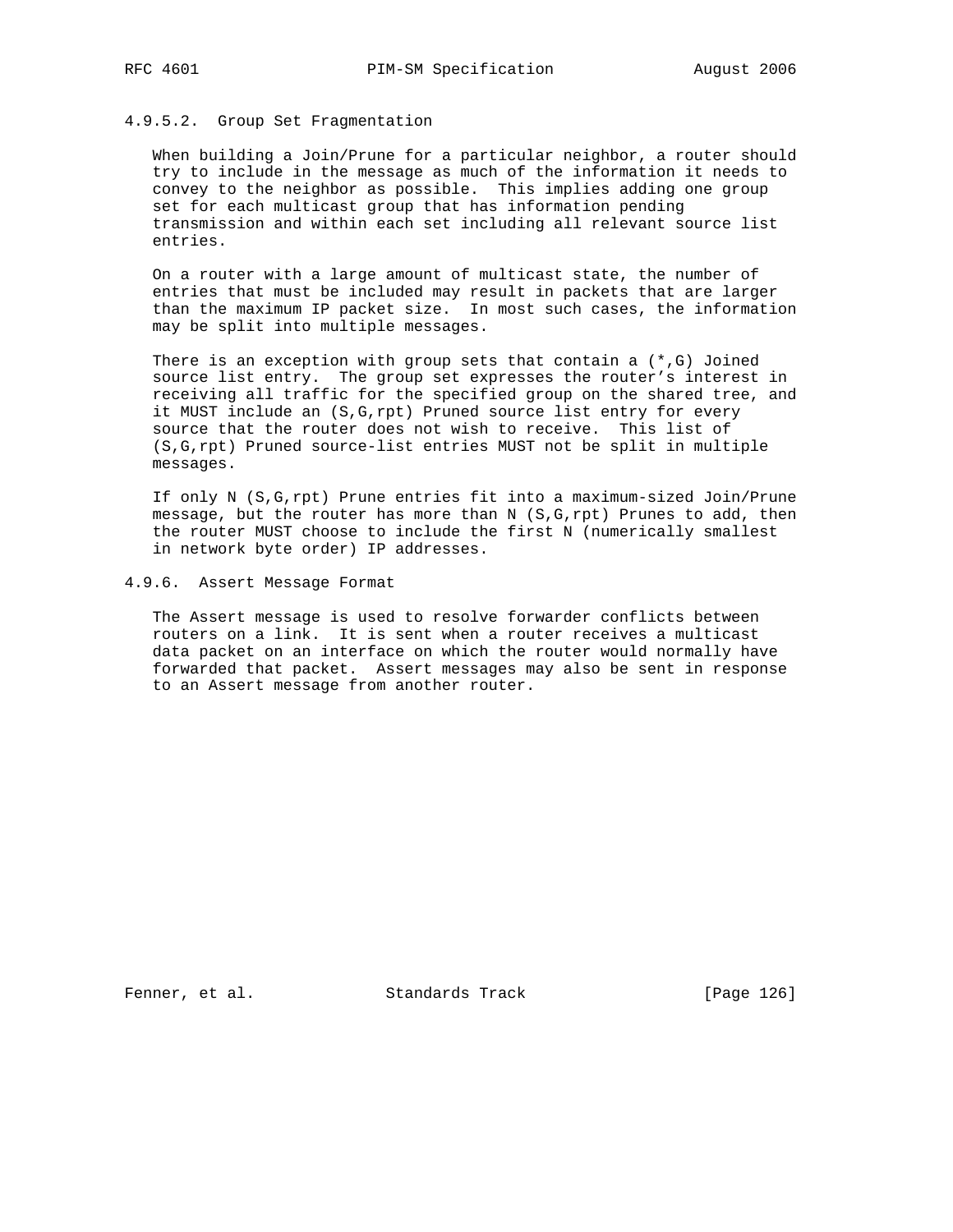|                                         | 0 1 2 3 4 5 6 7 8 9 0 1 2 3 4 5 6 7 8 9 0 1 2 3 4 5 6 7 8 9 |  |  |  |  |  |  |  |  |  |  |  |  |  |
|-----------------------------------------|-------------------------------------------------------------|--|--|--|--|--|--|--|--|--|--|--|--|--|
|                                         |                                                             |  |  |  |  |  |  |  |  |  |  |  |  |  |
| PIM Ver  Type<br>Checksum<br>  Reserved |                                                             |  |  |  |  |  |  |  |  |  |  |  |  |  |
|                                         |                                                             |  |  |  |  |  |  |  |  |  |  |  |  |  |
|                                         | Group Address (Encoded-Group format)                        |  |  |  |  |  |  |  |  |  |  |  |  |  |
|                                         |                                                             |  |  |  |  |  |  |  |  |  |  |  |  |  |
|                                         | Source Address (Encoded-Unicast format)                     |  |  |  |  |  |  |  |  |  |  |  |  |  |
|                                         |                                                             |  |  |  |  |  |  |  |  |  |  |  |  |  |
| R                                       | Metric Preference                                           |  |  |  |  |  |  |  |  |  |  |  |  |  |
|                                         |                                                             |  |  |  |  |  |  |  |  |  |  |  |  |  |
|                                         | Metric                                                      |  |  |  |  |  |  |  |  |  |  |  |  |  |
|                                         | +-+-+-+-+-+-+-+-+-                                          |  |  |  |  |  |  |  |  |  |  |  |  |  |

 PIM Version, Type, Reserved, Checksum Described in Section 4.9.

Group Address

 The group address for which the router wishes to resolve the forwarding conflict. This is an Encoded-Group address, as specified in Section 4.9.1.

Source Address

 Source address for which the router wishes to resolve the forwarding conflict. The source address MAY be set to zero for (\*,G) asserts (see below). The format for this address is given in Encoded-Unicast-Address in Section 4.9.1.

 R RPT-bit is a 1-bit value. The RPT-bit is set to 1 for Assert(\*,G) messages and 0 for Assert(S,G) messages.

Metric Preference

 Preference value assigned to the unicast routing protocol that provided the route to the multicast source or Rendezvous-Point.

#### Metric

 The unicast routing table metric associated with the route used to reach the multicast source or Rendezvous-Point. The metric is in units applicable to the unicast routing protocol used.

 Assert messages can be sent to resolve a forwarding conflict for all traffic to a given group or for a specific source and group.

Fenner, et al. Standards Track [Page 127]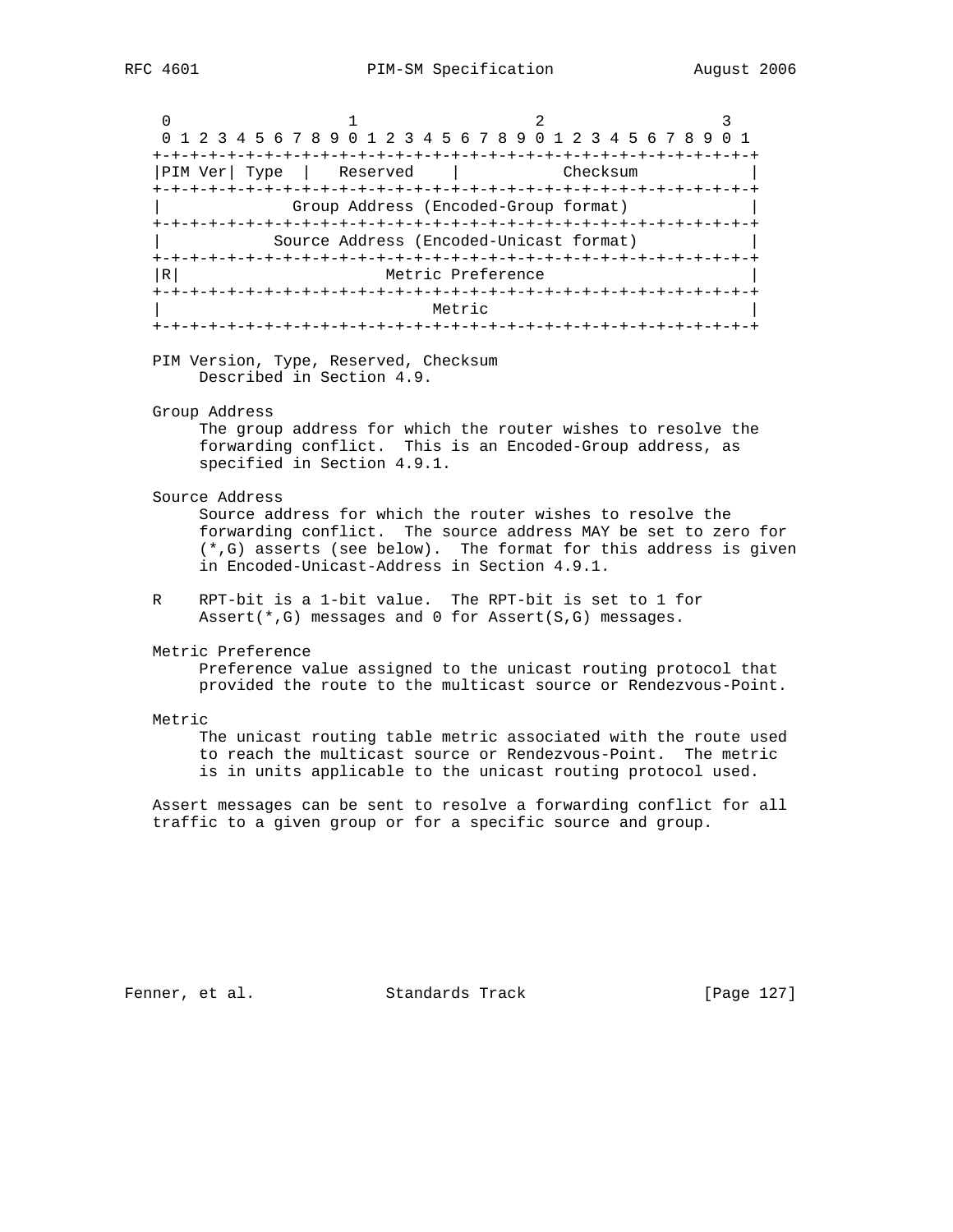### Assert(S,G)

 Source-specific asserts are sent by routers forwarding a specific source on the shortest-path tree (SPTbit is TRUE). (S,G) Asserts have the Group-Address field set to the group G and the Source-Address field set to the source S. The RPT-bit is set to 0, the Metric-Preference is set to MRIB.pref(S) and the Metric is set to MRIB.metric(S).

Assert(\*,G)

 Group-specific asserts are sent by routers forwarding data for the group and source(s) under contention on the shared tree. (\*,G) asserts have the Group-Address field set to the group G. For data-triggered Asserts, the Source-Address field MAY be set to the IP source address of the data packet that triggered the Assert and is set to zero otherwise. The RPT-bit is set to 1, the Metric-Preference is set to MRIB.pref(RP(G)), and the Metric is set to MRIB.metric(RP(G)).

## 4.10. PIM Timers

 PIM-SM maintains the following timers, as discussed in Section 4.1. All timers are countdown timers; they are set to a value and count down to zero, at which point they typically trigger an action. Of course they can just as easily be implemented as count-up timers, where the absolute expiry time is stored and compared against a real-time clock, but the language in this specification assumes that they count downwards to zero.

Global Timers

 Per interface (I): Hello Timer: HT(I) Per neighbor (N): Neighbor Liveness Timer: NLT(N,I) Per active RP (RP): (\*,\*,RP) Join Expiry Timer: ET(\*,\*,RP,I) (\*,\*,RP) Prune-Pending Timer: PPT(\*,\*,RP,I) Per Group (G): (\*,G) Join Expiry Timer: ET(\*,G,I)

Fenner, et al. Standards Track [Page 128]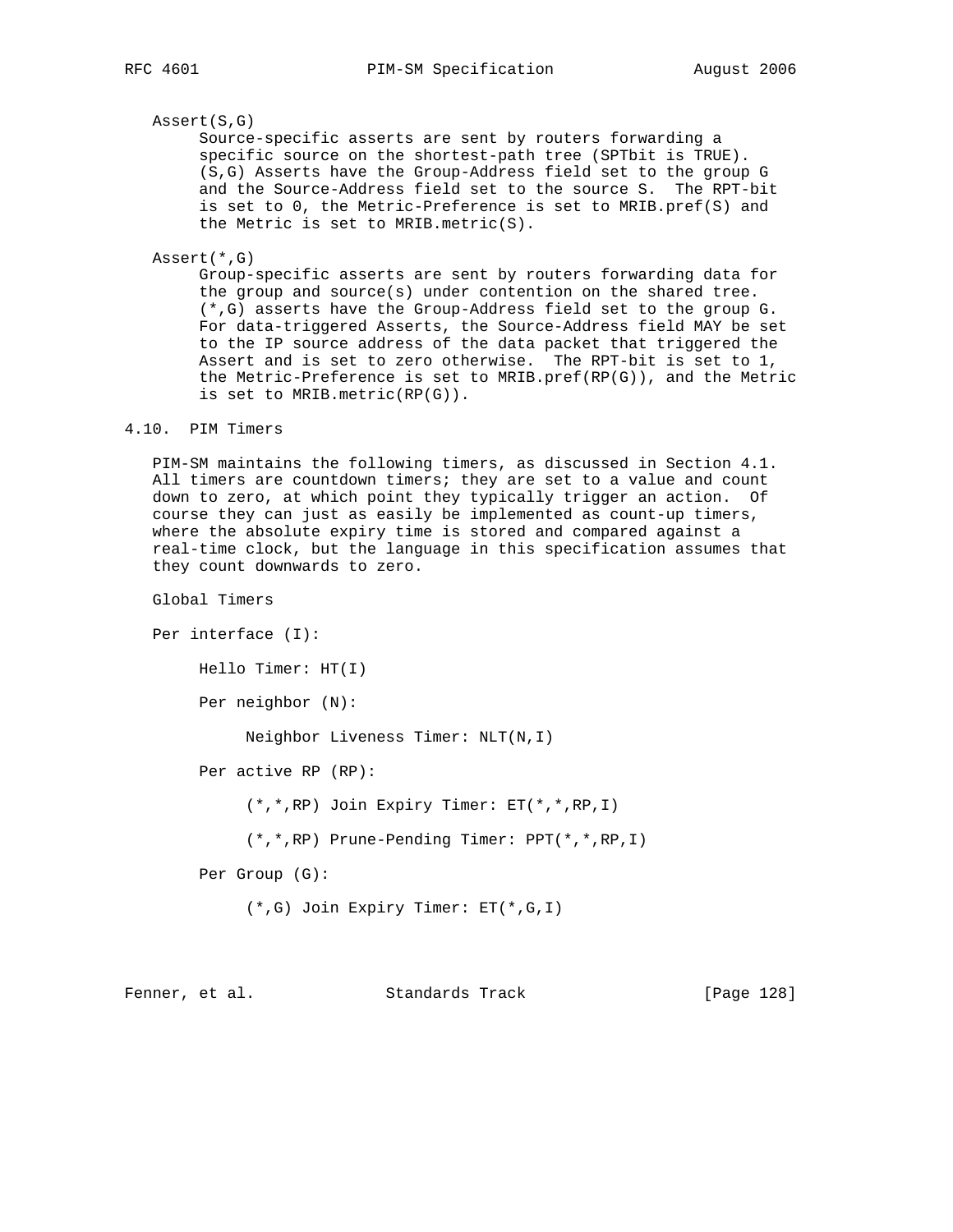(\*,G) Prune-Pending Timer: PPT(\*,G,I)

(\*,G) Assert Timer: AT(\*,G,I)

Per Source (S):

(S,G) Join Expiry Timer: ET(S,G,I)

(S,G) Prune-Pending Timer: PPT(S,G,I)

(S,G) Assert Timer: AT(S,G,I)

(S,G,rpt) Prune Expiry Timer: ET(S,G,rpt,I)

(S,G,rpt) Prune-Pending Timer: PPT(S,G,rpt,I)

Per active RP (RP):

(\*,\*,RP) Upstream Join Timer: JT(\*,\*,RP)

Per Group (G):

(\*,G) Upstream Join Timer: JT(\*,G)

Per Source (S):

(S,G) Upstream Join Timer: JT(S,G)

- (S,G) Keepalive Timer: KAT(S,G)
- (S,G,rpt) Upstream Override Timer: OT(S,G,rpt)

At the DRs or relevant Assert Winners only:

Per Source,Group pair (S,G):

Register-Stop Timer: RST(S,G)

4.11. Timer Values

 When timers are started or restarted, they are set to default values. This section summarizes those default values.

 Note that protocol events or configuration may change the default value of a timer on a specific interface. When timers are initialized in this document, the value specific to the interface in context must be used.

Fenner, et al. Standards Track [Page 129]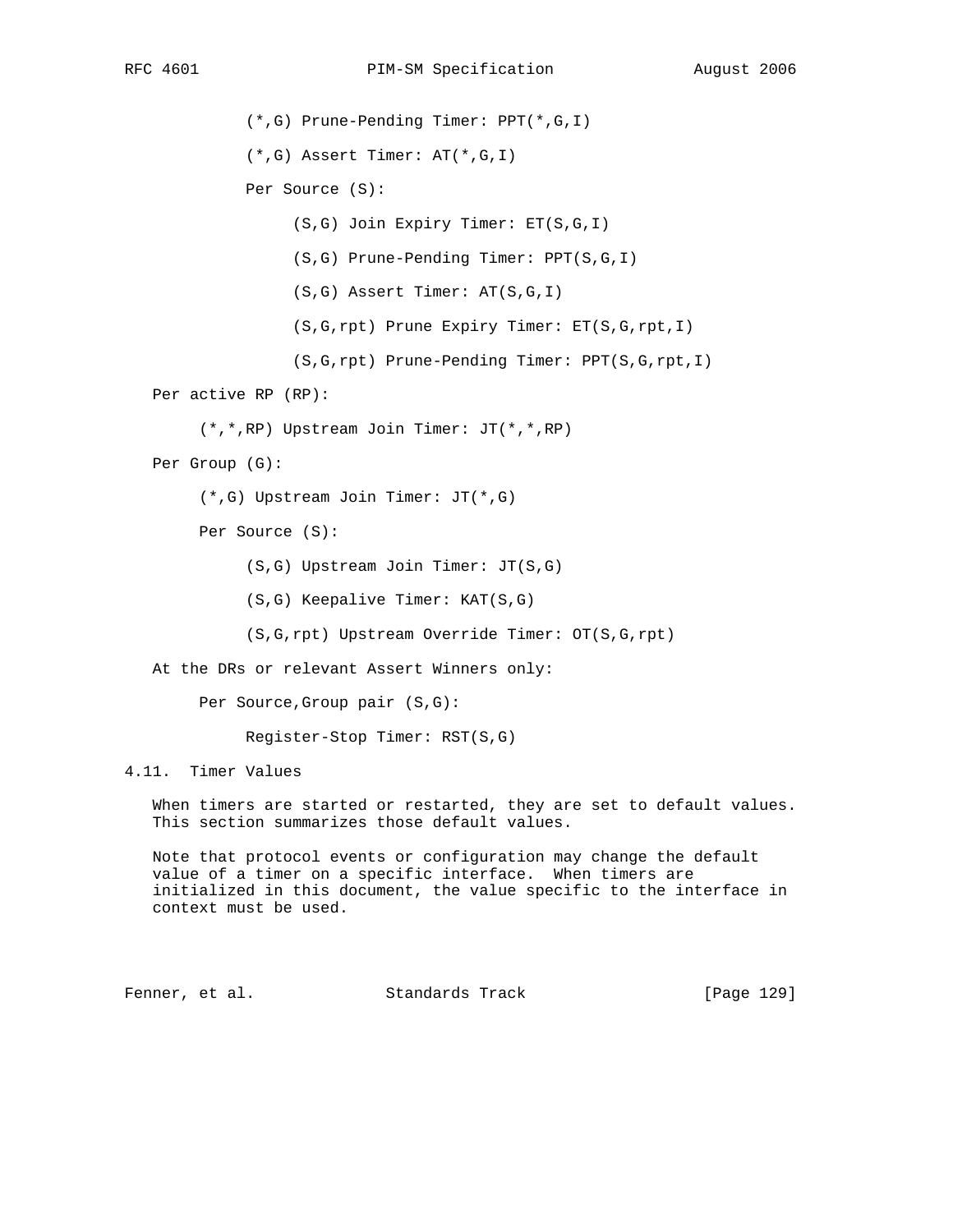Some of the timers listed below (Prune-Pending, Upstream Join, Upstream Override) can be set to values that depend on the settings of the Propagation\_Delay and Override\_Interval of the corresponding interface. The default values for these are given below.

Variable Name: Propagation\_Delay(I)

| Value Name                | Value      | Explanation                                              |
|---------------------------|------------|----------------------------------------------------------|
| Propagation_delay_default | $0.5$ secs | Expected<br>propagation delay<br>over the local<br>link. |

 The default value of the Propagation\_delay\_default is chosen to be relatively large to provide compatibility with older PIM implementations.

Variable Name: Override\_Interval(I)

| Value Name         | Value      | Explanation                                                                                           |
|--------------------|------------|-------------------------------------------------------------------------------------------------------|
| t_override_default | $2.5$ secs | Default delay<br>interval over<br>which to randomize<br>when scheduling a<br>delayed Join<br>message. |

Timer Name: Hello Timer (HT(I))

| Value Name                   | Value   Explanation                                                                                               |
|------------------------------|-------------------------------------------------------------------------------------------------------------------|
| Hello_Period                 | 30 secs   Periodic interval for Hello messages.                                                                   |
| Triggered Hello Delay 5 secs | Randomized interval for initial Hello<br>message on bootup or triggered Hello<br>message to a rebooting neighbor. |

Fenner, et al. Standards Track [Page 130]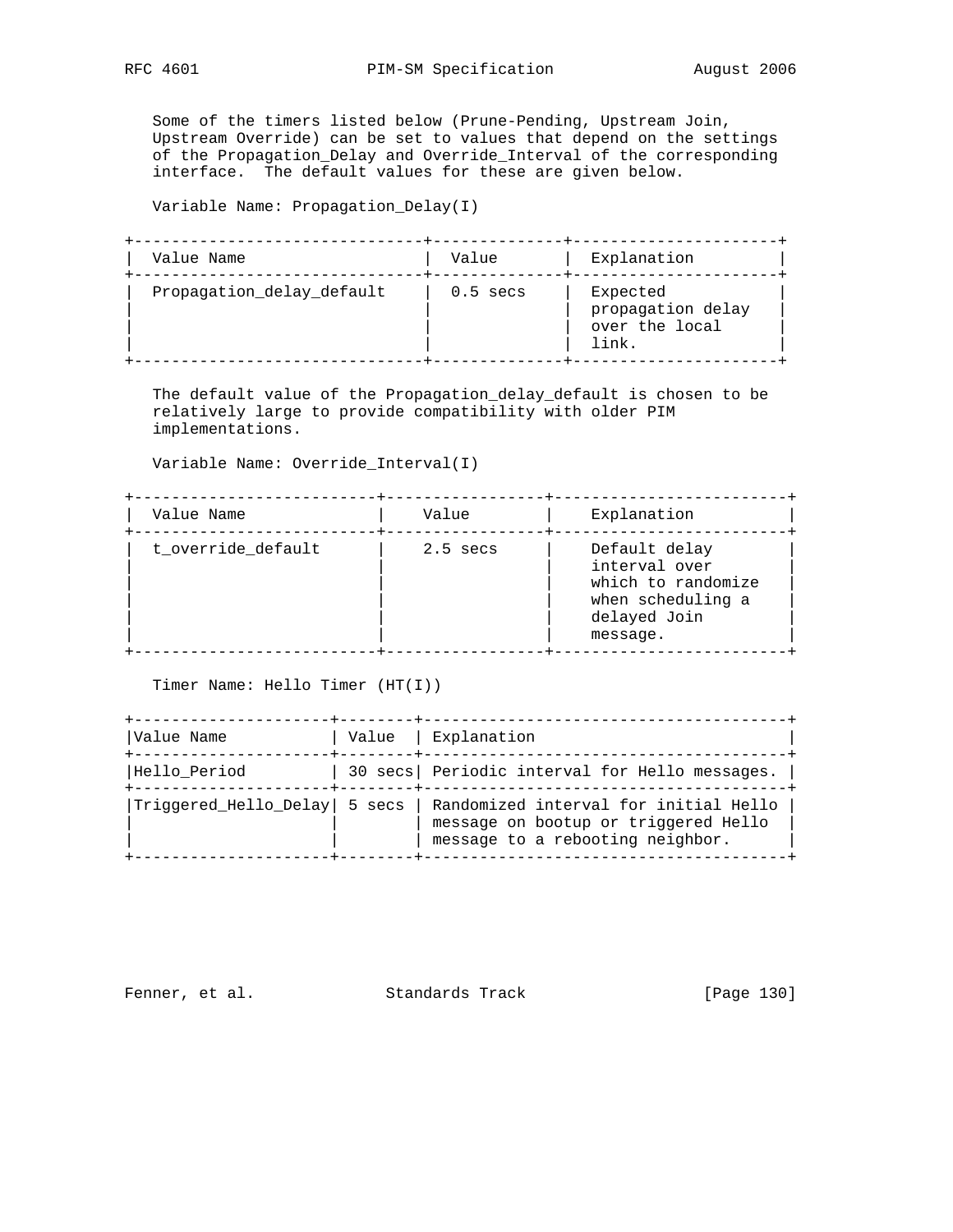At system power-up, the timer is initialized to rand(0, Triggered\_Hello\_Delay) to prevent synchronization. When a new or rebooting neighbor is detected, a responding Hello is sent within rand(0, Triggered\_Hello\_Delay).

Timer Name: Neighbor Liveness Timer (NLT(N,I))

| Value Name             | Value              | Explanation                                         |
|------------------------|--------------------|-----------------------------------------------------|
| Default Hello Holdtime | 3.5 * Hello_Period | Default holdtime<br>to keep neighbor<br>state alive |
| Hello Holdtime         | from message       | Holdtime from<br>Hello Message<br>Holdtime option.  |

 The Holdtime in a Hello Message should be set to (3.5 \* Hello\_Period), giving a default value of 105 seconds.

 Timer Names: Expiry Timer (ET(\*,\*,RP,I), ET(\*,G,I), ET(S,G,I),  $ET(S,G,rpt,I))$ 

| Value Name   | Value        | Explanation                      |  |
|--------------|--------------|----------------------------------|--|
| J/P HoldTime | from message | Holdtime from Join/Prune Message |  |

See details of  $JT(*,G)$  for the Holdtime that is included in Join/Prune Messages.

Fenner, et al. Standards Track [Page 131]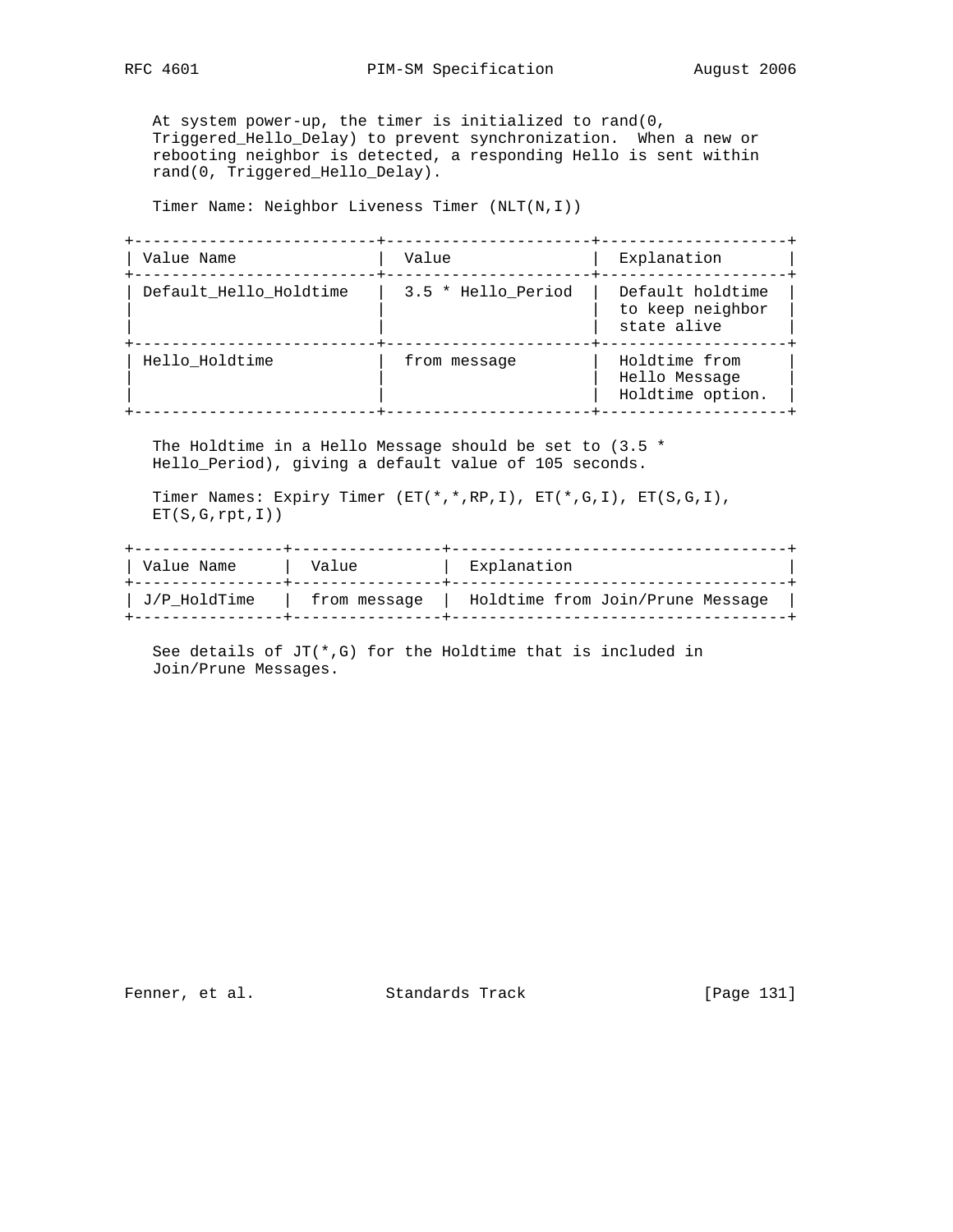Timer Names: Prune-Pending Timer (PPT(\*,\*,RP,I), PPT(\*,G,I), PPT(S,G,I), PPT(S,G,rpt,I))

| Value Name               | Value                                                                                    | Explanation                                                                                                       |
|--------------------------|------------------------------------------------------------------------------------------|-------------------------------------------------------------------------------------------------------------------|
| J/P_Override_Interval(I) | Default:<br>Effective<br>Propagation<br>$Delay(I) +$<br>EffectiveOverride<br>Interval(I) | Short period after<br>a join or prune to<br>allow other<br>routers on the LAN<br>to override the<br>join or prune |

 Note that both the Effective\_Propagation\_Delay(I) and the Effective\_Override\_Interval(I) are interface-specific values that may change when Hello messages are received (see Section 4.3.3).

Timer Names: Assert Timer (AT(\*,G,I), AT(S,G,I))

| Value Name               | Value             | Explanation                                                                                                |
|--------------------------|-------------------|------------------------------------------------------------------------------------------------------------|
| Assert_Override_Interval | Default: 3 secs   | Short interval<br>before an assert<br>times out where<br>the assert winner<br>resends an Assert<br>message |
| Assert Time              | Default: 180 secs | Period after last<br>assert before<br>assert state is<br>timed out                                         |

 Note that for historical reasons, the Assert message lacks a Holdtime field. Thus, changing the Assert Time from the default value is not recommended.

Fenner, et al. Standards Track [Page 132]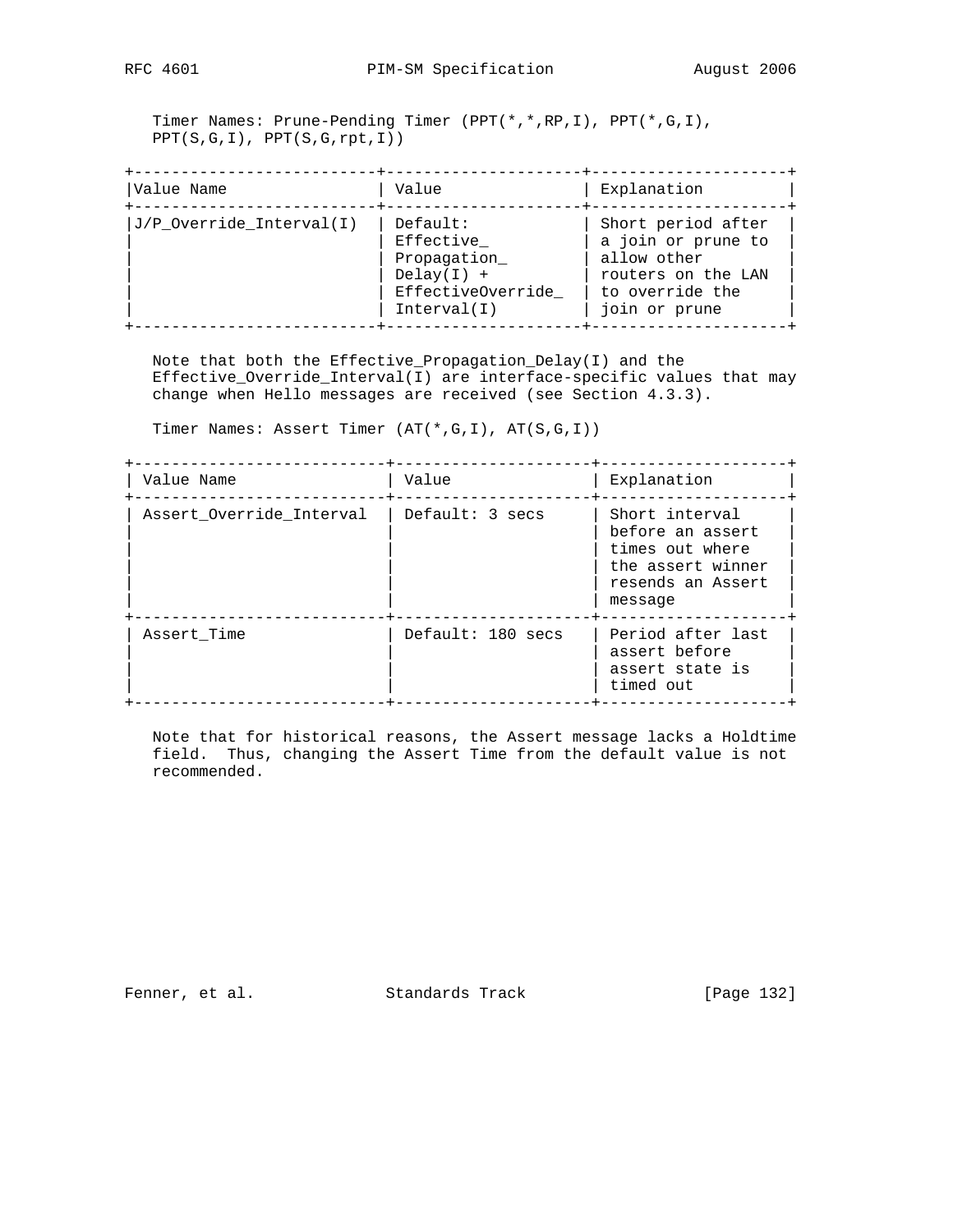Timer Names: Upstream Join Timer (JT(\*,\*,RP), JT(\*,G), JT(S,G))

| Value Name   | Value                                                                                                       | Explanation                                                                                                                   |
|--------------|-------------------------------------------------------------------------------------------------------------|-------------------------------------------------------------------------------------------------------------------------------|
| t_periodic   | Default: 60 secs                                                                                            | Period between Join/Prune Messages                                                                                            |
| t suppressed | rand $(1.1$ *<br>t periodic, $1.4$ *<br>t periodic) when<br>Suppression<br>$End(I)$ is<br>true, 0 otherwise | Suppression period when someone<br>else sends a $J/P$ message so we<br>don't need to do so.                                   |
| t override   | rand(0, Effective<br>Override<br>Interval(I))                                                               | Randomized delay to prevent<br>response implosion when sending a<br>join message to override someone<br>else's Prune message. |

 t\_periodic may be set to take into account such things as the configured bandwidth and expected average number of multicast route entries for the attached network or link (e.g., the period would be longer for lower-speed links, or for routers in the center of the network that expect to have a larger number of entries). If the Join/Prune-Period is modified during operation, these changes should be made relatively infrequently, and the router should continue to refresh at its previous Join/Prune-Period for at least Join/Prune- Holdtime, in order to allow the upstream router to adapt.

 The holdtime specified in a Join/Prune message should be set to (3.5 \* t\_periodic).

 t\_override depends on the Effective\_Override\_Interval of the upstream interface, which may change when Hello messages are received.

 t\_suppressed depends on the Suppression State of the upstream interface (Section 4.3.3) and becomes zero when suppression is disabled.

Fenner, et al. Standards Track [Page 133]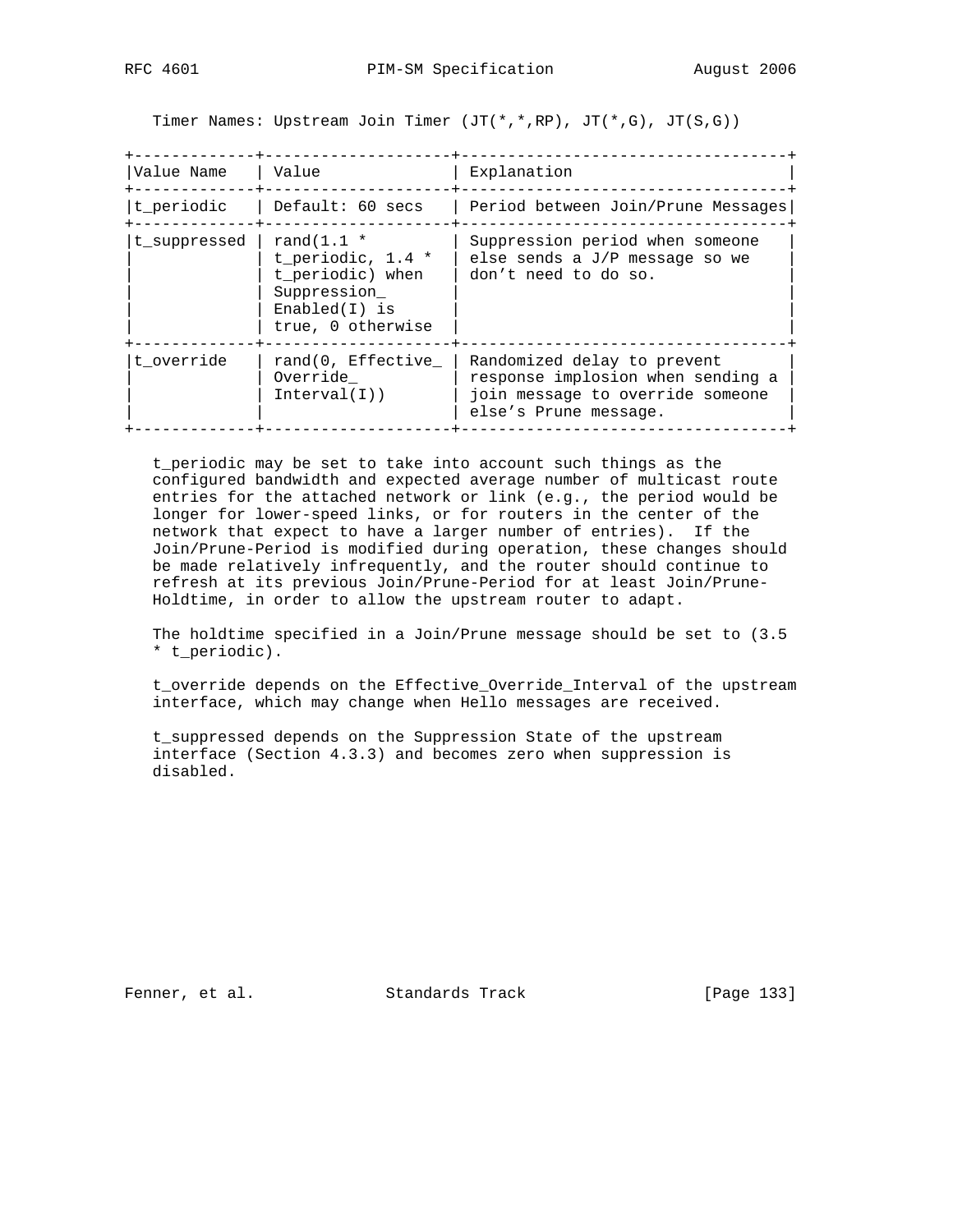Timer Name: Upstream Override Timer (OT(S,G,rpt))

| Value Name | Value                   | Explanation             |
|------------|-------------------------|-------------------------|
| t override | see Upstream Join Timer | see Upstream Join Timer |

 The upstream Override Timer is only ever set to t\_override; this value is defined in the section on Upstream Join Timers.

Timer Name: Keepalive Timer (KAT(S,G))

| Value Name          | Value                                                           | Explanation                                                                                                                                                 |
|---------------------|-----------------------------------------------------------------|-------------------------------------------------------------------------------------------------------------------------------------------------------------|
| Keepalive Period    | Default: 210 secs                                               | Period after last<br>$(S,G)$ data packet<br>during which $(S,G)$<br>Join state will be<br>maintained even in<br>the absence of<br>$(S,G)$ Join<br>messages. |
| RP Keepalive Period | (3 * Register<br>Suppression Time )<br>+ Register<br>Probe Time | As<br>Keepalive_Period,<br>but at the RP when<br>a Register-Stop is<br>sent.                                                                                |

 The normal keepalive period for the KAT(S,G) defaults to 210 seconds. However, at the RP, the keepalive period must be at least the Register\_Suppression\_Time, or the RP may time out the (S,G) state before the next Null-Register arrives. Thus, the KAT(S,G) is set to max(Keepalive\_Period, RP\_Keepalive\_Period) when a Register-Stop is sent.

Fenner, et al. Standards Track [Page 134]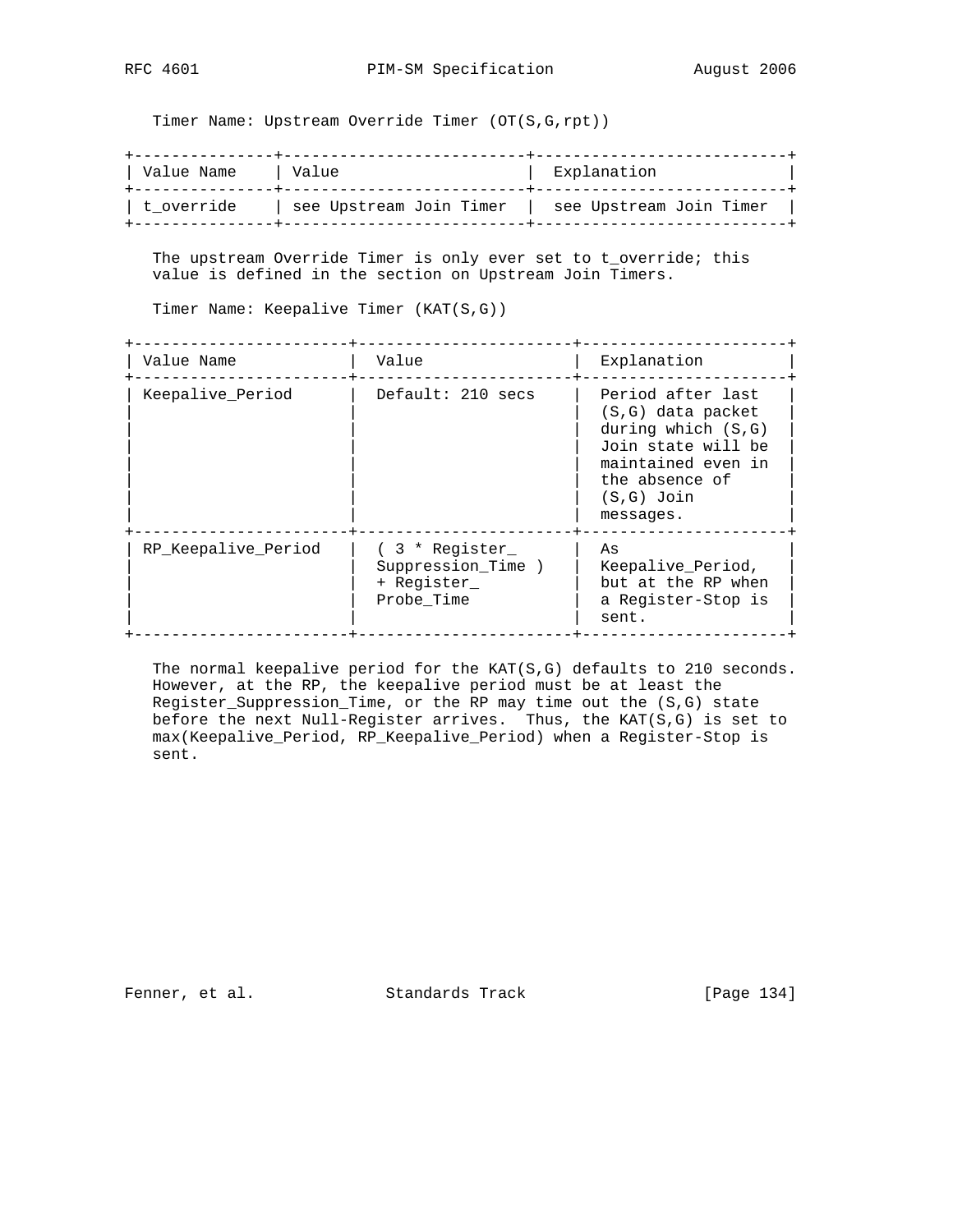Timer Name: Register-Stop Timer (RST(S,G))

| Value Name                | Value            | Explanation                                                                                                                                |
|---------------------------|------------------|--------------------------------------------------------------------------------------------------------------------------------------------|
| Register_Suppression_Time | Default: 60 secs | Period during<br>which a DR stops<br>sending Register-<br>encapsulated data<br>to the RP after<br>receiving a<br>Register-Stop<br>message. |
| Register Probe Time       | Default: 5 secs  | Time before RST<br>expires when a DR<br>may send a Null-<br>Register to the RP<br>to cause it to<br>resend a Register-<br>Stop message.    |

 If the Register\_Suppression\_Time or the Register\_Probe\_Time are configured to values other than the defaults, it MUST be ensured that the value of the Register\_Probe\_Time is less than half the value of the Register\_Suppression\_Time to prevent a possible negative value in the setting of the Register-Stop Timer.

# 5. IANA Considerations

### 5.1. PIM Address Family

 The PIM Address Family field was chosen to be 8 bits as a tradeoff between packet format and use of the IANA assigned numbers. Because when the PIM packet format was designed only 15 values were assigned for Address Families, and large numbers of new Address Family values were not envisioned, 8 bits seemed large enough. However, the IANA assigns Address Families in a 16-bit field. Therefore, the PIM Address Family is allocated as follows:

 Values 0 through 127 are designated to have the same meaning as IANA-assigned Address Family Numbers [7].

 Values 128 through 250 are designated to be assigned for PIM by the IANA based upon IESG Approval, as defined in [9].

Values 251 through 255 are designated for Private Use, as defined

Fenner, et al. Standards Track [Page 135]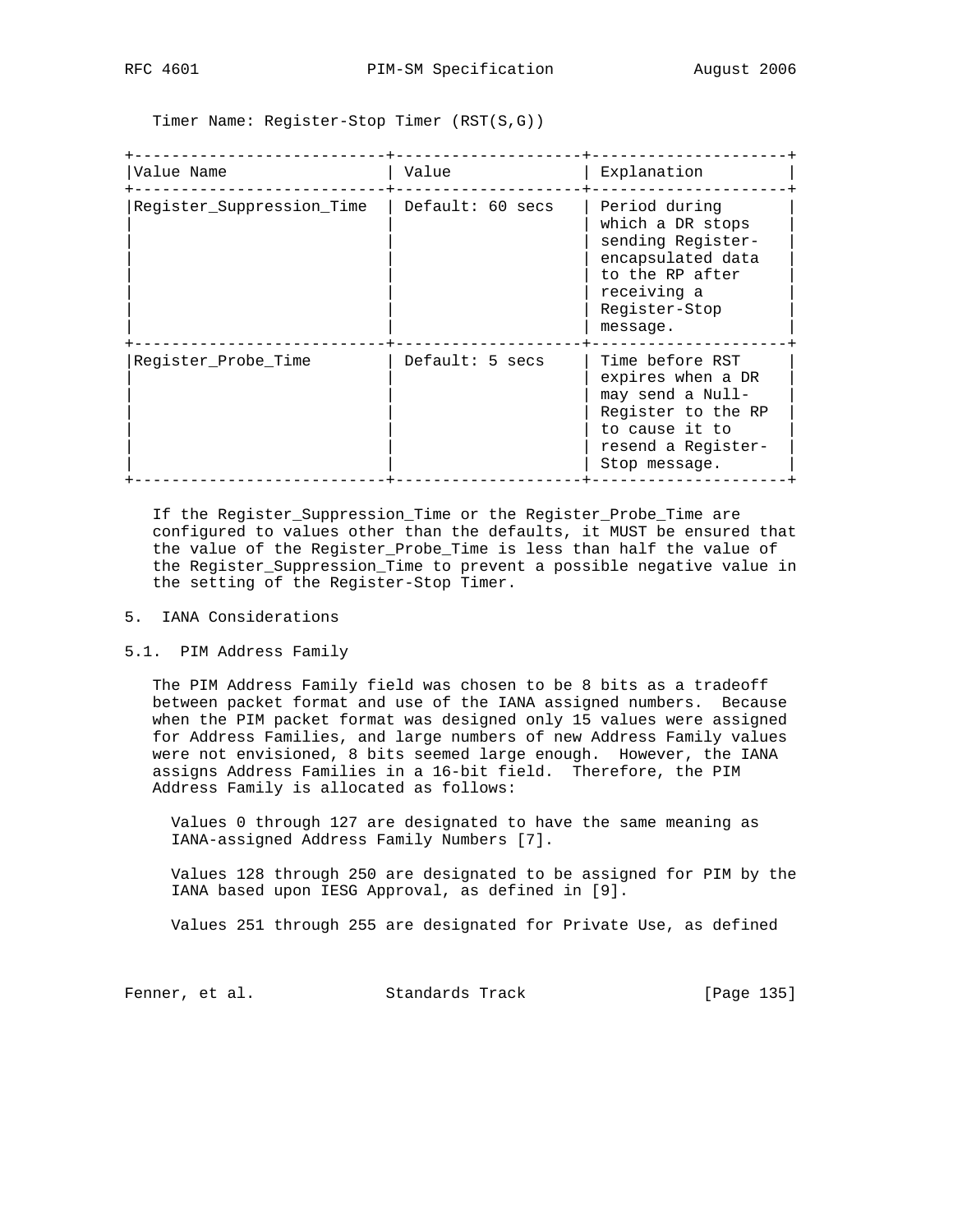in [9].

5.2. PIM Hello Options

 Values 17 through 65000 are to be assigned by the IANA. Since the space is large, they may be assigned as First Come First Served as defined in [9]. Such assignments are valid for one year and may be renewed. Permanent assignments require a specification (see "Specification Required" in [9].)

6. Security Considerations

 This section describes various possible security concerns related to the PIM-SM protocol, including a description of how to use IPsec to secure the protocol. The reader is referred to [15] and [16] for further discussion of PIM-SM and multicast security. The IPsec authentication header [8] MAY be used to provide data integrity protection and groupwise data origin authentication of PIM protocol messages. Authentication of PIM messages can protect against unwanted behaviors caused by unauthorized or altered PIM messages.

6.1. Attacks Based on Forged Messages

 The extent of possible damage depends on the type of counterfeit messages accepted. We next consider the impact of possible forgeries, including forged link-local (Join/Prune, Hello, and Assert) and forged unicast (Register and Register-Stop) messages.

6.1.1. Forged Link-Local Messages

 Join/Prune, Hello, and Assert messages are all sent to the link-local ALL\_PIM\_ROUTERS multicast addresses and thus are not forwarded by a compliant router. A forged message of this type can only reach a LAN if it was sent by a local host or if it was allowed onto the LAN by a compromised or non-compliant router.

- 1. A forged Join/Prune message can cause multicast traffic to be delivered to links where there are no legitimate requesters, potentially wasting bandwidth on that link. A forged leave message on a multi-access LAN is generally not a significant attack in PIM, because any legitimately joined router on the LAN would override the leave with a join before the upstream router stops forwarding data to the LAN.
- 2. By forging a Hello message, an unauthorized router can cause itself to be elected as the designated router on a LAN. The designated router on a LAN is (in the absence of asserts) responsible for forwarding traffic to that LAN on behalf of any

Fenner, et al. Standards Track [Page 136]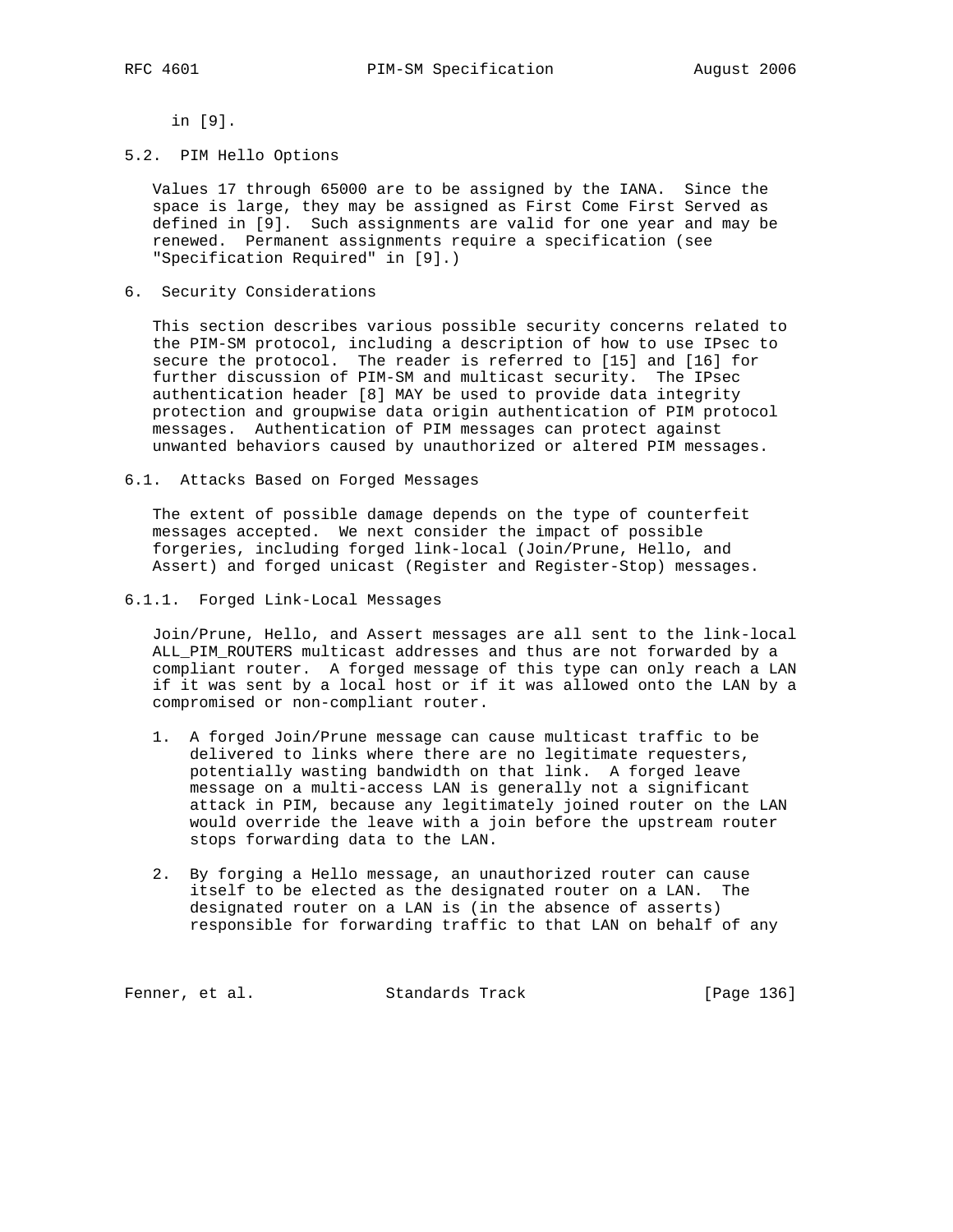local members. The designated router is also responsible for register-encapsulating to the RP any packets that are originated by hosts on the LAN. Thus, the ability of local hosts to send and receive multicast traffic may be compromised by a forged Hello message.

 3. By forging an Assert message on a multi-access LAN, an attacker could cause the legitimate designated forwarder to stop forwarding traffic to the LAN. Such a forgery would prevent any hosts downstream of that LAN from receiving traffic.

## 6.1.2. Forged Unicast Messages

 Register messages and Register-Stop messages are forwarded by intermediate routers to their destination using normal IP forwarding. Without data origin authentication, an attacker who is located anywhere in the network may be able to forge a Register or Register- Stop message. We consider the effect of a forgery of each of these messages next.

- 1. By forging a Register message, an attacker can cause the RP to inject forged traffic onto the shared multicast tree.
- 2. By forging a Register-stop message, an attacker can prevent a legitimate DR from Registering packets to the RP. This can prevent local hosts on that LAN from sending multicast packets.

 The above two PIM messages are not changed by intermediate routers and need only be examined by the intended receiver. Thus, these messages can be authenticated end-to-end, using AH. Attacks on Register and Register-Stop messages do not apply to a PIM-SSM-only implementation, as these messages are not required for PIM-SSM.

# 6.2. Non-Cryptographic Authentication Mechanisms

 A PIM router SHOULD provide an option to limit the set of neighbors from which it will accept Join/Prune, Assert, and Hello messages. Either static configuration of IP addresses or an IPsec security association may be used. Furthermore, a PIM router SHOULD NOT accept protocol messages from a router from which it has not yet received a valid Hello message.

 A Designated Router MUST NOT register-encapsulate a packet and send it to the RP unless the source address of the packet is a legal address for the subnet on which the packet was received. Similarly, a Designated Router SHOULD NOT accept a Register-Stop packet whose IP source address is not a valid RP address for the local domain.

Fenner, et al. Standards Track [Page 137]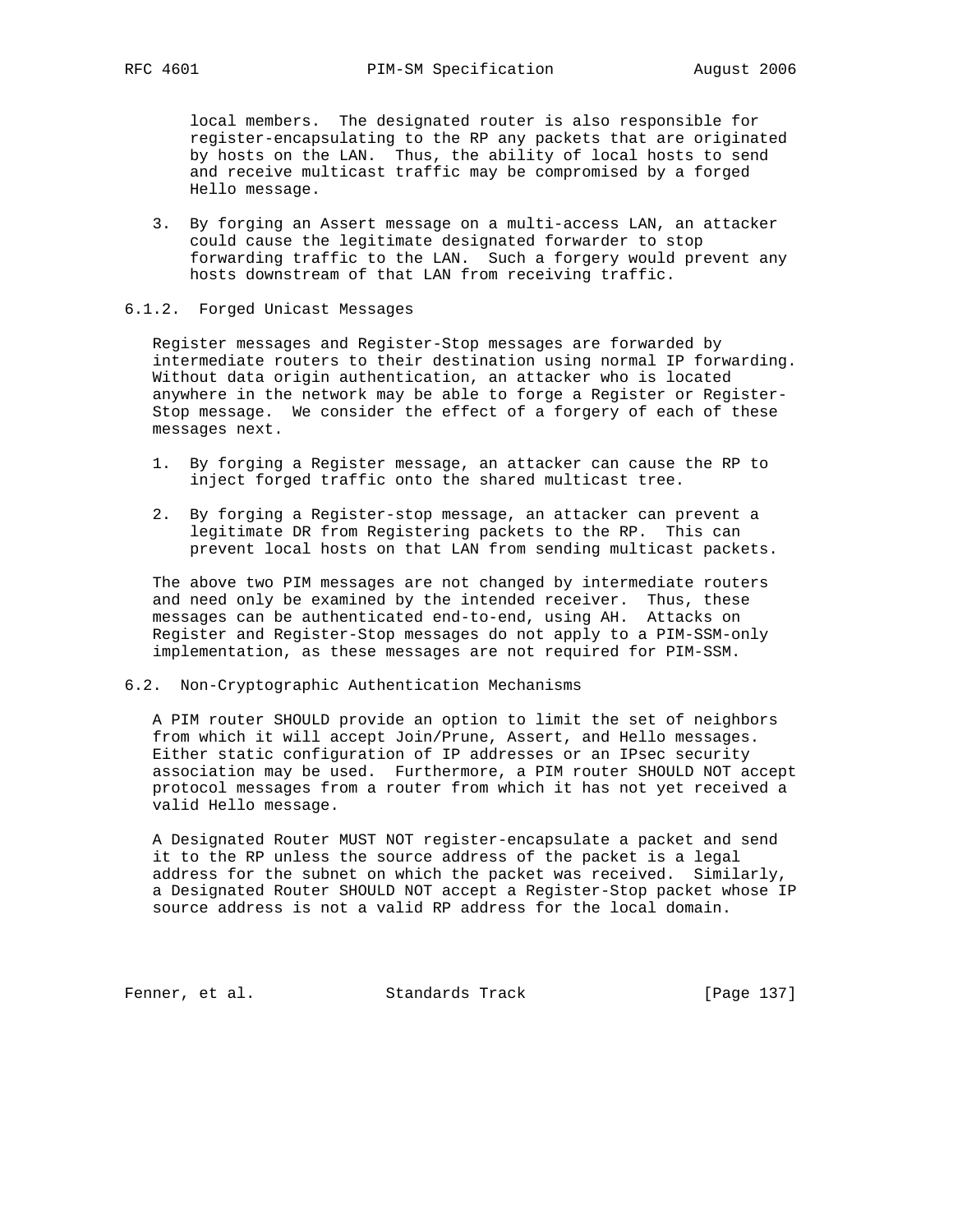An implementation SHOULD provide a mechanism to allow an RP to restrict the range of source addresses from which it accepts Register-encapsulated packets.

 All options that restrict the range of addresses from which packets are accepted MUST default to allowing all packets.

# 6.3. Authentication Using IPsec

 The IPsec [8] transport mode using the Authentication Header (AH) is the recommended method to prevent the above attacks against PIM. The specific AH authentication algorithm and parameters, including the choice of authentication algorithm and the choice of key, are configured by the network administrator. When IPsec authentication is used, a PIM router should reject (drop without processing) any unauthorized PIM protocol messages.

 To use IPsec, the administrator of a PIM network configures each PIM router with one or more security associations (SAs) and associated Security Parameter Indexes (SPIs) that are used by senders to authenticate PIM protocol messages and are used by receivers to authenticate received PIM protocol messages. This document does not describe protocols for establishing SAs. It assumes that manual configuration of SAs is performed, but it does not preclude the use of a negotiation protocol such as the Internet Key Exchange [14] to establish SAs.

 IPsec [8] provides protection against replayed unicast and multicast messages. The anti-replay option for IPsec SHOULD be enabled on all SAs.

 The following sections describe the SAs required to protect PIM protocol messages.

## 6.3.1. Protecting Link-Local Multicast Messages

 The network administrator defines an SA and SPI that are to be used to authenticate all link-local PIM protocol messages (Hello, Join/Prune, and Assert) on each link in a PIM domain.

 IPsec [8] allows (but does not require) different Security Policy Databases (SPD) for each router interface. If available, it may be desirable to configure the Security Policy Database at a PIM router such that all incoming and outgoing Join/Prune, Assert, and Hello packets use a different SA for each incoming or outgoing interface.

Fenner, et al. Standards Track [Page 138]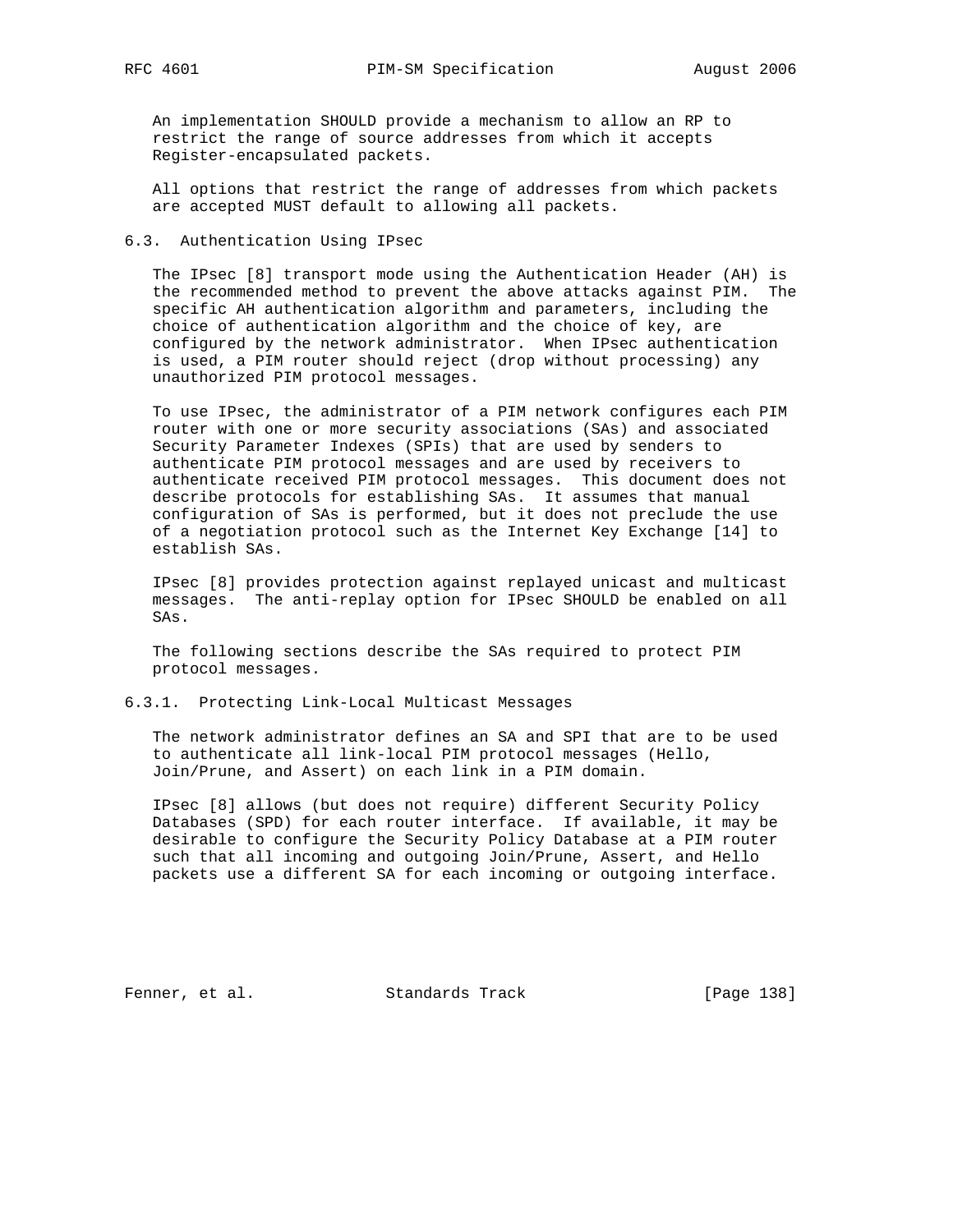# 6.3.2. Protecting Unicast Messages

 IPsec can also be used to provide data origin authentication and data integrity protection for the Register and Register-Stop unicast messages.

6.3.2.1. Register Messages

 The Security Policy Database at every PIM router is configured to select an SA to use when sending PIM Register packets to each rendezvous point.

 In the most general mode of operation, the Security Policy Database at each DR is configured to select a unique SA and SPI for traffic sent to each RP. This allows each DR to have a different authentication algorithm and key to talk to the RP. However, this creates a daunting key management and distribution problem for the network administrator. Therefore, it may be preferable in PIM domains where all Designated Routers are under a single administrative control that the same authentication algorithm parameters (including the key) be used for all Registered packets in a domain, regardless of who are the RP and the DR.

 In this "single shared key" mode of operation, the network administrator must choose an SPI for each DR that will be used to send it PIM protocol packets. The Security Policy Database at every DR is configured to select an SA (including the authentication algorithm, authentication parameters, and this SPI) when sending Register messages to this RP.

 By using a single authentication algorithm and associated parameters, the key distribution problem is simplified. Note, however, that this method has the property that, in order to change the authentication method or authentication key used, all routers in the domain must be updated.

# 6.3.2.2. Register-Stop Messages

 Similarly, the Security Policy Database at each Rendezvous Point should be configured to choose an SA to use when sending Register- Stop messages. Because Register-Stop messages are unicast to the destination DR, a different SA and a potentially unique SPI are required for each DR.

 In order to simplify the management problem, it may be acceptable to use the same authentication algorithm and authentication parameters, regardless of the sending RP and regardless of the destination DR. Although a unique SA is needed for each DR, the same authentication

Fenner, et al. Standards Track [Page 139]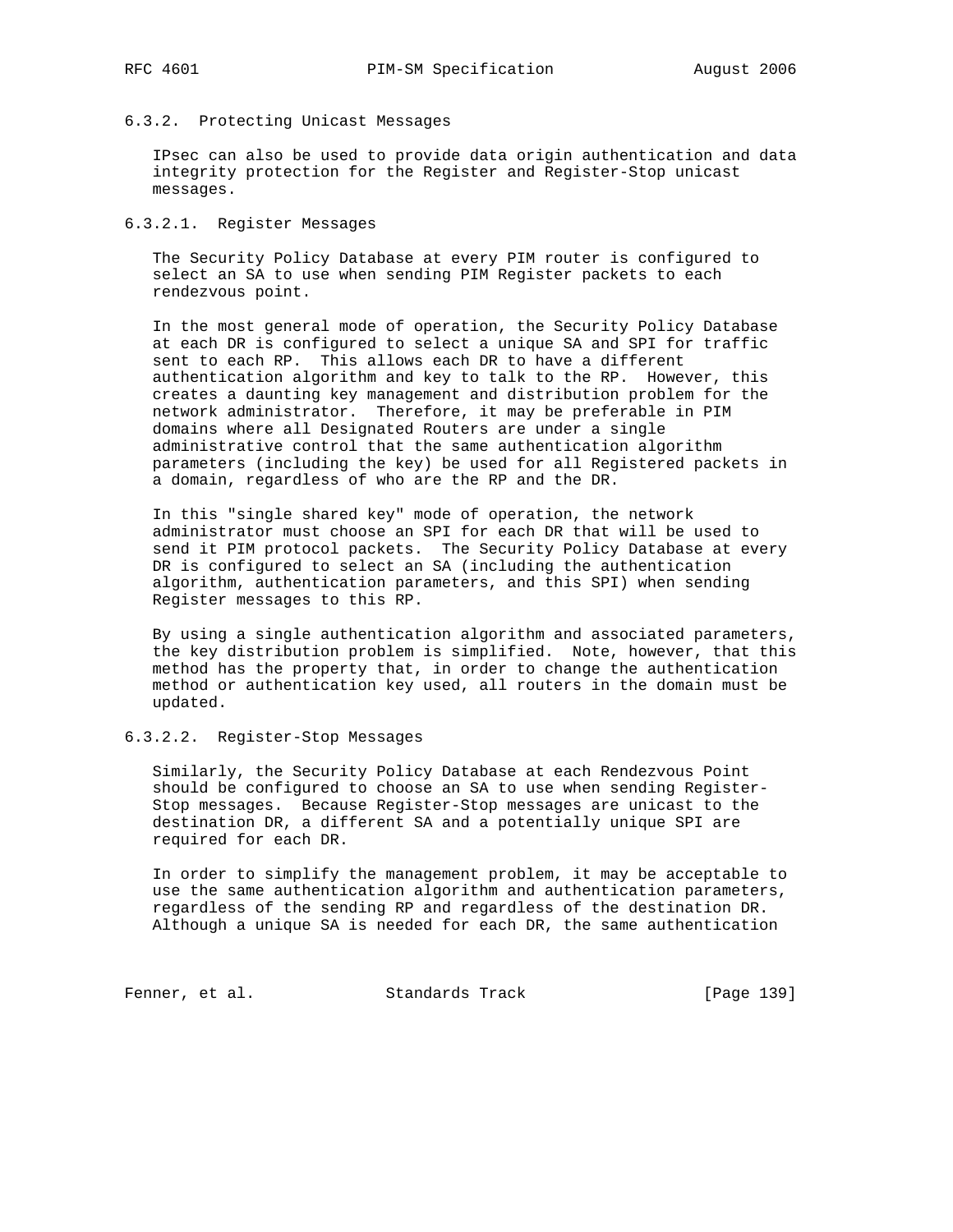algorithm and authentication algorithm parameters (secret key) can be shared by all DRs and by all RPs.

6.4. Denial-of-Service Attacks

 There are a number of possible denial-of-service attacks against PIM that can be caused by generating false PIM protocol messages or even by generating data false traffic. Authenticating PIM protocol traffic prevents some, but not all, of these attacks. Three of the possible attacks include:

- Sending packets to many different group addresses quickly can be a denial-of-service attack in and of itself. This will cause many register-encapsulated packets, loading the DR, the RP, and the routers between the DR and the RP.
- Forging Join messages can cause a multicast tree to get set up. A large number of forged joins can consume router resources and result in denial of service.
- Forging a (\*,\*,RP) join presents a possibility for a denial-of service attack by causing all traffic in the domain to flow to the PMBR issuing the join. (\*,\*,RP) behavior is included here primarily for backwards compatibility with prior revisions of the spec. However, the implementation of (\*,\*,RP) and PMBR is optional. When using  $(*,*,RP)$ , the security concerns should be carefully considered.
- 7. Acknowledgements

 PIM-SM was designed over many years by a large group of people, including ideas, comments, and corrections from Deborah Estrin, Dino Farinacci, Ahmed Helmy, David Thaler, Steve Deering, Van Jacobson, C. Liu, Puneet Sharma, Liming Wei, Tom Pusateri, Tony Ballardie, Scott Brim, Jon Crowcroft, Paul Francis, Joel Halpern, Horst Hodel, Polly Huang, Stephen Ostrowski, Lixia Zhang, Girish Chandranmenon, Brian Haberman, Hal Sandick, Mike Mroz, Garry Kump, Pavlin Radoslavov, Mike Davison, James Huang, Christopher Thomas Brown, and James Lingard.

 Thanks are due to the American Licorice Company, for its obscure but possibly essential role in the creation of this document.

Fenner, et al. Standards Track [Page 140]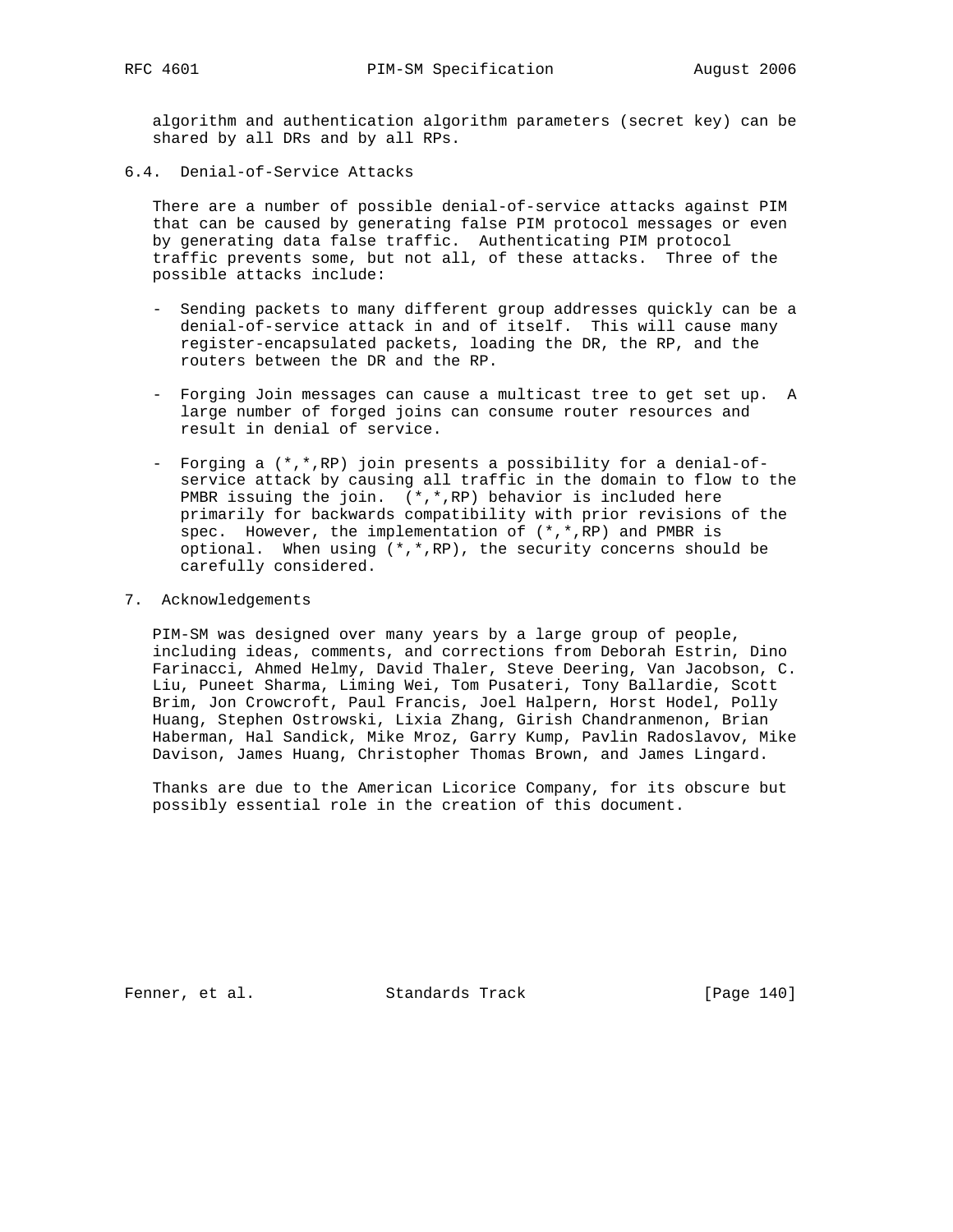#### 8. Normative References

- [1] Bradner, S., "Key words for use in RFCs to Indicate Requirement Levels", BCP 14, RFC 2119, March 1997.
- [2] Cain, B., Deering, S., Kouvelas, I., Fenner, B., and A. Thyagarajan, "Internet Group Management Protocol, Version 3", RFC 3376, October 2002.
- [3] Deering, S., "Host extensions for IP multicasting", STD 5, RFC 1112, August 1989.
- [4] Deering, S., Fenner, W., and B. Haberman, "Multicast Listener Discovery (MLD) for IPv6", RFC 2710, October 1999.
- [5] Deering, S. and R. Hinden, "Internet Protocol, Version 6 (IPv6) Specification", RFC 2460, December 1998.
- [6] Holbrook, H. and B. Cain, "Source-Specific Multicast for IP", RFC 4507, August 2006.
- [7] IANA, "Address Family Numbers", <http://www.iana.org/assignments/address-family-numbers>.
- [8] Kent, S. and K. Seo, "Security Architecture for the Internet Protocol", RFC 4301, December 2005.
- [9] Narten, T. and H. Alvestrand, "Guidelines for Writing an IANA Considerations Section in RFCs", BCP 26, RFC 2434, October 1998.
- 9. Informative References
	- [10] Bates, T., Rekhter, Y., Chandra, R., and D. Katz, "Multiprotocol Extensions for BGP-4", RFC 2858, June 2000.
	- [11] Bhaskar, N., Gall, A., Lingard, J., and S. Venaas, "Bootstrap Router (BSR) Mechanism for PIM Sparse Mode", Work in Progress, May 2006.
	- [12] Black, D., "Differentiated Services and Tunnels", RFC 2983, October 2000.
	- [13] Handley, M., Kouvelas, I., Speakman, T., and L. Vicisano, "Bi directional Protocol Independent Multicast", Work in Progress, October 2005.
	- [14] Kaufman, C., "Internet Key Exchange (IKEv2) Protocol", RFC 4306, December 2005.

| Fenner, et al. | Standards Track | [Page 141] |
|----------------|-----------------|------------|
|----------------|-----------------|------------|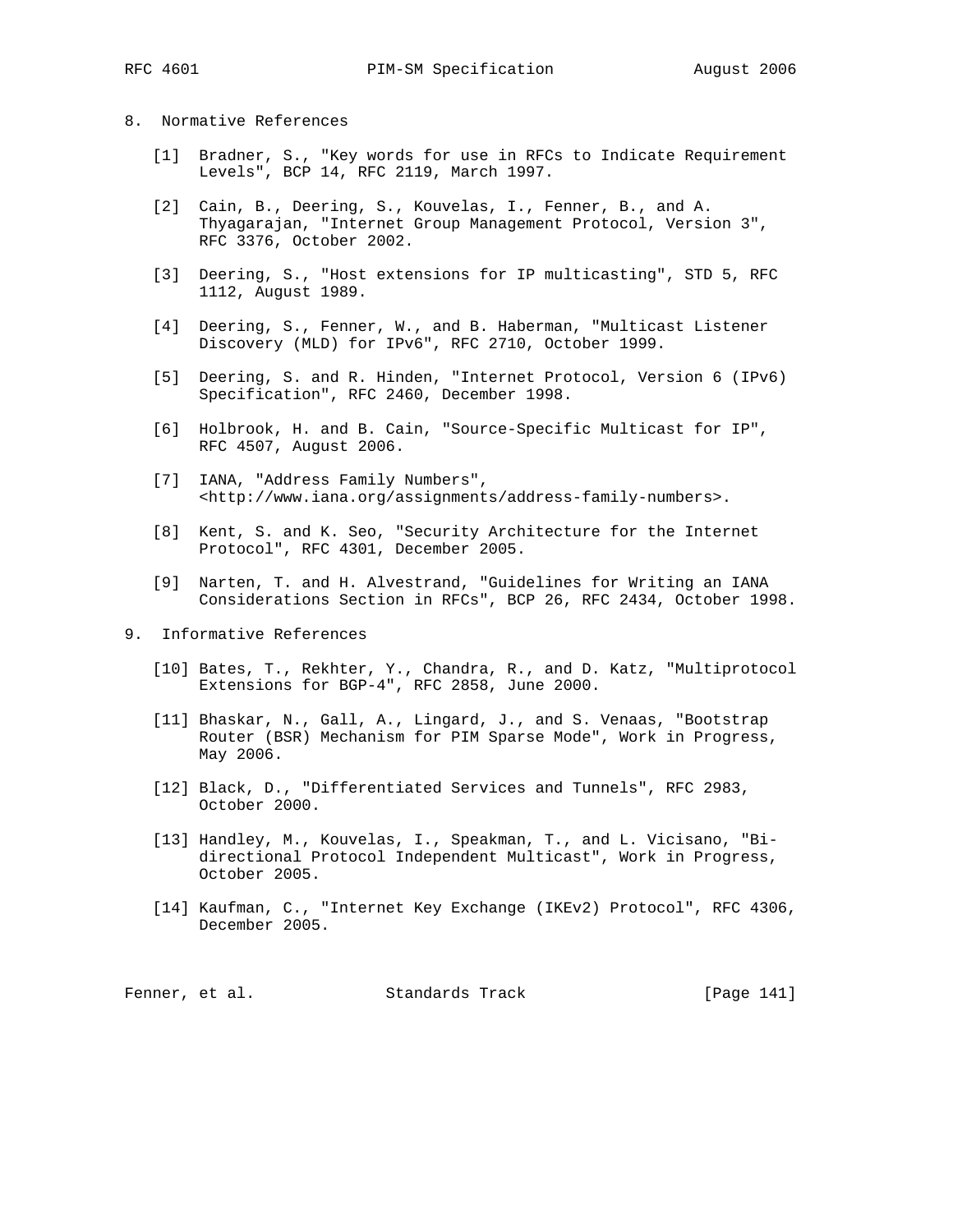- [15] Savola, P., Lehtonen, R., and D. Meyer, "Protocol Independent Multicast - Sparse Mode (PIM-SM) Multicast Routing Security Issues and Enhancements", RFC 4609, August 2006.
- [16] Savola, P. and J. Lingard, "Last-hop Threats to Protocol Independent Multicast (PIM)", Work in Progress, January 2005.
- [17] Savola, P. and B. Haberman, "Embedding the Rendezvous Point (RP) Address in an IPv6 Multicast Address", RFC 3956, November 2004.
- [18] Thaler, D., "Interoperability Rules for Multicast Routing Protocols", RFC 2715, October 1999.

Fenner, et al. Standards Track [Page 142]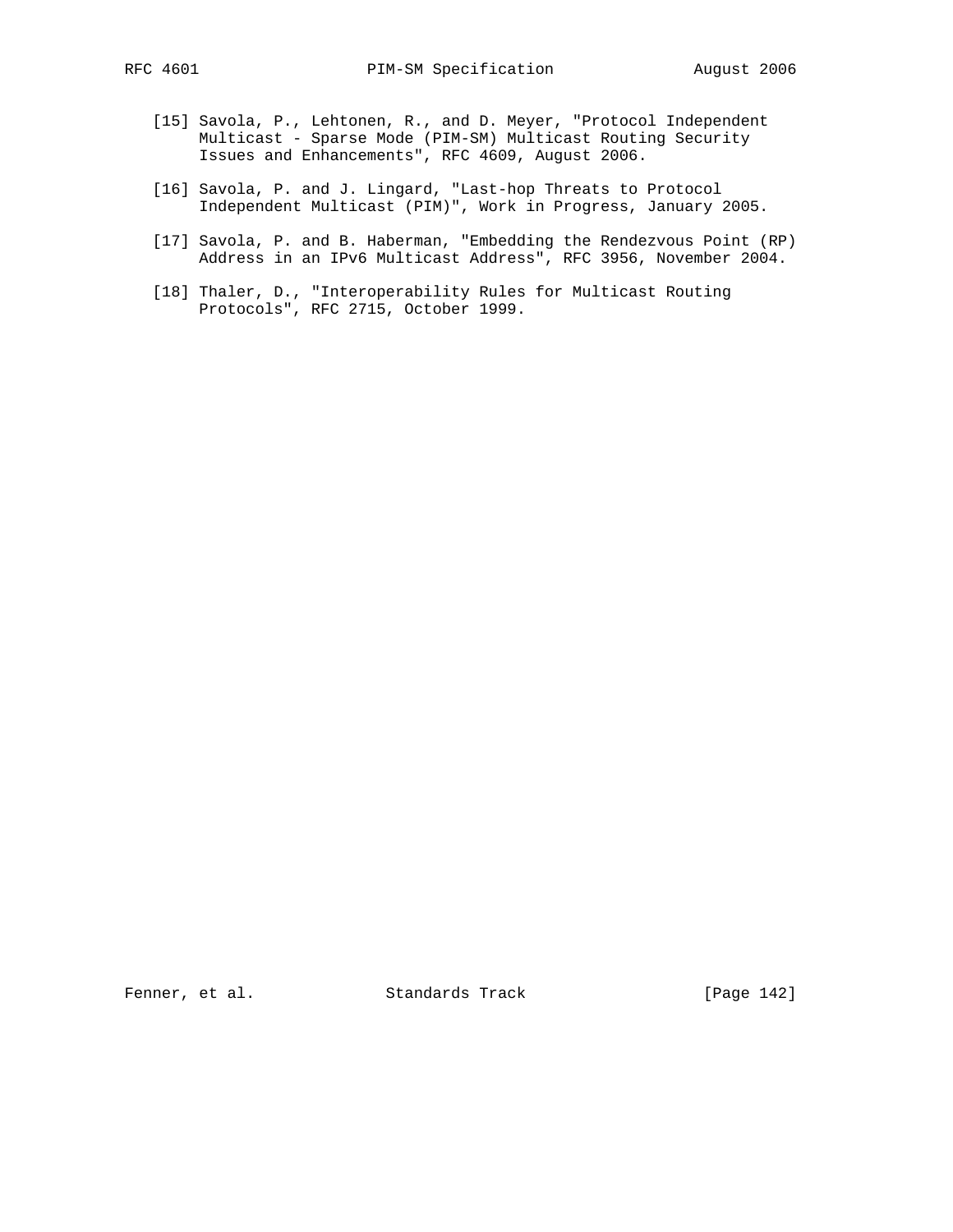Appendix A. PIM Multicast Border Router Behavior

 In some cases, PIM-SM domains will interconnect with non-PIM multicast domains. In these cases, the border routers of the PIM domain speak PIM-SM on some interfaces and speak other multicast routing protocols on other interfaces. Such routers are termed PIM Multicast Border Routers (PMBRs). In general, RFC 2715 [18] provides rules for interoperability between different multicast routing protocols. In this appendix, we specify how PMBRs differ from regular PIM-SM routers.

From the point of view of PIM-SM, a PMBR has two tasks:

- o To ensure that traffic from sources outside the PIM-SM domain reaches receivers inside the domain.
- o To ensure that traffic from sources inside the PIM-SM domain reaches receivers outside the domain.

 We note that multiple PIM-SM domains are sometimes connected together using protocols such as Multicast Source Discovery Protocol (MSDP), which provides information about active external sources, but does not follow RFC 2715. In such cases, the domains are not connected via PMBRs because  $Join(S,G)$  messages traverse the border between domains. A PMBR is required when no PIM messages can traverse the border.

A.1. Sources External to the PIM-SM Domain

 A PMBR needs to ensure that traffic from multicast sources external to the PIM-SM domain reaches receivers inside the domain. The PMBR will follow the rules in RFC 2715, such that traffic from external sources reaches the PMBR itself.

 According to RFC 2715, the PIM-SM component of the PMBR will receive an (S,G) Creation event when data from an (S,G) data packet from an external source first reaches the PMBR. If RPF\_interface(S) is an interface in the PIM-SM domain, the packet cannot be originated into the PIM domain at this router, and the PIM-SM component of the PMBR will not process the packet. Otherwise, the PMBR will then act exactly as if it were the DR for this source (see Section 4.4.1), with the following modifications:

- o The Border-bit is set in all PIM Register messages sent for these sources.
- o DirectlyConnected(S) is treated as being TRUE for these sources.

Fenner, et al. Standards Track [Page 143]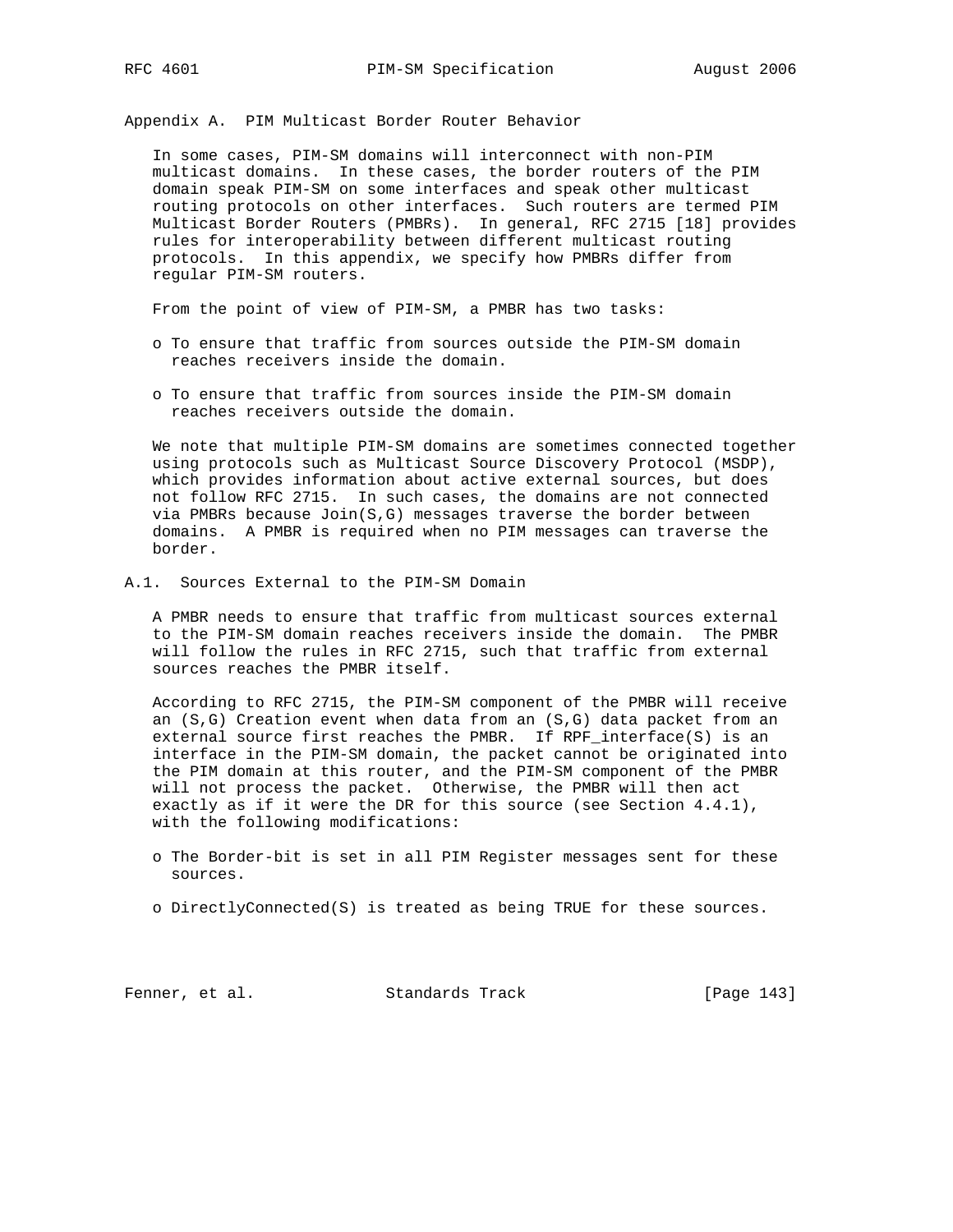- o The PIM-SM forwarding rule "iif == RPF\_interface(S)" is relaxed to be TRUE if iif is any interface that is not part of the PIM-SM component of the PMBR (see Section 4.2).
- A.2. Sources Internal to the PIM-SM Domain

 A PMBR needs to ensure that traffic from sources inside the PIM-SM domain reaches receivers outside the domain. Using terminology from RFC 2715, there are two possible scenarios for this:

 o Another component of the PMBR is a wildcard receiver. In this case, the PIM-SM component of the PMBR must ensure that traffic from all internal sources reaches the PMBR until it is informed otherwise.

 Note that certain profiles of PIM-SM (e.g., PIM-SSM, PIM-SM with Embedded RP) cannot interoperate with a neighboring wildcard receiver domain.

 o No other component of the PMBR is a wildcard receiver. In this case the PMBR will receive explicit information as to which groups or (source,group) pairs the external domains wish to receive.

In the former case, the PMBR will need to send a Join $(*$ , \*, RP) to all the active RPs in the PIM-SM domain. It may also send a Join(\*,\*,RP) to all the candidate RPs in the PIM-SM domain. This will cause all traffic in the domain to reach the PMBR. The PMBR may then act as if it were a DR with directly connected receivers and trigger the transition to a shortest path tree (see Section 4.2.1).

In the latter case, the PMBR will not need to send  $Join(*,*,RP)$  messages. However, the PMBR will still need to act as a DR with directly connected receivers on behalf of the external receivers in terms of being able to switch to the shortest-path tree for internally-reached sources.

 According to RFC 2715, the PIM-SM component of the PMBR may receive a number of alerts generated by events in the external routing components. To implement the above behavior, one reasonable way to map these alerts into PIM-SM state is as follows:

- o When a PIM-SM component receives an (S,G) Prune alert, it sets local\_receiver\_include(S,G,I) to FALSE for the discard interface.
- o When a PIM-SM component receives a (\*,G) Prune alert, it sets local\_receiver\_include(\*,G,I) to FALSE for the discard interface.

Fenner, et al. Standards Track [Page 144]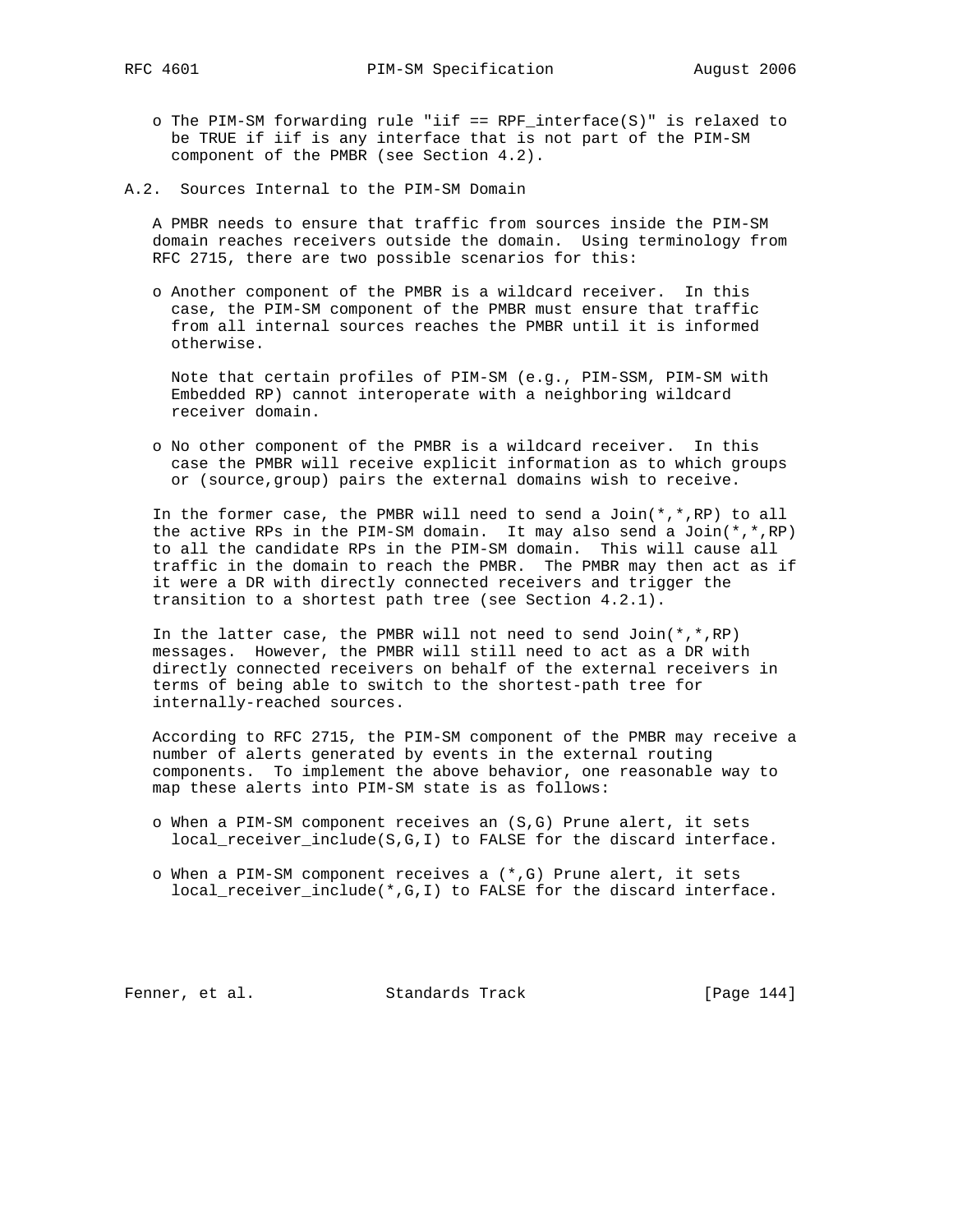- o When a PIM-SM component receives an (S,G) Join alert, it sets local\_receiver\_include(S,G,I) to TRUE for the discard interface.
- o When a PIM-SM component receives a (\*,G) Join alert, it sets local\_receiver\_include(\*,G,I) to TRUE for the discard interface.
- o When a PIM-SM component receives a (\*,\*) Join alert, it sets DownstreamJPState(\*,\*,RP,I) to Join state on the discard interface for all RPs in the PIM-SM domain.
- o When a PIM-SM component receives a (\*,\*) Prune alert, it sets DownstreamJPState(\*,\*,RP,I) to NoInfo state on the discard interface for all RPs in the PIM-SM domain.

 We refer above to the discard interface because the macros and state machines are interface specific, but we need to have PIM state that is not associated with any actual PIM-SM interface. Implementers are free to implement this in any reasonable manner.

 Note that these state changes will then cause additional PIM-SM state machine transitions in the normal way.

 These rules are, however, not sufficient to allow pruning off the (\*,\*,RP) tree. Some additional rules provide guidance as to one way this may be done:

- o If the PMBR has joined on the  $(*,*,RP)$  tree, then it should set DownstreamJPState(\*,G,I) to JOIN on the discard interface for all active groups.
- o If the router receives a (S,G) prune alert, it will need to set DownstreamJPState(S,G,rpt,I) to PRUNE on the discard interface.
- o If the router receives a (\*,G) prune alert, it will need to set DownstreamJPState(S,G,rpt,I) to PRUNE on the discard interface for all active sources sending to G.

 The rationale for this is that there is no way in PIM-SM to prune traffic off the  $(*,*,RP)$  tree, except by Joining the  $(*,G)$  tree and then pruning each source individually.

Fenner, et al. Standards Track [Page 145]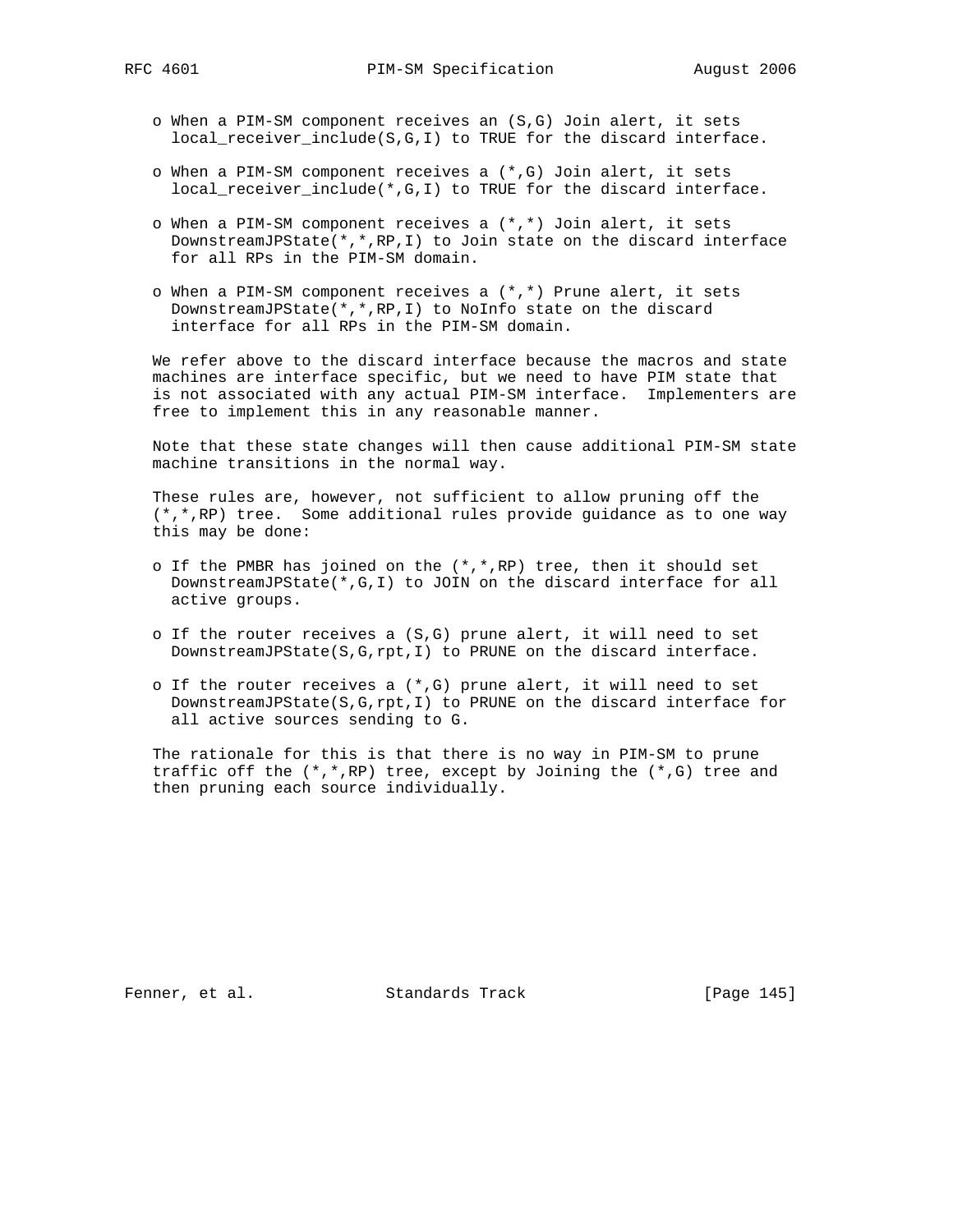| AssertCancel $(*$ , G) $\ldots$ $\ldots$ $\ldots$ $\ldots$ $\ldots$ $\ldots$ $\ldots$ $\ldots$ $\ldots$ $\ldots$ 97,99                                   |  |  |  |  |  |  |  |  |  |
|----------------------------------------------------------------------------------------------------------------------------------------------------------|--|--|--|--|--|--|--|--|--|
|                                                                                                                                                          |  |  |  |  |  |  |  |  |  |
| $\texttt{assertTimer}(*, \texttt{G}, 1) \texttt{} \texttt{} \texttt{} \texttt{} \texttt{} \texttt{} \texttt{} \texttt{} \texttt{} \texttt{16,24,91,132}$ |  |  |  |  |  |  |  |  |  |
|                                                                                                                                                          |  |  |  |  |  |  |  |  |  |
| AssertTrackingDesired $(*$ , G, I). 93, 94, 96                                                                                                           |  |  |  |  |  |  |  |  |  |
| $\texttt{asserttractingDesired}(S, G, I) 85,86,87,89$                                                                                                    |  |  |  |  |  |  |  |  |  |
| AssertWinner(*,G,I) 16, 22, 24, 93, 97, 100                                                                                                              |  |  |  |  |  |  |  |  |  |
| AssertWinner(S,G,I) 18, 22, 24, 86, 90, 100, 100                                                                                                         |  |  |  |  |  |  |  |  |  |
| $\texttt{AssertWinnerMetric}(*, G, I)$ 16,97,101                                                                                                         |  |  |  |  |  |  |  |  |  |
| $\texttt{assertWinnerMetric}(S, G, I) \texttt{18,90,101}$                                                                                                |  |  |  |  |  |  |  |  |  |
|                                                                                                                                                          |  |  |  |  |  |  |  |  |  |
| Assert_Override_Interval. 90,97,132                                                                                                                      |  |  |  |  |  |  |  |  |  |
|                                                                                                                                                          |  |  |  |  |  |  |  |  |  |
|                                                                                                                                                          |  |  |  |  |  |  |  |  |  |
|                                                                                                                                                          |  |  |  |  |  |  |  |  |  |
|                                                                                                                                                          |  |  |  |  |  |  |  |  |  |
|                                                                                                                                                          |  |  |  |  |  |  |  |  |  |
| CouldAssert $(S, G, I)$ . 84,86,87,88,89,98                                                                                                              |  |  |  |  |  |  |  |  |  |
|                                                                                                                                                          |  |  |  |  |  |  |  |  |  |
|                                                                                                                                                          |  |  |  |  |  |  |  |  |  |
|                                                                                                                                                          |  |  |  |  |  |  |  |  |  |
| DirectlyConnected(S). 27, 27, 29, 41, 143                                                                                                                |  |  |  |  |  |  |  |  |  |
| DownstreamJPState $(*,*,$ RP,I) 23,145                                                                                                                   |  |  |  |  |  |  |  |  |  |
|                                                                                                                                                          |  |  |  |  |  |  |  |  |  |
|                                                                                                                                                          |  |  |  |  |  |  |  |  |  |
|                                                                                                                                                          |  |  |  |  |  |  |  |  |  |
|                                                                                                                                                          |  |  |  |  |  |  |  |  |  |
|                                                                                                                                                          |  |  |  |  |  |  |  |  |  |
|                                                                                                                                                          |  |  |  |  |  |  |  |  |  |
| Effective_Override_Interval(I). 36,114,132                                                                                                               |  |  |  |  |  |  |  |  |  |
| Effective_Propagation_Delay(I). 35,132                                                                                                                   |  |  |  |  |  |  |  |  |  |
|                                                                                                                                                          |  |  |  |  |  |  |  |  |  |
|                                                                                                                                                          |  |  |  |  |  |  |  |  |  |
|                                                                                                                                                          |  |  |  |  |  |  |  |  |  |
|                                                                                                                                                          |  |  |  |  |  |  |  |  |  |
| GenID 15, 17, 19, 31, 64, 68, 70, 73, 85, 93                                                                                                             |  |  |  |  |  |  |  |  |  |
|                                                                                                                                                          |  |  |  |  |  |  |  |  |  |
|                                                                                                                                                          |  |  |  |  |  |  |  |  |  |
|                                                                                                                                                          |  |  |  |  |  |  |  |  |  |
|                                                                                                                                                          |  |  |  |  |  |  |  |  |  |
|                                                                                                                                                          |  |  |  |  |  |  |  |  |  |
|                                                                                                                                                          |  |  |  |  |  |  |  |  |  |
| $immediate\_olist(*,G).$                                                                                                                                 |  |  |  |  |  |  |  |  |  |
|                                                                                                                                                          |  |  |  |  |  |  |  |  |  |
|                                                                                                                                                          |  |  |  |  |  |  |  |  |  |

Fenner, et al. Standards Track [Page 146]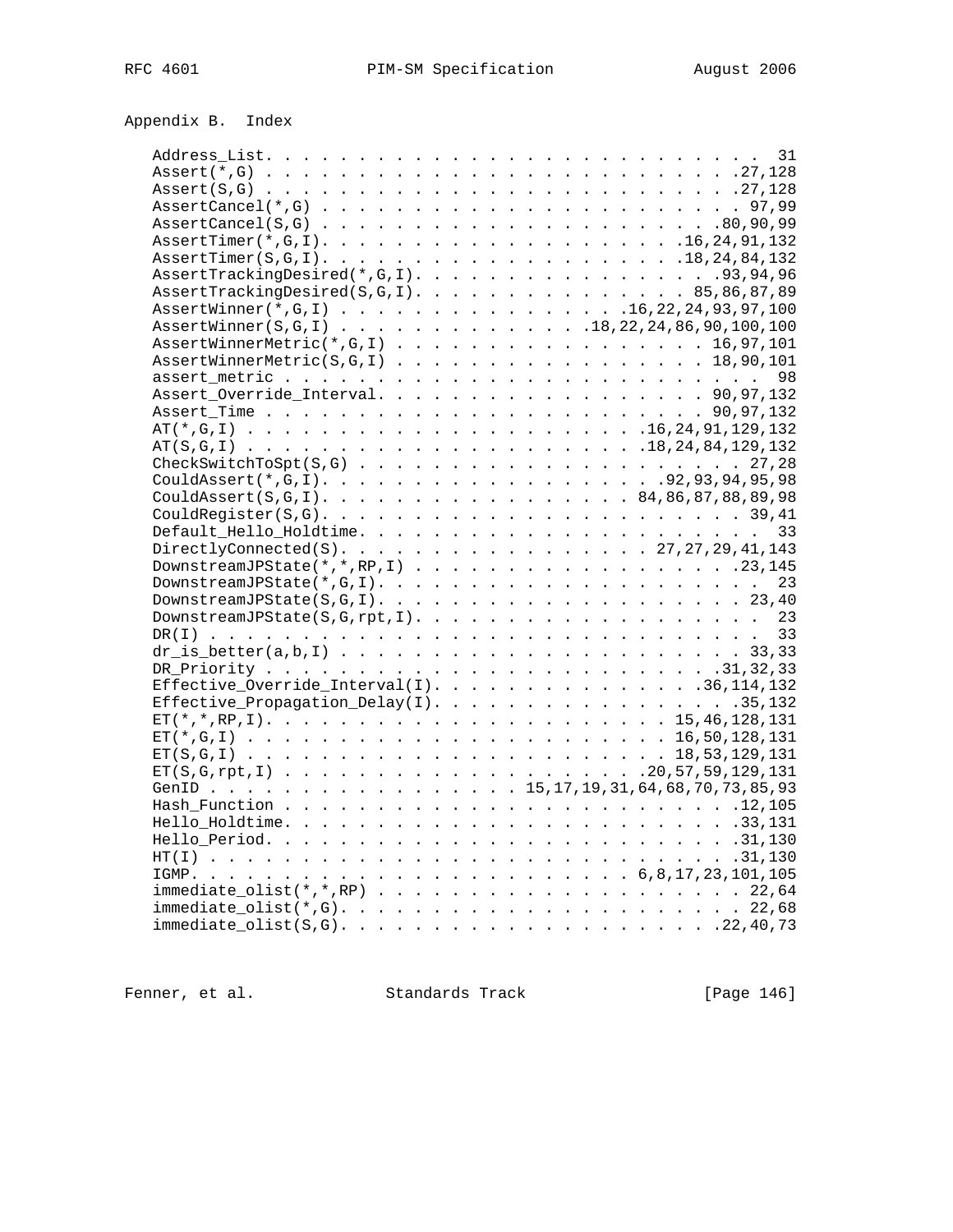| $inherited\_olist(S,G) 22,27,40,43,73,86,108$                                      |  |  |  |  |  |  |    |  |
|------------------------------------------------------------------------------------|--|--|--|--|--|--|----|--|
| $inherited\_olist(S,G,rpt)$ . 22, 27, 29, 76, 79, 81                               |  |  |  |  |  |  |    |  |
|                                                                                    |  |  |  |  |  |  |    |  |
|                                                                                    |  |  |  |  |  |  |    |  |
|                                                                                    |  |  |  |  |  |  |    |  |
|                                                                                    |  |  |  |  |  |  |    |  |
| $J/P$ _Holdtime. 47,51,55,59,65,69,74,121,131,133                                  |  |  |  |  |  |  |    |  |
| $J/P_0$ verride_Interval(I). 48,51,55,59,121,132                                   |  |  |  |  |  |  |    |  |
|                                                                                    |  |  |  |  |  |  |    |  |
|                                                                                    |  |  |  |  |  |  |    |  |
| JoinDesired(S,G). 19,29,73,86,88,90                                                |  |  |  |  |  |  |    |  |
|                                                                                    |  |  |  |  |  |  |    |  |
| $\text{joins}(*,*,RP) :  :  :  :  :  :  :  : 22,23,86,93$                          |  |  |  |  |  |  |    |  |
| $\text{joins}(*, G)$ 22,23,86,93                                                   |  |  |  |  |  |  |    |  |
|                                                                                    |  |  |  |  |  |  |    |  |
|                                                                                    |  |  |  |  |  |  |    |  |
|                                                                                    |  |  |  |  |  |  |    |  |
|                                                                                    |  |  |  |  |  |  |    |  |
| KAT(S,G). 18, 26, 27, 28, 41, 43, 73, 108, 129, 134                                |  |  |  |  |  |  |    |  |
|                                                                                    |  |  |  |  |  |  |    |  |
| KeepaliveTimer(S,G) 18, 26, 27, 27, 28, 41, 43, 73, 108, 129, 134                  |  |  |  |  |  |  |    |  |
|                                                                                    |  |  |  |  |  |  |    |  |
|                                                                                    |  |  |  |  |  |  |    |  |
|                                                                                    |  |  |  |  |  |  |    |  |
| $local\_receiver\_exclude(S, G, I)$                                                |  |  |  |  |  |  | 23 |  |
| $local_receiving include(*,G,I)$ 23,93,144                                         |  |  |  |  |  |  |    |  |
| $local_receiver\_include(S, G, I)$                                                 |  |  |  |  |  |  |    |  |
|                                                                                    |  |  |  |  |  |  |    |  |
|                                                                                    |  |  |  |  |  |  |    |  |
|                                                                                    |  |  |  |  |  |  |    |  |
| $lost\_assert(S,G). \ldots \ldots \ldots \ldots \ldots \ldots \ldots \ldots 22,24$ |  |  |  |  |  |  |    |  |
|                                                                                    |  |  |  |  |  |  |    |  |
|                                                                                    |  |  |  |  |  |  |    |  |
| $lost\_assert(S, G, rpt, I)$ 24,100                                                |  |  |  |  |  |  |    |  |
|                                                                                    |  |  |  |  |  |  |    |  |
|                                                                                    |  |  |  |  |  |  |    |  |
|                                                                                    |  |  |  |  |  |  |    |  |
|                                                                                    |  |  |  |  |  |  |    |  |
| MRIB.next_hop(host) 24, 25, 62, 64                                                 |  |  |  |  |  |  |    |  |
|                                                                                    |  |  |  |  |  |  |    |  |
| $my\_assert\_metric(S, G, I)$ 85,89,92,98                                          |  |  |  |  |  |  |    |  |
| NBR(Interface, IP_address) 25, 37, 62, 64, 66                                      |  |  |  |  |  |  |    |  |
|                                                                                    |  |  |  |  |  |  |    |  |
|                                                                                    |  |  |  |  |  |  |    |  |
| Override_Interval(I). 14,31,34,36,114,130,132                                      |  |  |  |  |  |  |    |  |
| packet_arrives_on_rp_tunnel(pkt). 43                                               |  |  |  |  |  |  |    |  |
|                                                                                    |  |  |  |  |  |  |    |  |
|                                                                                    |  |  |  |  |  |  |    |  |
| $pim\_include(*, G). \ldots 17, 22, 22, 28, 86, 93$                                |  |  |  |  |  |  |    |  |

Fenner, et al. Standards Track [Page 147]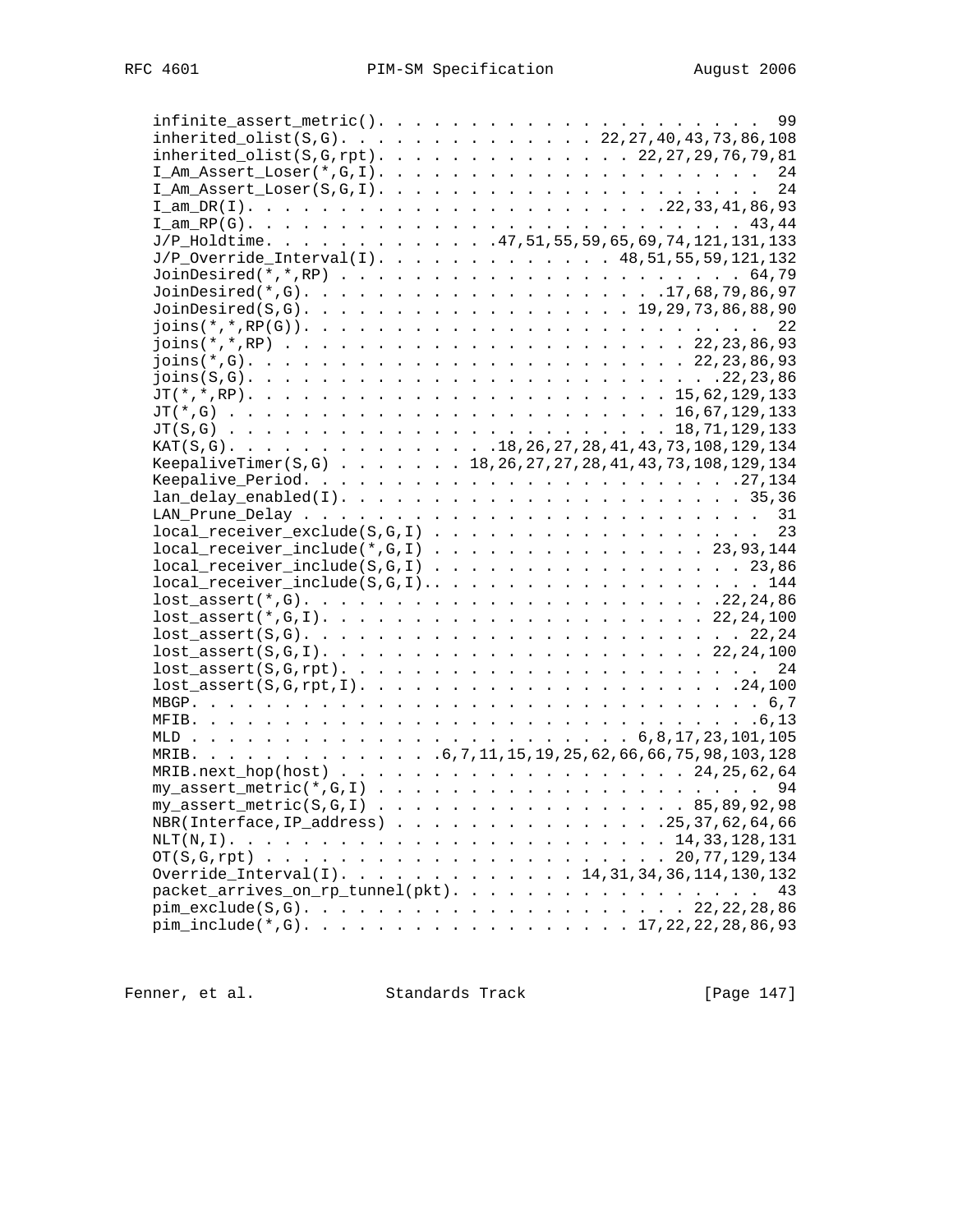| Propagation Delay(I). 31,35,130,132                                   |  |  |  |  |  |  |  |  |  |  |
|-----------------------------------------------------------------------|--|--|--|--|--|--|--|--|--|--|
|                                                                       |  |  |  |  |  |  |  |  |  |  |
|                                                                       |  |  |  |  |  |  |  |  |  |  |
|                                                                       |  |  |  |  |  |  |  |  |  |  |
|                                                                       |  |  |  |  |  |  |  |  |  |  |
|                                                                       |  |  |  |  |  |  |  |  |  |  |
| Register-StopTimer $(S,G)$ 38,39,129,135                              |  |  |  |  |  |  |  |  |  |  |
|                                                                       |  |  |  |  |  |  |  |  |  |  |
| Register_Suppression_Time 39,44,135                                   |  |  |  |  |  |  |  |  |  |  |
| $RP(G)$ 5, 22, 24, 40, 43, 49, 68, 77, 86, 93, 99, 102, 128           |  |  |  |  |  |  |  |  |  |  |
|                                                                       |  |  |  |  |  |  |  |  |  |  |
| RPF' (*, G) 24, 29, 67, 68, 70, 76, 79, 97, 101                       |  |  |  |  |  |  |  |  |  |  |
|                                                                       |  |  |  |  |  |  |  |  |  |  |
|                                                                       |  |  |  |  |  |  |  |  |  |  |
|                                                                       |  |  |  |  |  |  |  |  |  |  |
| RPF_interface(host) 24, 27, 29, 41, 68, 69, 74, 86, 93, 100, 108, 143 |  |  |  |  |  |  |  |  |  |  |
|                                                                       |  |  |  |  |  |  |  |  |  |  |
|                                                                       |  |  |  |  |  |  |  |  |  |  |
|                                                                       |  |  |  |  |  |  |  |  |  |  |
| SPTbit(S,G) 19, 27, 29, 43, 53, 74, 76, 79, 86, 86, 89, 90, 100, 108  |  |  |  |  |  |  |  |  |  |  |
| $spt\_assert\_metric(S, I)$ . 90,98,100                               |  |  |  |  |  |  |  |  |  |  |
|                                                                       |  |  |  |  |  |  |  |  |  |  |
|                                                                       |  |  |  |  |  |  |  |  |  |  |
| $SwitchToSptDesired(S,G)$ 28,28,43                                    |  |  |  |  |  |  |  |  |  |  |
|                                                                       |  |  |  |  |  |  |  |  |  |  |
| Triggered_Hello_Delay 31,32,130                                       |  |  |  |  |  |  |  |  |  |  |
|                                                                       |  |  |  |  |  |  |  |  |  |  |
|                                                                       |  |  |  |  |  |  |  |  |  |  |
|                                                                       |  |  |  |  |  |  |  |  |  |  |
|                                                                       |  |  |  |  |  |  |  |  |  |  |
|                                                                       |  |  |  |  |  |  |  |  |  |  |
|                                                                       |  |  |  |  |  |  |  |  |  |  |
|                                                                       |  |  |  |  |  |  |  |  |  |  |
|                                                                       |  |  |  |  |  |  |  |  |  |  |

Fenner, et al. Standards Track [Page 148]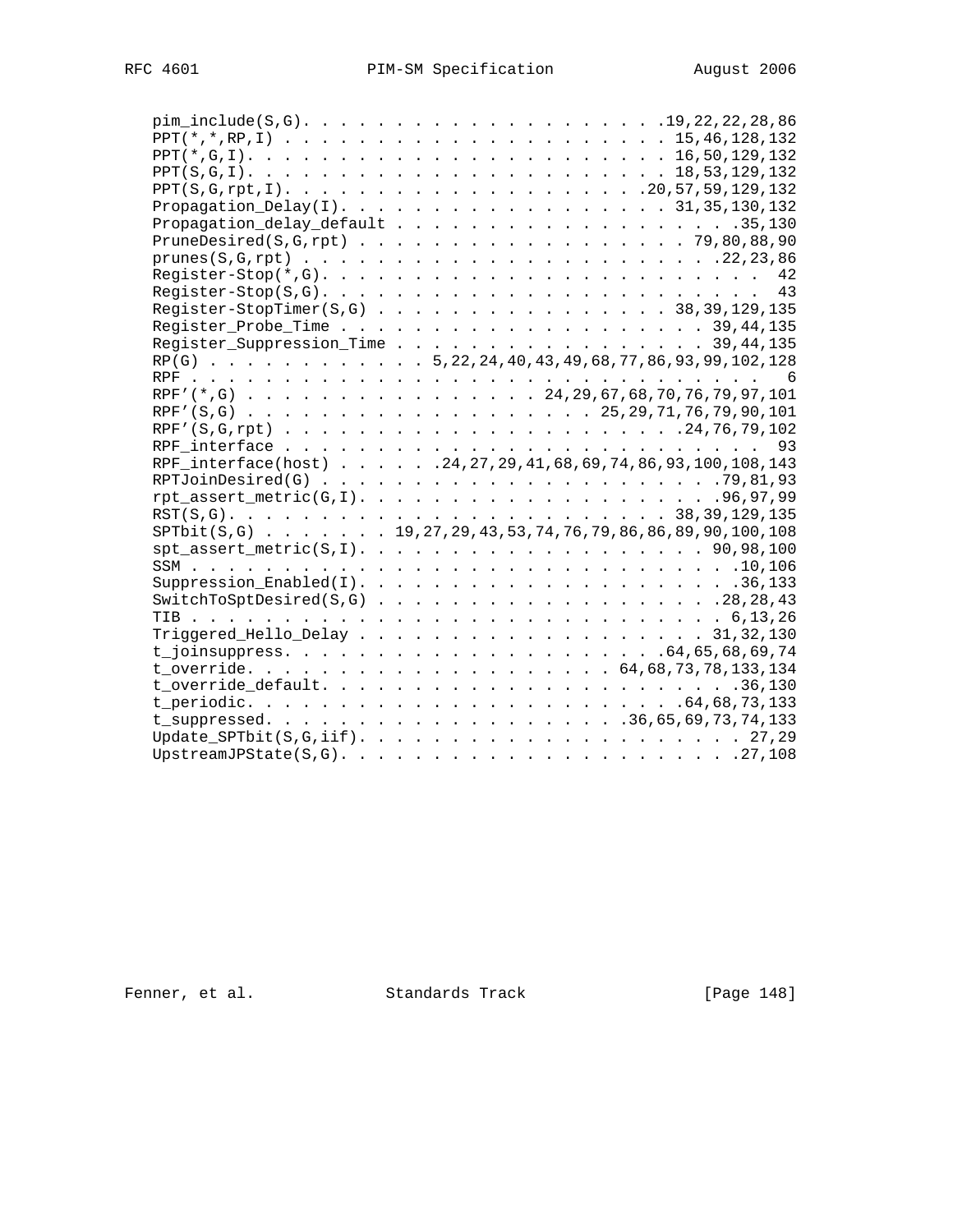Authors' Addresses Bill Fenner AT&T Labs - Research 1 River Oaks Place San Jose, CA 95134 EMail: fenner@research.att.com Mark Handley Department of Computer Science University College London Gower Street London WC1E 6BT United Kingdom EMail: M.Handley@cs.ucl.ac.uk Hugh Holbrook Arastra, Inc. P.O. Box 10905 Palo Alto, CA 94303 EMail: holbrook@arastra.com Isidor Kouvelas Cisco Systems 170 W. Tasman Drive San Jose, CA 95134 EMail: kouvelas@cisco.com

Fenner, et al. Standards Track [Page 149]